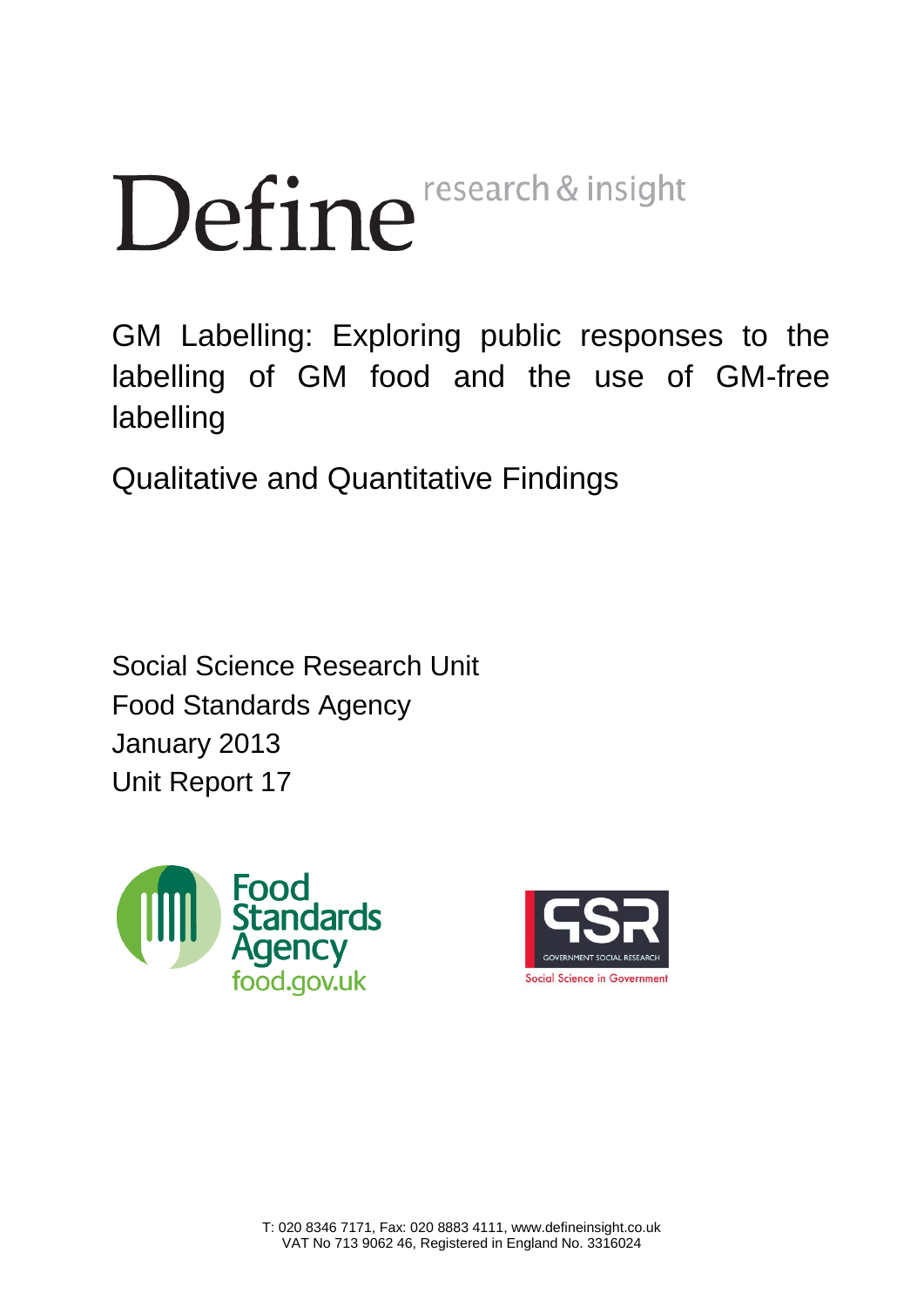Define<sup>research & insight</sup>

# Define research & insight



## **GM Labelling Exploring public responses to the labelling of GM food and the use of GM-free labelling**

## **Qualitative and Quantitative Findings**

December 2012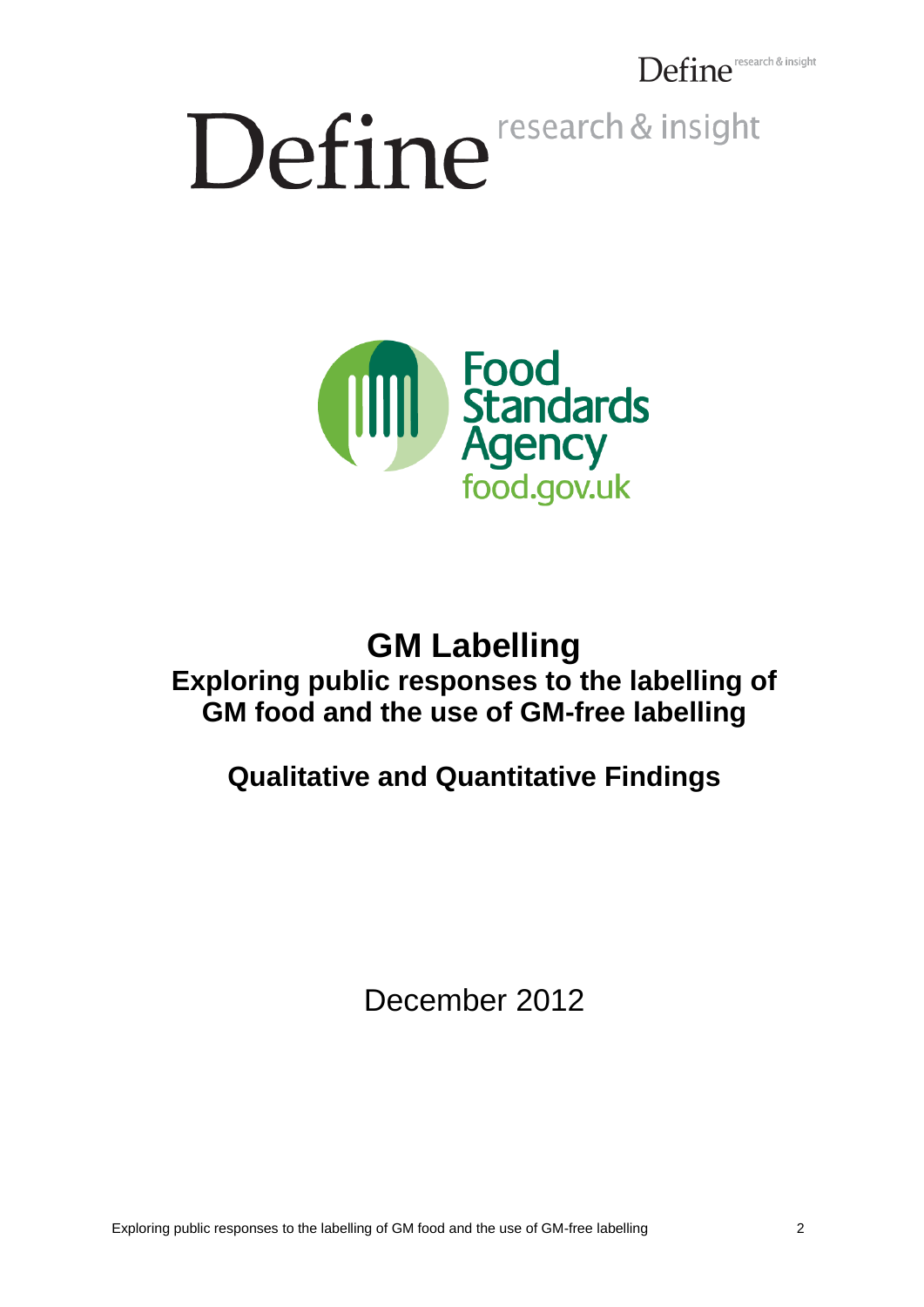# Table of Contents

| L  |          |                                                                                                                                                                                                                                                                                                                                         |  |  |  |  |
|----|----------|-----------------------------------------------------------------------------------------------------------------------------------------------------------------------------------------------------------------------------------------------------------------------------------------------------------------------------------------|--|--|--|--|
| Ш  |          |                                                                                                                                                                                                                                                                                                                                         |  |  |  |  |
| Ш  |          |                                                                                                                                                                                                                                                                                                                                         |  |  |  |  |
| IV |          |                                                                                                                                                                                                                                                                                                                                         |  |  |  |  |
|    | Α.       |                                                                                                                                                                                                                                                                                                                                         |  |  |  |  |
|    | В.       |                                                                                                                                                                                                                                                                                                                                         |  |  |  |  |
|    | C.       |                                                                                                                                                                                                                                                                                                                                         |  |  |  |  |
|    | D.       |                                                                                                                                                                                                                                                                                                                                         |  |  |  |  |
| V  |          |                                                                                                                                                                                                                                                                                                                                         |  |  |  |  |
|    | 1.<br>2. | Context: Attitude towards Food Labelling and GM36<br>1.1<br>1.1.1<br>1.1.2<br>1.1.3 Situational Factors and the Influence of Food Type38<br>1.1.4<br>1.2 <sub>1</sub><br>1.2.1<br>1.2.3<br>Awareness and Expectations of Labelling Requirements 53<br>2.2 <sub>2</sub><br>Response to Current Labelling Requirements 54<br>2.3<br>2.3.1 |  |  |  |  |
|    | 3.       | 3.1<br>3.1.1<br>3.1.2 Interest in GM Labelling and Labelling Opinions 59<br>3.1.3 General Response to Label Options Tested 63<br>3.1.4 Overall Response to GM Present Labelling Options64                                                                                                                                               |  |  |  |  |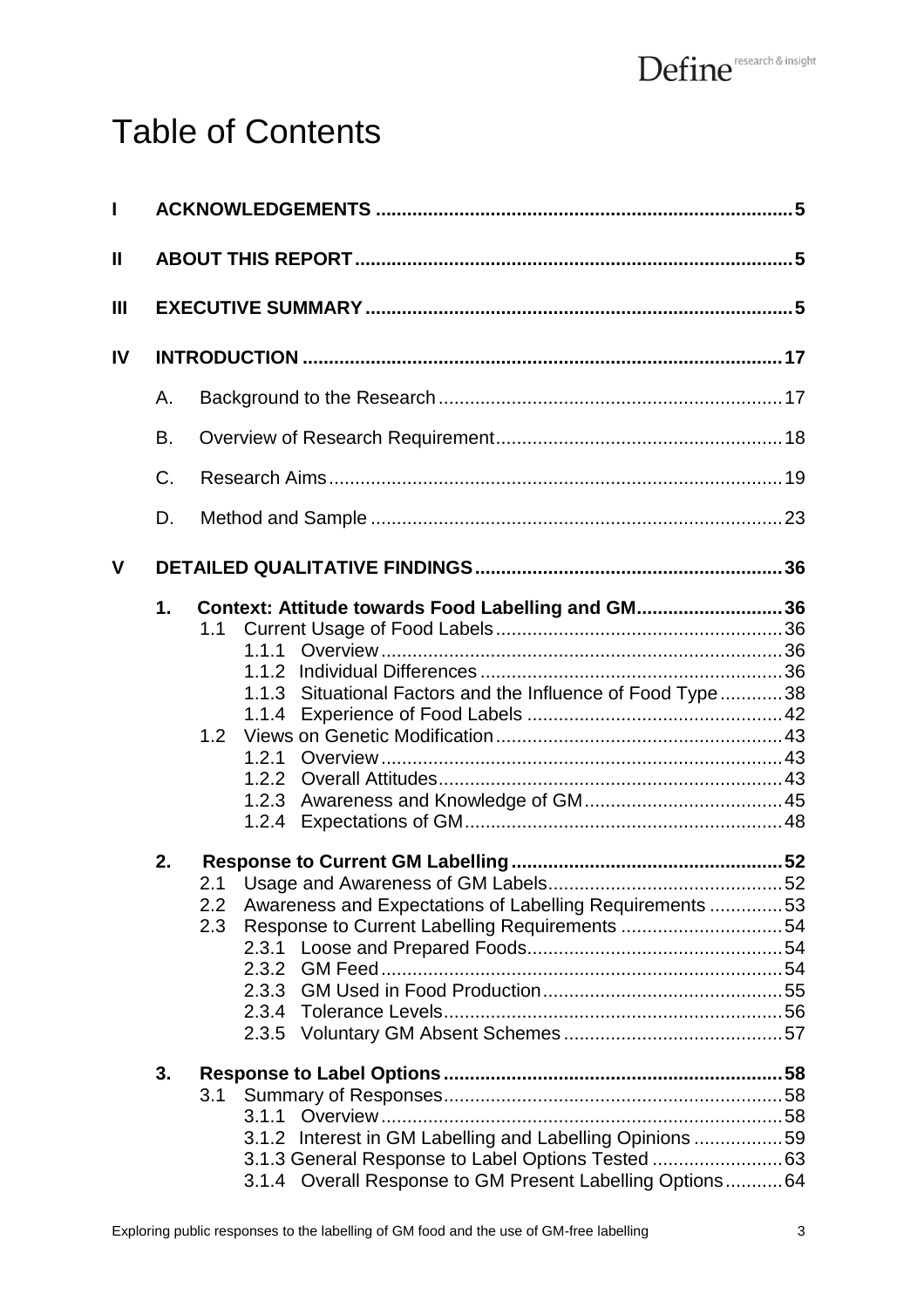|     |                                                                             | 3.1.5 Response to Tested GM Present Label Options66<br>Overall Response to GM Absent Labelling Options75<br>3.1.6<br>3.1.7 |  |  |
|-----|-----------------------------------------------------------------------------|----------------------------------------------------------------------------------------------------------------------------|--|--|
|     | 4.                                                                          | Claimed Impact of Costs on Consumer Requirements 84                                                                        |  |  |
|     | 5.                                                                          | 5.1<br>5.2<br>5.3                                                                                                          |  |  |
| VI  |                                                                             |                                                                                                                            |  |  |
|     | 1.                                                                          | 1.1<br>Knowledge of Use of GM in Food and Food Production 94<br>1.2<br>1.3                                                 |  |  |
|     | <b>Current Labelling Behaviour (including use of GM labelling) 98</b><br>2. |                                                                                                                            |  |  |
|     | 3.                                                                          |                                                                                                                            |  |  |
|     | 4.                                                                          | Importance of Specific GM Present and Absent Labels 103<br>4.1<br>4.2<br>4.3                                               |  |  |
|     | 5.                                                                          |                                                                                                                            |  |  |
| VII |                                                                             |                                                                                                                            |  |  |

#### **Bibliography**

#### © Crown Copyright 2012

This report has been produced by Define Research and Insight under a contract placed by the Food Standards Agency (the Agency). The views expressed herein are not necessarily those of the Agency. Define Research and Insight warrants that all reasonable skill and care has been used in preparing this report. Notwithstanding this warranty, Define Research and Insight shall not be under any liability for loss of profit, business, revenues or any special indirect or consequential damage of any nature whatsoever or loss of anticipated saving or for any increased costs sustained by the client or his or her servants or agents arising in any way whether directly or indirectly as a result of reliance on this report or of any error or defect in this report.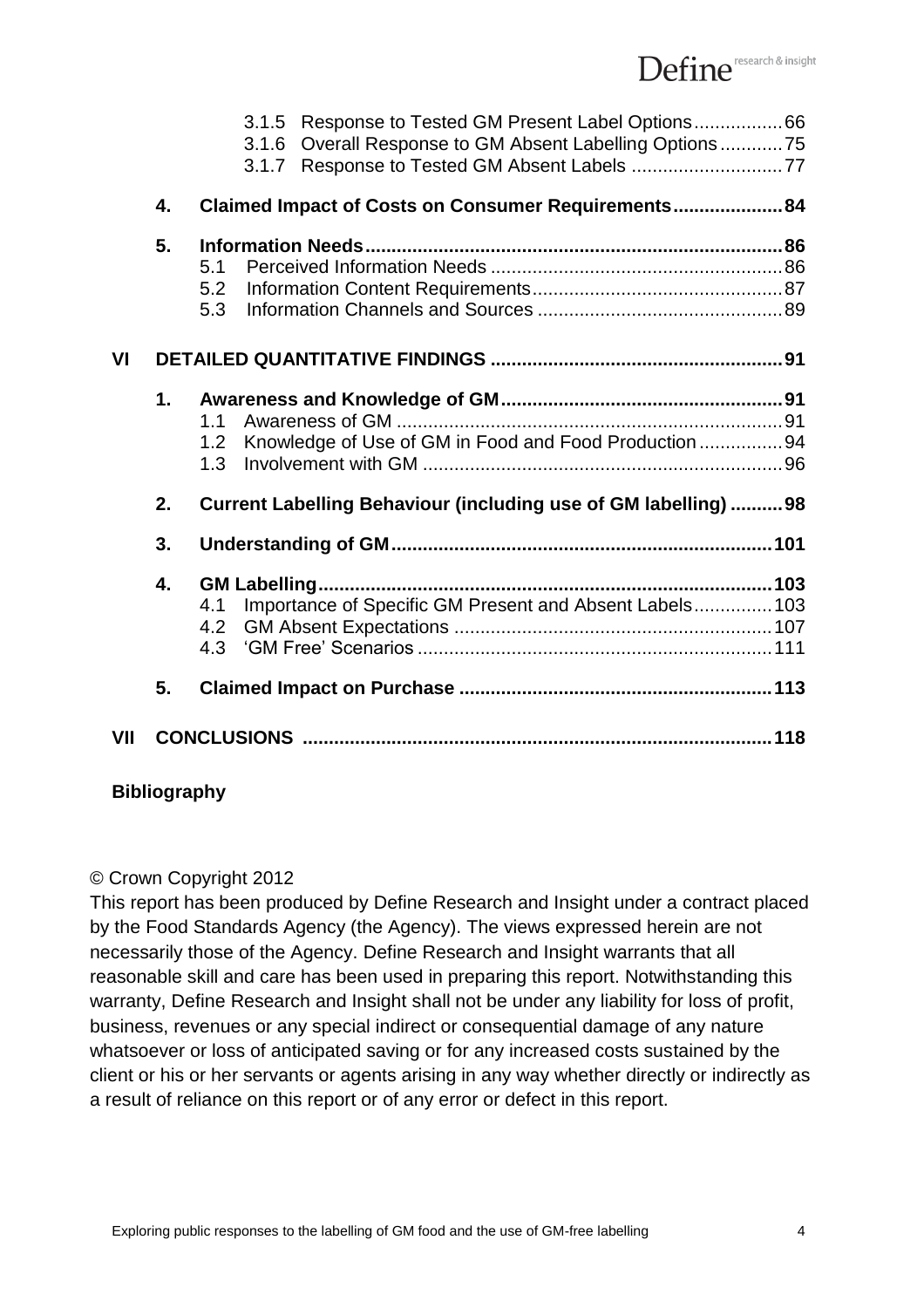# <span id="page-4-0"></span>I Acknowledgements

This report was produced by Define Research and Insight on behalf of the Food Standards Agency.

We would like to thank the members of the public who gave up their valuable time to support and take part in this research.

# <span id="page-4-1"></span>II About this Report

This report uses the terms GM absent and GM present to refer to the two ways that labelling could occur. GM absent refers to label options which indicate an absence of GM, for example, 'GM Free', 'Non-GM', or 'All ingredients are non-GM". GM present refers to label options which indicate the presence or use of GM, for example, "Contains GM ingredients".

# <span id="page-4-2"></span>III Executive Summary

Background and Approach

Previous research suggests that although UK consumers have typically heard of GM food technology, there is limited knowledge and understanding about  $it<sup>1</sup>$  Previous studies also indicate that there is interest in mandatory labelling of GM food – despite findings that less than 10% of the UK public hold a strong opinion about it.<sup>2</sup>

<sup>1</sup>Clery& Bailey 2010; Gaskell et al. 2010  $2$ Clery & Bailey 2010;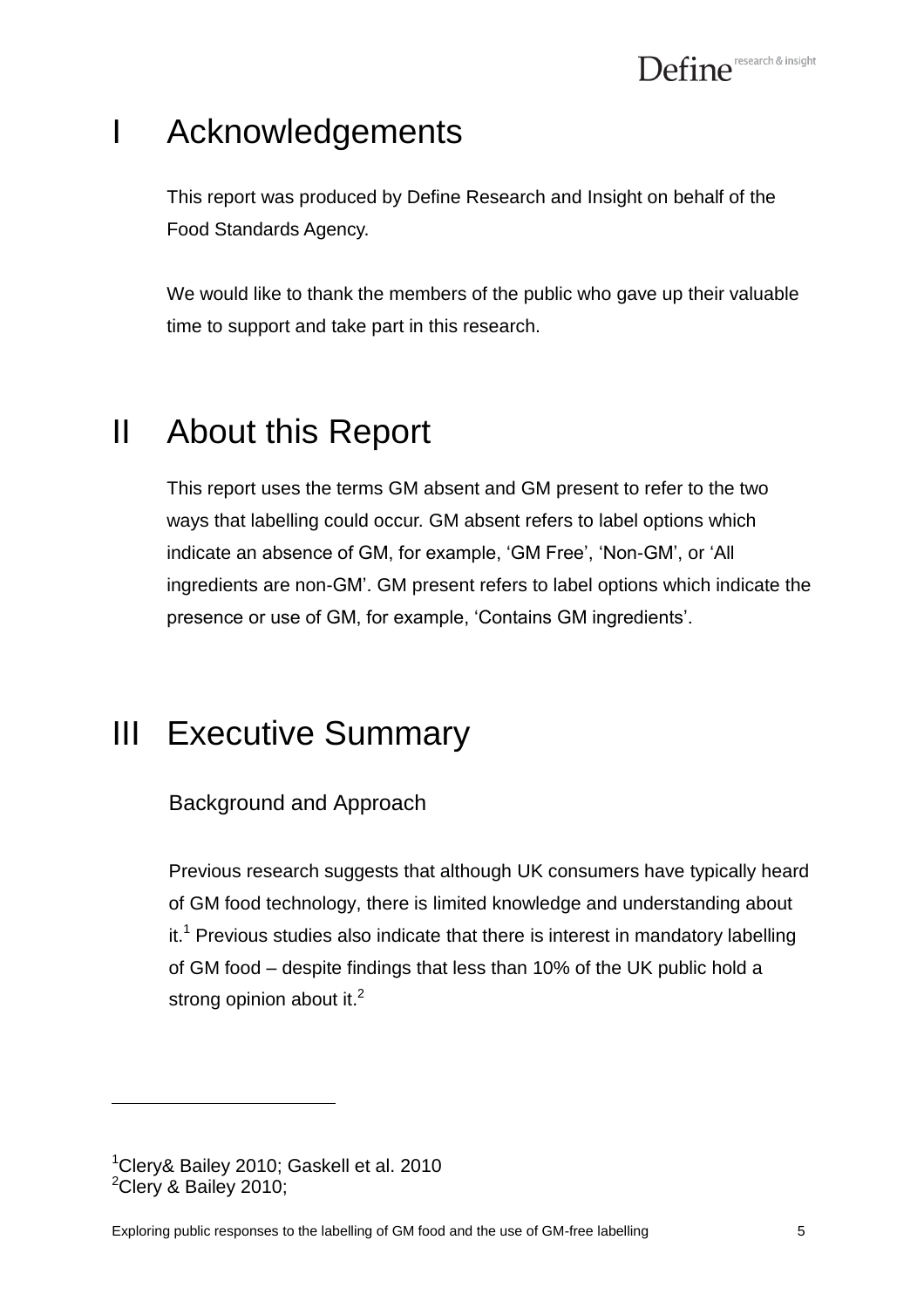Research was therefore required to understand UK public views towards the labelling of GM on foods and the options for labelling food as GM-Free. The research also looked at understanding the interest in labelling information for products where animals had been fed GM feed.

For this research, both qualitative and quantitative methodologies were used. The qualitative research was conducted first to understand the variety of opinions towards GM and GM labelling as well as allowing participants to receive and understand new information about a fairly complex issue over the course of the research process.

The findings from the qualitative research are intended to demonstrate and describe the range of existent views on the topic and the linkages between these, rather than to measure their extent across the population at large. Qualitative methods neither seek nor allow the development of data regarding the numbers or proportions of people holding a particular view or having a particular set of experiences.

The qualitative research approach included both in-depth interviews and group discussions and was staged as follows:

- Desk research to assimilate findings from previous research
- Pilot research (4 in-depth interviews and 2 group discussions)
- A main stage of qualitative research (16 in-depth interviews and 8 group discussions)
- Follow-up telephone in-depth interviews with a quarter of the sample

In-depth interviews were undertaken to understand the individual response towards labelling. Group discussions were included to understand the influence of social discussions and attitudes on individual views and purchase decisions.

Half of the research sample (including half of the in depth in interviews and all participants in half of the group sessions) were given some information about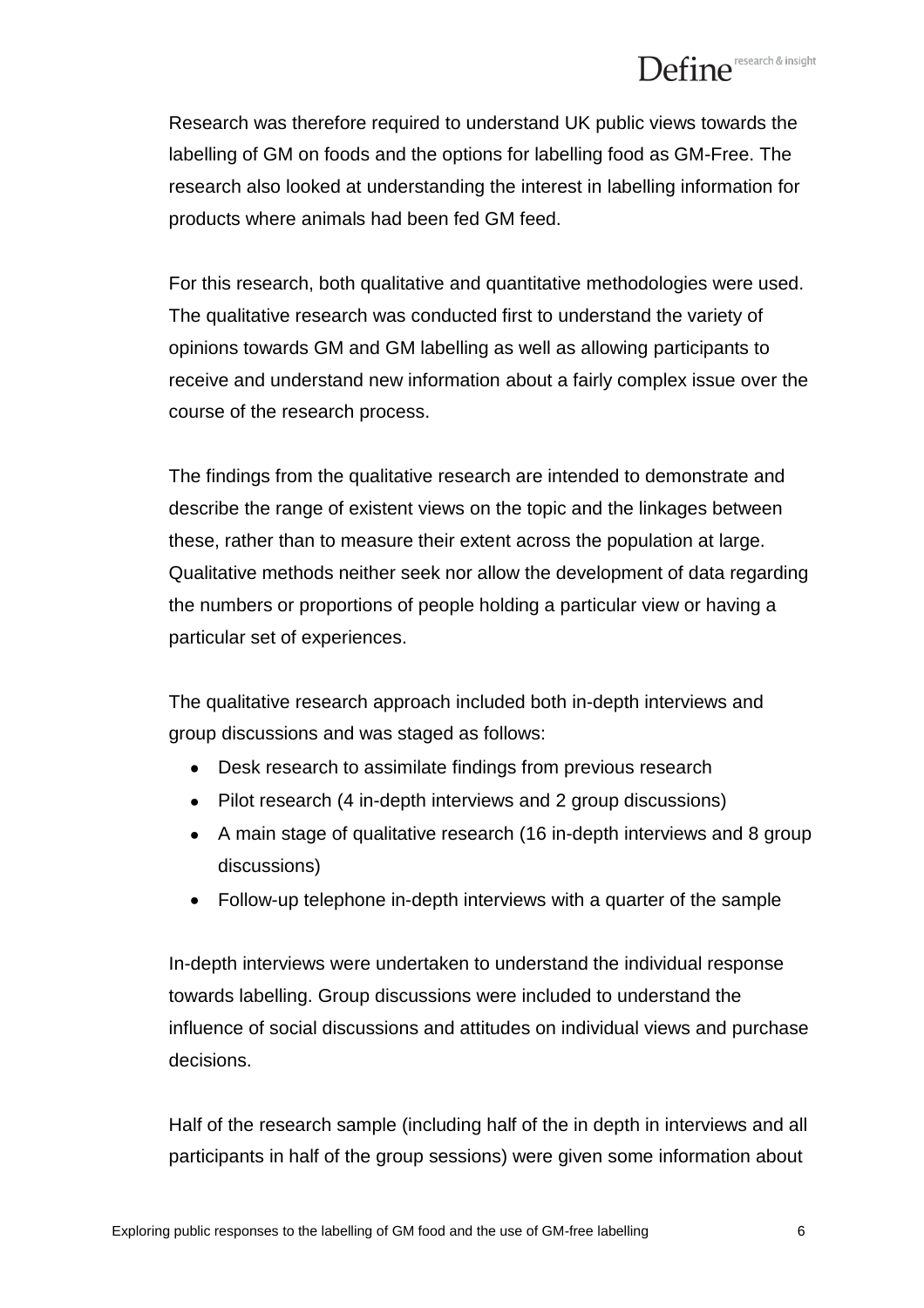GM foods prior to attending the sessions. For the remainder of the participants, information on GM was provided only towards the end of the research sessions.

The findings indicate that the provision of information can affect response to labelling. For those with less established opinions, or those lacking understanding, providing information about potential benefits and drawbacks of GM often lessened initial negativity and assumptions regarding GM foods.

The qualitative research sought to understand current understanding and knowledge of GM foods and also to explore response to mocked up labels that could be used on foods. $^3$  These included:

- GM present options
	- Contains GM ingredients for example, a label stating *'contains genetically modified soya'*
	- From animals fed GM feed for example, a label stating *'from chickens fed GM feed'*
	- GM Production for example, a label stating *'Produced using rennet from genetically modified organisms'*
- GM absent options:
	- "GM Free"
	- "All ingredients are non-GM"
	- "Non-GM"

 $\overline{a}$ 

- "Produced using non-GM ingredients"
- **From animals fed non-GM feed for example, a label stating** *'from cows fed non-GM feed'*

The qualitative phase was then followed by a quantitative face to face omnibus. A series of questions were developed based on the qualitative phase and these were developed into a draft questionnaire. This was then

 $3$ Example of a discussion guide can be found in the supplementary appendix.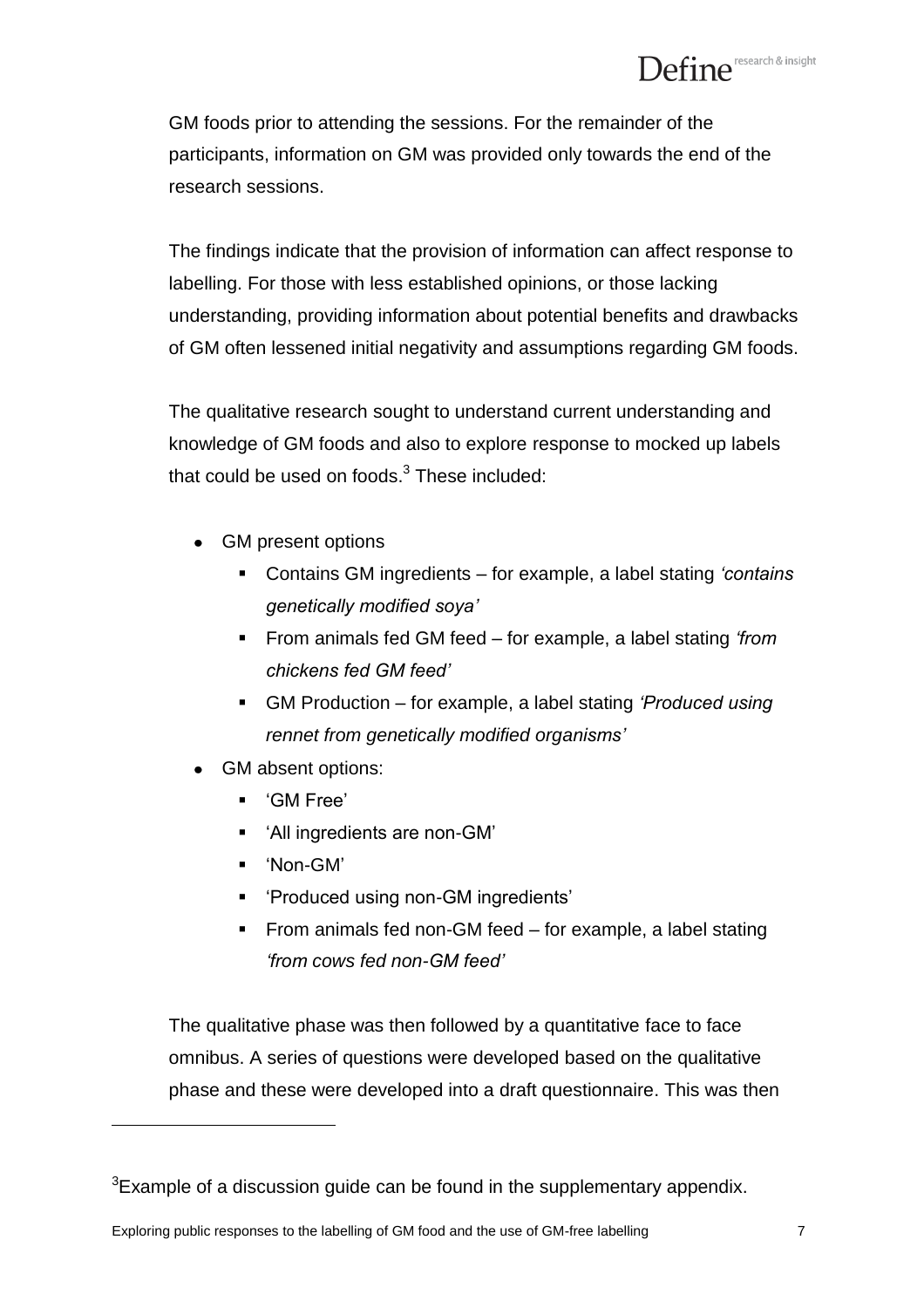piloted by Define and a refined questionnaire used for the main omnibus fieldwork.

Overall 1467 interviews were completed. An omnibus was used with a sample size of 1000 interviews with added boost samples for Scotland (200 interviews), Wales (221 interviews) and Northern Ireland (176 interviews). 870 interviews were conducted in England. $4$ 

The purpose of the quantitative research was to enable measurement of the usage of current GM food labelling alongside other types of food labels, to understand the perception of what "GM free" should mean and the importance, and the claimed impact, of GM food labelling.

A summary of the qualitative and quantitative findings are detailed below.

Key Qualitative Findings

 $\overline{a}$ 

#### **Current Awareness and Knowledge of GM**

Across the qualitative sample, although a range of knowledge existed, GM technology still tended to feel new and unknown, with attitudes towards it being fairly undeveloped and knowledge levels quite low overall. Opinions towards GM tended to be based on more general attitudes towards "food technology" rather than based on specific knowledge of GM foods. This raised negative assumptions or concerns about the use of GM food – for example, that it is of lower quality or could impact on health.

 $4$  Please see Method and Sample section 5 and 6 for details on the quantitative sample and method.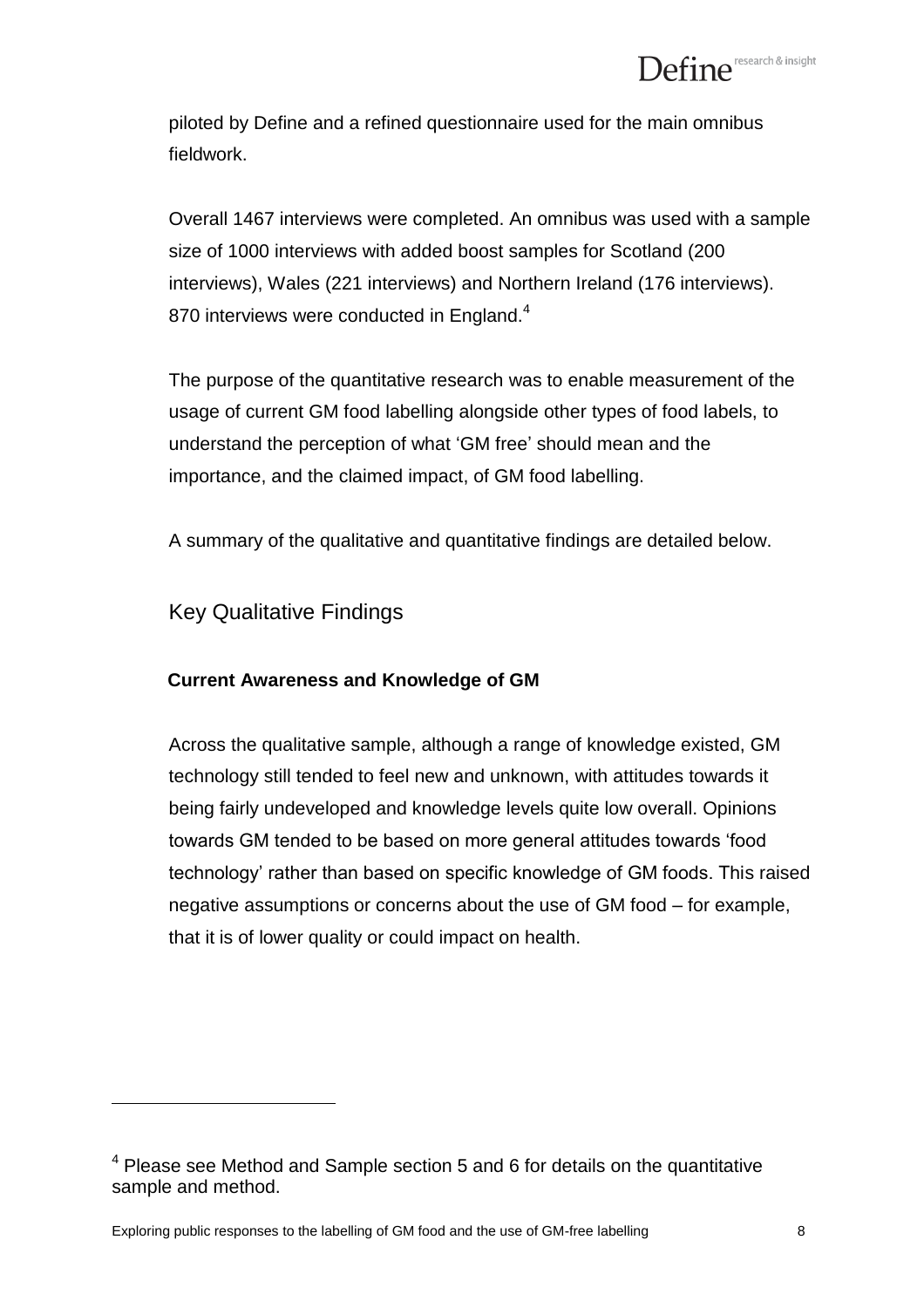#### **Attitude towards Food Labelling**

Participants were using a range of food labels, with more regular use of food labels appearing to be linked to a higher interest in food quality and/or healthy eating. The use of labels, however, was also reported to be dependent on the type of food, purchase occasion and situation.

Food labels were thought to be helpful in choosing foods, however, there were also indications that they could be complex or difficult to read and as such participants welcomed short-cut solutions – for example, a traffic light system or 'easy to read' logos.

Participants in this research were typically not seeking information or labelling with regard to GM, and it appears that without prompting GM information is not a strong need. However, when the topic of GM is raised, for example when discussed in the research sessions, GM information is seen as important in order to give consumers the right to choose.

#### **Response to Current GM Labelling Requirements**

Although there was low or no awareness of current GM labelling requirements, there was a strong assumption that products containing GM would be regulated and labelled. This assumption tended to extend to only GM ingredients, as there was typically no awareness of the use of GM animal feed or GMOs used in food production.

Once made aware of its use in UK food products, participants typically considered that foods containing animal products derived from GM feed should be labelled, consistent with earlier research. Labelling the use of GMOs in production was considered of lower importance overall.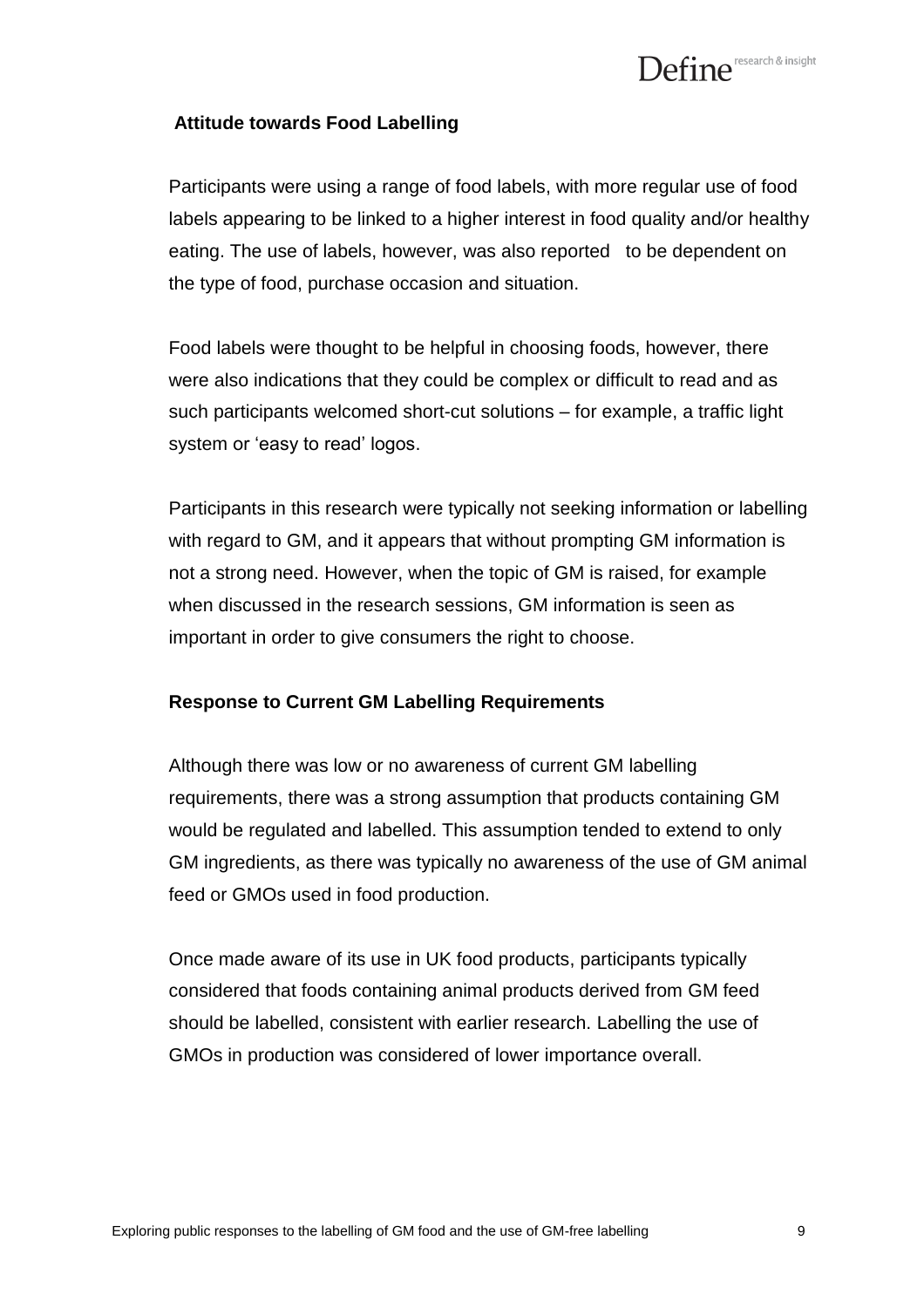

The current tolerance level for GM labelling<sup>5</sup> was generally accepted, although the *most concerned* participants – frequent label readers who strongly prioritised food quality and/or health, or individuals with strong negative opinions about GM – at times felt that the tolerance level was too high. The voluntary status of GM absent schemes was also typically accepted, although concerns were raised about potential inconsistencies across brands or products.

#### **Response to GM present and GM absent Labelling**

Participants were divided between those that felt the ideal labelling solution should be to highlight GM presence or GM absence. However, GM presence tended to be considered more important meeting participants "right to know". It was raised by others, however, that signalling GM absence may make it easier to determine GM content.

For those participants interested in GM presence, the labelling of GM ingredients as well as the use of GM feed were generally considered most important. The labelling of GM used in production tended to be a lower priority need overall.

Among the GM absent label options tested, 'GM Free' or 'All ingredients are non-GM" were considered the most useful and straightforward to signal an absence of GM. Of these two, "GM Free" raised more expectation of positive benefits and higher than standard quality. Additional expectations were also raised with the use of these types of labels, including no use of GM animal feed at any stage in the animal lifecycle.

Exploring public responses to the labelling of GM food and the use of GM-free labelling 10

<sup>&</sup>lt;sup>5</sup> The Food and Feed Regulation provides for a threshold for the accidental presence of GM material in non-GM food or feed sources. This is allowed up to 0.9% and only applies to GMOs that have an EU authorisation. Any unauthorised GM material cannot be present at any level.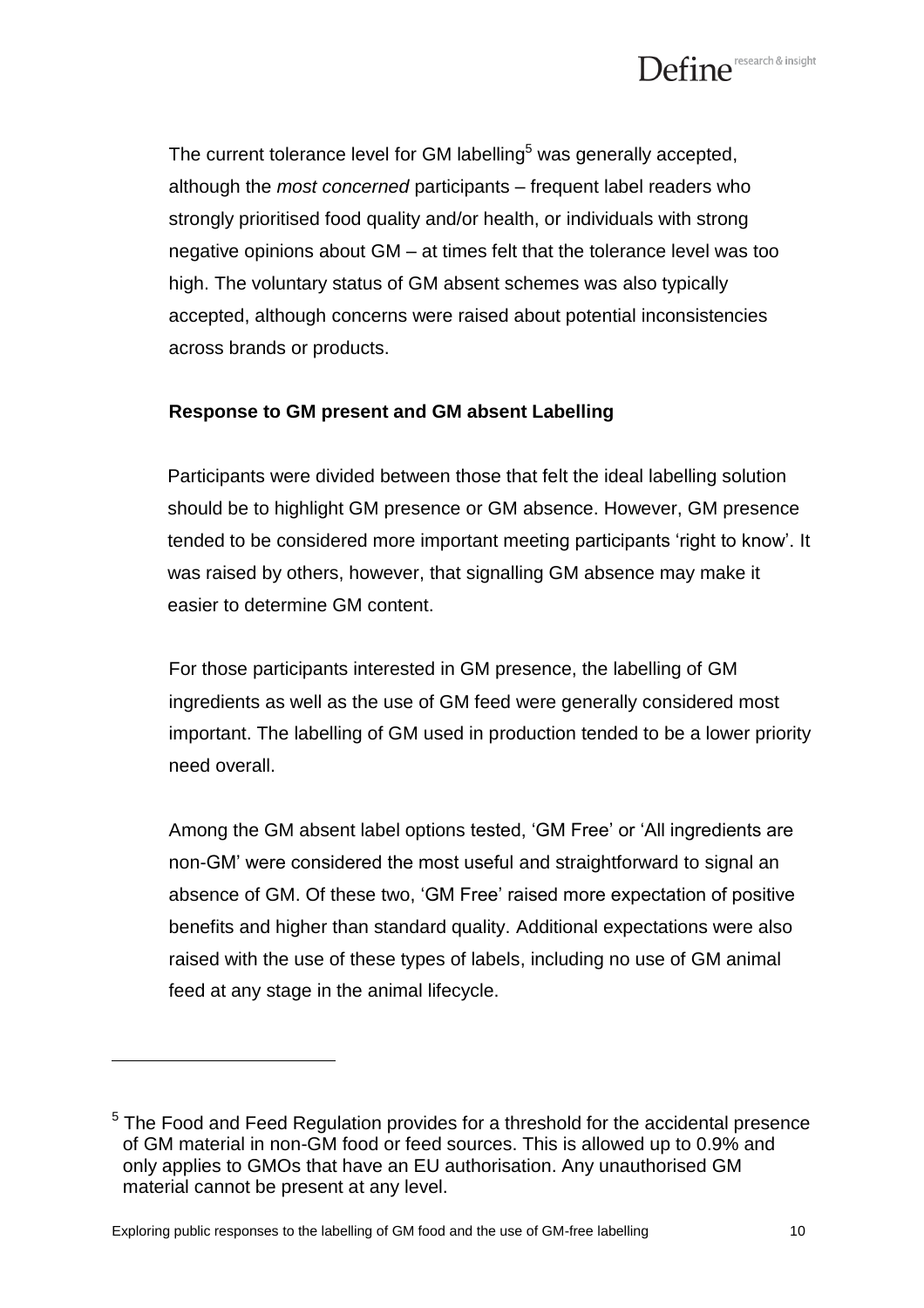# $\mathbf{Define}^{\scriptscriptstyle \text{research & insight}}$

A "combined" label which signified both *presence and absence* of GM – *across GM content areas* (including GM ingredients, GM feed and production) – was also suggested by research participants as it was perceived that it would potentially be easier to use and satisfy consumer "right to know".

#### **Claimed Impact of Costs on Consumer Requirements**

When provided with information outlining likely regulatory cost implications of GM labelling, the sample tended not to alter opinions regarding what was important to label, with the suggestion that GM should be labelled and that consumers should not have to bear any cost involved. The possibility of increased food costs could lessen labelling requirements for those less interested participants, but not for those who prioritised food quality issues or held strongly negative opinions regarding GM. Raising the potential of increased costs also resulted in some negativity and frustration.

#### **Claimed Impact<sup>6</sup> of Labelling**

 $\overline{a}$ 

It can be understood that labelling per se is required or used with regard to potential health, safety or quality implications. Discussion, therefore, about labelling GM can place GM in a negative light.

Participants claimed that GM labelling could impact on their propensity to buy foods. Responses across participants varied, according to 1) current interest in food quality (and thus current label usage) and 2) strongly held GM opinions. These two factors were strongly linked to views on GM labelling and claimed impact in terms of purchasing products labelled with GM, with claims that these types of participants might avoid products claiming to contain GM or more likely purchase products claiming to be GM free.

<sup>6</sup> Research can only provide indications of *claimed* impact rather than measure *actual* impact.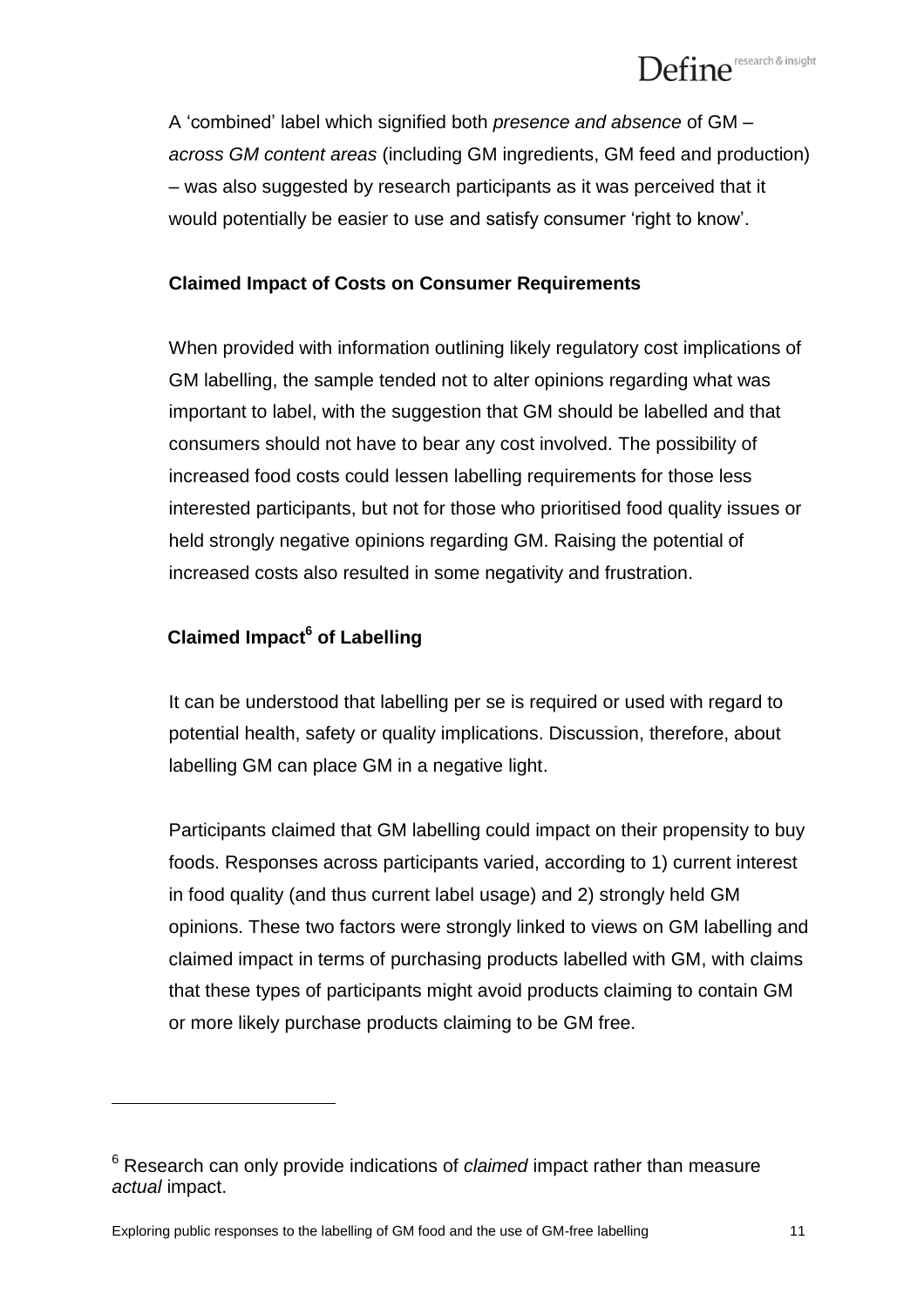However, claimed impact was also reported to depend on other decision factors, for example food type, with claims that GM labelling may have greatest impact when buying animal or staple foods. In addition, respondents noted that other shopping factors such as price, brand, taste and time available for purchase decisions would also be a consideration alongside GM labelling.

Key Quantitative Findings<sup>7</sup>

#### **Awareness and Knowledge of GM**

The majority of respondents in the quantitative sample (74%) claimed they had heard of the use of genetic modification in food or food production.

However, as in the qualitative research, claimed knowledge was low. When asked about their knowledge of genetic modification in food or food production, a majority of 60% of respondents (those who had heard of the use of GM or don"t know) claimed they knew little or nothing about it.

There were also indications that this sample are generally not seeking further information about the subject. Only 35% of those that had heard of the use of GM or don"t know stated they had talked about it with anyone while a lower proportion had searched for information about GM (23%).

Between 28-40% of respondents stated they were unsure if a number of statements on the availability of GM foods were true<sup>8</sup>, supporting the findings

 $\overline{a}$ 

Exploring public responses to the labelling of GM food and the use of GM-free labelling 12

 $7$  Detailed findings can be found in Section 4, starting at page 90.

 $8$  Respondents were asked the extent to which they thought the following statements were true or false: 'GM foods being widely on sale in the UK', 'GM crops currently being grown by farmers in the UK" and "farmers using animal feed containing GM ingredients". These responses are only from those in the quantitative sample that had heard of the use of GM in food or food production or did not know.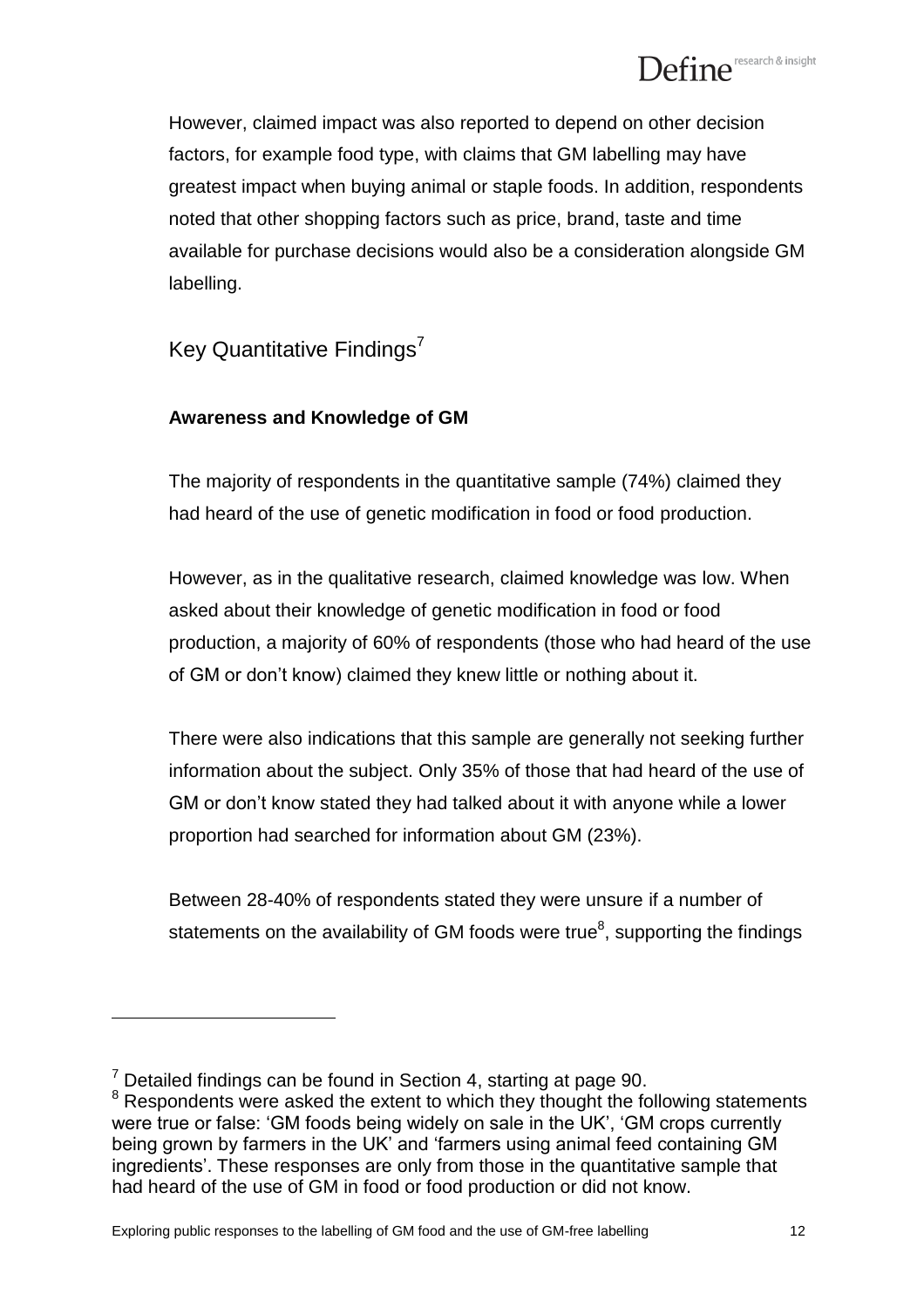from the qualitative phase which suggested that levels of understanding were fairly restricted.

#### **Current Label Usage**

 $\overline{a}$ 

The main information respondents spontaneously reported to look for when buying food for the first time were price (37%) and nutritional information (37%) such as the amount of fat (25%) and sugar (19%).

In contrast, only 2% of respondents spontaneously mentioned they looked for GM information on labels. When prompted, 4% of respondents said that GM information was important on a food label $9$  while 60% mentioned price, 51% mentioned best before/ use by dates and 30% mentioned nutritional information<sup>7</sup>.

#### **Importance of indicating GM on food labels**

Two-thirds of respondents<sup>10</sup> considered it very or quite important that it is written on a label if the food itself or ingredients in the food are from a genetically modified plant or the food product is from animals that have been fed genetically modified plants. (Figures are in the bullet points below).

- 68% thought it important (very or quite) to write on the label if "The food itself is from a genetically modified plant"
- 67% thought it important (very or quite) to write on the label if "One or more ingredients in the food are from a genetically modified plant"

 $9$  Respondents were shown a list of examples of information found on food labels and asked which was most important to them – respondents could choose up to 3 pieces of information. The result here shows the first, second and third selection combined.

 $10$  The responses in this sub section are only from those in the quantitative sample that had heard of the use of GM in food or food production or did not know.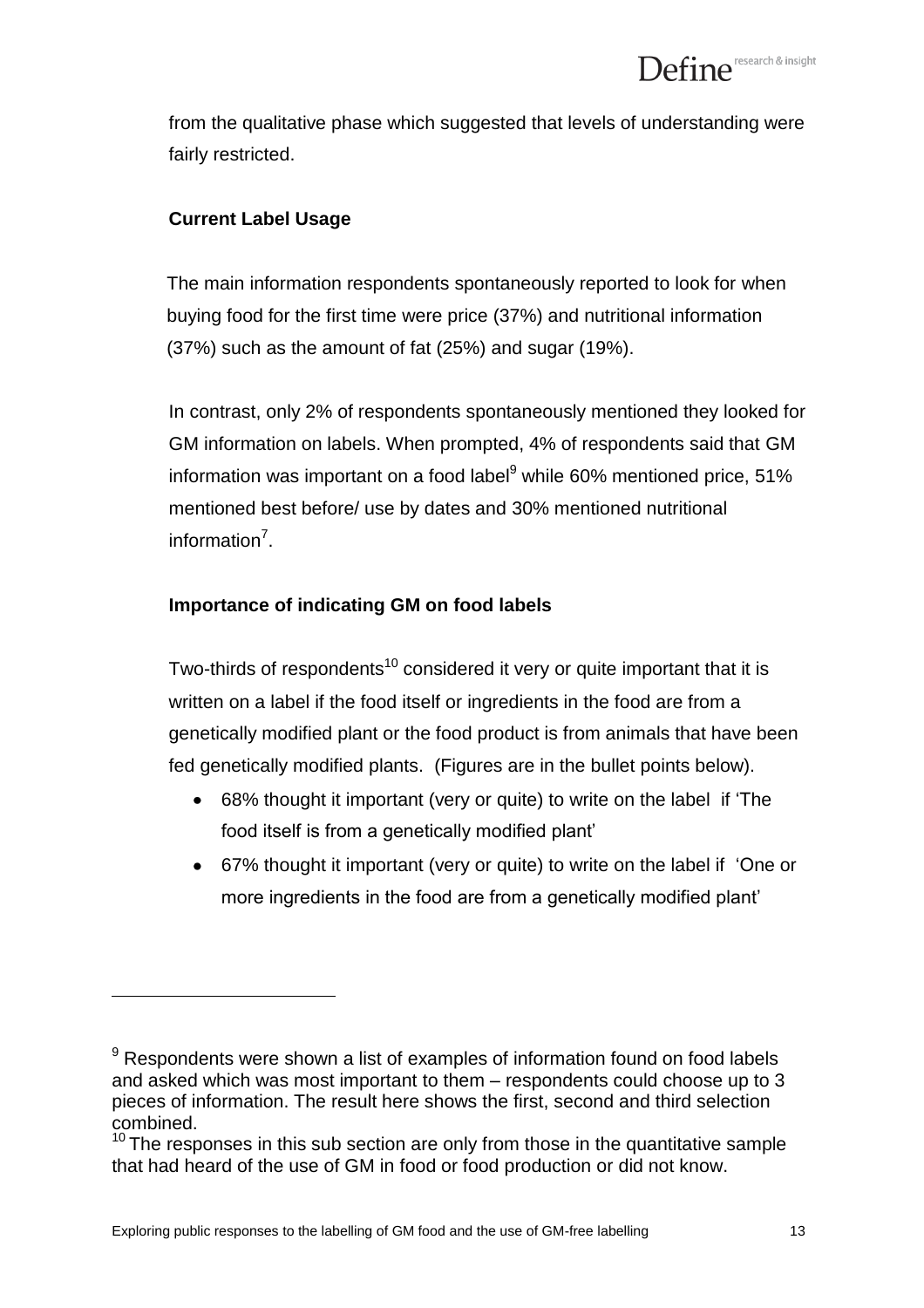67% thought it important (very or quite) to write on the label if "The food product, e.g. meat, milk, eggs, is from animals that have been fed genetically modified plants'.

For all statements above, 12% thought it was not important.

A good proportion of the respondents reported the following to be very or quite important criteria if a product was labelled as "GM Free" or "Free from GM" (Figures are shown in the bullet points below).

- 68% thought it important that "The food contains no traces of GM ingredients, even at very low levels'
- 69% thought it important "That it contains no ingredients from GM plants"
- 69% thought it important "For items like meat, milk, or eggs, the food is from animals that have not been fed GM plants'.

Again, for all statements above, 12% thought it was not important.

Between 53% and 60% thought that a "GM Free" label on food (e.g. milk or eggs) was not appropriate in the following three different scenarios;

- 60% thought that the food should not be labelled GM Free if "The farmer gave GM feed to his animals when they were younger, but not in the last few months before the milk or eggs were collected"
- 55% thought that the food should not be labelled as GM free if "A farmer has not fed his animals GM feed, but does not know whether they were fed GM by a previous owner"
- 53% thought that the food should not be labelled as GM free if "The animals have not eaten GM feed, but they have been treated with a vaccine or medicine that was produced using genetic modification".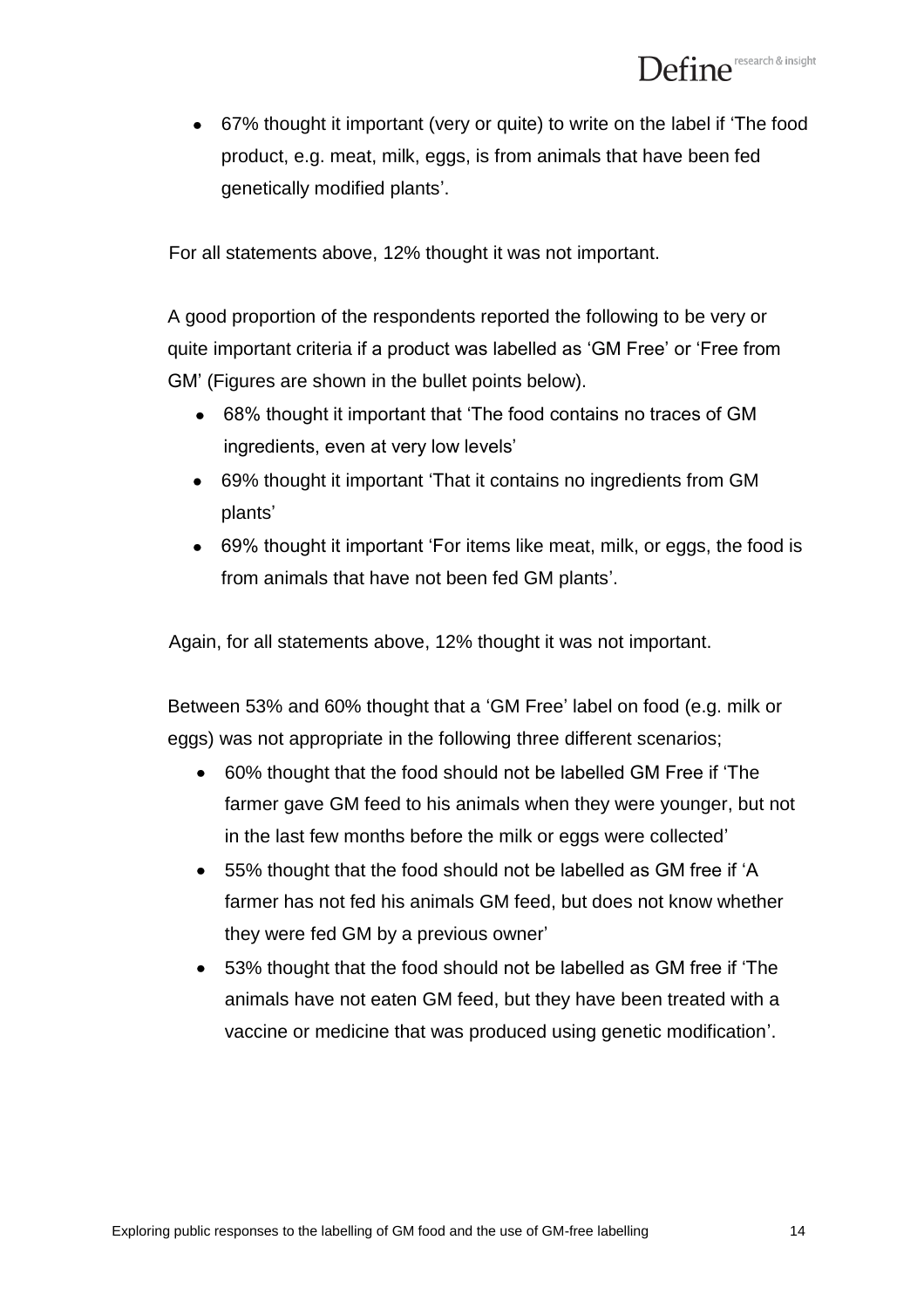#### **Claimed Impact of Labelling on Purchase**

As found with the qualitative research, there are indications that labelling a product with "GM free" may make some people more likely to buy the product. 41% of respondents<sup>11</sup> claimed it would make them more likely to buy the product. However 45% of respondents also claimed they would be just as likely to buy it.

There were also indications, as in the qualitative research, that a "contained GM" label might put some people off from buying a product. 49% claimed that they would be less likely to buy a product for the first time if they saw this label.

#### **Conclusions**

 $\overline{a}$ 

The following are drawn from the qualitative and quantitative findings.

At present, many consumers have low spontaneous needs with regard to GM labelling and do not appear to be actively seeking to avoid GM in foods by looking at labelling or other means. However, the research indicates that, when presented with labelling as an option, there is a demand for this to be in place, with the qualitative research indicating interest focused on the labelling of GM presence (particularly via the inclusion of GM ingredients or the use of animal feed).

There are indications from the qualitative findings that the claimed impact of GM labelling is likely to be limited to a section of those consumers who are more concerned about food quality or those with negative opinions about GM, although this may additionally depend on food type and other shopping decision making factors, such as price or brand preference. This appears to

 $11$  The responses in this sub section are only from those in the quantitative sample that had heard of the use of GM in food or food production or were unsure.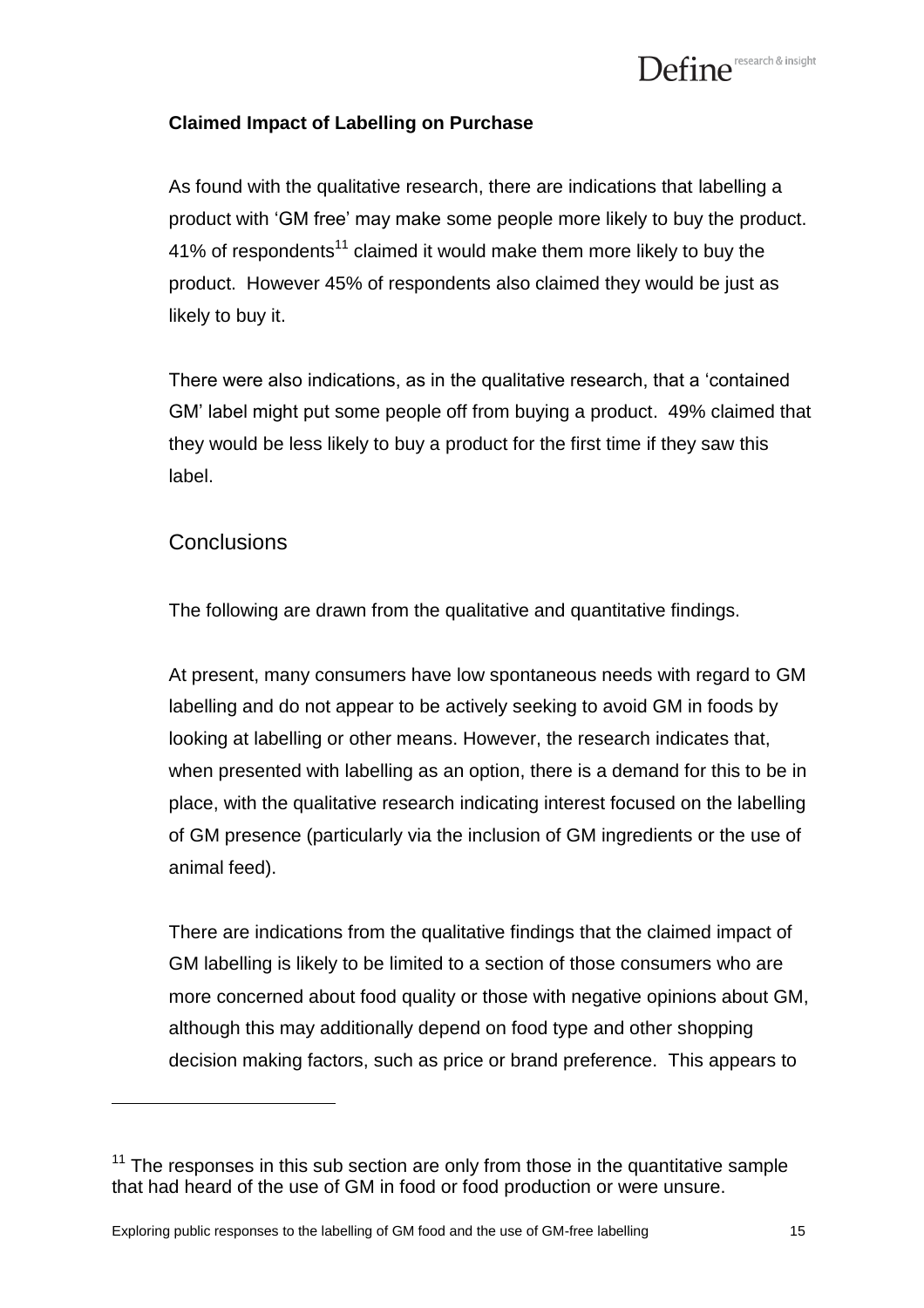be supported by findings from the quantitative research which show that some respondents claim that GM labelling, either "GM Free" or "Contained GM", may affect shopping decisions.

Qualitative findings suggest that GM absent labelling is typically lower priority overall, albeit it is considered useful for those participants most concerned about GM. The use of this type of label, for example "GM Free" raises assumptions about content, with respondents in both the qualitative and quantitative research perceiving that GM absent labelling, for example "GM Free", indicates no use of GM at any level (including the use of GM animal feed).

Qualitative research also suggests that additional information may be required to help reduce any misunderstandings and therefore concern amongst participants – particularly regarding GM animal feed. This might be especially so if GM labelling became more widespread, for example if foods were to be labelled to show the use of GM animal feed.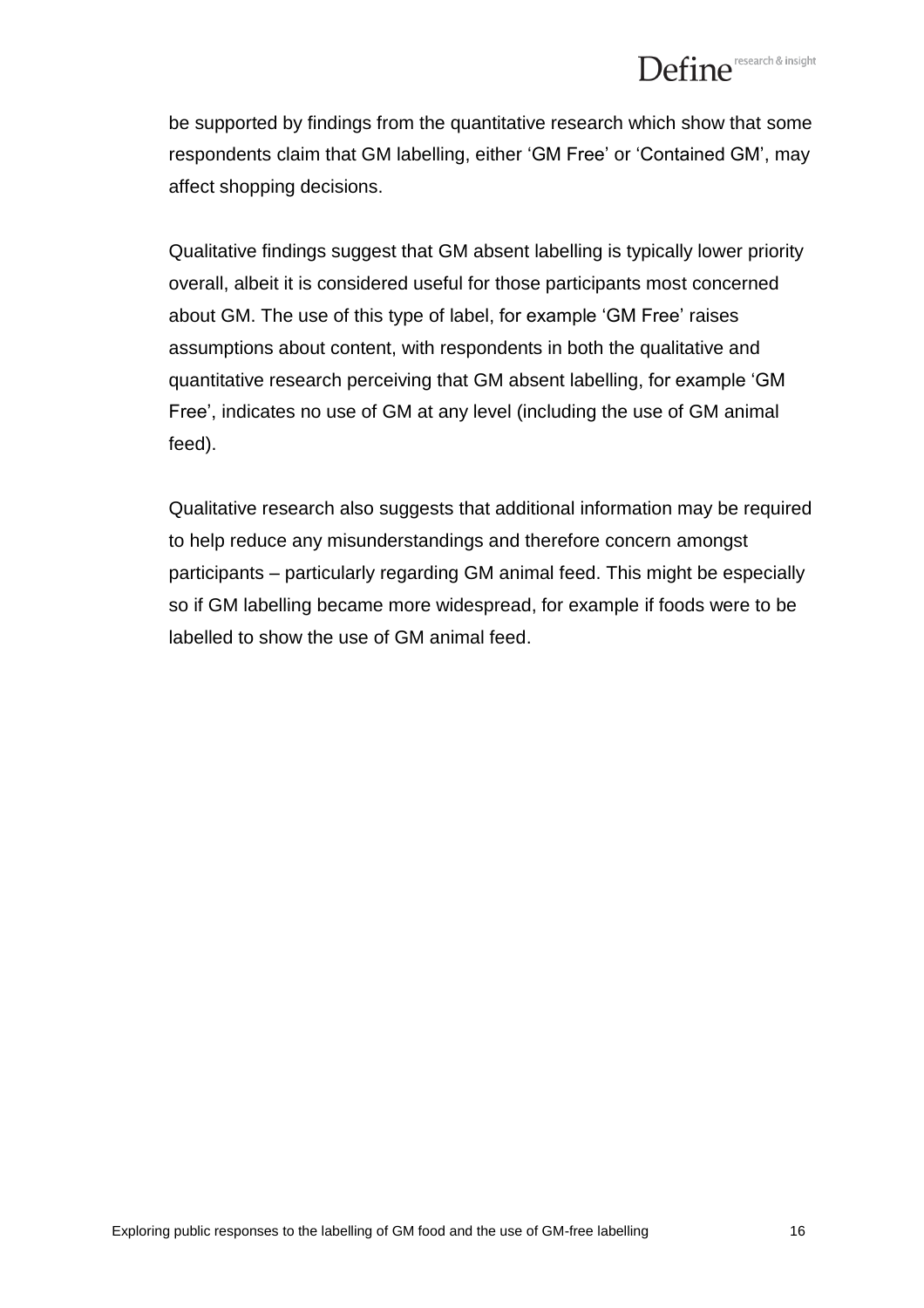# <span id="page-16-0"></span>IV Introduction

## <span id="page-16-1"></span>A. Background to the Research

Some EU countries have introduced schemes to allow producers to label products as "GM-free" or "without GM", although the rules of these schemes tolerate some GM materials (low level adventitious presence, use of certain GM additives etc.) and the products that carry these labels do not need to be completely free from the use of biotechnology. The European Commission is currently considering whether to harmonise these national schemes across Europe. This topic is likely to be discussed at EU level at the end of 2012 when the results of a Europe-wide review will be available.

The FSA would like to ensure that UK public's needs: 1) are reflected in its future discussions at EU level on labelling issues, 2) inform the UK policy on (a) the use of GM free labelling and (b) the labelling of products from animals fed GM feed.

After more than a decade of media reporting related to GM food, public awareness of the issue of GM is generally high. The 2010 Eurobarometer (Gaskell et al. 2011) reports that 89% of sampled UK residents have heard of GM food technology, although detailed knowledge and understanding is often limited. The majority of the British public are broadly aware that GM foods are sold in Britain, but most are relatively unaware of the specific details – for example, that availability of "directly" genetically modified foods is somewhat limited, but a wider range of goods contain products from animals that have been fed with GM feed.

Despite this relative lack of knowledge, research consistently suggests that public support of GM foods is quite low – in part due to media portrayal of GM technology as controversial and potentially dangerous. The majority of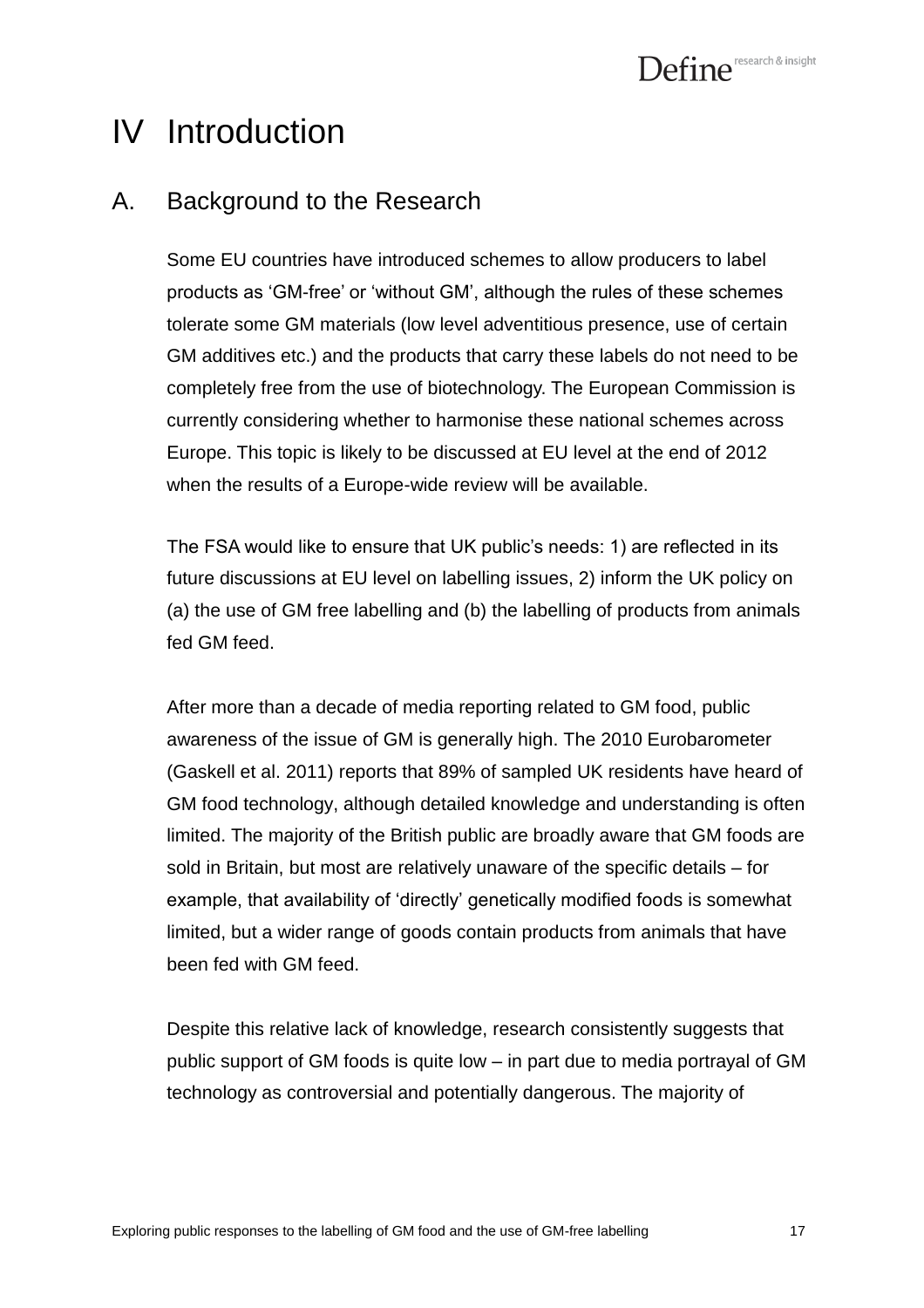Europeans tend to think of GM food as not offering benefits and as unsafe, worrying and potentially inequitable,<sup>12</sup> although recent surveys suggest that the UK has relatively higher support for GM foods than many of its European peers.<sup>13</sup>

Research also indicates consumer consensus regarding mandatory labelling of GM food – including those produced by GM technology or products from animals fed on GM animal feed.<sup>14</sup> The interest for this appears to be higher in the UK than in peer countries such as the United States.<sup>15</sup> UK consumers are also generally willing to pay a price premium for non-GM food if this is labelled.<sup>16</sup>

However, UK-specific research on GM also indicates a relatively low level of current public engagement with the issue. Some studies suggest that less than 10% of the UK public actually hold any strong view about GM food;<sup>17</sup>most consider themselves lacking enough information to hold a strong opinion, have mixed views, or view the issue with relative indifference. Given low specific information about GM technology, consumers tend to make "top down" heuristic assessments of GM based on their general attitudes and views – rather than "bottom up" opinion formation based on specific details and knowledge about GM itself.<sup>18</sup>

## <span id="page-17-0"></span>B. Overview of Research Requirement

In order to inform EU discussions on GM foods, research was needed to explore consumer needs regarding GM labelling on food products.

<sup>&</sup>lt;sup>12</sup>Costa-Font et al. 2008

<sup>&</sup>lt;sup>13</sup> Gaskell et al. 2010

<sup>&</sup>lt;sup>14</sup> Sheldon et al. 2009

<sup>15</sup> Moon & Balasubramanian 2004

<sup>&</sup>lt;sup>16</sup> Lusk et al. 2005; GfK NOP 2010

<sup>&</sup>lt;sup>17</sup>Clery & Bailey, 2010

<sup>&</sup>lt;sup>18</sup>Brook Lyndhurst 2009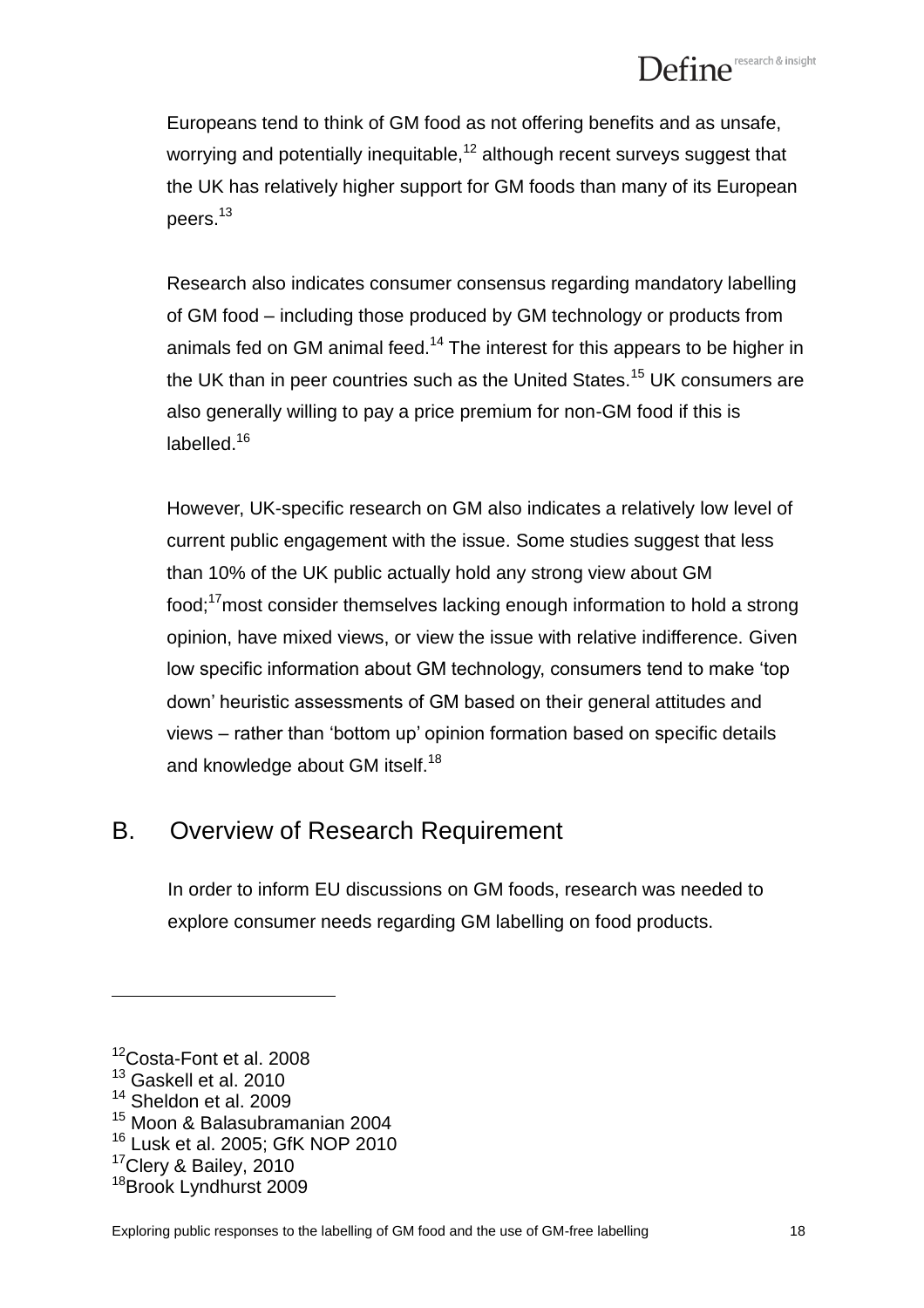In 2009/2010 the FSA published a package of work on public attitudes to GM and other food technologies. This included an evidence review of what was already known about public attitudes to new food technologies, <sup>19</sup> results from the 2008 British Social Attitudes Survey that included a module of questions on new food technologies,<sup>20</sup>and follow up qualitative research focusing specifically on GM food.<sup>21</sup>

This literature is complemented by research on general UK consumer views and needs in terms of food labelling – and by research on more general attitudes towards GM. However, little data exists to help link these general views to specific attitudes of UK consumers to GM labelling.

Research was primarily needed to explore UK public views to the labelling of GM on food and options for labelling food as GM-free. As context for this primary objective, research also needed to understand the range of consumer attitudes and values regarding GM food, and how these may inform likely response to labelling. Qualitative and quantitative research was commissioned to meet these aims.

## <span id="page-18-0"></span>C. Research Aims

The primary aim of the research was defined as:

**To explore UK public views on the labelling of GM (genetic modification) on foods, and the options for labelling food as GM-Free in the UK.**

<sup>&</sup>lt;sup>19</sup> Brook Lyndhurst 2009 <sup>20</sup>Clery & Bailey 2010 <sup>21</sup> Sheldon et al. 2009

Exploring public responses to the labelling of GM food and the use of GM-free labelling 19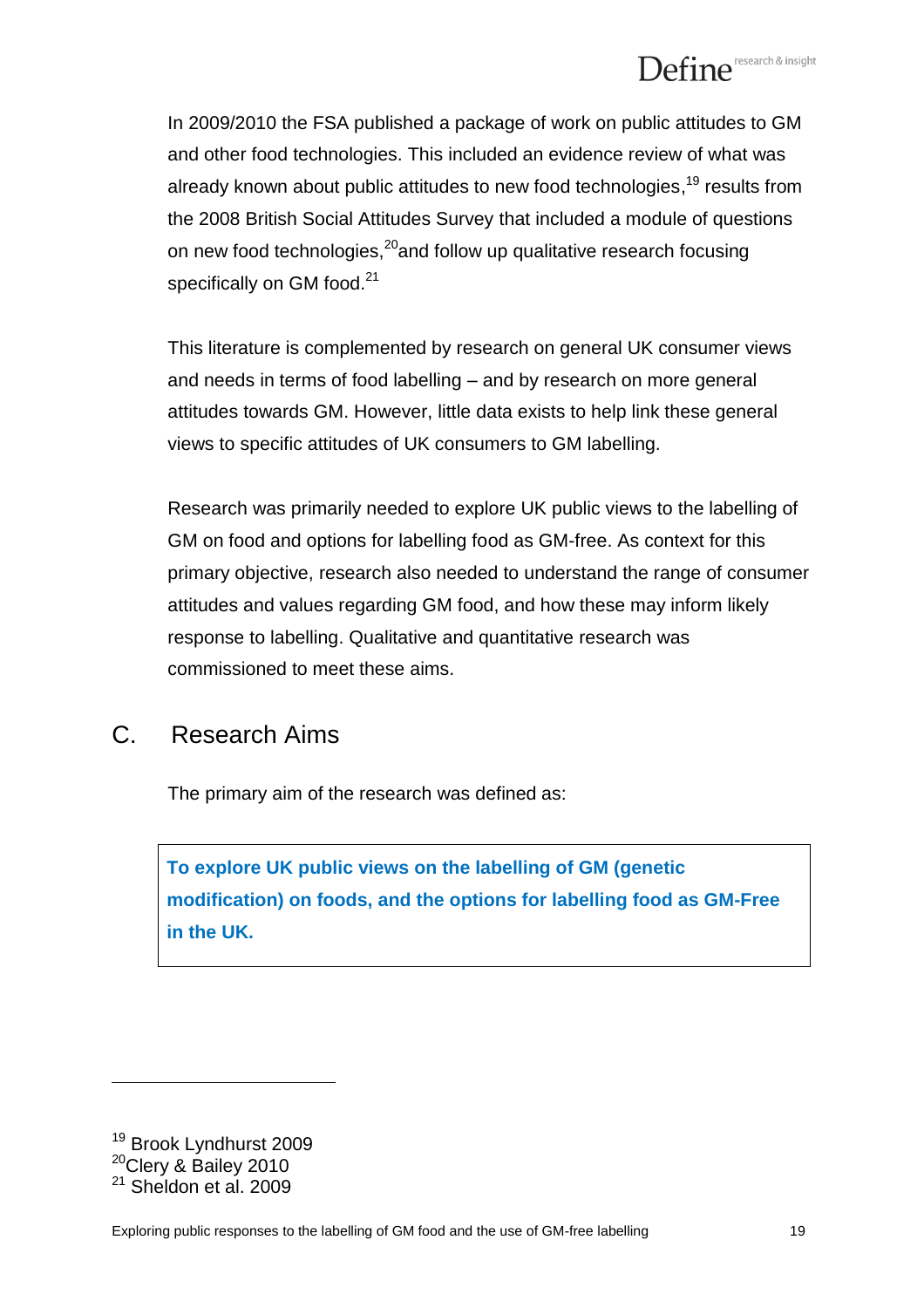#### **Qualitative Research Aims**

To achieve this, the qualitative research explored the following specific areas with UK consumers:

#### *Public experience of current GM labelling practices*

- Are the public generally aware of GM labelling practices?
- Are GM labels being used currently?
	- $\circ$  Are they intentionally sought out and do they affect purchasing behaviour?
	- o Do GM labels affect views of foods?
- Where used, how do consumers respond to current GM labelling approaches?
	- o Do current practices result in any confusion or misunderstanding?
	- o Do consumers find the present labelling systems helpful? Why or why not?
	- o Have consumers spontaneously experienced any need for additional/adjusted labelling or additional information?

#### *Consumers' response to GM labelling options*

- What types of GM do consumers feel should be labelled and which should not? For example:
	- o Presence of GM ingredients?
	- o Inclusion of products from animals fed GM-feed?
	- o GM used in processing?
- Do consumers think it is important to label foods which are "free from" GM or those which contain it, or another approach? Of the label options tested, how are these understood and what do they think is implied by these?
	- o Which options are judged to be most clear?
	- o What are the benefits and drawbacks of each?
- Are consumer views influenced by the cost of providing accurate labelling and enforcement?
	- o If so, how? Does this affect their preferred labelling solution?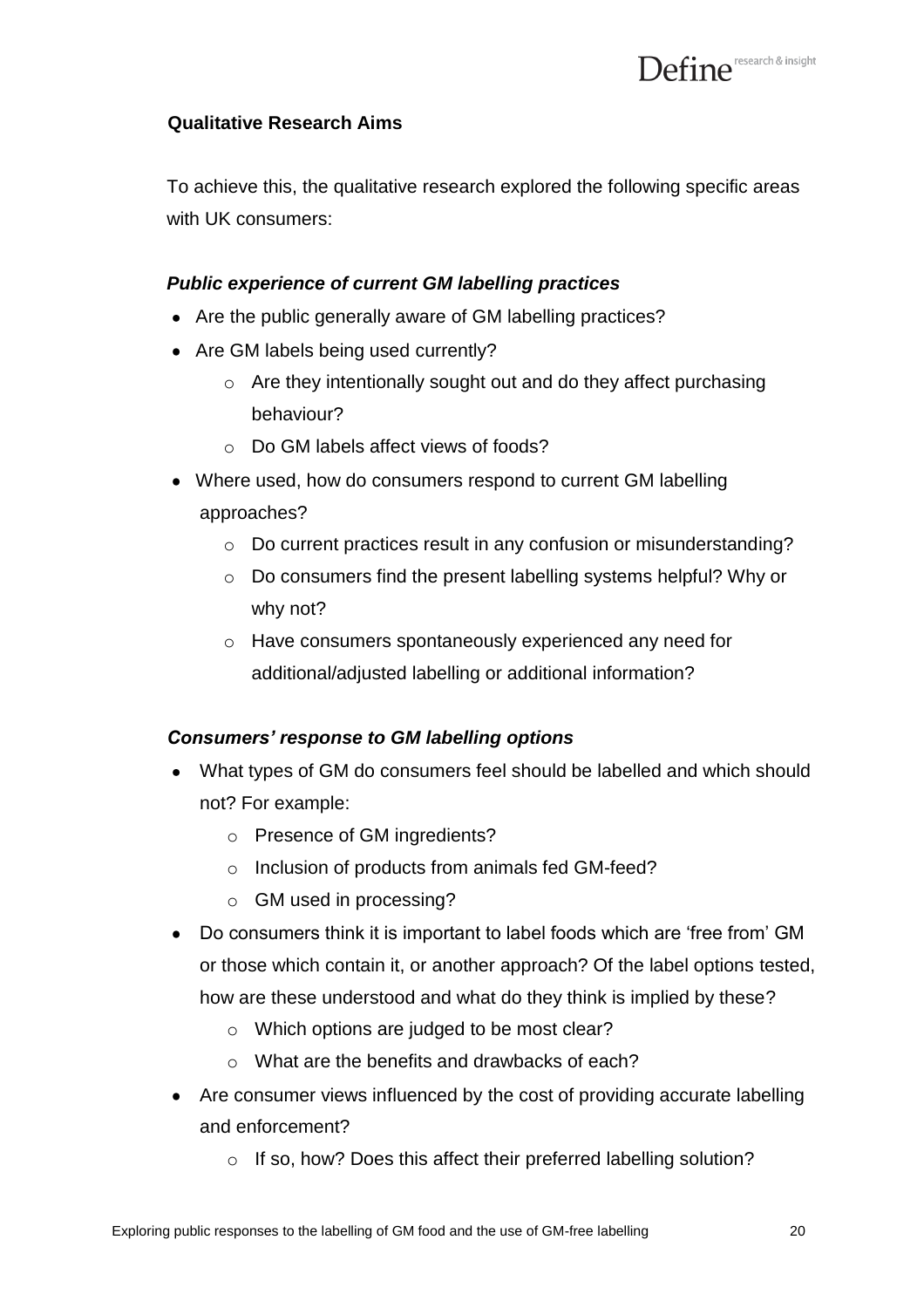## *The potential impact of labelling GM characteristics of products, including:*

- To what extent is each labelling option expected to affect decision making about food products?
	- o How are labels likely to affect food purchasing decisions?
	- o What are the "benefits" and "drawbacks" of each option?
- Does GM information override general purchasing habits?
- What factors compete with GM labelling for consumer attention and with what impact?
- What are the expected benefits of additional labelling options?

#### *Consumers' needs for additional information regarding GM labelling?*

- Do consumers want additional information?
- What should this additional information include?
- What are the preferred channels and sources to provide this?
- How would additional information affect the impact of labelling?

### *How do views and needs differ across different consumer segments or situations?*

- Are there different views and needs for different consumer segments? For example, across different socio-demographic groups, attitudes towards GM technology, and so on
- Do views differ according to type of food?

#### **Quantitative Research Aims**

Quantitative research was conducted to supplement the qualitative findings. In particular:

#### *Public awareness and knowledge of GM*

• How familiar are the general public with genetic modification?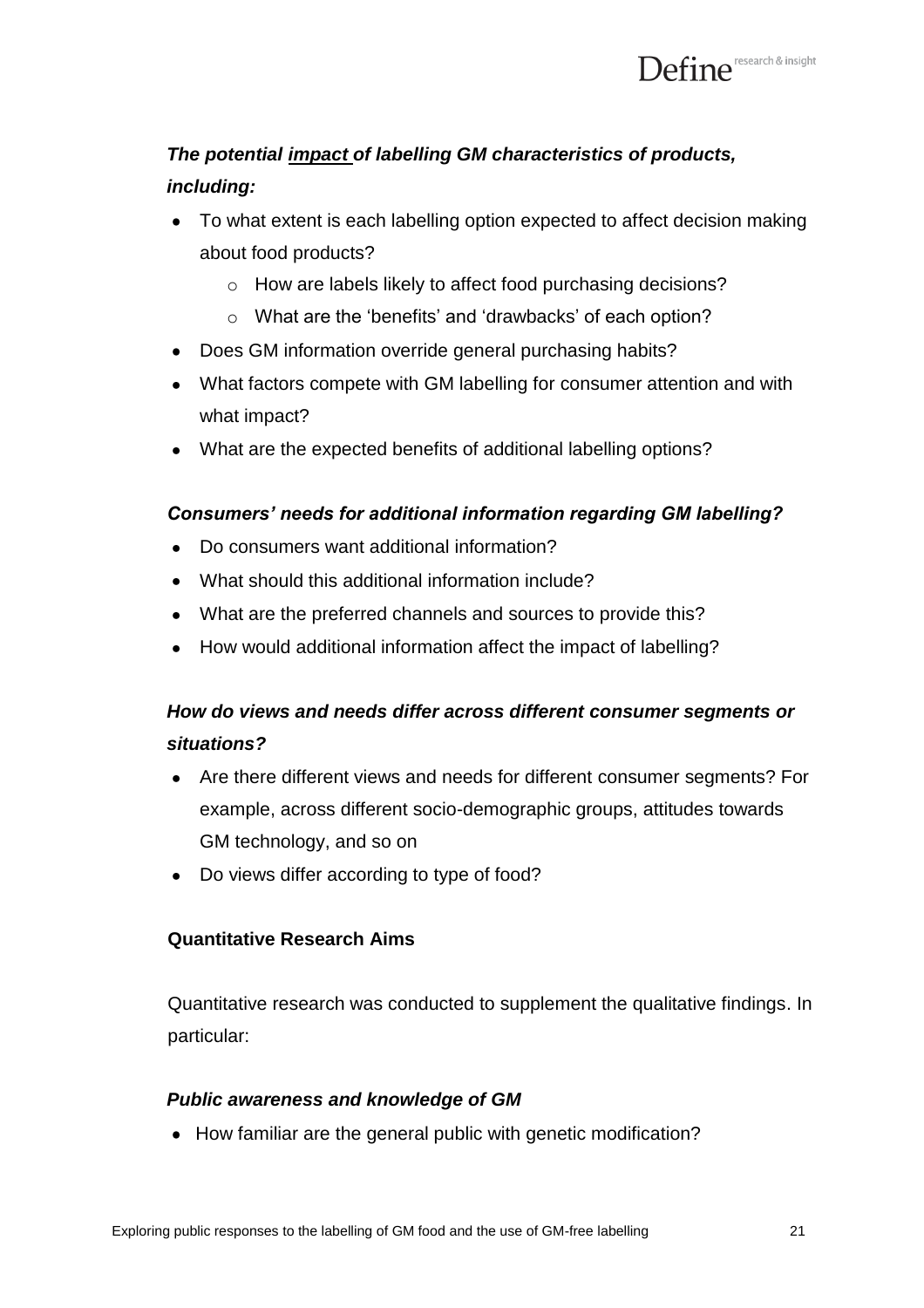- How knowledgeable do the general public claim to be in terms of the use of GM in food or food production?
- How involved are the general public with GM issues, i.e. do they talk to others about it? Have they looked up information about it?

#### *Labelling and GM labelling*

- What information is the general public seeking when purchasing food and is GM information spontaneously suggested?
- What information do they consider important to be on food labels and where does GM information fit with this?

#### *Consumers' response to GM labelling systems*

- What types of GM do consumers feel should be labelled and which should not? For example:
	- o Food itself is genetically modified, e.g. a plant
	- o Presence of GM ingredients
	- o Inclusion of products from animals fed GM-feed
- What do consumers understand and expect from a product labelled "GM free"? For example, how important is it that:
	- o The food contains no traces of GM ingredients, even at very low levels
	- o That it contains no ingredients from GM plants
	- $\circ$  For items like meat, milk or eggs the food is from animals that have been fed GM plants
- What products could be labelled as GM free? For example,
	- o Products where the animal had GM feed when they were younger
	- o A farmer does not know whether they were fed GM feed by a previous owner
	- $\circ$  The animals have been treated with a medicine or vaccine that was produced using genetic modification

## *Understand the claimed impact on the decision to purchase a product if labelled as either as 'GM free' or 'contained GM'.*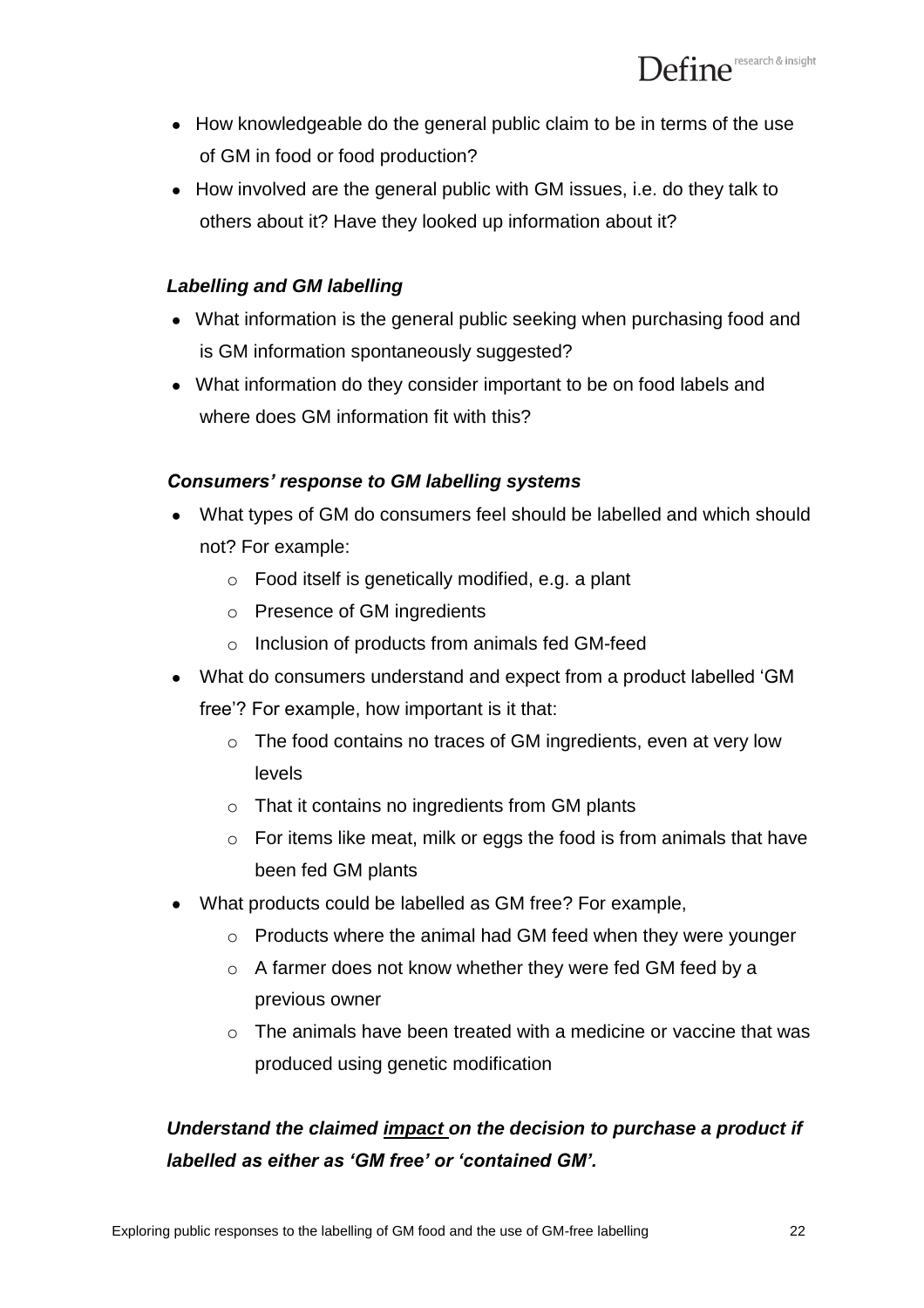*Understand any differences across different segments of the general public.*

## <span id="page-22-0"></span>D. Method and Sample

#### **Overall Approach**

This research used both qualitative and quantitative methodologies. The qualitative research used a mixed methodological approach to ensure the subject areas were explored in the context of individual consideration as well as the dynamics that can arise within the wider social context. The quantitative research was used to quantify and explore further some of the responses in the qualitative phase as well as understand if there are any significant differences across the UK population as a whole.

#### 1. Qualitative method

The methodological approach consisted of:

- a) Desk research
- b) Qualitative Research
	- i. Pilot stage of research (four in-depth interviews and two group discussions)
	- ii. Main stage of research (sixteen in-depth interviews and eight group discussions)
	- iii. Brief follow up telephone interviews with a quarter of the total sample.

Each stage of research is discussed in more detail below.

#### *a) Desk Research*

Desk research was conducted using reports from existing research regarding attitudes towards GM foods and consumer food labelling needs. Full details of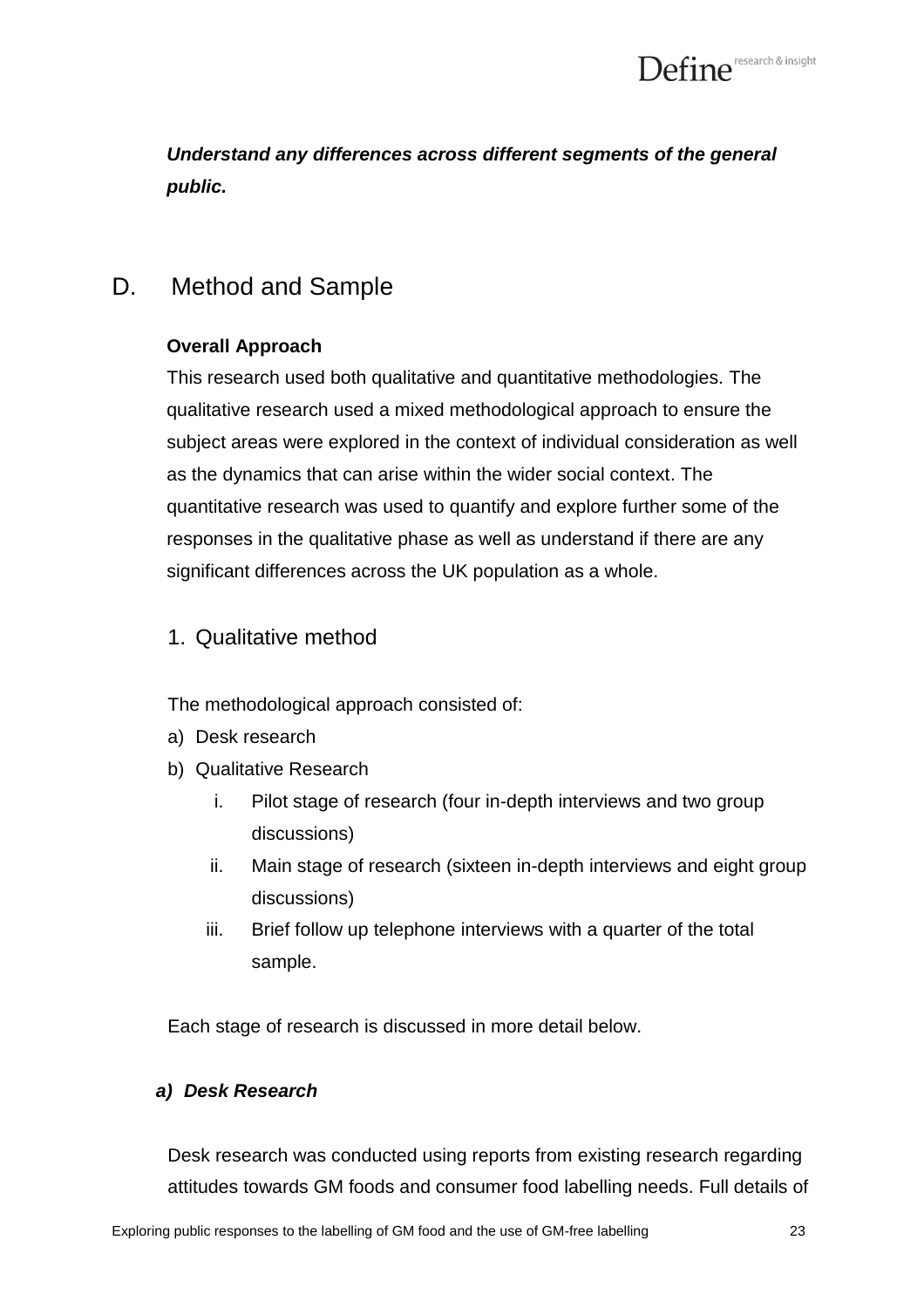the reports reviewed can be found in the bibliography; these included the FSA"s own research regarding public attitudes to new food technologies and food labelling more generally, as well as recent data on consumer attitudes towards GM and labelling needs.

The desk research was conducted to ensure that this piece of research built on previous findings and existing knowledge, and also to inform the development of the sample, discussion guides and stimulus. Where findings in this research align with findings from previous studies, these are referenced throughout the report.

#### *b) Qualitative Research Sessions*

#### *Pilot stage*

A stage of pilot testing was completed prior to the main stage of research. This consisted of four in-depth interviews (lasting for one and a half hours) and two mini-group sessions (each lasting two and a half hours, with five participants in each).

The pilot stage was used to assess the stimulus materials (including the label options) and discussion guide and provided opportunities to adjust the materials as required. Following from the pilot, a number of revisions and additions were made to the discussion guide and stimulus.

#### *Main stage*

The main stage of the qualitative research consisted of sixteen in-depth interviews (each lasting one and a half hours) and eight mini-group sessions (each lasting two and a half hours, with five participants in each).

In-depth interviews were undertaken to understand the individual response towards labelling and the likely impact of GM labels, free from the influence of social dynamics and social norming. In a group context, individuals can feel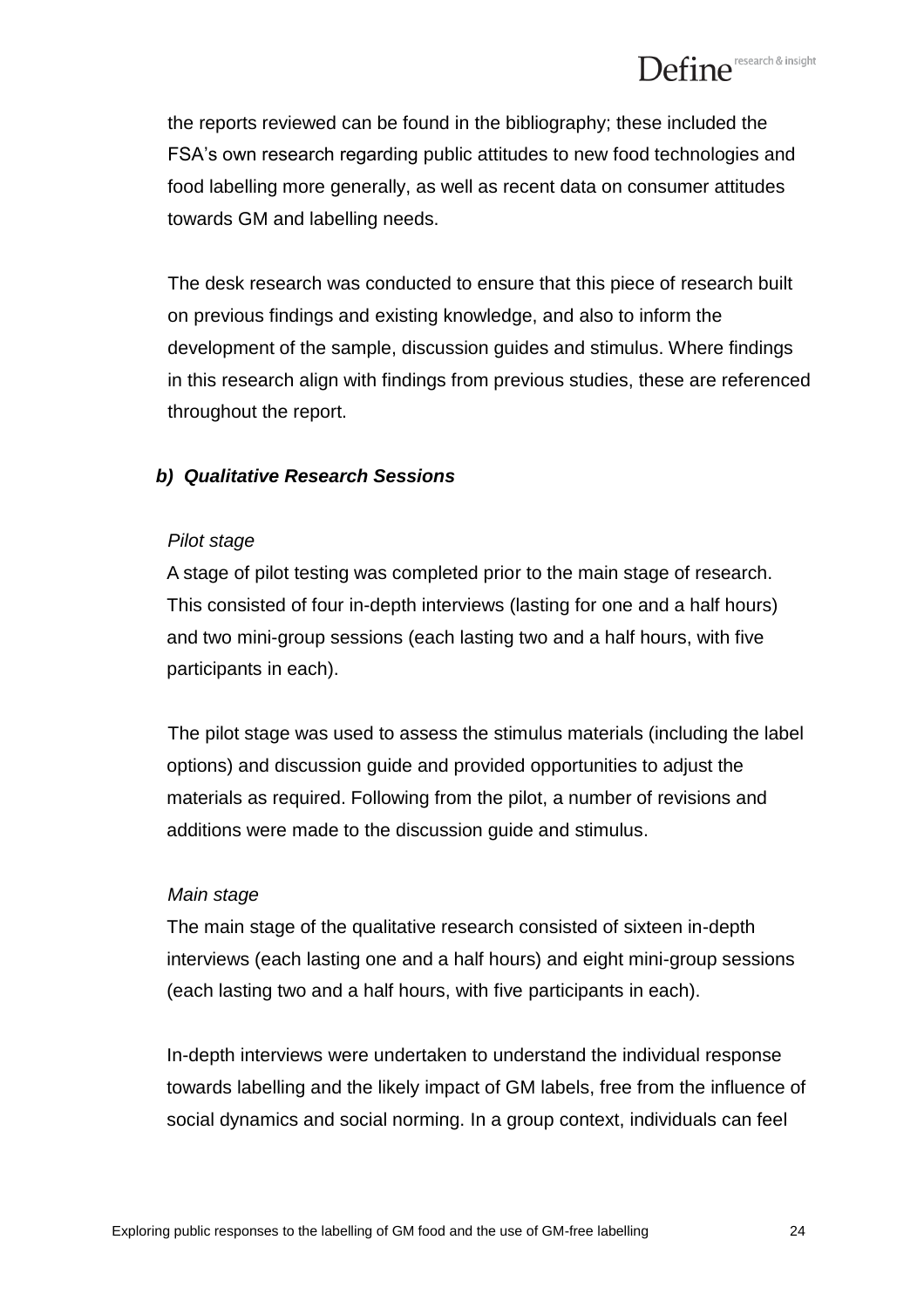under pressure to "think like the others" and conform to opinions expressed by other group members.<sup>22</sup>Group discussions were included to understand the influence of social discussions and attitudes on individual views and purchase decisions. Using both these methodologies was important as it was noted in the group discussions that strength of opinions could be increased, for example by those who were more undecided. Fuller rationale to the approach can be found in the supplementary appendix.

Discussion guides for both in-depth interviews and group discussions were developed and an example of these can be found in the supplementary appendix.

Prior to attending the sessions, half of the research sample (including half the in-depth interviews, and all participants in half of the group sessions) were given some information about GM foods. This summarised what GM foods are, where they are used and some possible benefits and drawbacks of GM (see supplementary appendix). Given that detailed knowledge about GM has previously been reported as low, it was considered that providing some of the participants with information about GM prior to seeing the label options would allow them to make more of a considered response towards them. Previous findings also suggest that providing information during the research process can be important to avoid participant frustration arising from requests to discuss a topic that they know little about, or a feeling that any concerns and issues raised have not been responded to during the research process.<sup>23</sup>

In contrast, it was also considered important to understand the responses of those that had no prior information bar any pre-existing knowledge. For these individuals, labelling options were examined without being given additional

 $22$  The tendency of groups to drive towards consensus is a well established effect in the social psychology literature – e.g. Sherif 1936 & Asch 1956.

 $23$  Sheldon et al. 2009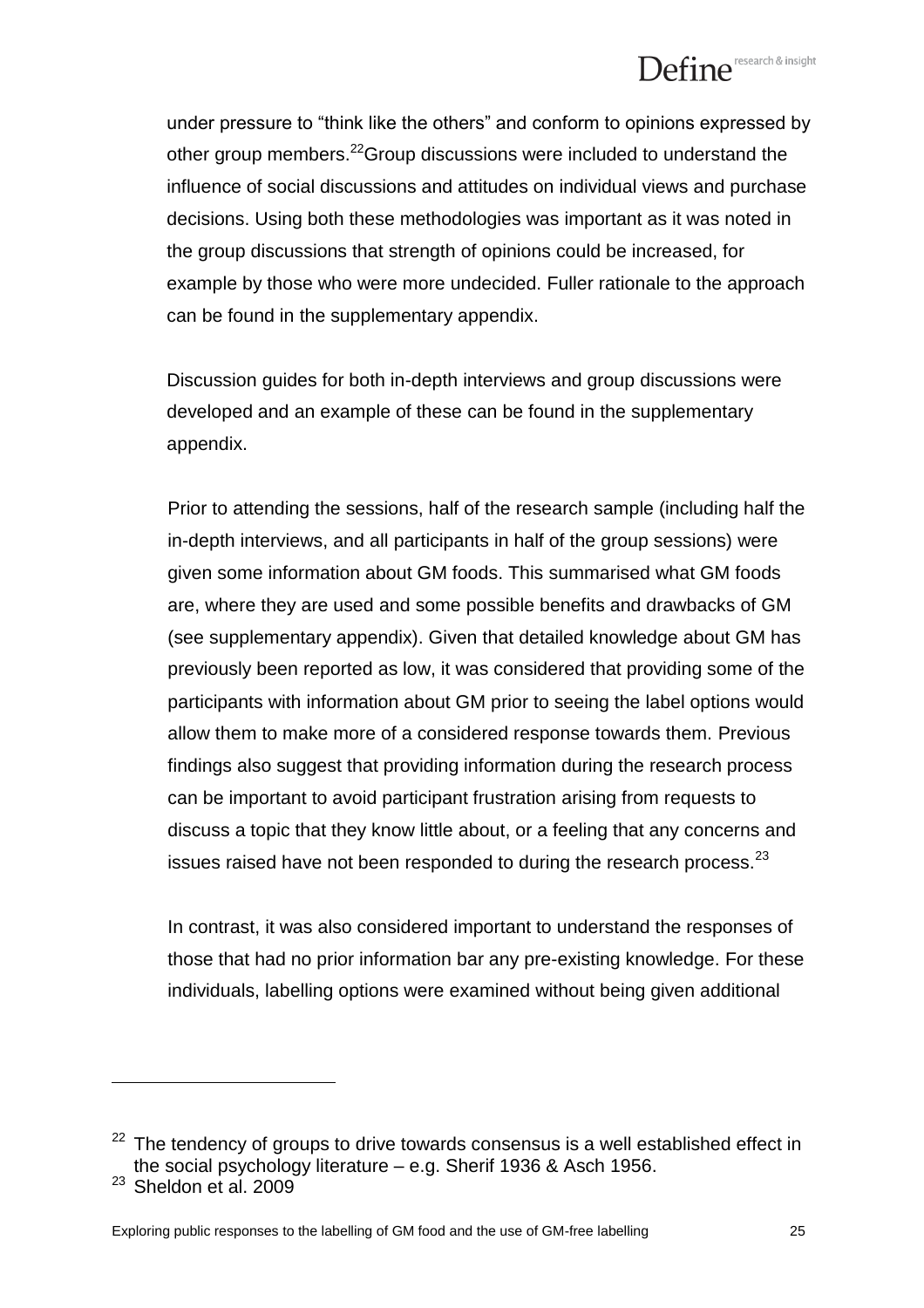information, with this provided to them only towards the end of research sessions.<sup>24</sup>

At the end of the sessions participants were offered the opportunity to take away FSA "Bite" magazine (Issue 6 – GM: novel cuisine or unpalatable prospect?) and also provided with additional links.<sup>25</sup> These were offered as previous research has found that participants in research about GM can request to have further information once they have discussed it in a research context.<sup>26</sup> These pieces of information were chosen as they presented a mix of perspectives to GM food.

#### **Stimulus**

To explore consumer response to a variety of GM present and GM absent labelling options, a set of mocked up food labels were created – using a wide range of example food types across each label. A spread of food types were chosen to capture different factors that might impact on consumer labelling needs – for example, both animal and non-animal products, more and less processed foods, and foods likely to be perceived as more or less healthy.

Food types included for testing included:

- $\bullet$ Ready Meals
- Chicken Breast
- Vegetable Oil
- Sausages  $\bullet$
- **Biscuits**
- Milk
- Yogurt
- Bread

<sup>&</sup>lt;sup>24</sup> See supplementary appendix for further details<br> $^{25}$  http://collections.ouroperchive.org/tpp/2005082 <sup>25</sup> <http://collections.europarchive.org/tna/20050822195541/>

<http://www.eatwell.gov.uk/healthissues/factsbehindissues/gmfood/>

<sup>&</sup>lt;sup>26</sup> Sheldon et al. 2009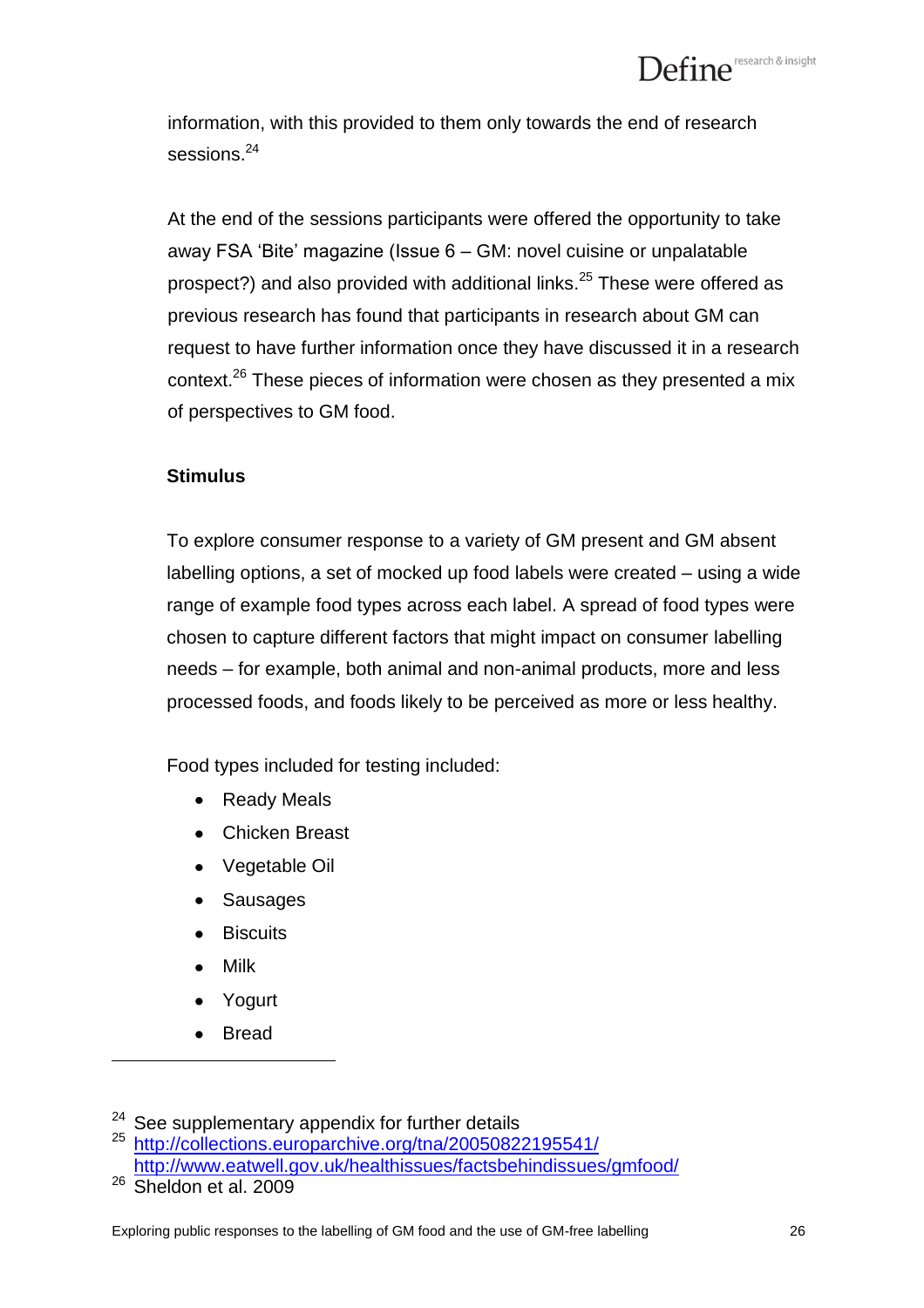Cheese  $\bullet$ 

Mocked up labels were created for each of the following labelling options, as appropriate:

GM present labelling options

- Contains GM Ingredients: for example, one label read "contains genetically modified soya". 2 versions of this labelling option were explored:
	- $\circ$  Within the ingredients list GM content listed in parentheses following the relevant ingredient(s)
	- $\circ$  Footnoted at the bottom of the ingredients GM content asterisked following the relevant ingredient, and GM content listed at the end of the ingredients list
- From animals fed GM feed: for example, 'from chickens fed GM feed'
- GMO used in production: in this research, "produced using rennet from genetically modified organisms"

GM absent labelling options

- 'GM Free'
- 'Non-GM'
- 'All ingredients are non-GM'
- 'Produced with non-GM ingredients'
- From animals fed non-GM feed: for example, "from chickens fed non-GM feed"

#### *Telephone follow-up interviews*

Short (ten to fifteen minute) telephone interviews were undertaken with a quarter of the sample (of both in-depth interviews and groups). These were conducted one to two weeks after the research session to understand if once away from the research session and after a period of reflection, the views that participants" had expressed were maintained. The *impact* of discussion about GM labelling was also explored – for example, to see whether this led any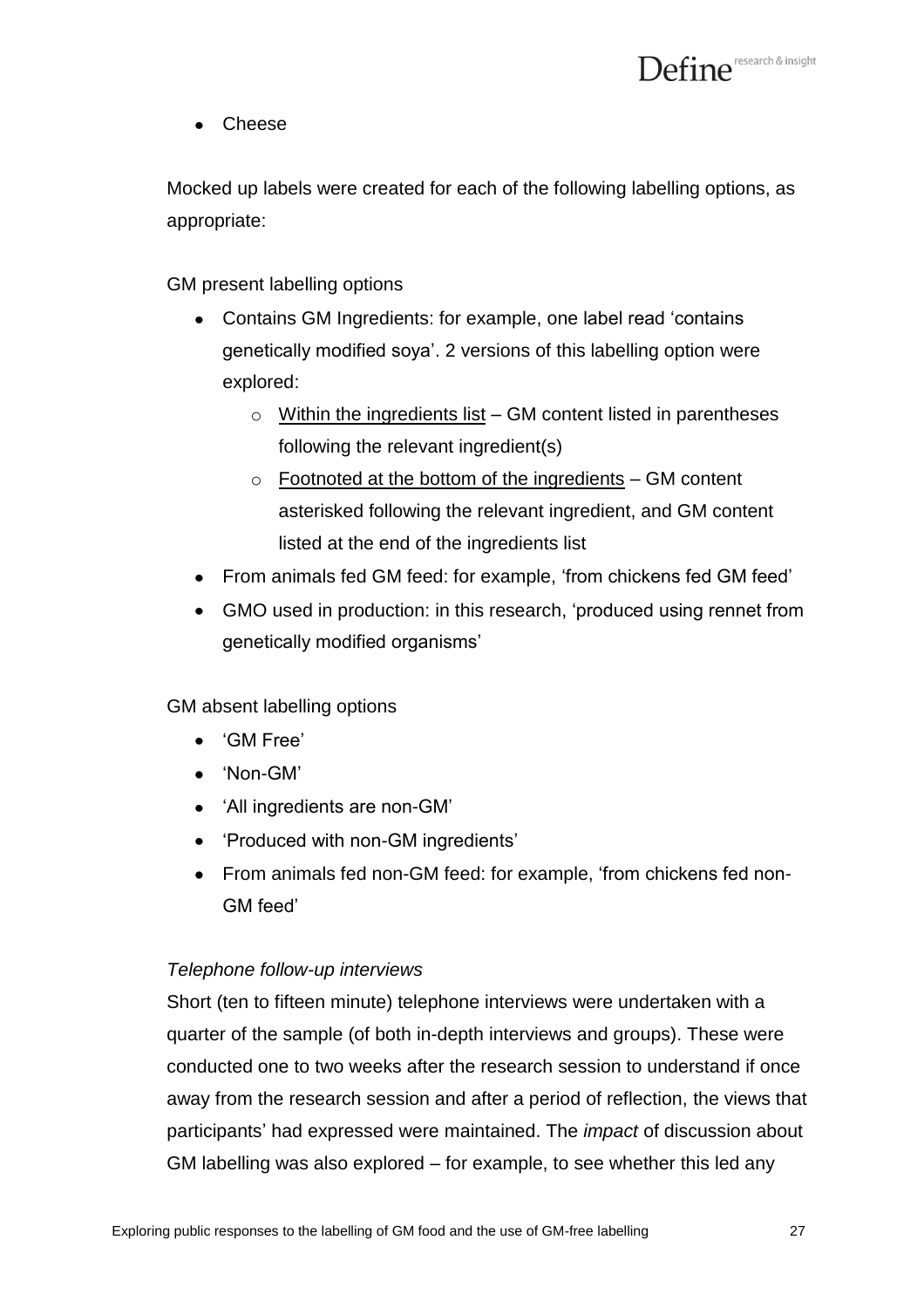participants to seek out further information after participating in the research. This proved a useful addition to the methodology, as it was noted that when spoken to after the discussion, the degree of concern could be somewhat reduced in certain individuals in contrast to what was discussed in the session<sup>27</sup>

#### 2. Qualitative sample

 $\overline{a}$ 

The sample included 70 participants in total, with 20 participants in one to one sessions and 50 participants in group discussions.

Purposive sampling<sup>28</sup> was used to capture as wide a range of views and experiences as possible.

Participants were drawn from across the United Kingdom, with both in-depth interviews and group discussions conducted in each of Northern Ireland, (Londonderry and surrounds), Scotland (Edinburgh), England (London, Liverpool, Redditch and surrounds, Solihull and Yate) and Wales (Cardiff and surrounds). This included representation of those living in more rural locations.

The participants were drawn from across the range of socio-economic groups  $(SEG),<sup>29</sup>$  included a range of education levels and also included a range of ages from 18 – 65 yrs. Both genders were represented, with slightly higher sample representation of female participants to reflect females' typically higher level of responsibility for household shopping. In addition, participants held a spread of attitudes towards GM technology, as gauged via a simple

 $27$  See supplementary appendix, for further details regarding follow-up interviews.

<sup>28</sup> See [http://srmo.sagepub.com/view/the-sage-dictionary-of-social-research](http://srmo.sagepub.com/view/the-sage-dictionary-of-social-research-methods/n162.xml)[methods/n162.xml](http://srmo.sagepub.com/view/the-sage-dictionary-of-social-research-methods/n162.xml) for explanation.

<sup>&</sup>lt;sup>29</sup> SEG is a way of classifying the general population in terms of occupational status. See supplementary appendix for further details of how SEG was worked out for this project as well as reasons for use.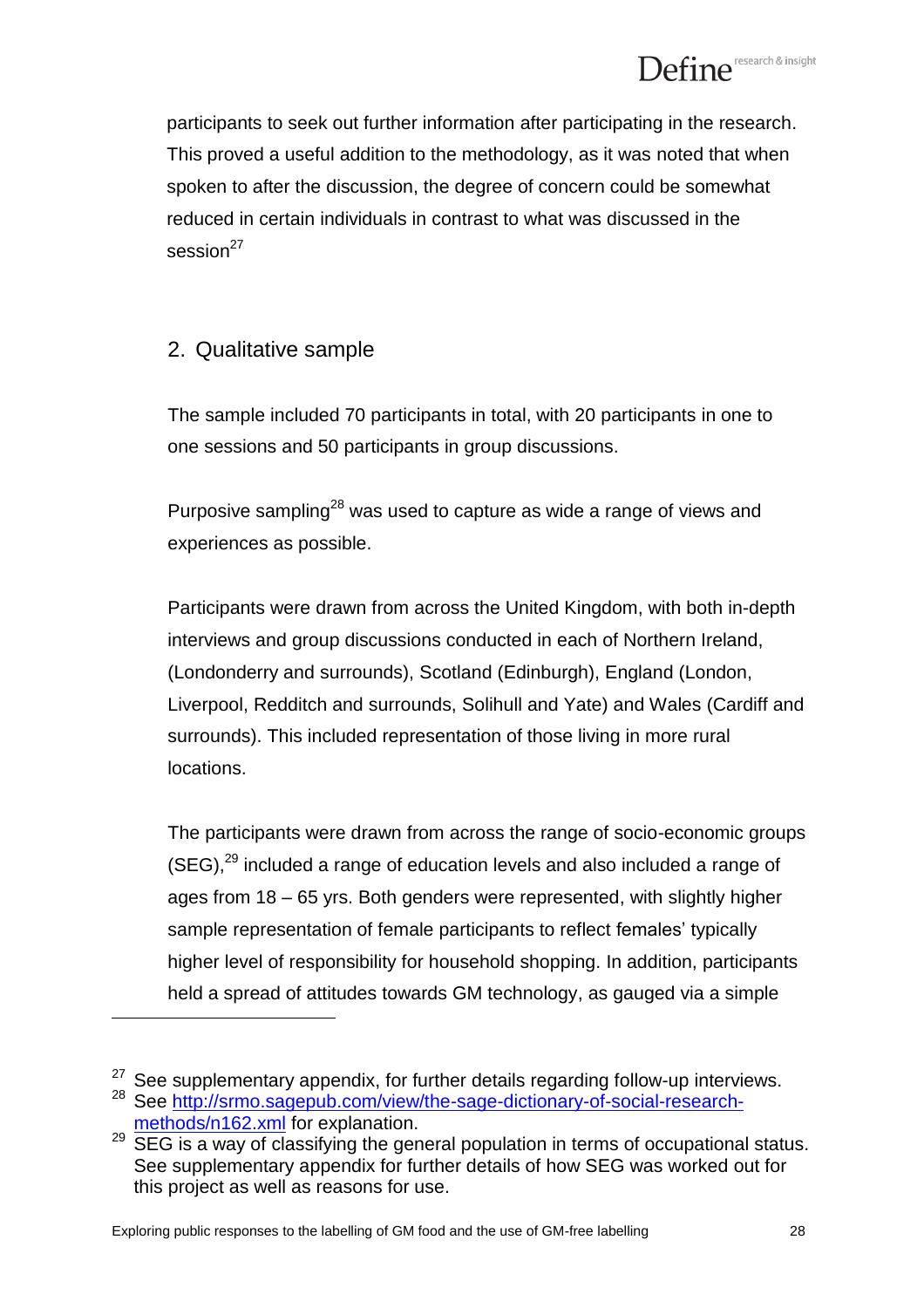question posed by recruiters.<sup>30</sup> (Further sample details can be found in the supplementary appendix).

Outlined below is a breakdown of the sample of participants.

| <b>Category</b>                | <b>Status</b>            | In-depth Interviews: 20 total |  |
|--------------------------------|--------------------------|-------------------------------|--|
|                                | Positive/Optimistic      | $\overline{4}$                |  |
| <b>Attitudes</b><br>towards GM | <b>Undecided</b>         | 5                             |  |
| food                           | No Opinion/Indifferent   | $\overline{7}$                |  |
|                                | Negative/Pessimistic     | $\overline{4}$                |  |
|                                | Graduate or Postgraduate | 7                             |  |
| Education                      | 5+ GCSEs/A Levels        | 7                             |  |
|                                | $<$ 5 GCSEs              | 6                             |  |
|                                | Single                   | $\overline{4}$                |  |
|                                | Married/cohabiting       | $\overline{4}$                |  |
| Lifestage                      | (no children)            |                               |  |
|                                | <b>Young Family</b>      | 4                             |  |
|                                | <b>Older Family</b>      | 4                             |  |
|                                | <b>Empty Nesters</b>     | 4                             |  |
|                                | 18-25                    | $\overline{4}$                |  |
|                                | 26-35                    | 5                             |  |
| Age                            | 36-45                    | 4                             |  |
|                                | 46-55                    | $\overline{4}$                |  |
|                                | 56-65                    | 3                             |  |
| <b>SEG</b>                     | (A)BC1                   | 10                            |  |
|                                | C <sub>2</sub> DE        | 10                            |  |
| Gender                         | Male                     | 8                             |  |
|                                | Female                   | 12                            |  |
|                                | England                  | 11                            |  |
| Location                       | Scotland                 | 3                             |  |
|                                | Wales                    | 3                             |  |
|                                | N. Ireland               | 3                             |  |
| <b>TOTAL</b>                   |                          | 20 total                      |  |

#### **20 In-depth Interviews**

 $30$  This was designed to elicit participants' top of mind response to GM rather than considered attitudes.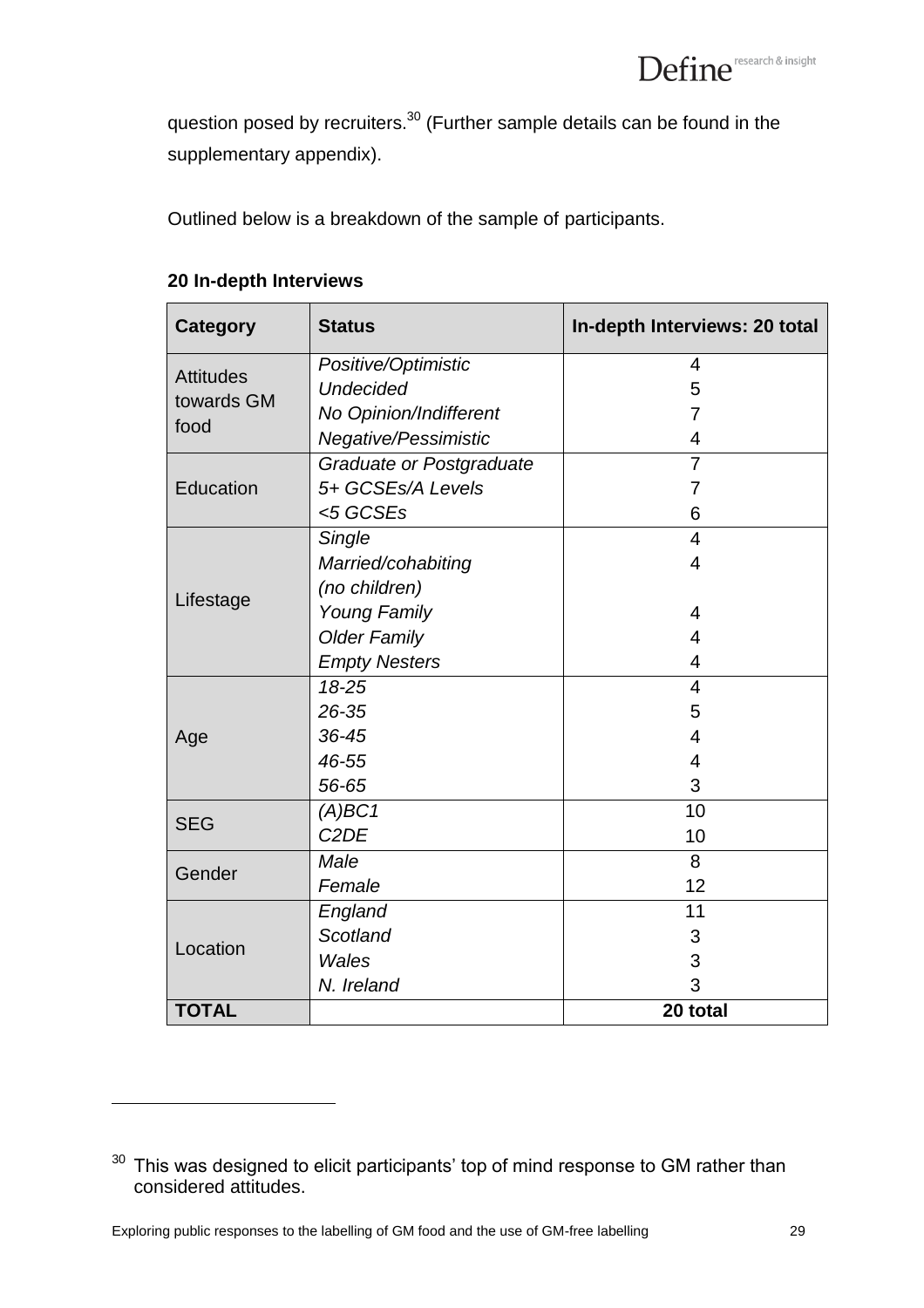#### **10 Group Sessions as follows:**

| Group                        |                  | $\overline{2}$      | 3                | $\overline{4}$                | 5                             |
|------------------------------|------------------|---------------------|------------------|-------------------------------|-------------------------------|
| <b>Undecided</b><br>Attitude |                  | <b>No</b>           | Positive/        | Mixed                         | Negative                      |
| towards                      |                  | Opinion/            | Optimistic       | Opinion                       |                               |
| <b>GM</b>                    |                  | Indifferent         |                  |                               |                               |
| Education                    | Graduate or      | $5+$                | Graduate or      | $5+$                          | 5+ GCSEs/                     |
|                              | Postgraduate     | GCSE <sub>s</sub> / | Postgraduate     | GCSE <sub>s</sub> /           | A Levels/                     |
|                              |                  | A Levels/           |                  | A Levels/                     | O Levels                      |
|                              |                  | O Levels            |                  | O Levels                      |                               |
|                              |                  |                     |                  |                               |                               |
| Age                          | $36 - 56 +$      | $36 - 56 +$         | 18-35            | 18-35                         | $36 - 56 +$                   |
| <b>SEG</b>                   | ABC <sub>1</sub> | ABC <sub>1</sub>    | ABC <sub>1</sub> | C <sub>2</sub> D <sub>E</sub> | C <sub>2</sub> D <sub>E</sub> |
| Location                     | England $-$      | England             | England $-$      | England                       | $England -$                   |
|                              | Yate             |                     | Redditch and     |                               | Liverpool                     |
|                              |                  | Liverpool           | surrounds        | <b>Redditch</b>               |                               |
|                              |                  |                     |                  | and                           |                               |
|                              |                  |                     |                  | surrounds                     |                               |

| Group      | 6                             | $\overline{7}$                | 8                             | 9                | 10               |
|------------|-------------------------------|-------------------------------|-------------------------------|------------------|------------------|
| Attitude   | <b>Undecided</b>              | <b>No</b>                     | <b>No</b>                     | <b>Mixed</b>     | <b>Undecided</b> |
| towards    |                               | Opinion/                      | Opinion/                      | Opinion          |                  |
| <b>GM</b>  |                               | Indifferent                   | Indifferent                   |                  |                  |
| Education  | Up to                         | Up to                         | Up to                         | Graduate or      | 5+ GCSEs/        |
|            | GCSE/O                        | GCSE/O                        | GCSE/O                        | Postgraduate     | A Levels/        |
|            | Level                         | Level                         | Level                         |                  | O Levels         |
|            | standard                      | standard                      | standard                      |                  |                  |
| Age        | $36 - 56 +$                   | 18-35                         | 18-35                         | $36 - 56 +$      | 18-35            |
| <b>SEG</b> | C <sub>2</sub> D <sub>E</sub> | C <sub>2</sub> D <sub>E</sub> | C <sub>2</sub> D <sub>E</sub> | ABC <sub>1</sub> | ABC <sub>1</sub> |
| Location   | England $-$                   | England $-$                   | Scotland -                    | Wales -          | <b>Northern</b>  |
|            | London                        | Yate                          | Edinburgh                     | Cardiff          | Ireland $-$      |
|            |                               |                               |                               |                  | Londonderry      |

#### 3. Qualitative recruitment

Participants were recruited to the sessions through a network of recruiters working across the four nations in the sample. The participants were asked a series of brief demographic and attitudinal questions before being invited to attend the sessions. The purpose of the questions was to ensure a wide spread of different types of participants - for example, a range of ages,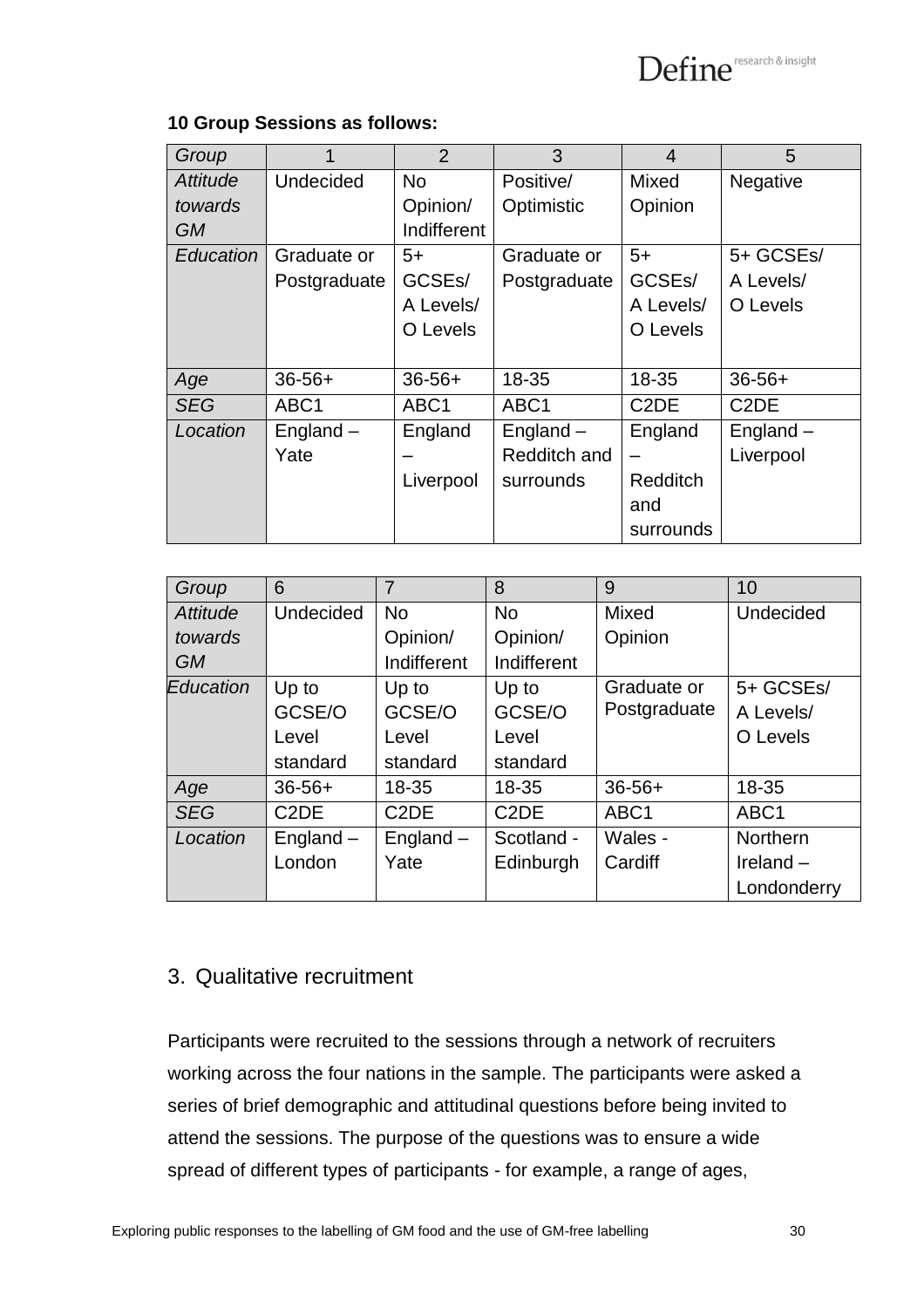different socio-economic backgrounds, attitudes towards GM and education levels - and to reduce bias.

Participants were provided with information about the content of the sessions, how their responses would be used, and who would have access to their session data and personal details. All participants fully consented both verbally and in writing, and were given the opportunity to withdraw from the research at any stage.

In line with market research industry standards, participants were offered and given a monetary incentive for taking part in the research session.

4. Qualitative analysis

All interviews were recorded (with participant permission) and full transcriptions were prepared. Each moderator then worked through data independently, conducting analysis via a systematic and ongoing process of data reduction against their personal notes (taken at time of interview) and transcripts.

Tables were created against different elements of the research to help analyse the findings by coding the data into themes against the research objectives. From the above, core themes, with evidence and illustration, were identified from each interview and collated into summary notes of key findings (key issues, themes, concepts and participant quotes in respect of these).

The full research team then shared and contrasted individual research findings. From this, summary notes were developed to identify key findings across the full research sample. These were distilled into a draft presentation, which was then shared with the research team to ensure that findings were fairly represented.

The final presentation, containing all findings against the objectives outlined above (Section C, Research Aim), was shared with the FSA team. This report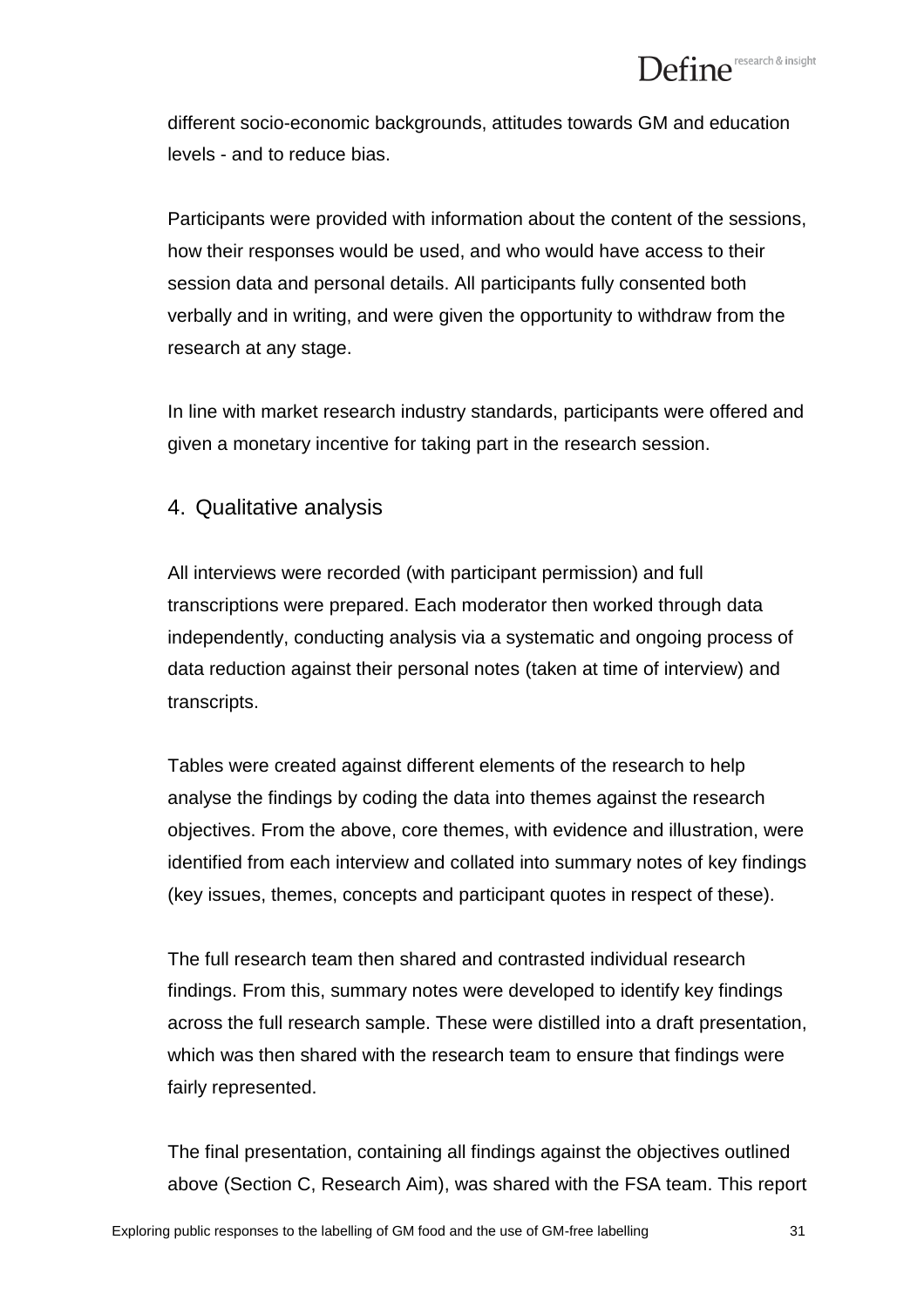builds on the presentation and includes comments and suggestions from the FSA team. The findings below demonstrate the range of opinions of the research sample, with participants" verbatims to demonstrate their points of view.

The aim of qualitative research is to define and describe the range of existent views and explore linkages between these, rather than to measure their extent across the population at large. Qualitative methods neither seek nor allow the development of data regarding the numbers or proportions of people holding a particular view or having a particular set of experiences.

The qualitative research phase took place from the  $22<sup>nd</sup>$  May to  $4<sup>th</sup>$  July 2012.

#### 5. Quantitative research: Questionnaire development

A quantitative questionnaire was designed in collaboration with FSA based on the qualitative findings and previous research $31$ . The draft questionnaire was piloted by Define with ten individuals in order to identify any areas of potential confusion amongst respondents. Based on the findings of the pilot the questionnaire was then refined for the main quantitative stage of research $^{32}$ .

#### 6. Quantitative research: Interviewing, sampling and method

A TNS face to face omnibus was used for the quantitative phase. An omnibus was chosen as it provides both a robust sample, which allows for analysis at a regional level as well as being cost effective for the number of questions required. A face to face approach was selected as this allowed respondents to be shown lists of lengthy responses and answer codes they could consider in written form. This was considered likely to be easier to understand than having these read to them as would be the case with a telephone interview.

<sup>31</sup>BSA 2008, Gaskell et al 2011, NCSR, 2010

 $32$  The questionnaire used can be found in the supplementary appendix.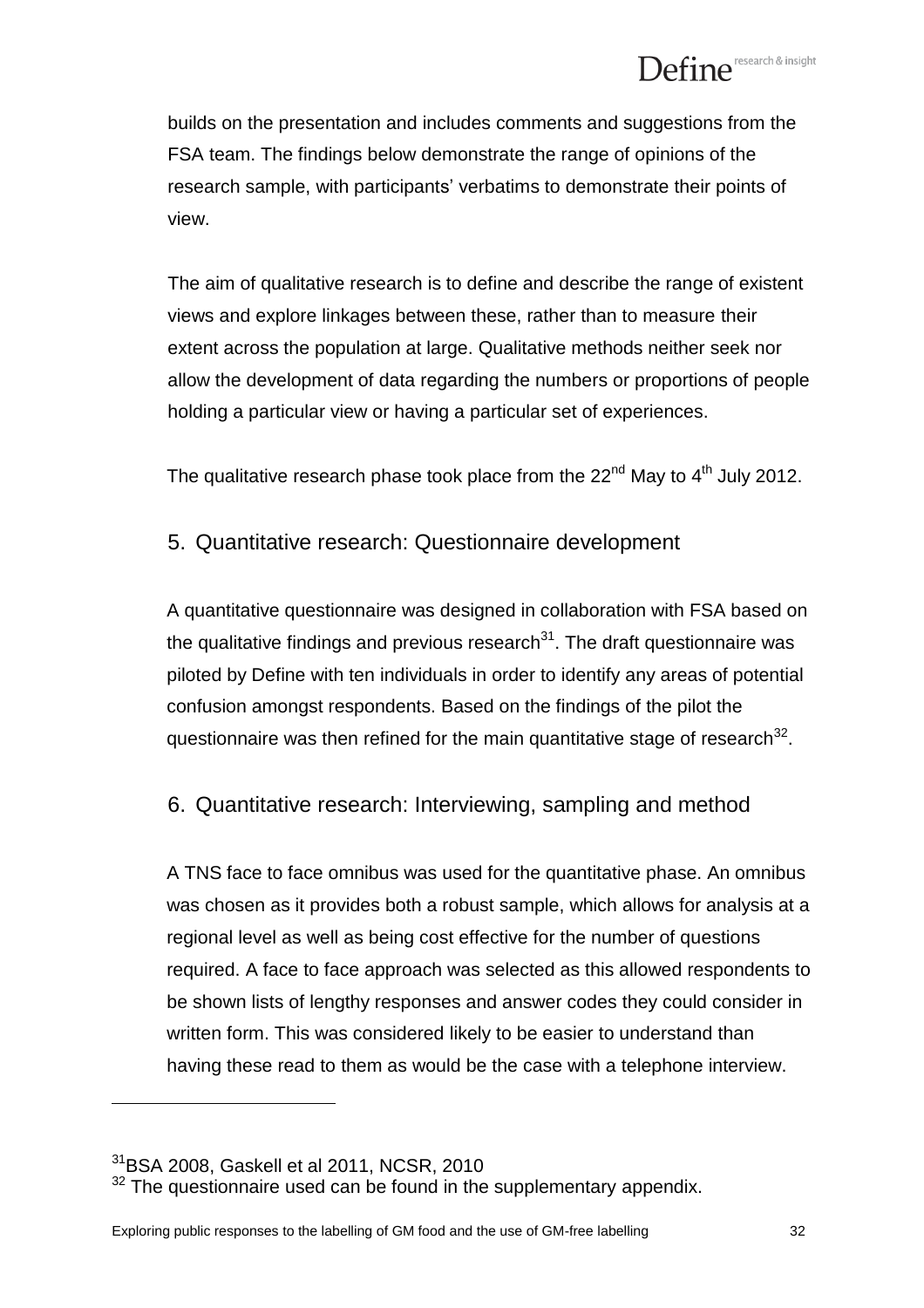

The questionnaire was translated into Welsh to accommodate preferences for a Welsh language interview. These were conducted by showing the respondents the written questionnaire - these respondents were then asked to self complete with their responses.

A TNS omnibus was used with a sample size of 1000 interviews with added boost samples for Scotland (200 interviews), Wales (221 interviews) and Northern Ireland (176 interviews). 870 interviews were conducted in England. Overall 1467 interviews were completed. Locations for the sample were drawn from random across 143 different locations. $^{33}$ 

All interviews were conducted via the TNS field team and in accordance with strict quality control procedures. Quotas (by sex, working status and presence of children) were set during interviewing to minimise any selection bias. Such bias is possible if participants differ from others in their sampling location who were not at home or unwilling to participate. The Omnibus used a weighting matrix based on gender, age (16-24, 25-34, 35-54, 55+), social class (ABC1, C2, DE) and grouped Registrar General"s Regions (North, Midlands, South). In addition, England, Wales, Scotland and Northern Ireland weights were imposed to ensure further regional representation.

General GM food questions were asked of all adults when asking about labels used when buying food, but specific GM food label questions were only asked of those aware of GM. This meant that those unaware of GM were not asked the later questions in the questionnaire. The sample size at these later questions (that is those who were asked specific GM food questions) was 1050 interviews.

Analysis used significance testing at the 95% level and this is used to comment on differences in the report. Only differences at this level were

<sup>&</sup>lt;sup>33</sup>Random Location Sampling was used to choose the sample. More information about the sampling methodology can be found in the supplementary appendix.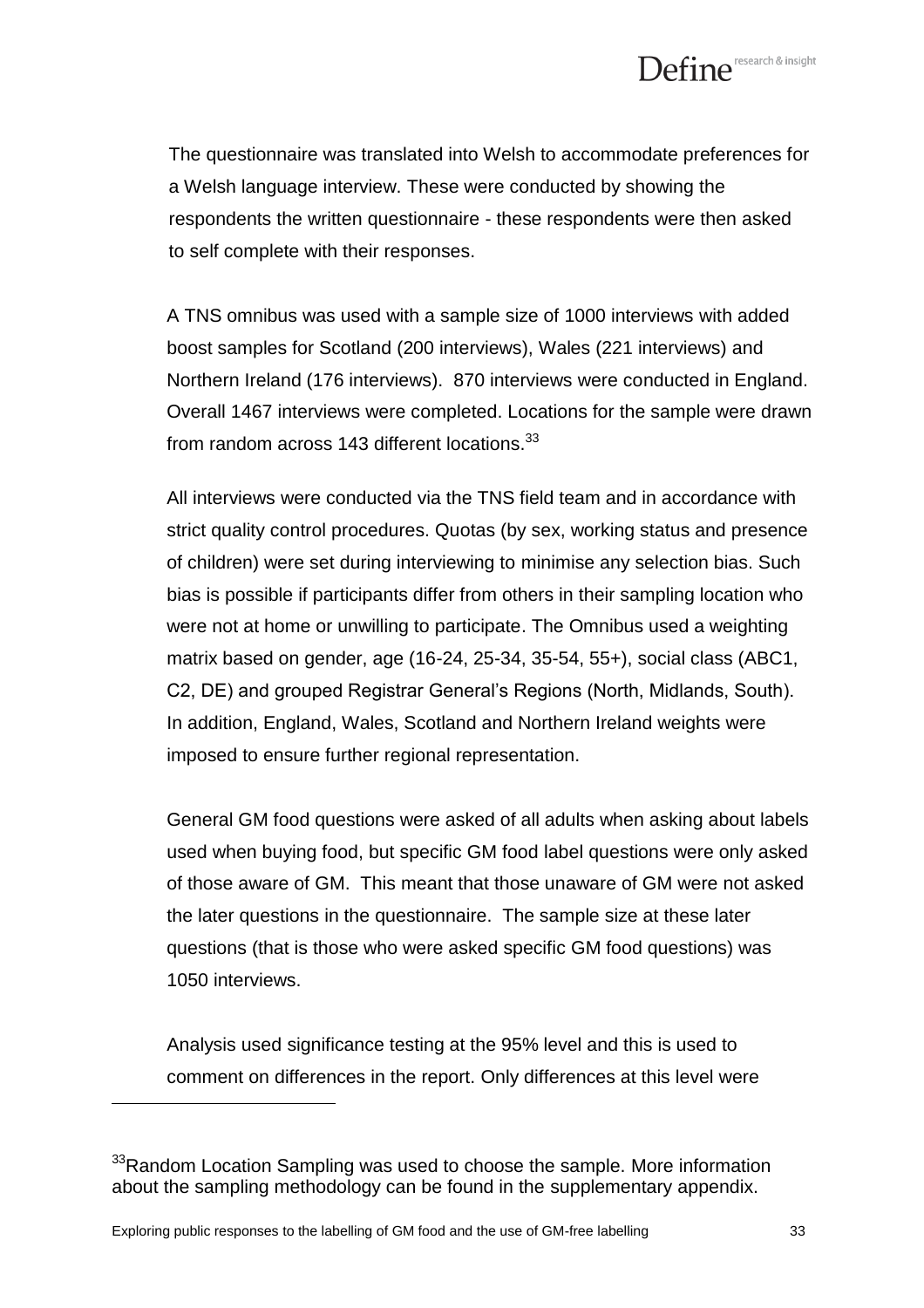# $\mathbf{Define}^{\mathsf{research\&insight}}$

reported and commented on. The report comments on some of the differences that are statistically significant but not all. Those that are reported on are those for which themes emerged through the data, for example, age, SEG and regional differences.

As the quantitative analysis involved over a hundred statistical tests, some statistically significant results may have arisen at random. Even if there were no underlying relationships, we would expect about one in 20 statistical tests to appear to be significant at the 95% level. Furthermore, significance testing is strictly only applicable to random probability surveys, rather than to the random location sampling used in this study. Therefore, results reported as significant should be treated as only indicative of a difference.

As well as analysing the data at a total sample level, results for each question were also analysed by sub-groups taken from standard demographic analysis: gender, age, social class, presence of children and geographic area. These cross breaks were included in the data tables along with key questions in the survey itself.

A demographic profile of the weighted sample $34$  is provided in the following table. Due to the weighting applied, the sample matches the UK population as in the National Readership Survey. For more information please see supplementary appendix M.

|               | %  |                | $\frac{0}{0}$ |
|---------------|----|----------------|---------------|
| <b>Male</b>   | 48 | <b>AB</b>      | 19            |
| <b>Female</b> | 52 | C <sub>1</sub> | 31            |
| 18-24         | 15 | C <sub>2</sub> | 21            |
| 25-34         | 18 | <b>DE</b>      | 28            |
| $35 - 44$     | 18 | <b>England</b> | 83            |

<sup>&</sup>lt;sup>34</sup> Results are weighted to the demographic profile of current JICPOPS data. Please see supplementary appendix for more information on the approach.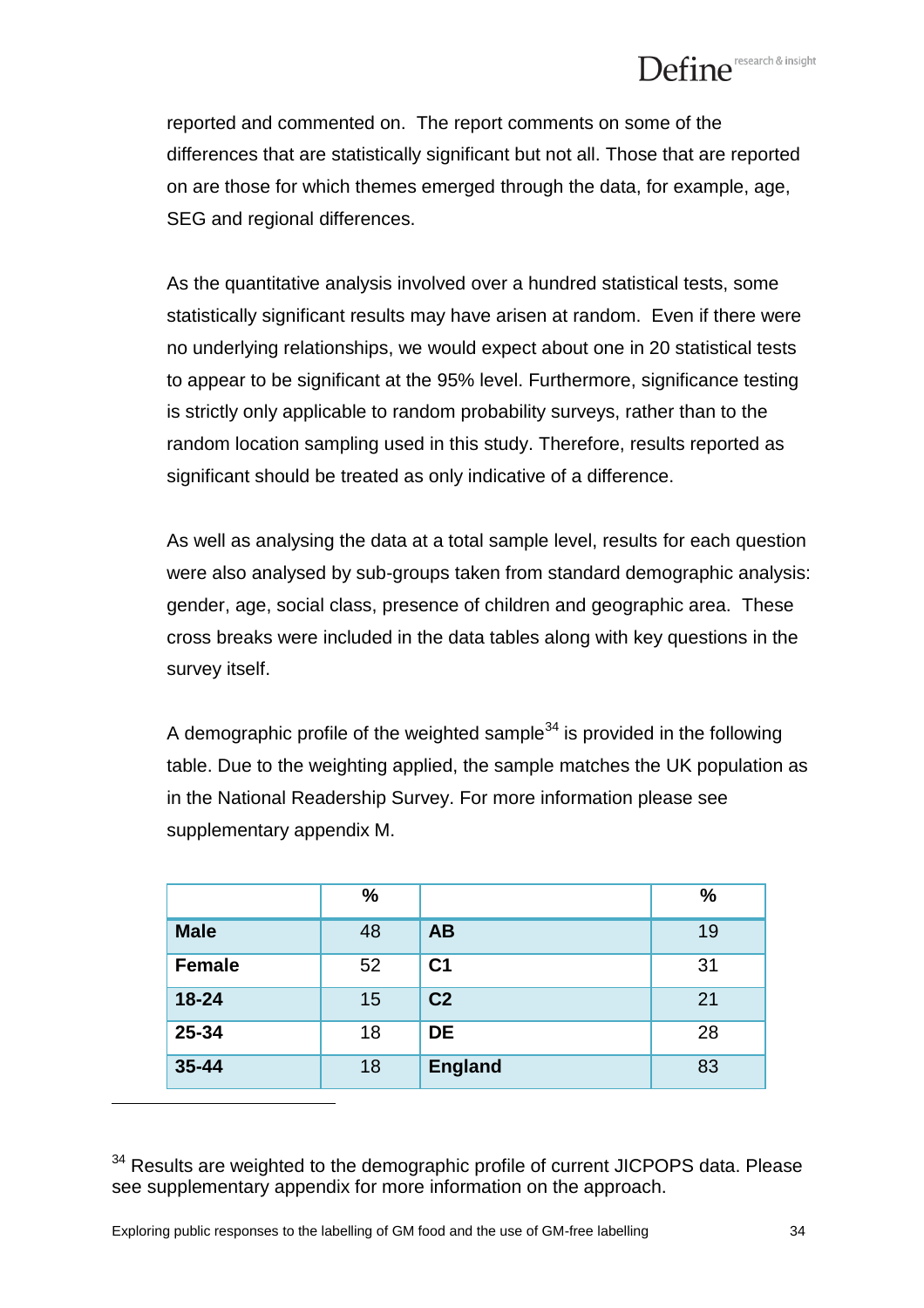

| 45-54                | 17 | <b>Scotland</b>          |    |
|----------------------|----|--------------------------|----|
| 55-64                | 14 | <b>Wales</b>             | 5  |
| $65+$                | 19 | <b>Northern Ireland</b>  | 3  |
| <b>With Children</b> | 30 | <b>Principal shopper</b> | 78 |
| <b>No Children</b>   | 70 | Not principal shopper    | 22 |

The aim of quantitative research is to quantitatively measure the knowledge and attitudes of a population to understand the numbers or proportions of the population that have a particular view or attitude.

Quantitative fieldwork was conducted between 21 and 29 September 2012.

The research team for this project included Joceline Jones, Victoria Page, Caitlin Connors, Lucy Bush, Sarah Salisbury and Jacqui Banerjee (BDRC).

The findings of the both the qualitative and quantitative research can be found in the following two sections; firstly the qualitative findings followed by the quantitative findings.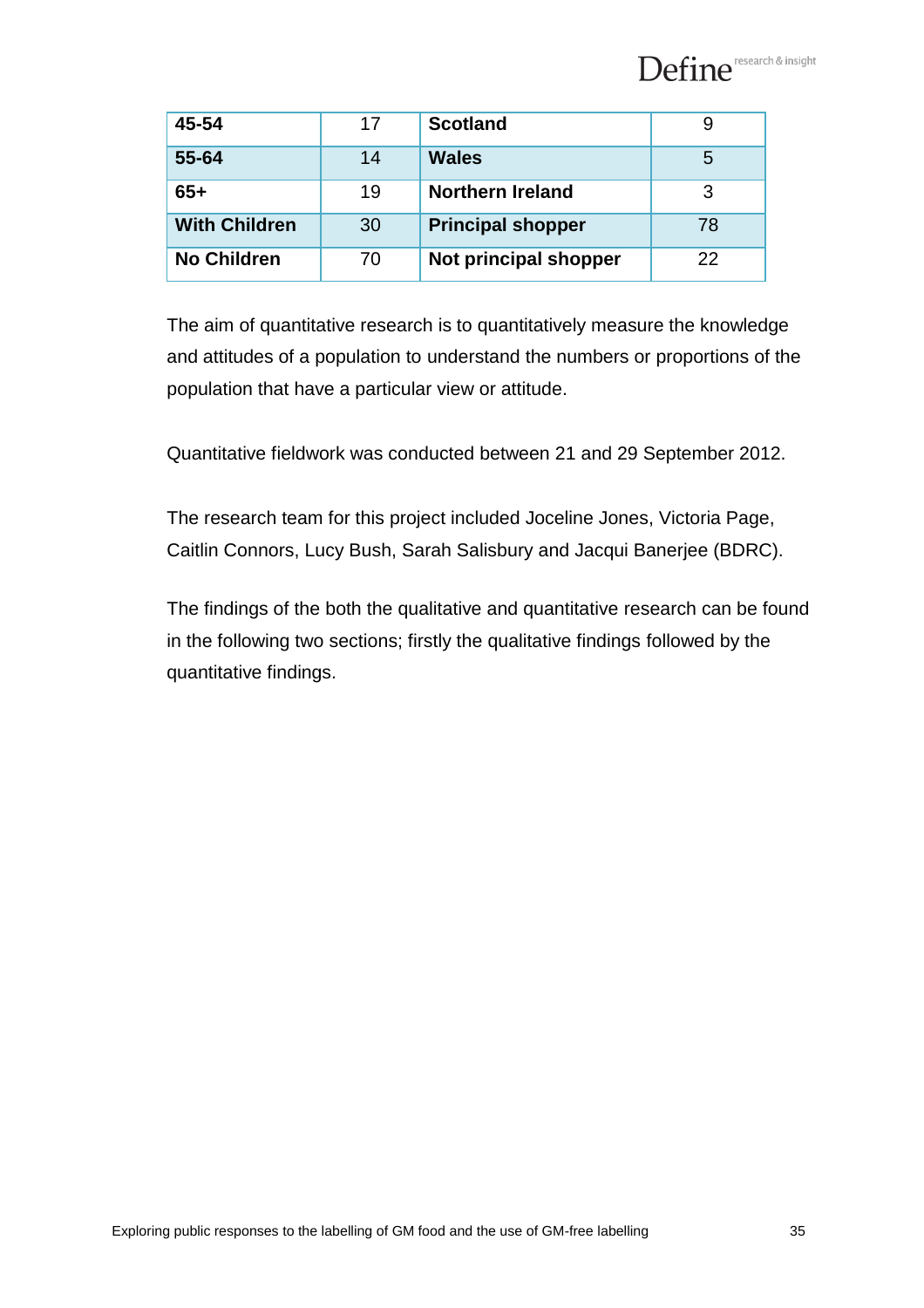# <span id="page-35-0"></span>V Detailed Qualitative Findings

- <span id="page-35-1"></span>1. Context: Attitude towards Food Labelling and GM
- <span id="page-35-2"></span>1.1 Current Usage of Food Labels

#### <span id="page-35-3"></span>1.1.1 Overview

A range of interest in and usage of food labels was reported across this sample, from frequent users to those checking labels rarely. Frequent usage appeared to be linked to high interest in food quality and/or healthy eating and was more likely when buying foods for the first time. However, label usage was also reported as flexible and changeable depending on situation or food type. Participants reported that interest in healthy eating (for example, when losing weight), the influence of media coverage of food topics (for example, food scares or animal welfare issues) or buying for children could temporarily increase usage. Conversely, budget shopping, time pressure and habitual purchases was reported as decreasing label usage overall.

#### <span id="page-35-4"></span>1.1.2 Individual Differences

A range of interest in and usage of food labels was reported across this sample. This included a proportion of individuals who reported to be using labels regularly to inform their food purchases – particularly when examining or purchasing new food items. Typically, within this sample these individuals tended to be higher SEG consumers and more likely to be female participants<sup>35</sup> or otherwise responsible for shopping for children. However, the strongest factor associated with frequent label usage in this group was

 $35$  As found in EdComs 2007.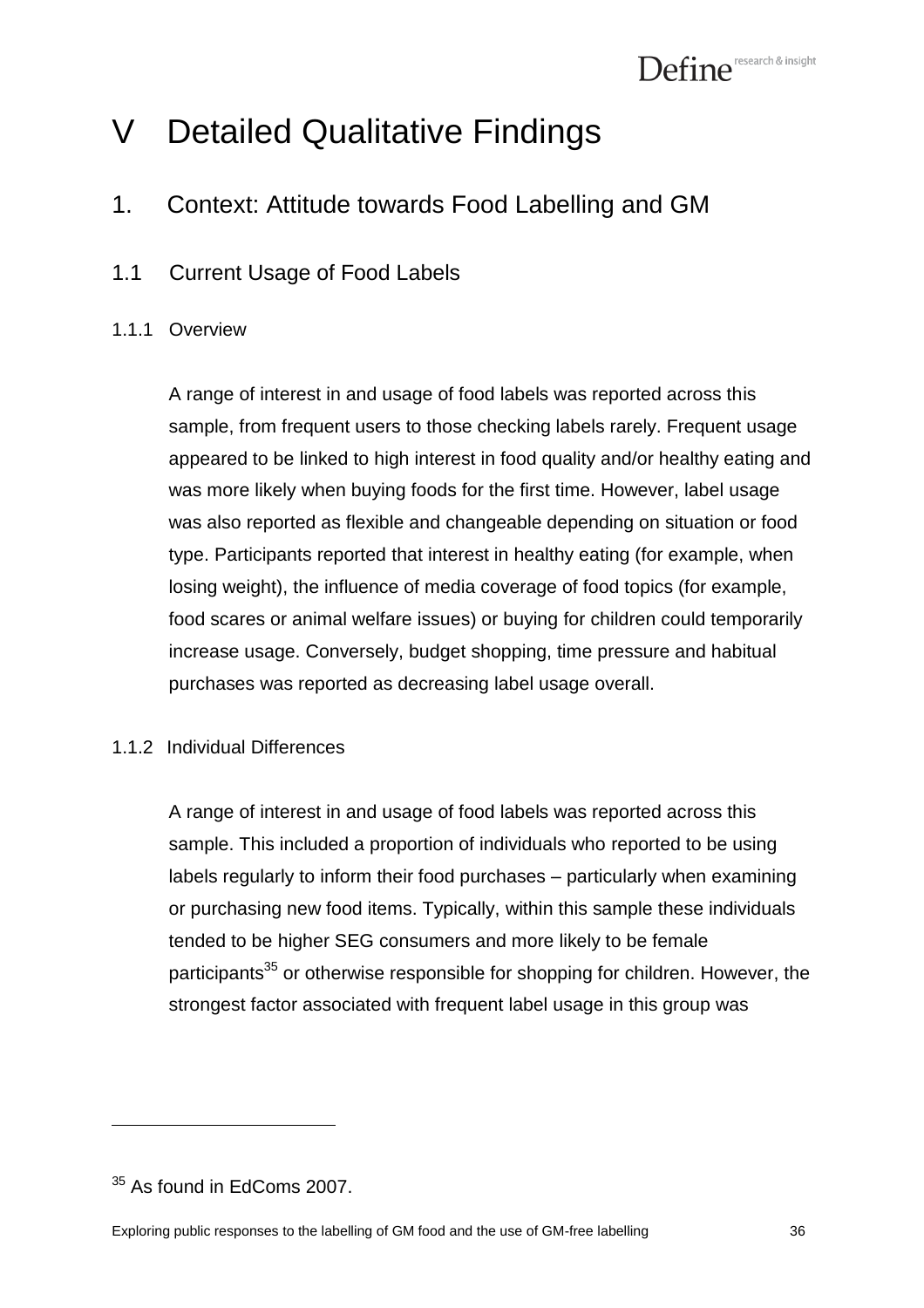Define<sup>research & insight</sup>

*concern with food quality or healthy eating*. <sup>36</sup> In some cases, this included participants with specific health issues such as food allergies.<sup>37</sup>

"I am quite influenced by healthy eating and dieting – so calorie content would influence me. If I see someone's got a low fat amount or it's recommended by Weight Watchers or someone, I'll give it a try." [ABC1, 18-25, Male]

"Over the last 20 years, so much has changed in food so I do look at labels because they"re sneaking things in all the time aren"t they – like additives and things... it's horrific what they're doing to your food before you get it."

[C2DE, 36-45, Group]

Label information of interest for this group included:

- Calorie information
- Nutritional content such as fat, salt and sugar content
- 'Healthy' labelling or schemes such as 'organic', 'free from', 'farm assured" or branded options such as "healthy choice" logos
- Ingredients list information  $-$  to check for any allergy-producing ingredients or the inclusion of additives or preservatives
- For some, allergy information

Others, from across different demographics, reported more occasional use of food labels, stating that whilst they may not check labels on all or most of their shopping trips, they relied on some label information at certain times or in certain situations – as discussed in the section following.

"I might check labels on something like meat – just to learn where it came from, or the fat content sometimes."

[C2DE, 18-35, Group]

<sup>&</sup>lt;sup>36</sup> Also found in Grunert 2010.

 $37$  Those with allergies have previously been shown to be particularly high label users, as was found in the sample. EdComs 2007.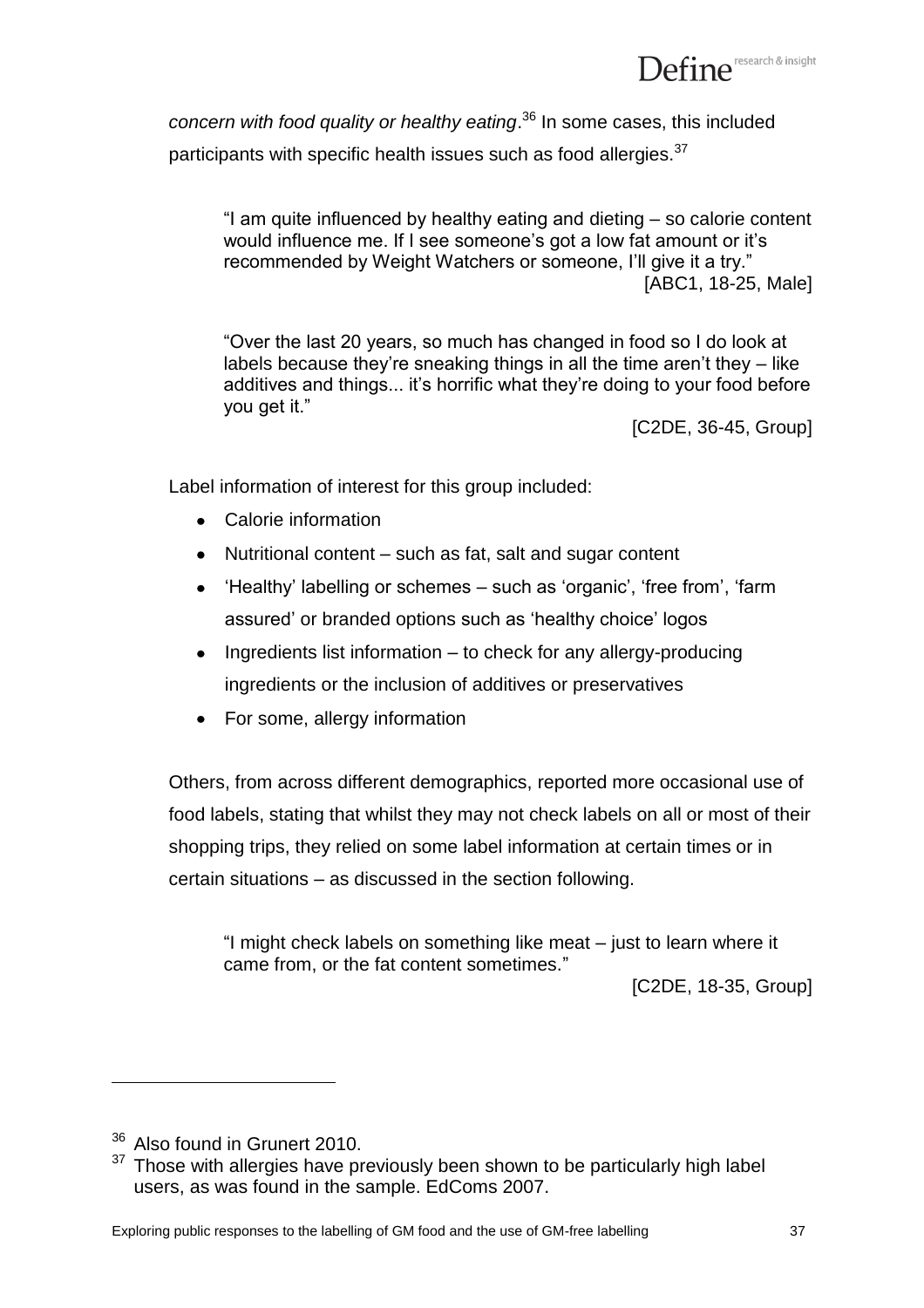# Define<sup>research & insight</sup>

The sample also included participants who used labels much more rarely, and were less interested in the information provided on-pack. This group tended to include those primarily focused on price and those for whom food quality and healthy eating were relatively low priority. These participants tended to be lower SEG and thus more limited in their food shopping choices by financial constraints.<sup>38</sup> Male participants were somewhat more likely to fall into this category.

"We"re pretty easy come, easy go – we"ll try anything really, and it"s just about what the children like." [C2DE, 36-45, Female]

"I focus on price, mainly... I just ignored labels, I suppose." [C2DE, 26-35, Female]

No country-specific differences in label usage were noted amongst participants. Likewise, rural or urban status appeared to make little identifiable difference on usage overall, although there were indications that some of the most rural participants were less likely to be buying packaged foods – instead purchasing "raw" materials such as meat and produce from local producers – and thus were somewhat less likely to encounter food labels.

# 1.1.3 Situational Factors and the Influence of Food Type

Across the three groups above, there were indications that usage of food labels could vary across time and situation. Participants noted a range of external, situational factors that could temporarily increase or decrease their label usage. Interest in quality and food labels also varied according to food type.

These factors are discussed as follows.

<sup>&</sup>lt;sup>38</sup> Previous research suggests price can be a priority food shopping consideration for lower SEG consumers e.g. Davies et al. 2010.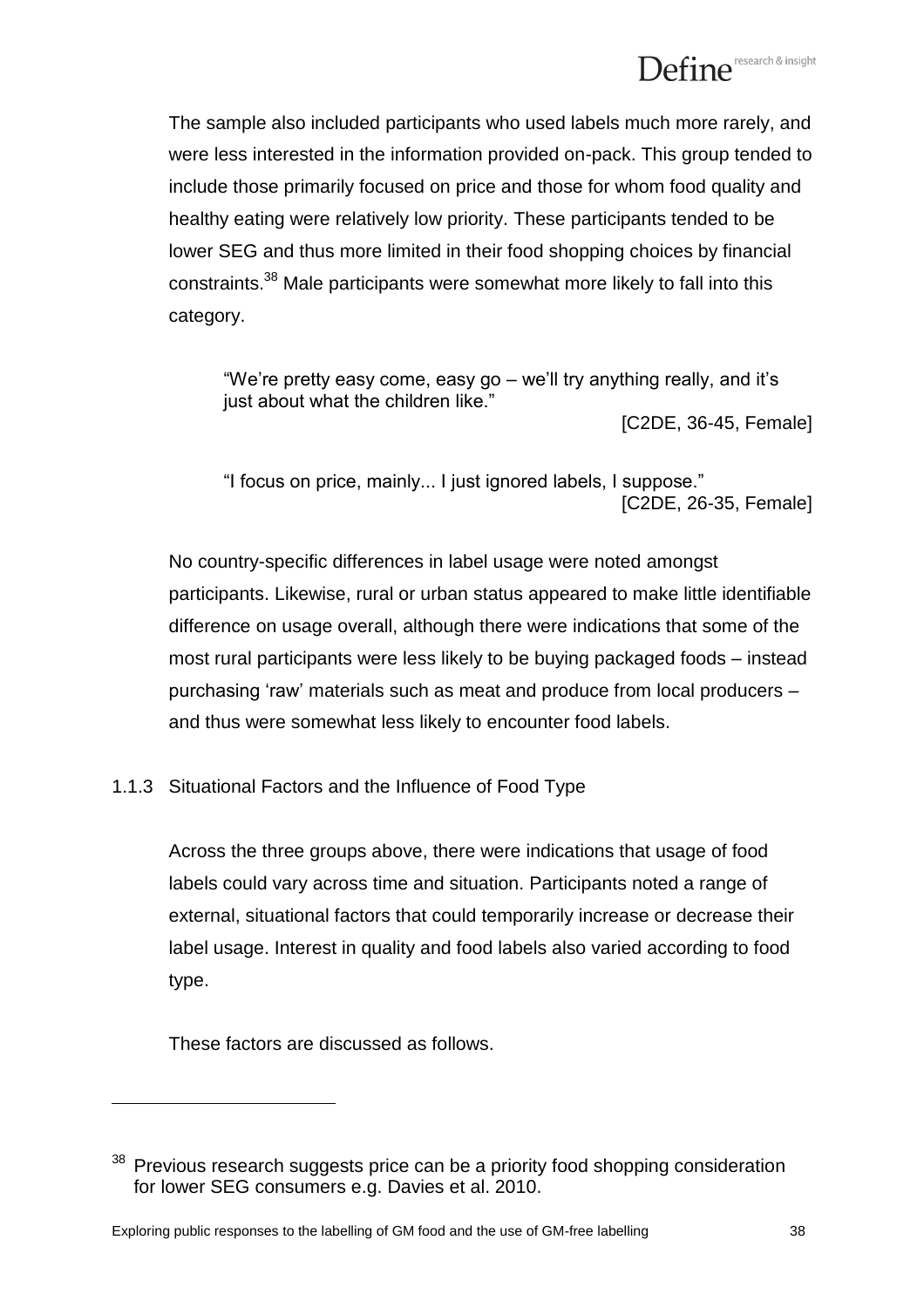

### **Situational Factors Increasing Label Usage**

It was raised that when trying to choose healthier foods – for example, if trying to lose weight or be healthier – participants may temporarily increase their label usage; for example, they would be more likely to look at the fat or calorie content of foods.

"When I"m being good... you kind of look at the labels with regards to the fat content and calories... if I"m trying to lose a bit of weight or when you"re on a bit of a health kick."

[ABC1, 36-45, Female]

Participants also reported that they were more likely to check labels when buying for children – a situation which could raise interest in quality and health issues due to a perceived duty of care.

"I guess I think parents with young children do tend to look more closely at these things."

[ABC1, 46-55, Female]

"With my little boy, we try to get sort of healthier food for him... as regards me and my partner, it's really whatever's there." [C2DE, 18-35, Group]

Participants also reported that *food scares* such as BSE and CSJ – or other food issues raised in the media, for example, animal welfare issues – could temporarily heighten a sense of concern about food quality. This could result in consumers avoiding certain foods (for example, beef), making different food choices (for example, "free-range" eggs) or raising their sense of "risk" around animal products. It appeared that this heightened sense of risk could lead them to seek higher quality products for this food type.

"I don"t buy caged hens because of the way they"re treated and that... there was a TV programme about it... their legs were rotting away and all sorts, it was horrible."

[C2DE, 18-35, Group]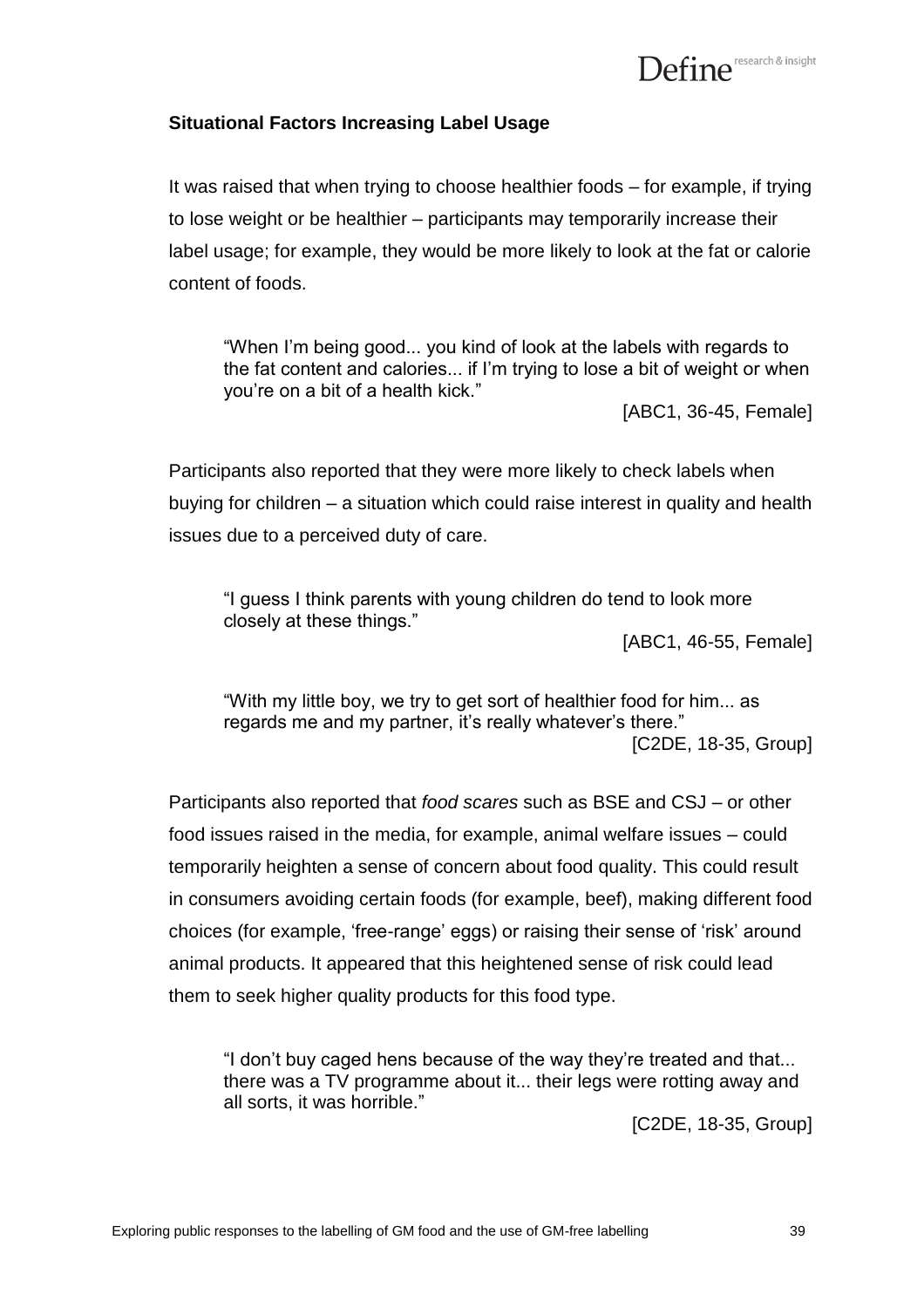

### **Situational Factors Decreasing Label Usage**

Participants across the three usage groups also reported that in certain situations they would be less likely to read food labels.

Situational factors that were claimed to impact on label use included *time pressure<sup>39</sup>, habitual purchases,* and *budget shopping –* when less money for food shopping is available, or when drawn in by certain price promotions.

For example, participants raised examples of situations in which they needed to quickly purchase food and would not invest the "extra time" to check labels. Others noted that when they are "just buying the same things as they always do" they would be less likely to check the food label than when considering or purchasing a new food item.

"Sometimes I check the fat content or calories... but when I"m in a hurry I won"t bother at all."

[C2DE, 18-25, Female]

"I think it tends to be with new products that I tend to look at the labels: things that I haven"t really looked at before or am buying for the first time."

[ABC1, 46-55, Female]

### **Influence of Food Type**

Although food quality and concern about healthy eating appeared linked to participants' use of food labels, these priorities compete with a range of other factors such as price, brand, taste and convenience. Price in particular was raised as a dominant factor in many shopping situations, as participants raised that they were engaged in promotion-based or budget shopping.

 $39$ As raised in EdComs 2007.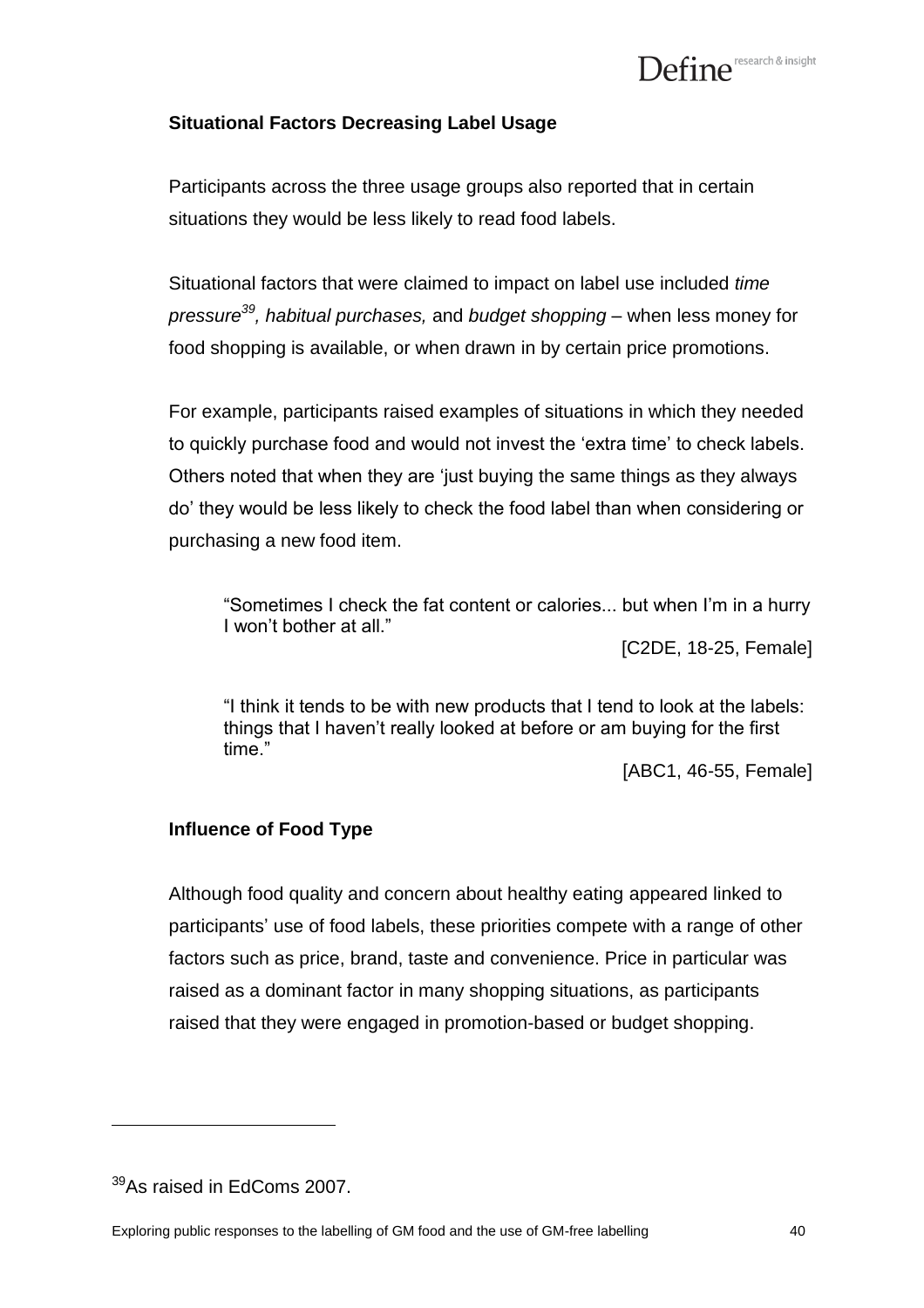Whether participants prioritised food quality also appeared strongly linked to food type – for example, choosing foods with perceived "purer" ingredients or food processes, for example, organic, or minimising any perceived 'nasties' such as additives or 'cheap' ingredients. $^{\rm 40}$ 

Participants reported the highest level of concern regarding quality and health when buying animal products – in particular, for fresh meats (for example, chicken breast), although quality concerns were also raised for processed meats or milk. This seemed to be linked to a perception that "low quality" animal products are more "risky"; participants noted negative connotations such as BSE/CSJ scares, animal welfare issues and more day-to-day concerns such as avoiding food poisoning.

"If it"s meat I would tend to try and buy a bit more expensive and make sure it"s decent quality... you can get ill easier with salmonella and things."

[ABC1, 18-35, Group]

"Yeah. To me, meat, closely followed by dairy, is something that I would spend more on."

[ABC1, 46-55, Female]

Concerns also extended into staple foods such as bread and milk – common food items consumed frequently and fed to children. Participants raised concerns that any negative impact of lower quality food items in this category may have more effect given higher-volume consumption. It was also raised that prioritising quality could be financially feasible for these food products, as "higher quality" items tended to have relatively low cost difference than cheaper alternatives – for example, noting a minimal price difference between 'high quality' versus 'cheap' breads.

"We use a lot of bread, so we wouldn"t buy any cheap and nasty stuff." [C2DE, 18-35, Group]

 $40$  As noted in Davies et al. 2010.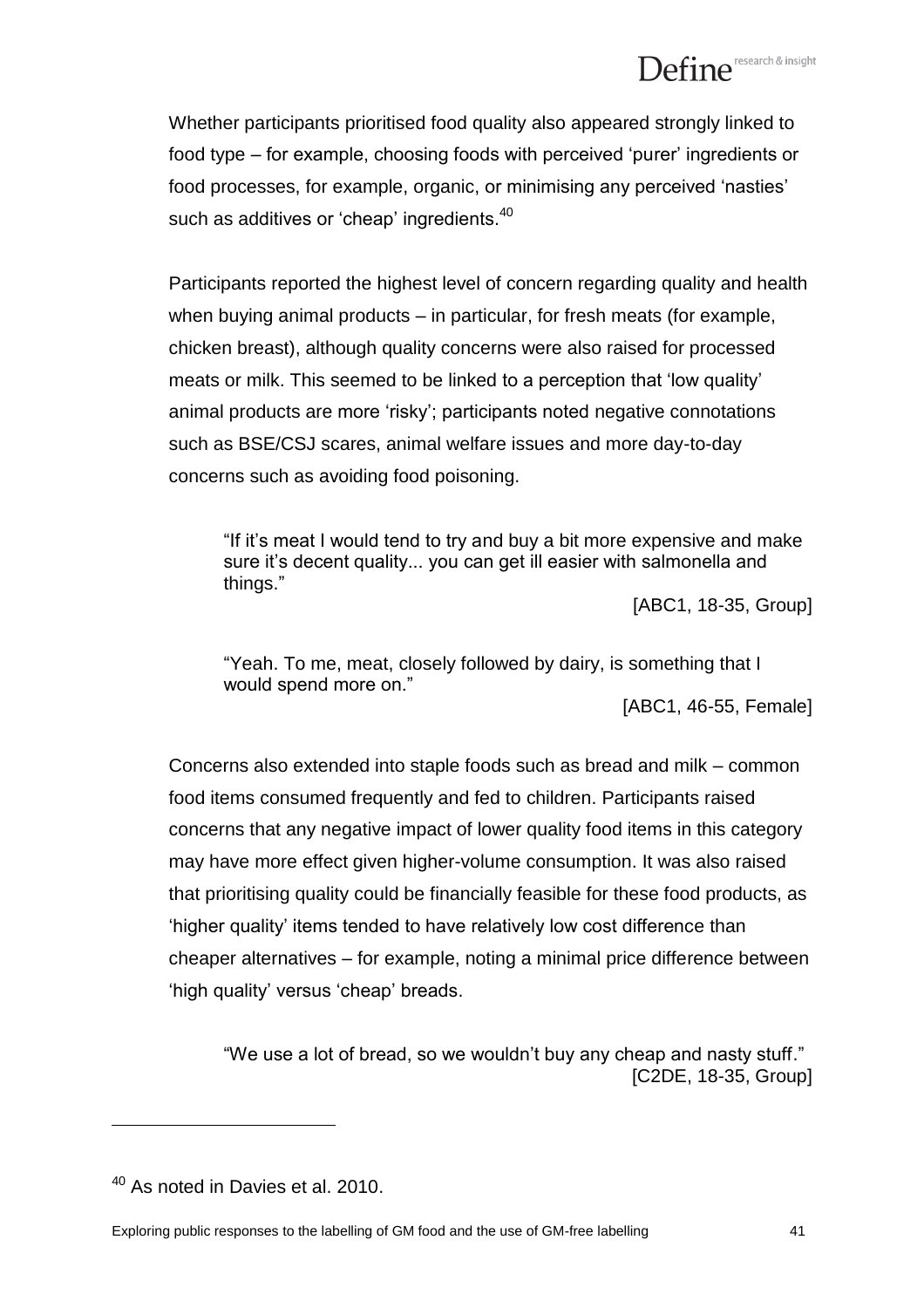Whilst there were reports of looking for healthier versions of ready meals with for example lower fats or salt, participants typically placed lower priority on quality and health when purchasing processed and treat foods such as biscuits and ready meals as these were considered less healthy. This was reported as leading to reduced usage of labels for this food category. Other competing priorities such as taste, convenience, favourites and price tended to take precedence $^{\rm 41}.$ 

# 1.1.4 Experience of Food Labels

Although the provision of food labels and the information they offered about products was considered useful when needed, a sense of *'information overload'* was also reported – particularly regarding back of the pack labelling.<sup>42</sup>

It was raised that labels could be difficult to read or understand, for example due to literacy issues or practical considerations such as small print.<sup>43</sup> Labels were sometimes seen as complicated with difficult or inconsistent language; for example, participants commented that packages for "healthy" foods sometimes still indicated high sugar or salt levels.

"I don"t find them particularly easy to read; it"s tiny writing and it"s not [written] in a particularly clear way."

[ABC1, 46-55, Female]

"They"ve got so many different labels for so many different things it makes it hard to find what you need to find."

[ABC1, 26-35, Male]

In response to this perceived complexity, participants indicated interest in simple solutions and short cuts such as the "traffic light system" or other "easy

<sup>41</sup> As found in BMRB 2008 and Grunert 2010.

<sup>42</sup> As raised in Davies et al. 2010.

<sup>&</sup>lt;sup>43</sup> Found in EdComs 2007.

Exploring public responses to the labelling of GM food and the use of GM-free labelling 42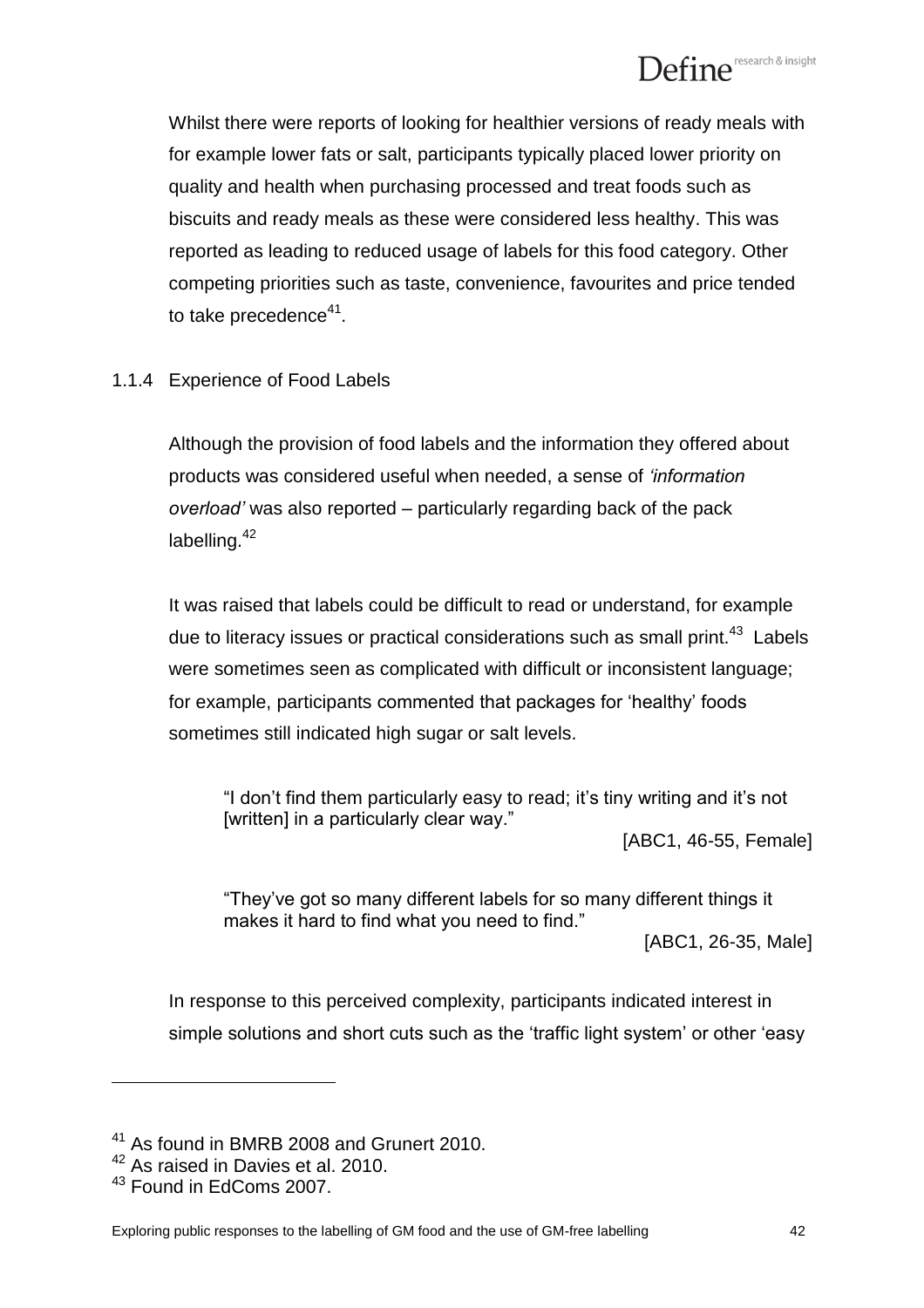to read" logos – such as branded healthy labelling (e.g. "lighter choices", "fat free'), organic logos or 'free from' schemes.

# 1.2 Views on Genetic Modification

# 1.2.1 Overview

Across the sample, there were indications that GM still feels new and unknown for consumers, with attitudes towards it being fairly weakly held for a number of participants. GM food is a latent issue that participants are not currently engaged with and there was also low awareness and knowledge regarding current prevalence on the UK market. There were mixed expectations regarding the amount of GM food for sale, with a range of assumptions made – for example, that many foods contained GM or there was no GM on the market. There was also little awareness of the types of GM foods available.

Given current low knowledge levels, participants typically felt unable to make judgements about GM foods or tended towards negative assumptions – drawing parallels with more "known" food technologies and practices. Participants thus drew "top down" attitudes based on their more general attitudes to these technologies, and their sense that GM is "unnatural", rather than forming "bottom up" attitudes based on specific knowledge about GM itself. These top-down assumptions could lead to beliefs that GM food may be of lower quality, as well as to a range of health and safety concerns.

# 1.2.2 Overall Attitudes

 $\overline{a}$ 

As noted, the qualitative research sample was recruited to ensure representation of the following four attitudes to GM technology – drawing upon attitudes identified by previous research.<sup>44</sup> The sample was slightly biased towards those with neither Positive nor Negative opinions – to reflect

<sup>&</sup>lt;sup>44</sup> See Sheldon et al. 2009 for more details.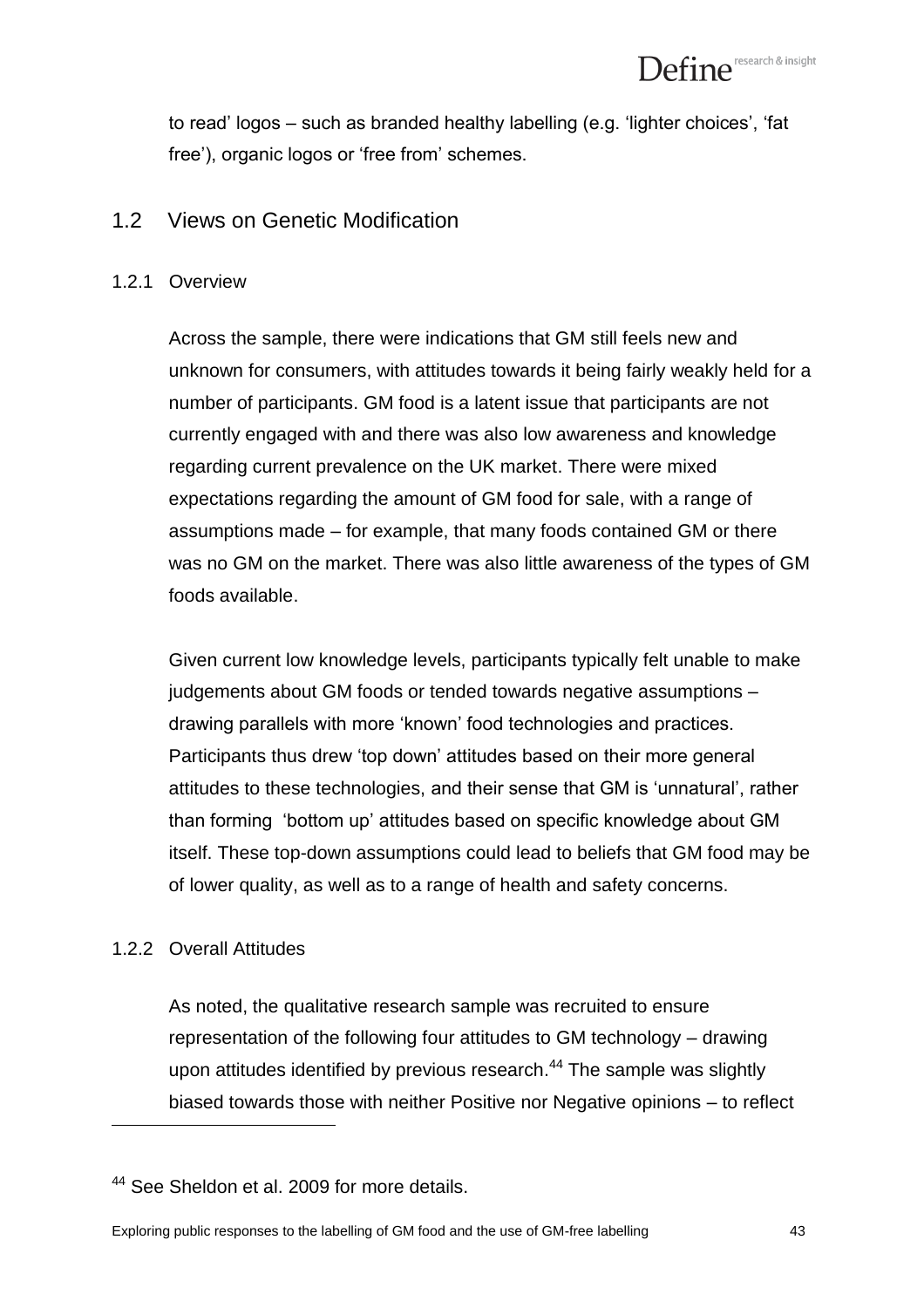the dominance of these views among the UK public. $45$ . The four attitudes were:

- Negative i.e., those raising concerns about potential "unintended consequences" and risks (particularly health and safety issues) of GM foods. This group also tended to be more suspicious of the motivations of food producers.
- Undecided i.e., those who felt that they lacked sufficient information about GM to form an opinion, or who saw both the potential "benefits" and "drawbacks".
- No Opinion/Indifferent i.e., participants for whom GM was not an issue or who were generally indifferent to the subject.
- Positive i.e., individuals who generally focused on the potential benefits of GM for society.

In the sample, the most Positive participants tended to be more receptive to the potential benefits of GM and were largely more trusting of food producers, regulators, and scientific progress in general and therefore less concerned overall – although could have more concern with their own food purchases. Conversely, the most Negative participants tended to voice more concerns regarding potential safety issues and "unintended consequences", and were more suspicious overall of the food industry – for example believing that brands were "only out for profit" and thus could not be trusted to prioritise consumer safety and health.<sup>46</sup>

Undecided participants typically felt that they needed more information to take a firm view about GM and subsequently GM labelling. No Opinion/Indifferent participants tended to be less engaged with the issue of GM overall and tended not to consider this a priority issue – although discussion of the issue through the course of the sessions could increase their interest and concern.

<sup>45</sup>Brook Lyndhurst 2009; Sheldon et al. 2009; Clery & Bailey 2010; <sup>46</sup>In line with findings from Sheldon et al. 2009 and Sciencewise 2011.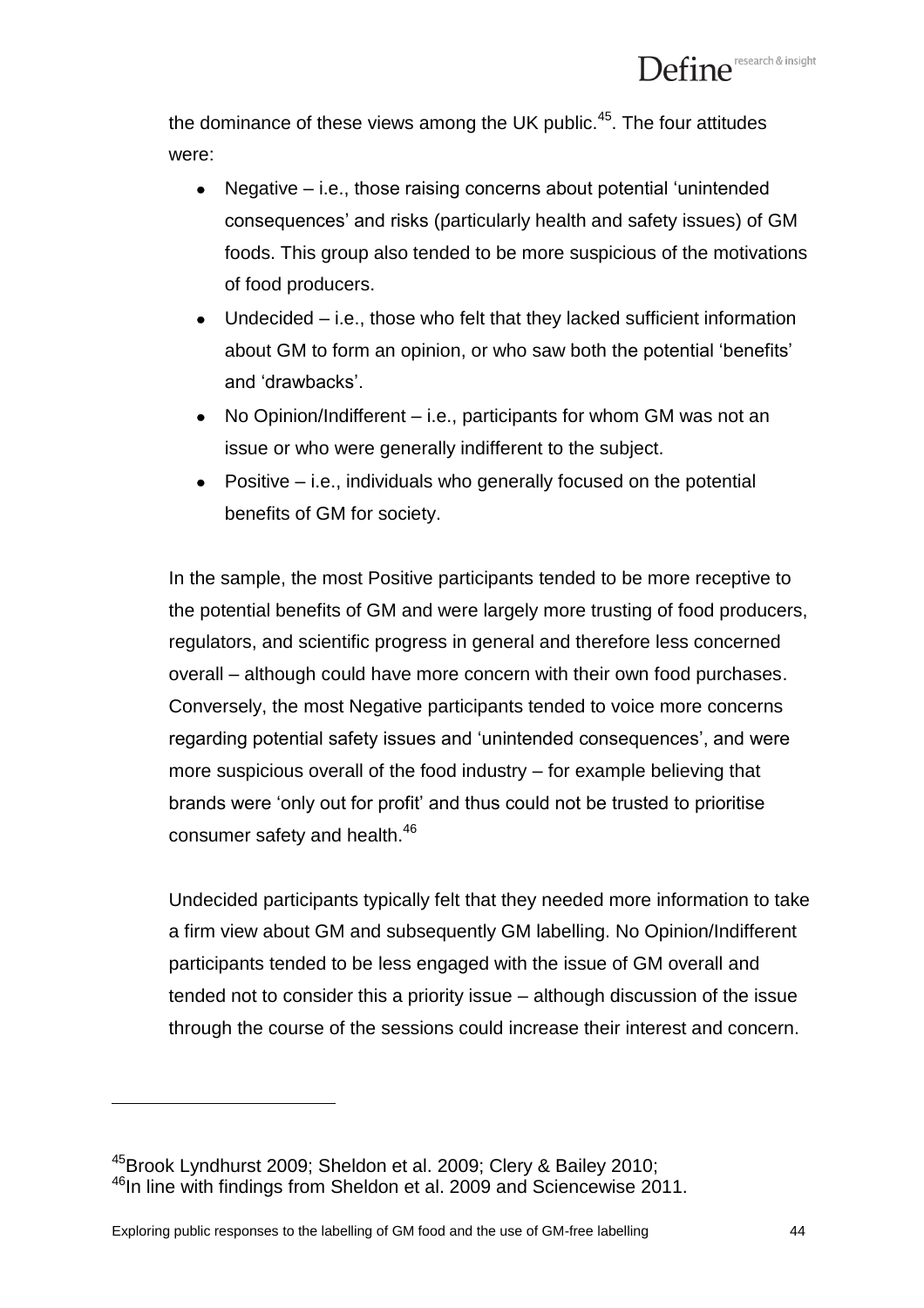Across all four attitude types, there were also indications that attitudes were typically fairly undeveloped – subject more to instinctive, top-down responses to the issue of GM rather than specific knowledge and information about GM food technology.<sup>47</sup> This seemed to be due to relatively low awareness and knowledge levels regarding GM foods.

No differences within the sample were noted in GM opinions for rural versus more urban participants; nor did opinions noticeably differ across the four countries included in the sample.

# 1.2.3 Awareness and Knowledge of GM

This research suggested that although awareness of GM was relatively high, detailed knowledge was limited. Although there were examples of awareness, participants were on the whole unaware of the issue of GM feed, had low understanding of GM prevalence on the UK market, and had low knowledge regarding current legislation and requirements.

Awareness and understanding of GM discussed below is based on knowledge prior to being provided any additional information during research.

# **Awareness of GM and GM Foods**

Across the sample, there was a range of knowledge levels regarding GM technology and GM foods; participants tended to be aware of GM, however, there were instances where respondents had not heard of the term. Participants raised in discussion the media coverage of GM through the late 1990s and early 2000s, although the details of this coverage were less top of mind. For example, participants raised that GM had been a "controversial"

<sup>&</sup>lt;sup>47</sup> As found in Clery and Bailey 2010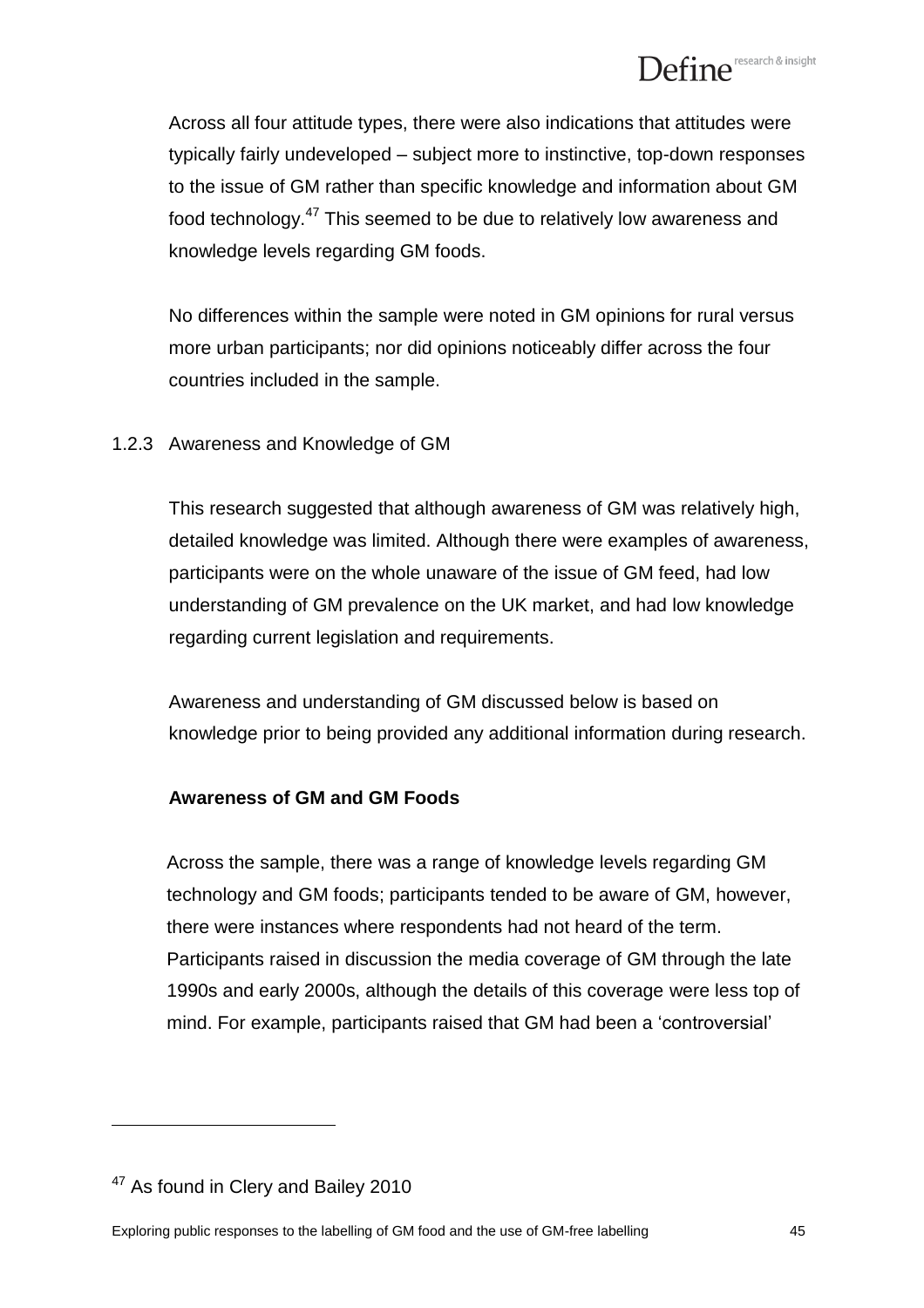

issue but could not remember specifics of 'pro' and 'anti' GM positions.<sup>48</sup> Awareness of previous GM crop trials was raised at times, but specifics had likewise been forgotten.

"There hasn"t been much publicity about it over the last few years … we haven"t had any little lessons on television or in the newspapers, so we don"t really know what it is apart from the information we picked up when they first mumbled about it 10 years ago."

[C2DE, 56-65, Male]

"When it was highlighted in the press... I guess that made me concerned at the time, but obviously not enough to make me search it out on the supermarket shelf; but I guess you know, what I don"t see, I don"t know about and I don"t have to think about."

[ABC1, 46-55, Female]

Although for some participants past media coverage had sparked a personal interest in the topic of GM, it was not a top of mind issue across the sample, and references to any recent media coverage were very low. For example, awareness of the recent media coverage that *had* taken place immediately prior to and during the research period – that is the media attention given to the Rothamsted GM wheat trials<sup>49</sup>was mentioned rarely by participants during research sessions. This perhaps suggests that when GM does reach national coverage it is of relatively low salience to those without specialist interest in the subject. However, this may in part be linked to the limited headline space it was given.

Accordingly, awareness across the sample regarding the current *prevalence* of GM foods on the UK market was limited. Participants typically reported confusion as to whether GM foods are currently available, with a range of expectations reported – from those believing that it had been banned from UK sale to those assuming it was likely to be widely available.

 $\overline{a}$ 

Exploring public responses to the labelling of GM food and the use of GM-free labelling 46

<sup>&</sup>lt;sup>48</sup> This level of knowledge consistent with findings of Costa-Font et al. 2008 and Gaskell et al. 2010.

<sup>&</sup>lt;sup>49</sup> Further details about these trials can be found at <http://www.rothamsted.ac.uk/Content.php?Section=AphidWheat>*.*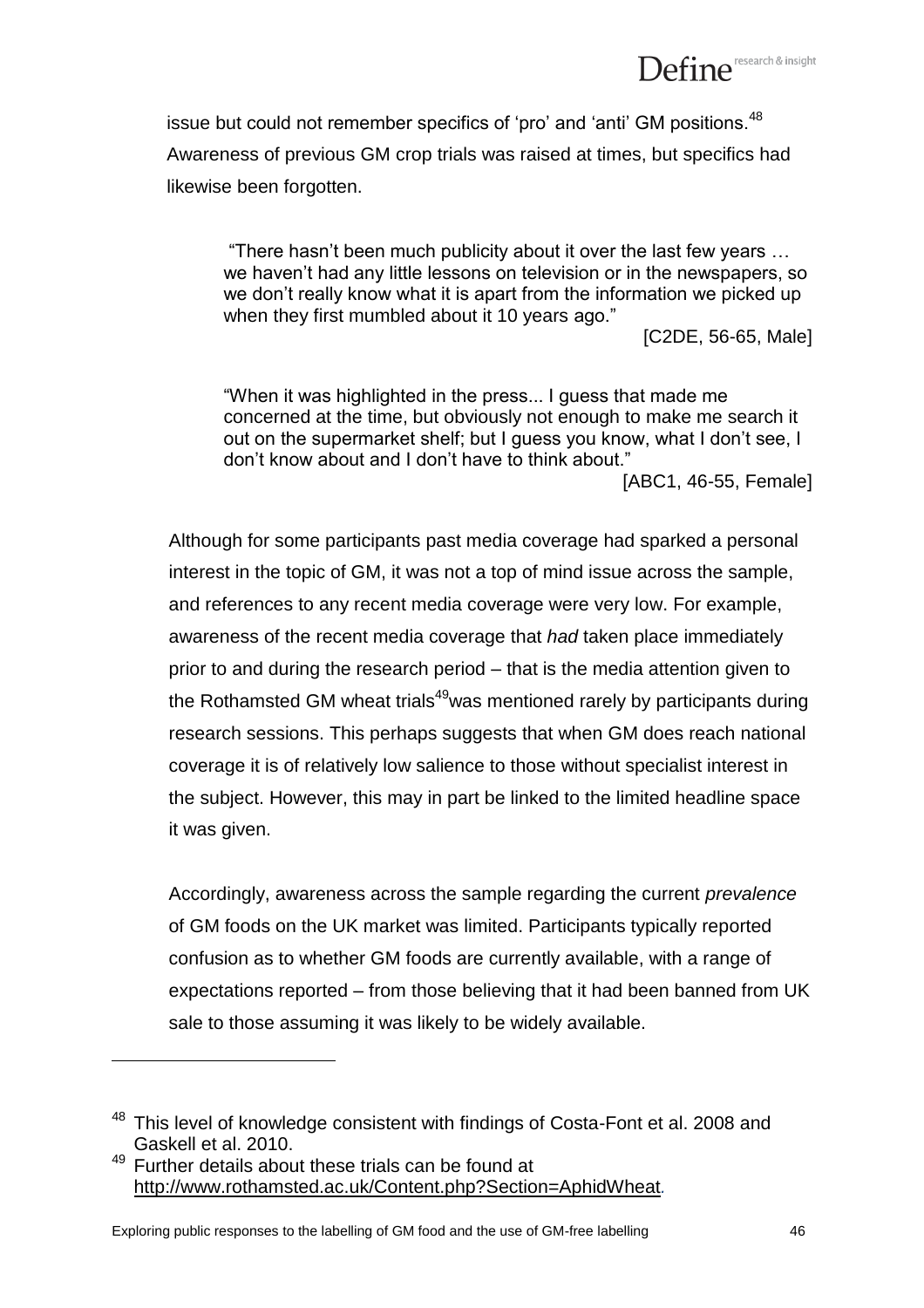

"I don"t know how widespread it is to be honest – I"ve really got no idea."

[C2DE, 56-65, Male]

There were also indications of general confusion regarding *what types of foods* tended to be GM. For example, participants sometimes assumed that GM animals were on the market. Awareness of common GM foods (such as soya, maize, sugar beet and rapeseed products) was limited.

"I thought it was growing... like to make cucumbers straight and things like that."

[C2DE, 46-55, Male]

"I would imagine that tomato paste, tinned tomatoes – anything to do with tomatoes (might be GM). I mean that's fairly simple and therefore quite easy to modify against certain pests."

[ABC1, 56-65, Male]

Across the sample, there were indications that once participants were made aware of the types of GM ingredients currently appearing on the market (for example, soya, sugar beet, maize and rapeseed) this could provide a degree of reassurance. For example, the fact that these items tended to appear in processed foods – and that GM produce and meat are not currently on the market, as consumers sometimes expected – tended to lower consumers" overall sense of risk given the lower priority of quality in these products.

"If it was genetically modified... something you recognise, like with soya, I think you'd feel better about it." [ABC1, 18-35, Group, Redditch]

Participants in this research were typically unaware of the use of GM feed or GMO use in food production.<sup>50</sup>Prior to being shown any information, discussion around GM prevalence tended to focus on GM food ingredients only.

 $50$  As found in Clery & Bailey 2010 and GfK NOP 2010.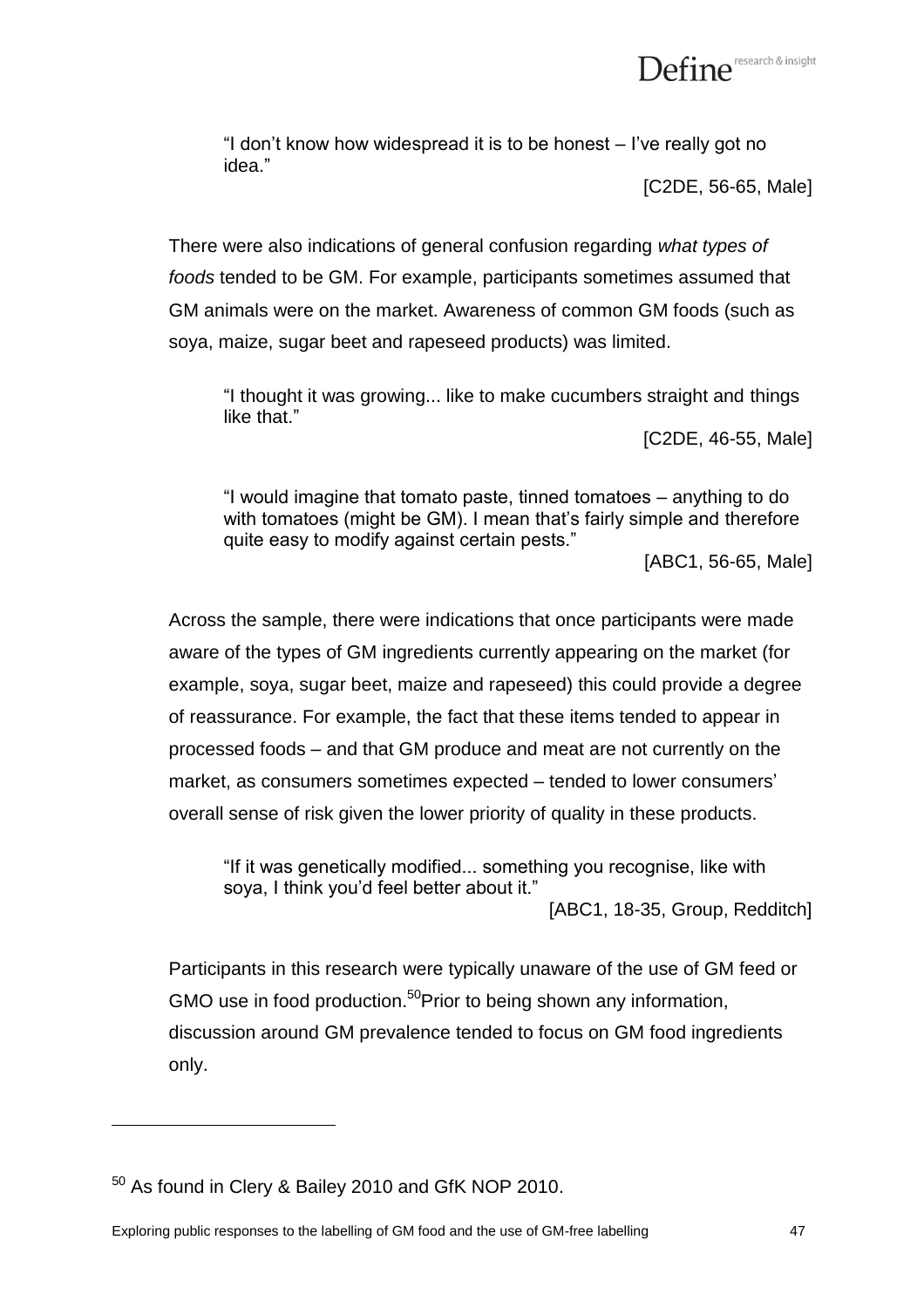

### **Knowledge Levels**

A spread of levels of knowledge about GM and GM foods was seen across the sample. There was evidence of those who were highly knowledgeable about the subject – for example, those who were aware of the principles behind GM technology and how and why this is used, and who had opinions regarding potential benefits and drawbacks of GM foods.

"I"m interested in science – I read Slashdot and stuff like that, that relates to the uses of technology to help..."

[ABC1, 36-45, Male]

However, it was much more commonplace for participants to have a more basic understanding of GM, having been exposed (typically through media) to general information about GM technology and the potential benefits and drawbacks, and to state that they lacked the understanding to form strong opinions. This extended on occasion to a lack of understanding of what the initials "GM" stood for.

Among this lower-knowledge segment of the sample, there were indications of confusion about how GM technology would affect the final product. The assumption that foods containing GM ingredients would somehow be qualitatively different than those without was raised by those less knowledgeable participants, with very low awareness overall that ingredients obtained from current GM crops are interchangeable with their non-GM counterparts.

"What GM actually stands for is beyond me... that would be the first question I would ask."

[C2DE, 18-35, Group]

# 1.2.4 Expectations of GM

# **Top Down Opinion Formation**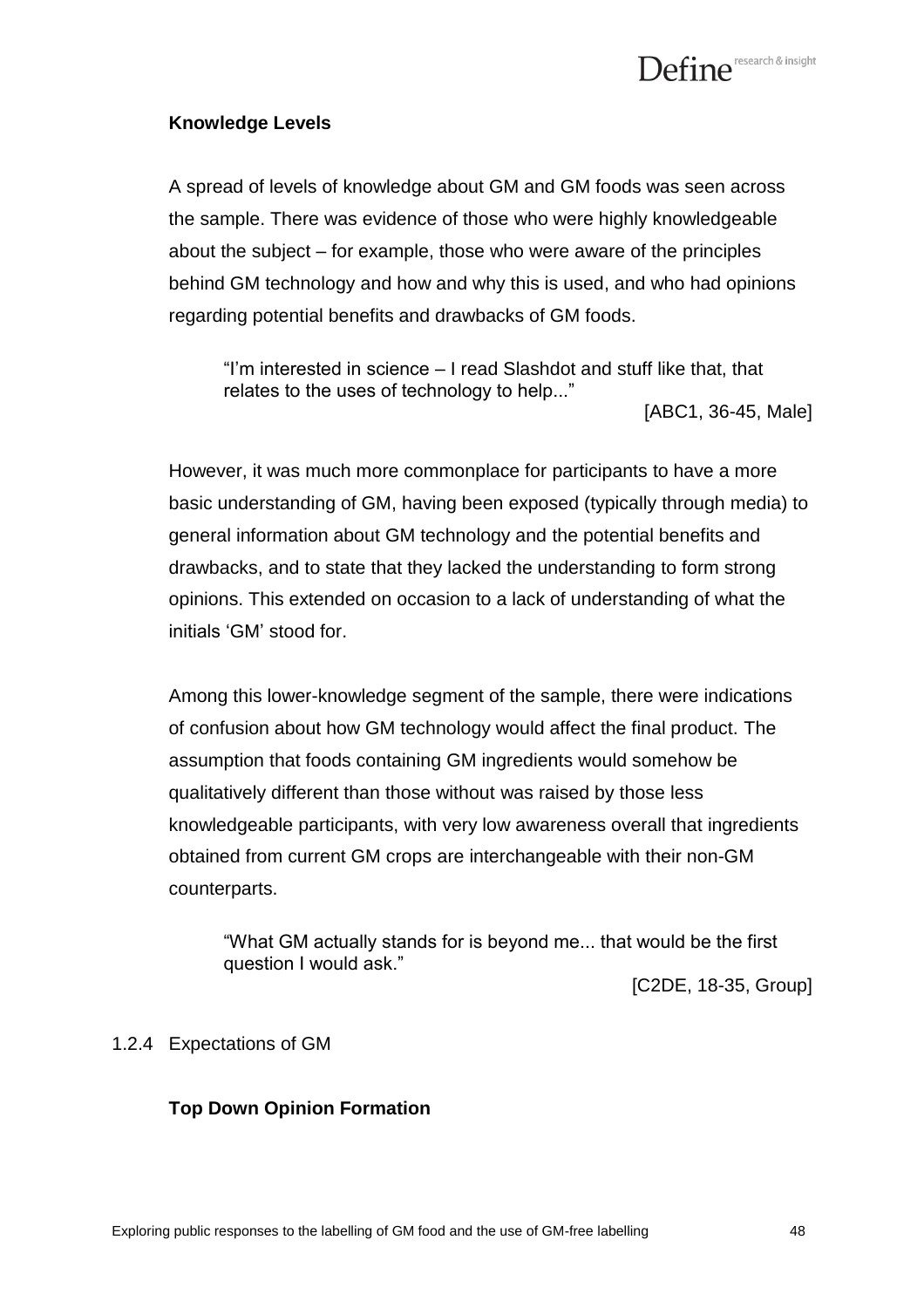# $\mathbf{Define}^{\scriptscriptstyle \text{research\&insight}}$

In order to form opinions about GM and its potential impact, those participants with less knowledge tended to develop top down opinions based on more general attitudes to other food technologies. As evidenced in previous research,<sup>51</sup> participants tended to assume that GM was 'unnatural' in some way, which could raise the sense of risk associated with products using GM ingredients or GM in processing or feed.

Previous research on attitudes towards GM also suggests that these topdown attitudes can align with consumers' general attitudes towards science and technology – for example, with consumers drawing parallels between GM technology and cloning or other biotechnologies.<sup>52</sup>Findings suggest they may also draw on general attitudes to food and food processing.<sup>53</sup>

In this research, participants" views were typically formed based on the latter issue – as participants drew on opinions about *other modern food technologies and practices.* For example, participants assumed that GM "ingredients" or "processes" were similar to other perceived "unnatural" processes such as the use of additives, chemical fertilisers or growth hormones. Cloning and other novel biotechnologies were less salient in this research context and were raised only rarely.

"Does GM feed have hormones in it to make the animal bigger?" [ABC1, 46-55, Female]

"I thought it was like – say you get a crop field and they sort of put chemicals on it to make it maybe better or sweeter or bigger." [C2DE, 18-35, Group]

Subsequent attitudes towards GM varied. Those more trusting and accepting of modern food technology (or for whom this was a low priority issue) tended

<sup>&</sup>lt;sup>51</sup>For example, Gaskell et al. 2010 and Brook Lyndhurst 2009.

<sup>52</sup>Gaskell et al. 1999; Brook Lyndhurst 2009.

 $53$ Sheldon et al. 2009.

Exploring public responses to the labelling of GM food and the use of GM-free labelling 49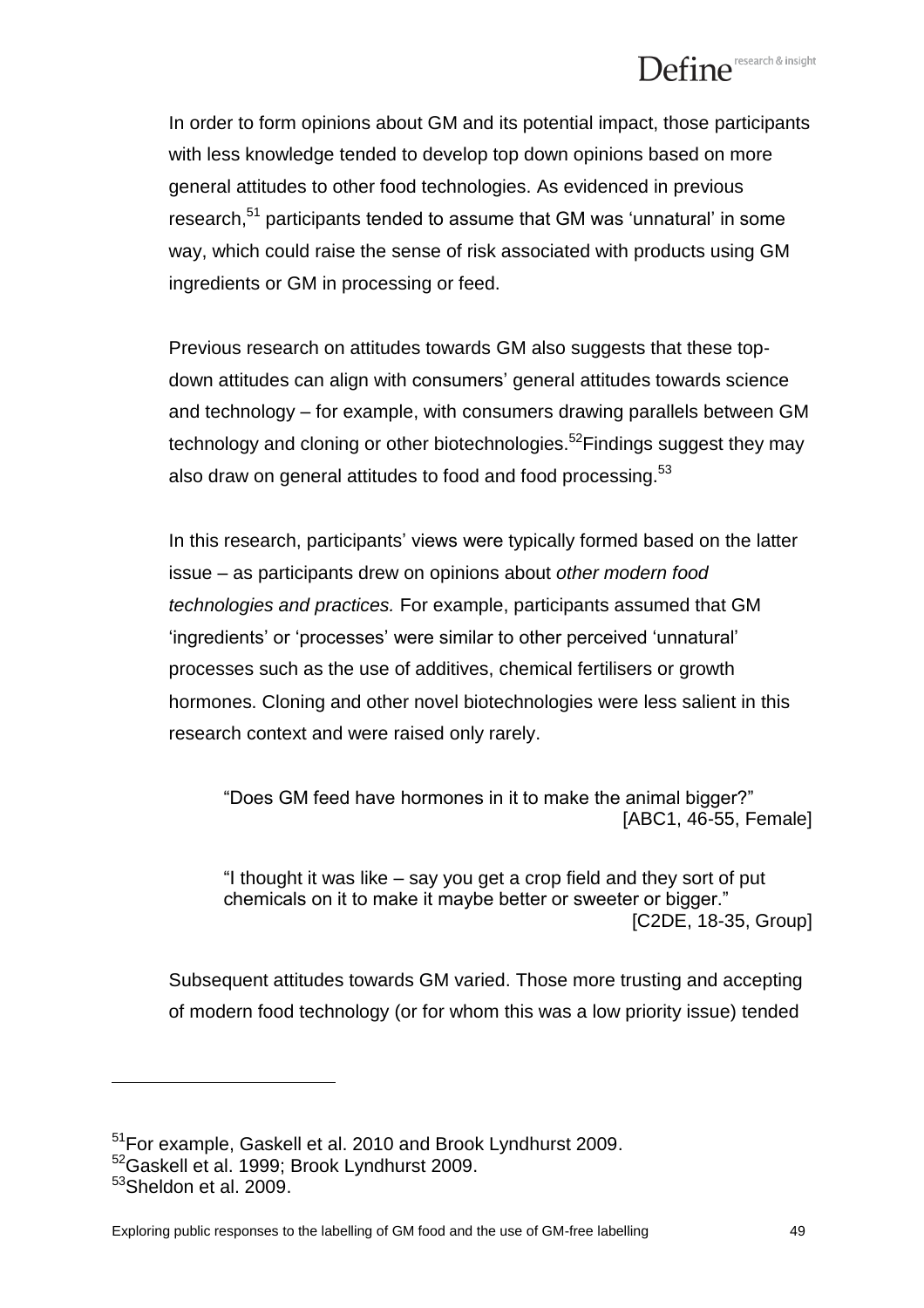to raise fewer concerns about GM content in food products. However, for others this raised strong concerns.

# **Concerns**

Participants' concerns based on their own knowledge, regarding foods containing GM, tended to centre on *health and safety* issues<sup>54</sup> in terms of both human and animal welfare. As GM was felt to be a fairly 'new' technology, doubts were raised regarding "possible unknown side effects". For humans, these included long-term issues such as cancer or other serious illnesses as well as more immediate health issues such as allergic reactions or food poisoning.

"There's so many people dying of cancers  $-$  is it about what we're eating?"

[C2DE, 36-45, Group]

Participants also raised concerns regarding animal welfare and health. This was linked to assumptions that animals fed GM feed may have been badly treated by food producers, or queries about the possible effects of GM feed on animal health – for example, concerns that GM feed may cause "unnatural levels of growth' or even deformity.

"It would seem unnatural, unnecessary – and again, it affects the welfare of the animal."

[ABC1, 18-35, Group]

Although other concerns were raised, these seemed to be less significant overall, and tended to be raised by more knowledgeable participants only – such as those with specialist interest in science and technology, environmental issues, food processing technology, or GM food technology specifically.

<sup>54</sup> As found in Sheldon et al. 2009 and Sciencewise 2011.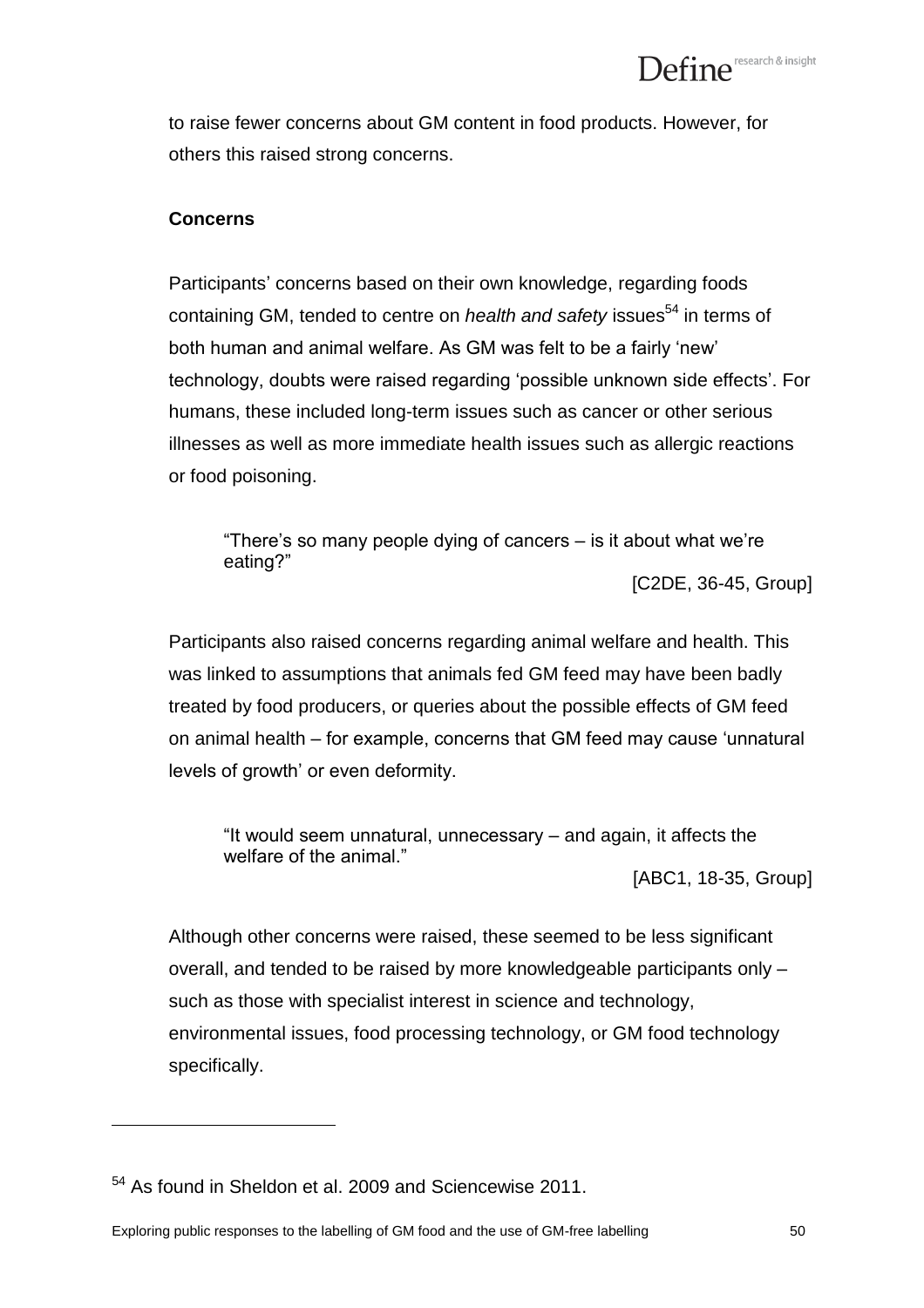For example, the issue of *environmental risks* of GM was noted– including issues of cross-contamination between GM and non-GM crops, or general risks to crop diversity. Concerns regarding *political and corporate issues* were also raised in discussion, such as: intellectual property rights to GM crops, potential negative impact on farmer"s rights, or monopoly power of Monsanto.

"I"m all for it as long as the patent system doesn"t get abused." [ABC1, 36-45, Male]

# **Perceived Benefits**

Among more knowledgeable participants, benefits were raised in general discussions about GM, prior to seeing any information. Additionally, participants were at times accepting (to varying degrees) of arguments about the potential "benefits" of GM food technology presented during the research process.

Although a range of possible benefits were noted across the sample, the potential to increase food production (e.g., alleviating starvation or malnutrition) was most readily accepted as a potential benefit – and for more positive participants as a reasonable "reason for use". The potential to improve food quality or the safety of production, for example, by reducing the need for pesticides or fertilizers was also considered beneficial.

"I can see that there"s a lot of positive things that could come out of GM – like in terms of population growth and food choices and the starvation around the world."

[ABC1,18-25, Male]

As suggested by previous research.<sup>55</sup> there was some indication that the provision of additional information - including benefits as well as potential risks – can alter consumer attitudes towards GM foods. Despite common

<sup>&</sup>lt;sup>55</sup> For example, Lusk et al. 2005.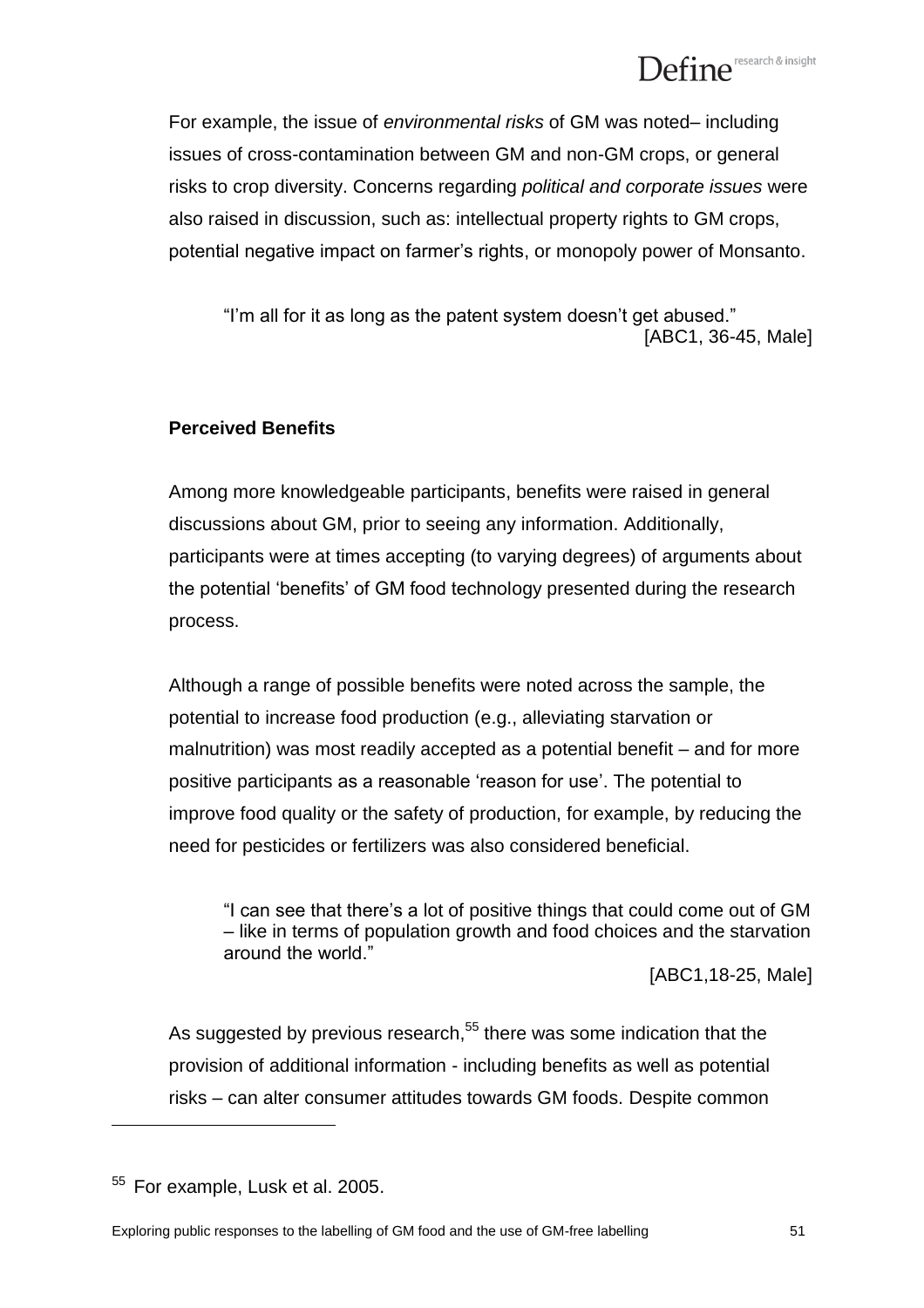initial concerns raised about GM technology, providing a 'reason for use' could counter this negativity in certain cases.

# 2. Response to Current GM Labelling

# 2.1 Usage and Awareness of GM Labels

Overall, there was low awareness of any existing labelling of GM within the sample. The sample were typically not currently seeking information or labelling with regard to GM content and GM information is not currently a strong need. However, as detailed below, when the topic of GM and labelling is raised, for example within the research sessions, GM labelling this is seen as important in providing consumers with the right to choose.

# **Current Usage of GM Labels**

Previous research is somewhat inconsistent regarding the percentage of the UK population currently checking for GM labelling information onpack.*<sup>56</sup>*Responses across this sample indicated that *GM foods and labelling were not top of mind*. This appeared to be true regardless of overall label usage. Participants largely reported they were not proactively checking for GM labels when food shopping, with only one participant saying that they looked at GM labels previously.

# **Awareness**

 $\overline{a}$ 

There were rare reports of past experiences with GM absent labelling schemes, primarily in reference to promotions by a supermarket of its ownlabel range being free from GM ingredients. Although those that reported awareness of this promotion claimed that it had a somewhat positive impact

 $56$  The FSA's research indicates that approximately 1/5 of consumers report seeking information about GM labelling on food, NCSR 2010.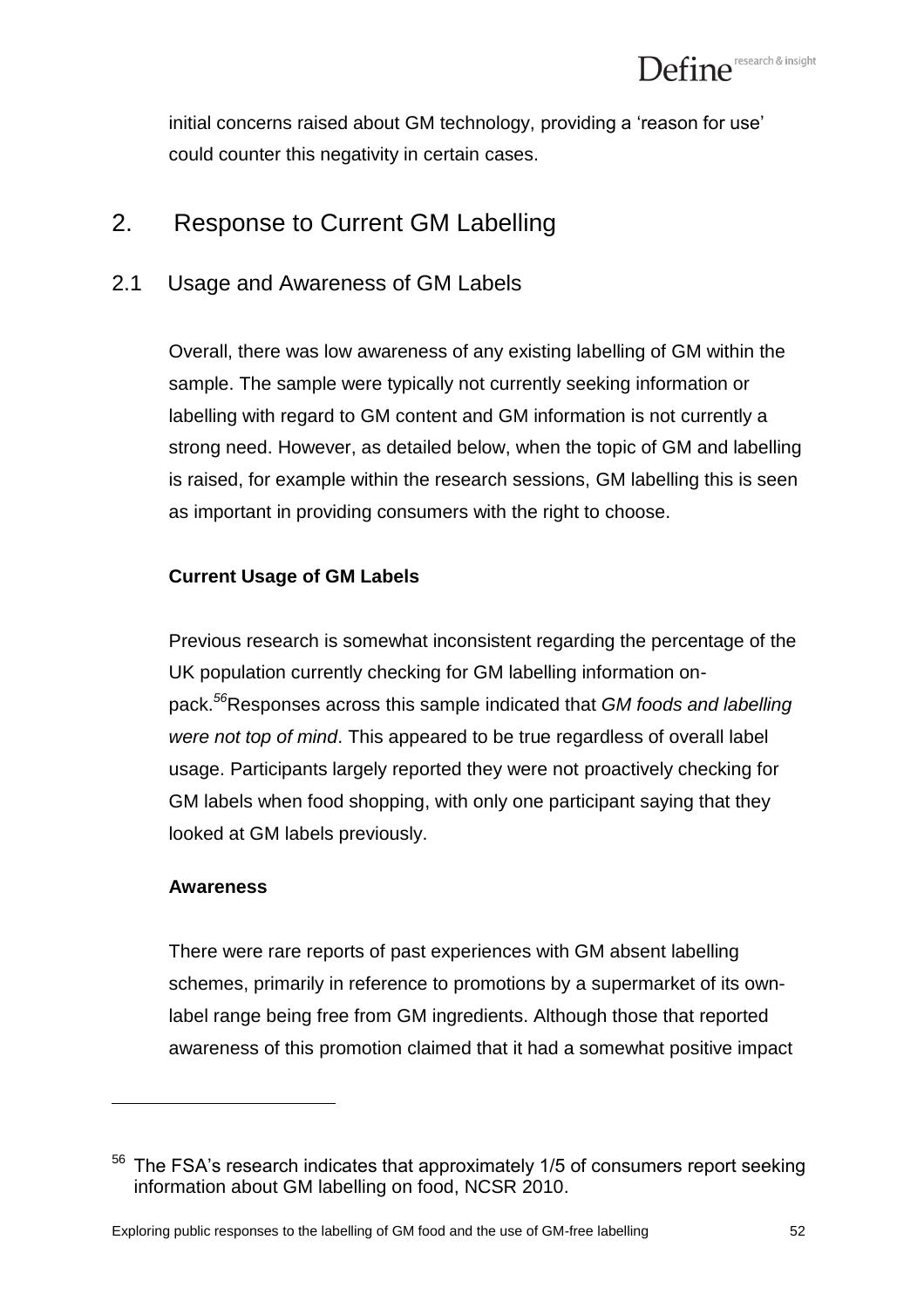on their perception of the store (perceived as more ethical and healthy), this was not reported as impacting on actual shopping behaviour.

"In [the supermarket] about 15 years ago, all over their stores you"d see "No GM."

[C2DE, 36+, Group]

Experience of GM present labelling was also very limited in the sample, and those participants indicating they had seen GM present labelling (for example, on processed meals/treats such as biscuits and puddings) were usually unsure regarding exactly what label they had seen. There were also reports from participants who tentatively felt that they might have seen fresh GM produce (for example, cucumbers or tomatoes) or GM meat in the past, although such products have never been approved or marketed.

"I think I"ve seen this on some vegetable items like tomatoes – "may contain genetically modified"?"

[ABC1, 18-25, Male]

# 2.2 Awareness and Expectations of Labelling Requirements

Consistent with previous research, $57$  there was low or no awareness of current requirements regulating the market presence and labelling of products containing GM.

However, it was assumed in the main *that GM is a regulated issue*– specifically, that any GM-containing products would be labelled for consumer information. Participants typically reported that they felt that consumers have a "right to know" if GM ingredients were present in their food.

"I do think the consumer has a right to know what"s in the products they"re buying. As to how much of an impact it would have on them actually – making the choice to buy it or not – I don"t know." [ABC1, 36-45, Female]

<sup>57</sup>E.g. European Commission 2010.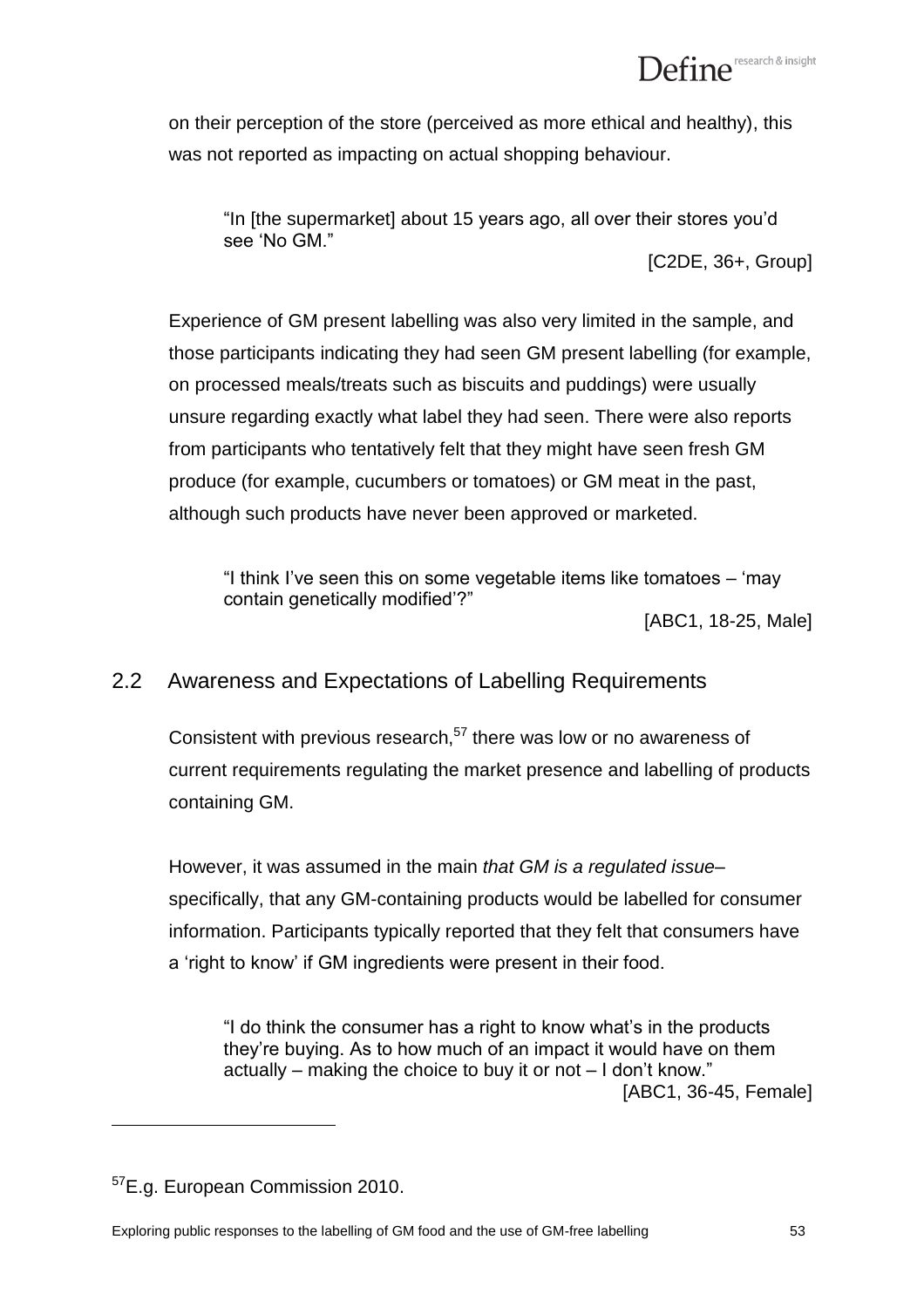Participants perceived that labelling information per se had steadily increased in recent years; for example, in the form of "traffic light" systems, allergy information and animal welfare information such as the red tractor scheme. This could contribute to the expectation that foods containing GM would be labelled.

"If it is genetically modified or whatever, actually I"d imagine it would have to be labelled – the same way everything else has got a label nowadays, telling you exactly what it is."

[C2DE, 18-25, Group]

Given the very low awareness in the sample of the use of GM animal feed and other GM production techniques, such as the use of genetically modified enzymes, discussions of labelling guidelines tended to focus on GM food ingredients only. Regulation or labelling around "GM-free"-type products was also not top of mind in the sample.

# 2.3 Response to Current Labelling Requirements

During the research sessions, participants were shown a summary of current UK labelling requirements regarding GM content (See supplementary appendix).This was shown after exploring the label options so as not to unnecessarily influence response.

# 2.3.1 Loose and Prepared Foods

Although information about "prepared and loose" food (for example, cooked foods made available in supermarkets or catering environments) was provided to participants, the focus tended to be on packaged foods. Although not prompted, the issue of GM labelling for cooked foods or catering in the sample was on occasion raised, for example, with reference to buying meat goods in farmer"s markets or other direct-from-producer shopping.

# 2.3.2 GM Feed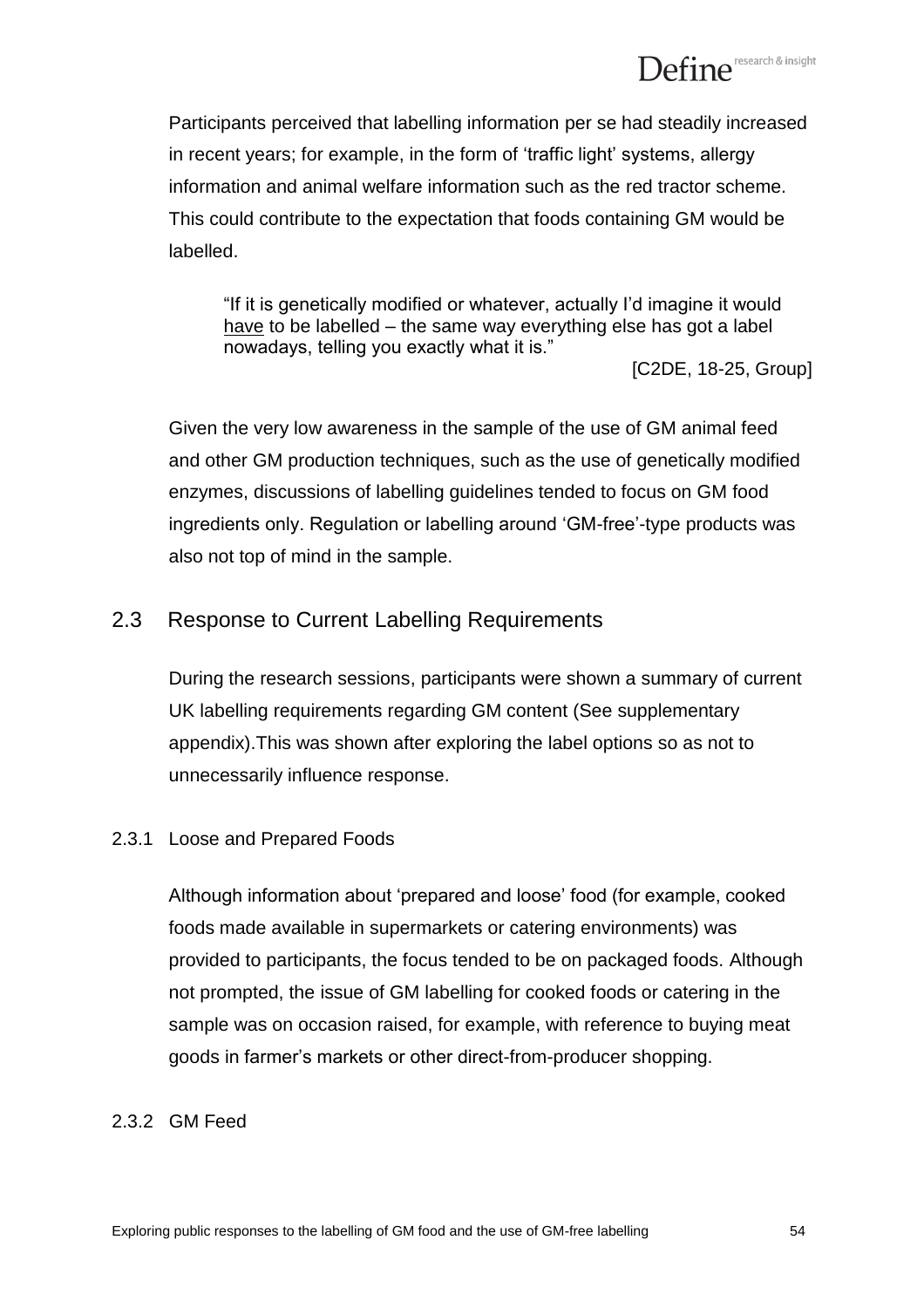Across the sample, there was broad surprise that labelling was not required to show where GM feed had been used. $58$  As mentioned, animal products tended to raise the highest concerns and sense of "risk" of the food products discussed; as such, participants appeared to have a stronger belief of a "right to know" if GM feed has been used. As we will discuss, although GM is not detectable in the end product when GM feed has been used, participants tended to believe that GM feed was qualitatively different in some way and may affect the taste, nutrition or safety of the final food product, i.e. the food obtained from the animal as well as potentially impacting on the animal itself.

"I think you should be told and that should be labelled – that they are fed on GM food. That would make me definitely switch over to organic and free range."

[ABC1, 46-55, Female]

"I"m surprised about the food for animals... I think that"s terrible that they don"t have to label it."

[C2DE, 36-45, Group]

For others, regulations around GM feed were less of a concern. This tended to be individuals who were less interested in food quality and labelling issues overall, or who simply felt that the labelling of GM feed was a lower priority issue than the labelling of GM ingredients themselves.

# 2.3.3 GM Used in Food Production

 $\overline{a}$ 

This was again new information for participants in the sample. Those participants, who strongly prioritised food quality and/or health, or individuals with strong negative opinions about GM, typically considered that any use of GM in food production should be labelled. This was due to a belief that any use of GM should require labelling regardless of how this appeared, or because they found it difficult to understand how it could not still be present in

<sup>&</sup>lt;sup>58</sup>Consistent with Sheldon et al. 2009 and GfK NOP 2010.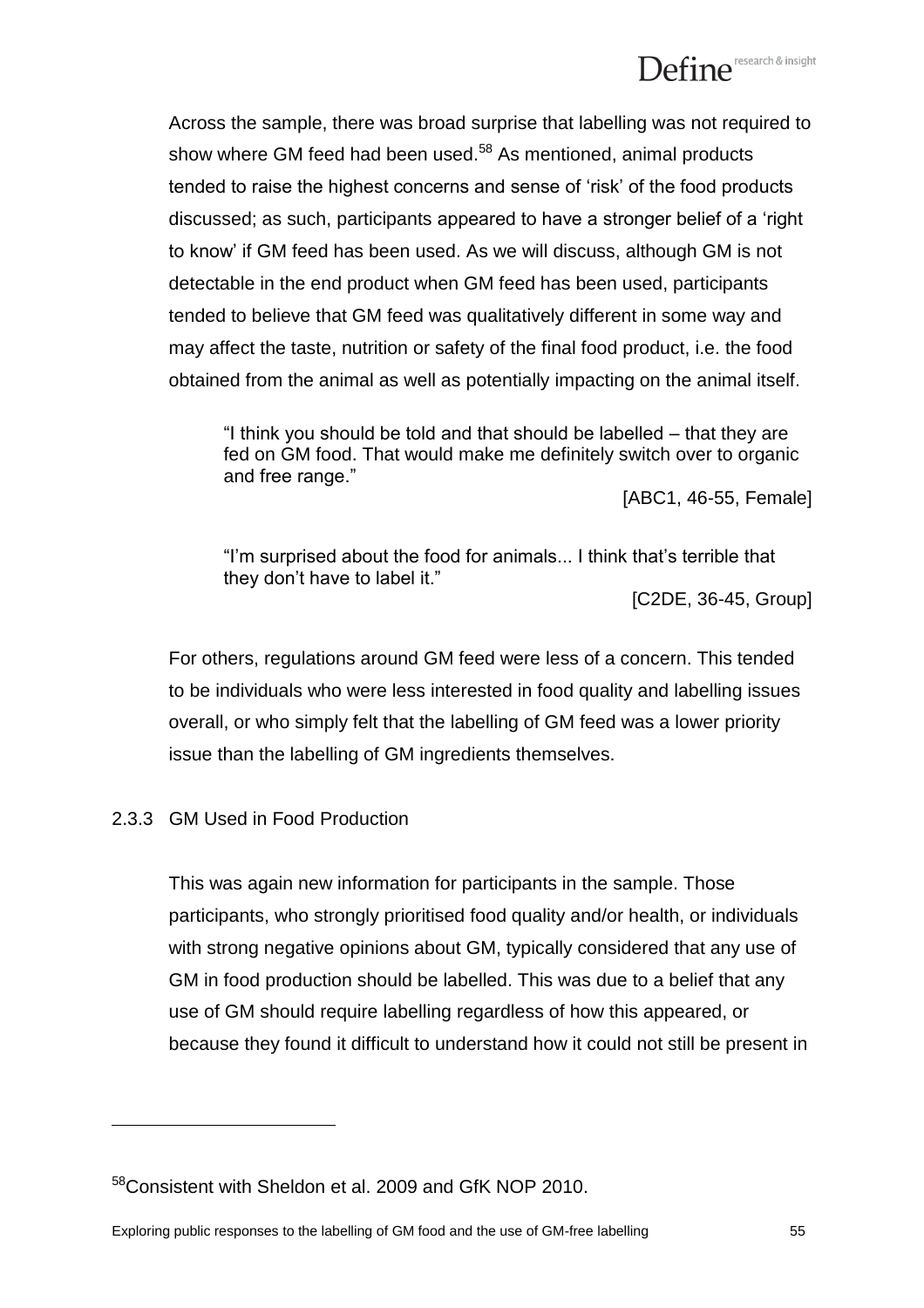

the final product. This response could be countered when costs were considered (See Section 4 for more detail).

"Surely if it"s been used in the production, then it"s there in some sense or other... like if the product doesn"t actually contain nuts, but it may contain traces because of everything else."

[ABC1, 18-25, Group]

However, others accepted the current lack of labelling for GM production. This issue could be considered to be of lower priority overall than the labelling of GM ingredients or the labelling of products using GM feed. In addition, it was raised that the issue was felt to be more complicated and difficult to understand, which led to reduced engagement with the topic.<sup>59</sup>

# 2.3.4 Tolerance Levels

 $\overline{a}$ 

Across the sample, participants reported a somewhat mixed response to the current accepted tolerance level, that is, <0.9% of accidental or adventitious GM material.

For the most part, the threshold of 0.9%was accepted as a "reasonable" level at which to require GM labelling and did not raise concerns. Participants tended to draw on their understanding (or perceived understanding) of tolerance levels in other labelling systems, for example, suggesting that perhaps foods labelled as organic may have some small amount of nonorganic material present.

"I think that"s fair enough – if you"ve got a little chicken running around a field, you don"t know – he might pick up a random seed and you can"t avoid that... or when you mix the crops... 1% is not a lot, is it?" [C2DE, 18-35, Group]

<sup>&</sup>lt;sup>59</sup> This mixed response regarding GM production labelling is consistent with previous findings by Sheldon et al. 2009.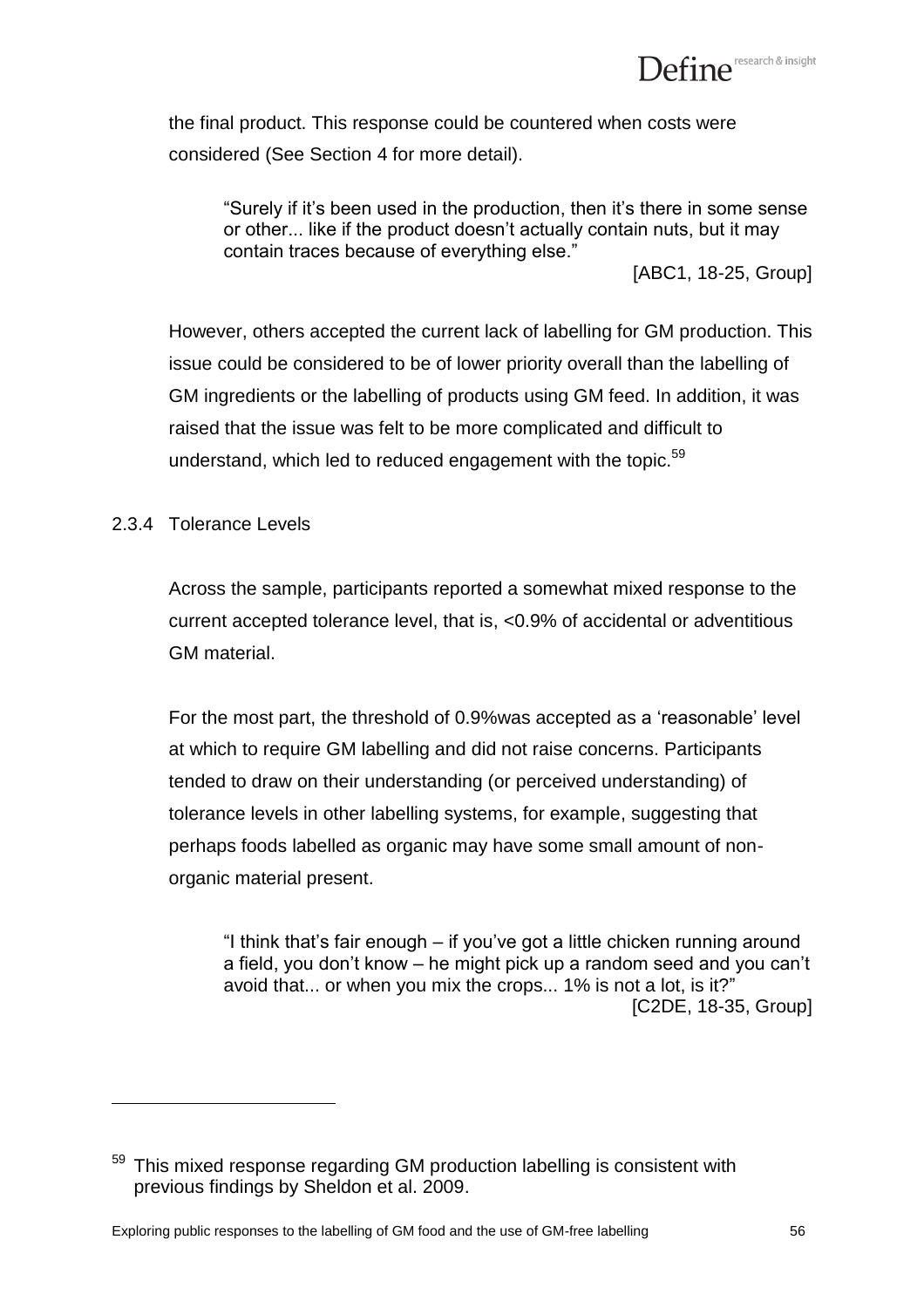However, a core of the most concerned consumers expressed concern in response to this tolerance level. It was on occasion raised that they felt the tolerance level should be lowered (with 0.9% feeling "too high" or a significant amount of GM content) or eliminated completely (with any product which cannot guarantee 100% absence requiring labelling as GM present in some way).

"I think if there"s GM being used, then it"s GM, it should be labelled. I know 0.9% is a very small amount... but if it's 0.9% of, you know  $- a$ large amount of material – it could be a lot of feed and stuff in that food source."

[C2DE, 26-35, Female]

# **Response from Follow Ups**

These views were typically maintained in follow-up questioning; however, there were indications of less concern about tolerance levels at point of follow up than in initial research.

# 2.3.5 Voluntary GM Absent Schemes

The current voluntary status of "GM Free"-type schemes – in which requirements recommend rather than require certain criteria for "GM Free" status – was of lower interest in the sample. GM absent labelling was typically felt to be 'nice to have' rather than mandatory consumer information; as such, these schemes raised less concern overall.

However, there was a degree of surprise regarding the current lack of regulation for these schemes among more concerned participants – those already prioritising quality issues or those with strong negative opinions regarding GM. Some issues were raised regarding potential inconsistencies in labelling across brands or products. A need for regulation in this area was raised although for the sample overall this was not a priority issue.

"I"m a bit unhappy that it seems to suggest because terms such as non-GM and GM-free are voluntary, then the usage is inconsistent, which seems odd. I think those terms should be legally defined and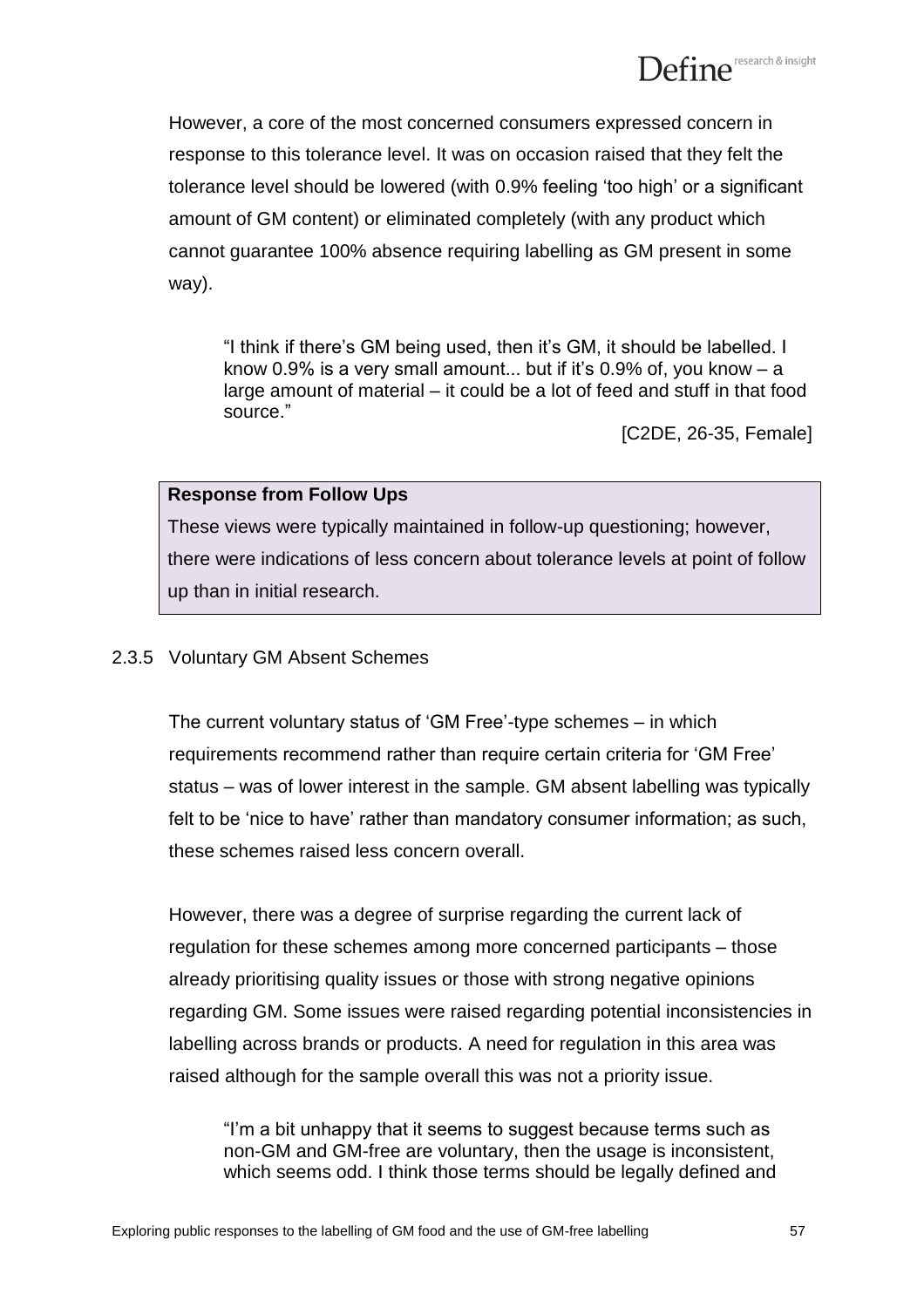although they don"t have to use it, if they are going to, there should be criteria that they should meet."

[ABC1, 18-25, Female]

# **Response from Follow Ups**

Lack of regulation of voluntary free schemes was typically not mentioned by participants in follow ups and does not appear to be a key issue overall.

# 3. Response to Label Options

The participants were shown a range of mocked up label options to indicate GM absent and GM present. The following section discusses response to these labels. Participants were asked what they perceived the likely response to the labels would be, for example the potential impact when shopping. It should be noted that the impact that respondents' state is a *claimed* impact of the label options, that is, what they *say* they might do if they saw the label on a product. This research, however, cannot provide information on *actual*  impact on purchase.

# 3.1 Summary of Responses

# 3.1.1 Overview

There was interest in GM labelling across the sample. Current label users with an established interest in food quality or strongly negative GM opinions were most likely to want GM information to be labelled, although others still felt it was their and others' 'right to know'. Although socio-demographic factors such as gender and SEG did not appear linked with responses to GM labelling amongst participants, there were indications that these were associated with overall label usage and interest in quality. The greatest *claimed* impact on the shopping behaviour appeared to be amongst those in the sample who frequently used labels to guide their shopping behaviour. As found with current shopping behaviour, the degree of importance placed on GM labelling was also dependent on food type as well as other factors.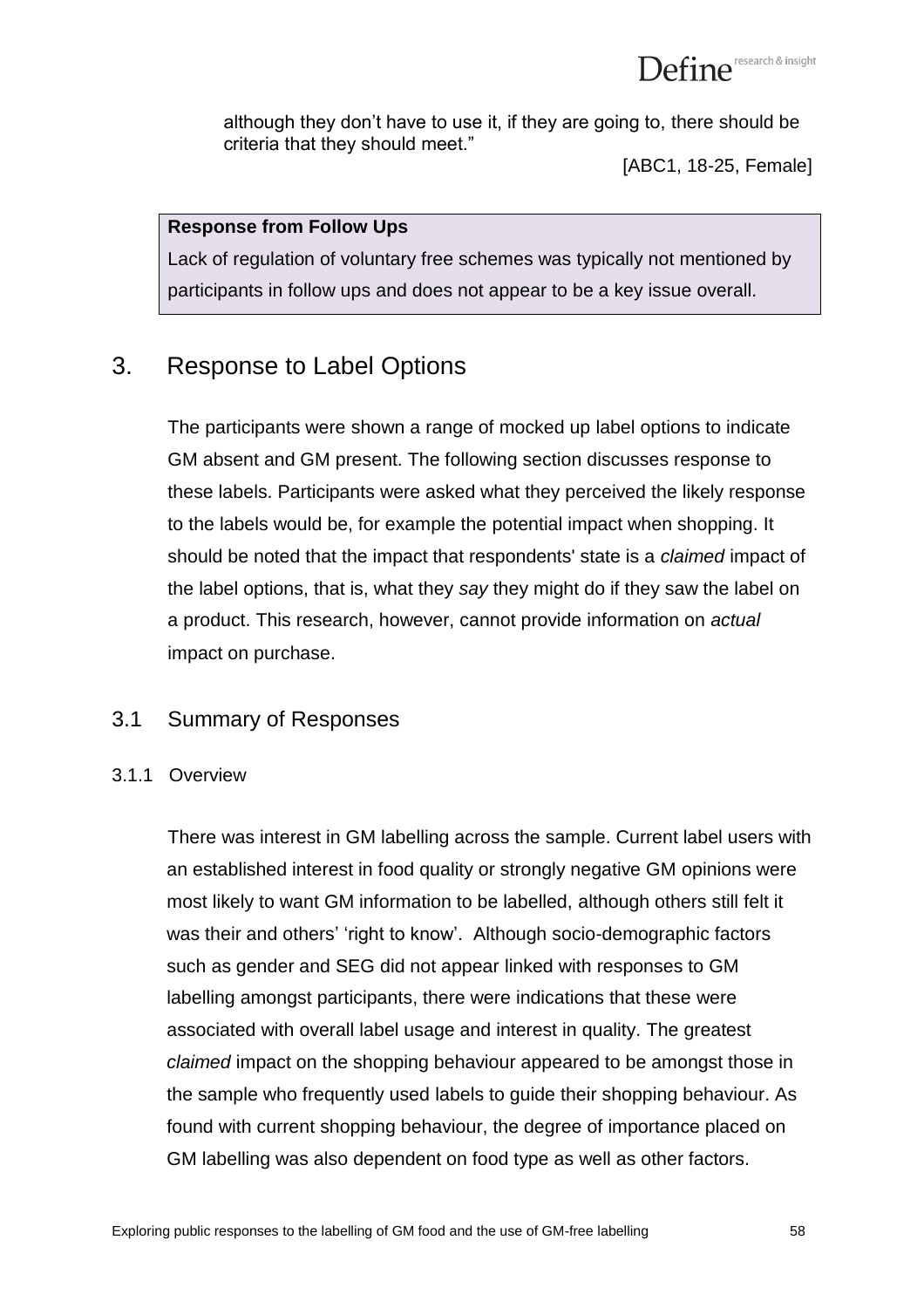# 3.1.2 Interest in GM Labelling and Labelling Opinions

A range of factors were identified through the research as being linked to participant interest in and response to GM labelling, including: individual variables (level of label usage and GM opinions), the food type under discussion, and other external factors.

These are discussed as follows.

# **Individual Differences**

Current label usage and interest in food quality appeared to be strongly associated with participant interest in GM labelling specifically – and of the claimed impact of any GM labelling provided.

Although socio-demographic variables such as age, gender and SEG did not appear to be linked to responses to GM in the first instance, there were indications that these were potentially associated with overall label usage and interest in quality. Within this sample, female participants appeared more likely to be checking labels overall, due to an interest in health, nutrition or weight management. They were also typically more likely to be purchasing food for small children, which could also result in higher prioritisation of food quality over other factors. Conversely, lower-SEG participants were less likely to indicate quality as a key shopping priority over competing factors such as price; budget shopping tended to decrease attention to labelling overall.

Overall, the core of most concerned consumers in the sample – frequent label users and/or those most negative towards GM – were more likely to want GM labelling to be provided on-pack and to report that they would use these labels to help determine their food purchases. Participants in this group were also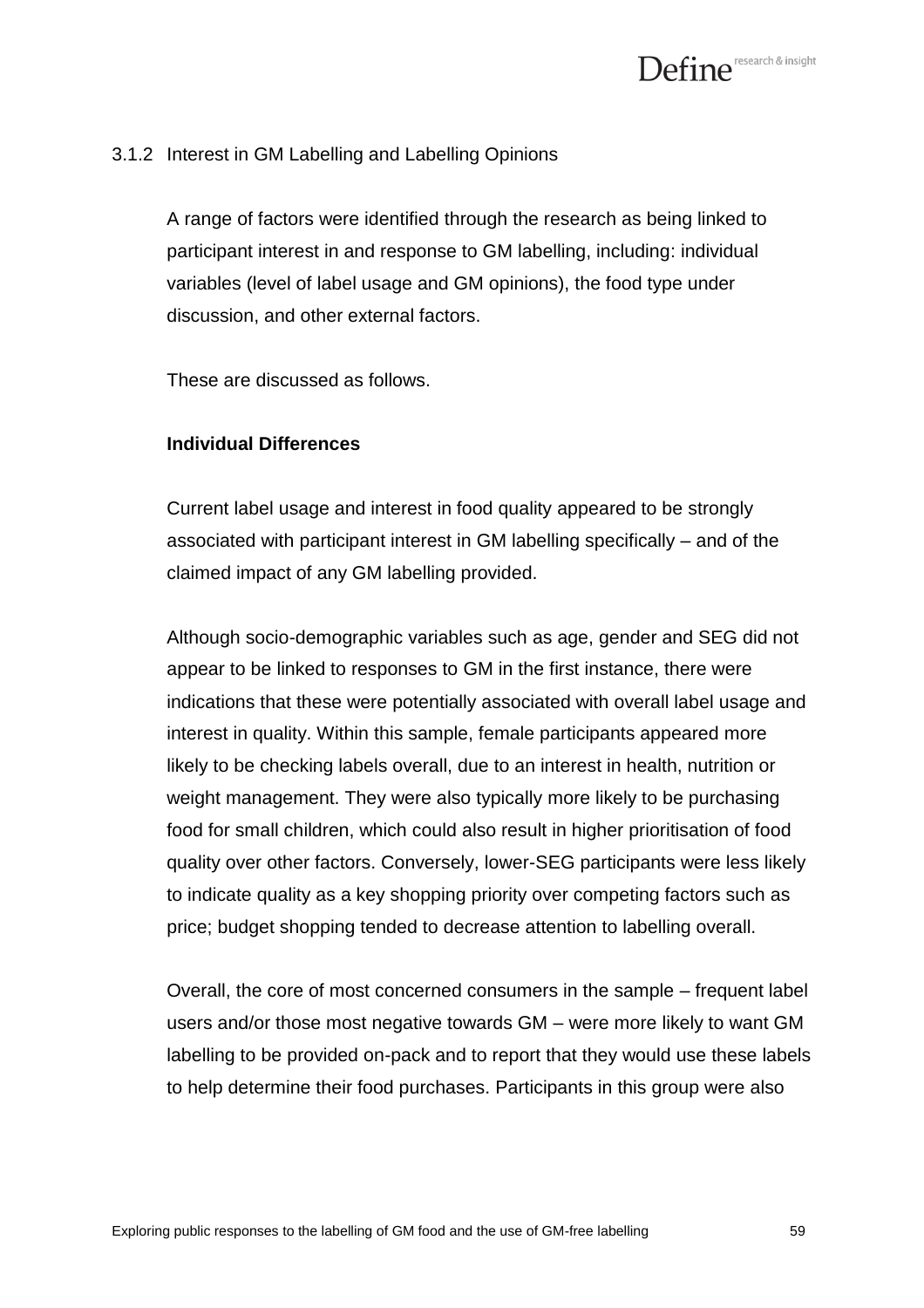more likely to suggest they may pay a price premium, depending on budget, to avoid food with GM ingredients or GM feed $^{\rm 60}.$ 

"I think if you really want something, you"ll go and buy it whether it"s a bit more expensive or not if you really want it. Because GM is in the end product, I would - definitely."

[C2DE, 36-45, Group]

Participants who reported using labels occasionally and/or those without strong negative views towards GM typically still claimed that labelling about GM should be provided for themselves and others; however, they reported a mixed response regarding the claimed impact of GM labelling on their purchase decisions. There were suggestions that these could be used to help them determine GM content and avoid foods containing GM when buying food products. However, others in the sample did not necessarily feel that GM labelling would strongly impact on their purchase decisions. Instead, other factors such as price, taste and brand would take priority.

"If I"m buying biscuits, I would focus on price or promotion and possibly kind of brand and quality of ingredients... GM would come below those."

[C2DE, 36-45, Group]

Nonetheless, this group could imagine certain instances in which they may want to avoid GM foods or would prefer to buy GM absent products – for example, if prioritising health and quality issues, or if they became more concerned about GM – and therefore labelling was considered useful.

Those who reported using labels more rarely, and/or those more positive towards GM overall, considered that they would be unlikely to use them to alter their purchases when shopping. However, there were indications, even amongst this sample group, that provision of GM labelling would be

 $60$  Lusk et al. 2005 and GfK NOP 2010 also indicate some consumer willingness to pay a price differential to avoid GM foods.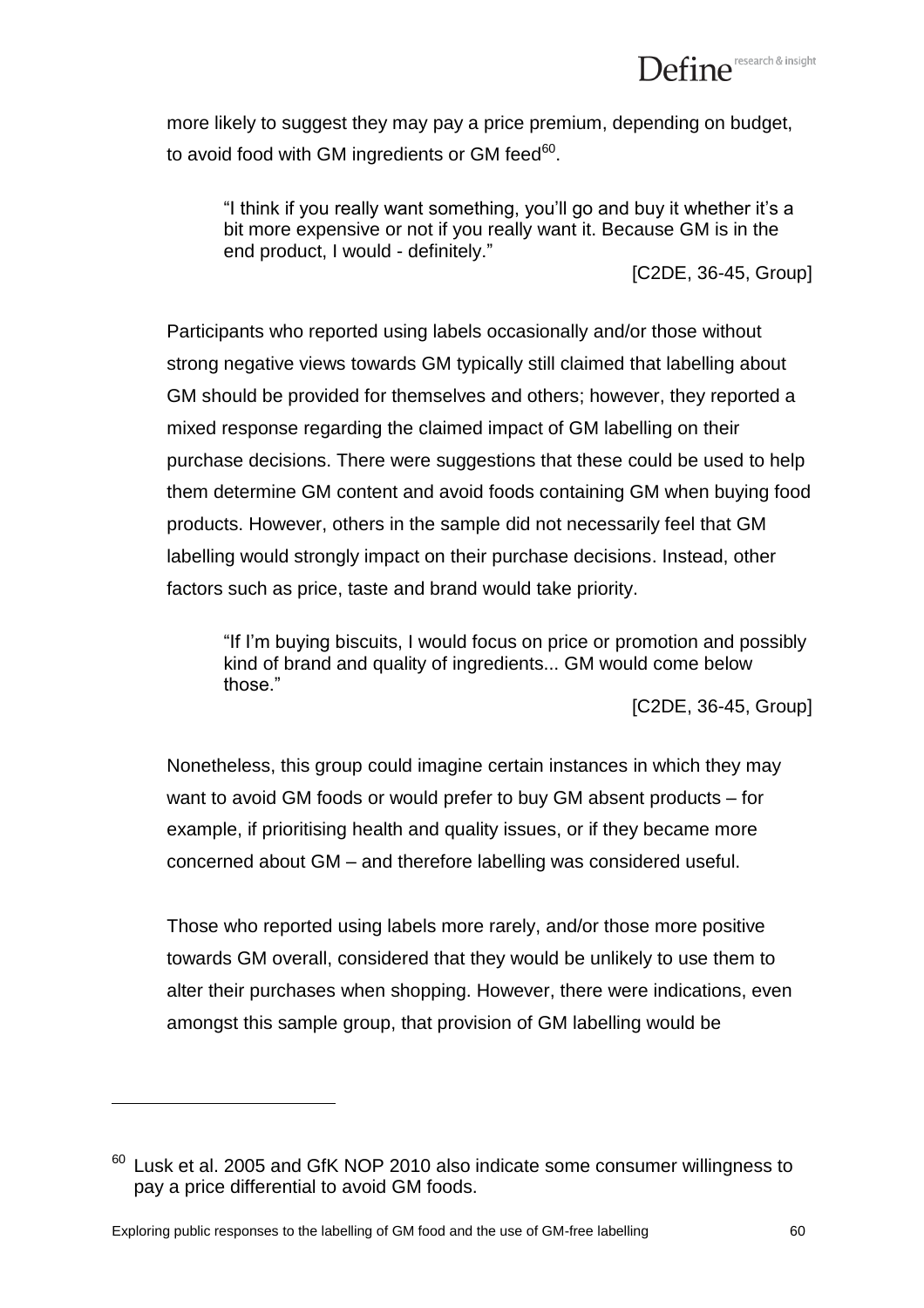reassuring. Participants also felt they or others had a "right to know" regarding GM content.

"I do think the consumer has a right to know what"s in the products they"re buying..."

[ABC1, 36-45, Female]

Among participants that were undecided about GM or considered they needed more information, there was hesitation about whether labelling should be introduced without further information, as it was difficult for them to form a response solely to the labelling information offered. However, on balance it was considered that some form of labelling should be in place to help them determine GM content and avoid choosing foods containing GM if they so wish.

Those who tended to make negative assumptions about the possible impact of GM generally defaulted to stating that they wanted the labelling.

# **Response from Follow Ups**

 $\overline{a}$ 

Despite interest in additional information expressed during research sessions, participants not included in the core group of most concerned users typically reported that they had not checked for GM present labels when making food purchases following research discussions.

Within the sample, there appeared to be no evidence of strong links between participants" reported general knowledge levels about GM and their attitudes towards GM and labelling.<sup>61</sup> Rather, knowledge levels seemed more associated with opinion *strength*, with those holding strong opinions being more likely overall to have sought independent information about GM technology or GM foods – either because it was a particular issue of concern (for those most negative) or because they found the topic engaging and worthwhile (for those more positive).

 $61$  As suggested previously in the literature, e.g. Brook Lyndhurst 2009.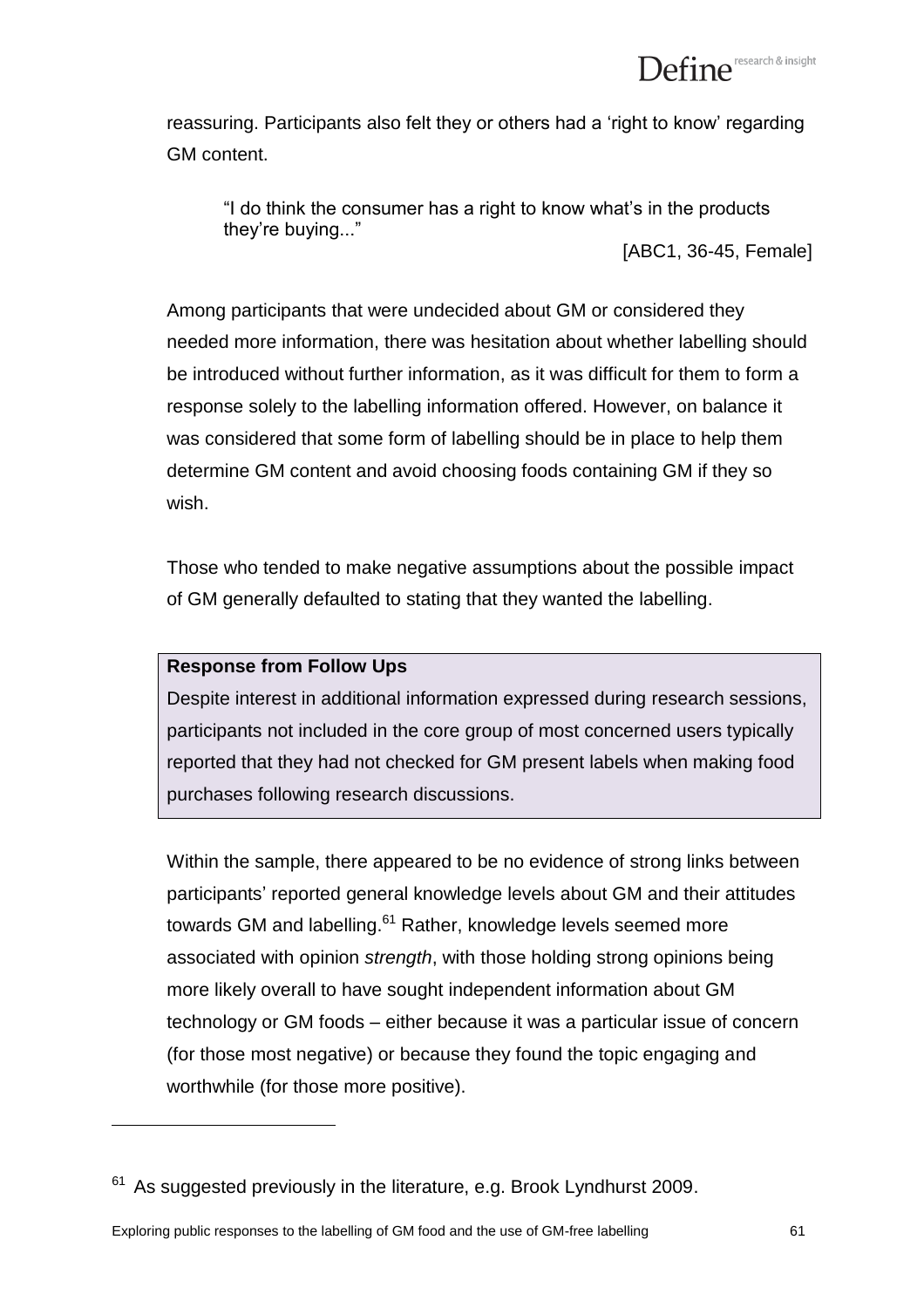As elsewhere in this research, there was no appreciable association between participant location (in terms of either rural/urban status or country) and attitudes towards GM labelling.

# **Food Type**

 $\overline{a}$ 

Across the sample, the level of interest in and concern about GM labels varied according to the type of food under discussion. This was consistent with the types of foods that participants already tend to pay more attention to in terms of labelling and quality, as discussed previously in Section 1.1.2.

Overall, participants expressed more interest in GM labelling – and reported they were more likely to alter their shopping choices when purchasing foods based on GM content – for animal products,  $62$  frequent staples (for example, milk and bread) and perceived "healthy" products (for example, any labelled "healthy choice"- type foods or products such as yogurts).

"If I saw something which was meat which had been modified by something, then I'd think probably a little bit different, because vegetables and all that, they can't really cause you any harm if they were off or out of date or something like that; but when you get to meat...."

[C2DE, 46-55, Female]

Participants were less likely to report a need for GM labelling or be concerned about the potential impact of GM content for more "processed" foods (for example, ready meals) or perceived 'unhealthy' treats (for example, biscuits). Although it was assumed that if on-pack GM labelling information is offered it should appear across the full range of food types, the expected impact of labelling on these types of products was considerably lower.

 $62$  Lusk et al. 2005 has previously indicated that GM meat products tend to be the least desired GM foods.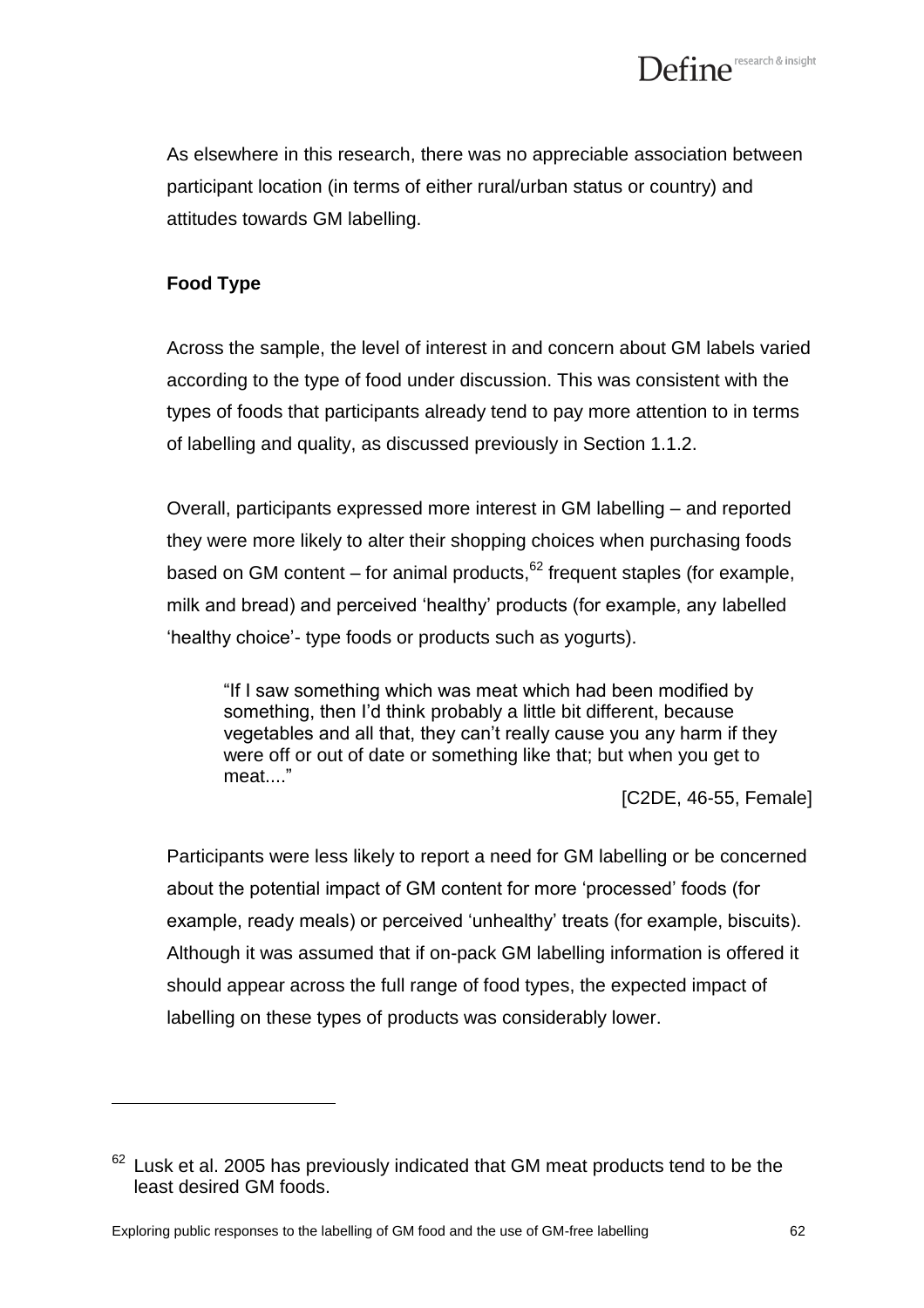

#### 3.1.3 General Response to Label Options Tested

#### **Assumed Reason for Labelling**

Discussion about GM labelling in the research tended to raise questions amongst the sample. Labelling, by its general nature, provides information to potentially allow consumers to make a choice about something they would like to avoid or seek out in a food product. There was an assumption made that, without prior knowledge (and with underlying concerns) that the act of labelling GM was potentially indicating that GM was something to "watch out for". Assumptions were raised in discussion that the introduction of mandatory labelling requirements may be in response to emerging evidence about GM harms.

"I think the fact that they"re being labelled implies that they are not good for you."

[ABC1, 36+, Group]

However, it was raised by participants that FSA or supermarkets would not allow food on shelves if they were not safe.

"If it was going to be harmful, they wouldn"t put in on the shelves, would they? Surely not."

[ABC1, 18-35, Group]

#### **Knowledge and Awareness**

As mentioned previously, for those with very low knowledge levels, the use of "GM" as shorthand for "genetically modified" across the labelling options also caused confusion at times. At times, participants indicated that they would not understand what the letters "GM" meant without provision of further context or information.

Beyond this, the perceived lack of information about GM and current participant confusion indicated that consumers may need supporting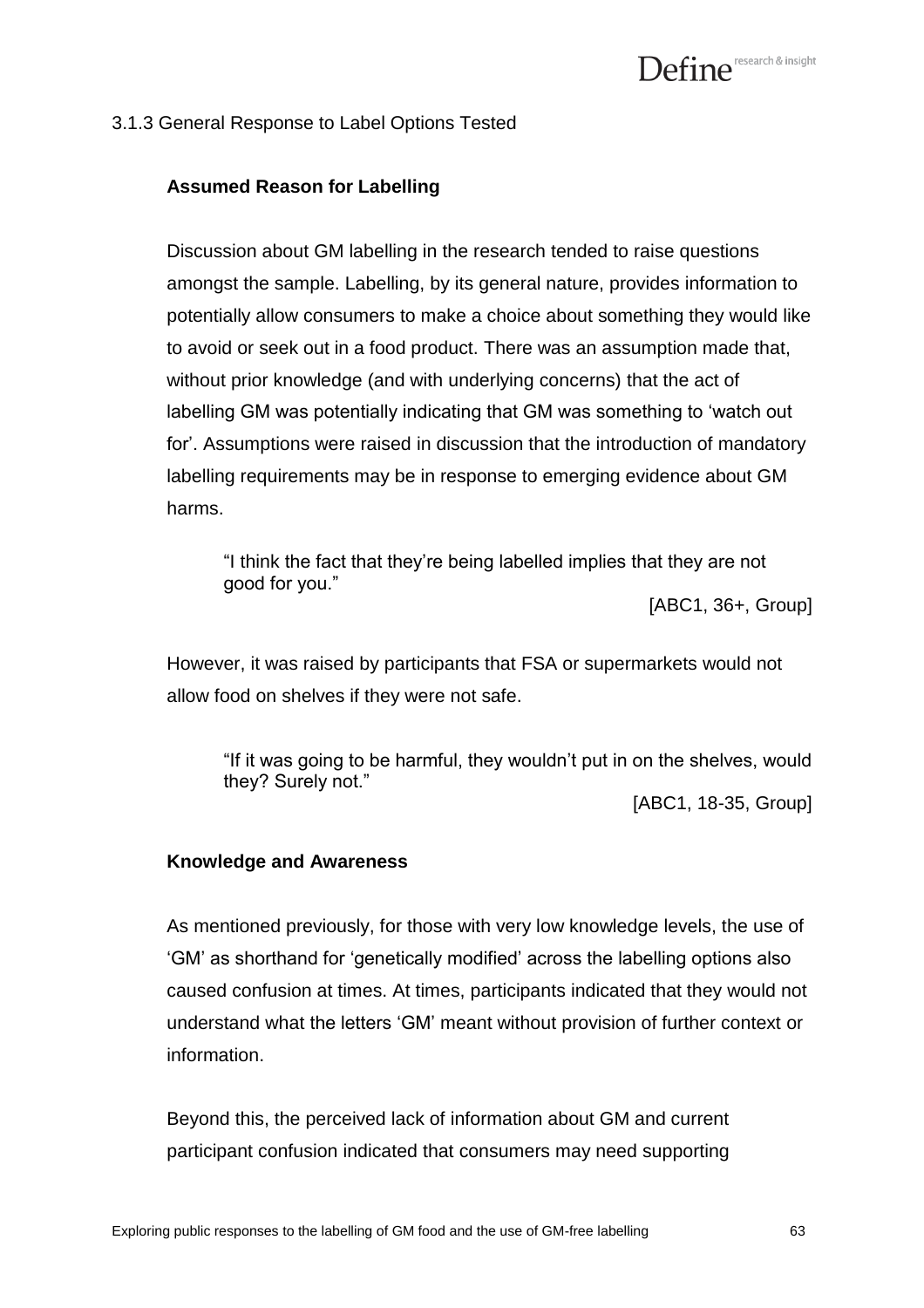information<sup>63</sup> to provide clarity and reduce any misunderstandings about GM ingredients or animal feed if labelling becomes more widespread.

# **Format Considerations**

It was also raised that the GM information could be missed amongst other information on food packages, as it was likely to be fairly small. This raised concerns amongst those wishing to avoid GM or conversely led others to believe they would just "miss" the information and make the purchase. For both GM present and GM absent label options, there were suggestions for a "stand out logo," so that interested consumers could more readily assess GM status.

"I think on all products, probably, if they are GM, some kind of wee logo would be good for everybody."

[C2DE, 26-35, Female]

In addition, it was raised that a labelling system that could cover all or some labels would be beneficial. For example, a system to indicate both whether GM is present (regardless of how) or absent. For example, a suggestion of a "traffic light" system for GM information, in which presence of GM ingredients would warrant a "red" label, use of animal feed (and/or, potentially, GM production) would be noted in "amber", and GM absent foods appearing as 'green' was raised.

"I think it could be on the front [of the pack]... something clear, like the traffic light system – they should do that with GM as well because if you don"t want it, then you should know that it"s there.

[ABC1, 18-35, Group]

# 3.1.4 Overall Response to GM Present Labelling Options

# **Need for GM Present Labelling**

<sup>&</sup>lt;sup>63</sup>See Section 5 for more details regarding information needs.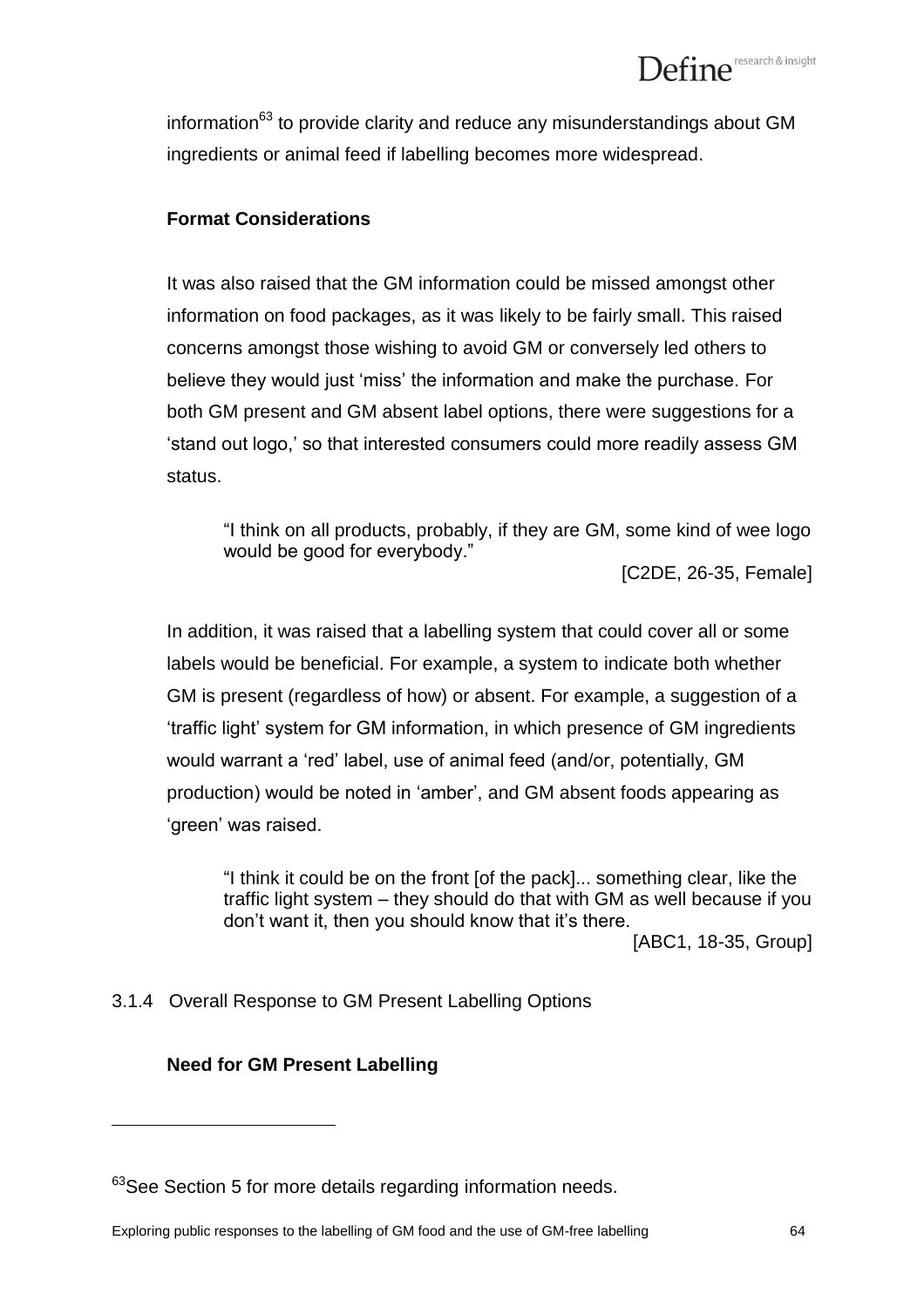Indicating the presence of GM was considered important across the sample, especially for certain audiences– although, as discussed, the expected impact of GM present labelling was variable. Given the sample"s latent concerns about GM, indicating presence was felt to fulfil the requirement of the consumer "right to know", especially regarding the presence of GM ingredients and the use of GM animal feed.

There were indications that low understanding of how GM technology works and why it is used can lead to negative assumptions about foods containing GM. Across GM present label options, participants expressed beliefs that GM was similar to – or, almost synonymous with – known "low quality" production processes. For example, participants drew parallels between GM and the use of additives (E numbers) or the insertion or addition of other chemicals (crop dusting, fertilisers, or hormones). This could lead to negative expectations in terms of human health, animal welfare, food quality and taste.

"I"m upset by artificial additives and in a way, that"s what GM is, isn"t really? It's an artificial additive."

[C2DE, 56-65, Male]

"I just had a vision of like a plane going over sort of a crop and spraying a load of chemicals."

[C2DE, 18-35, Group]

"With them putting "this food has got GM" ... it"s more like a health warning."

[ABC1, 36-45, Female]

# **Claimed Impact of GM Present Labelling Options**

The claimed likely impact of GM present label options varied, with a spread of responses noted across the sample. The most concerned participants claimed they would switch brands or products if they noticed GM ingredients or GM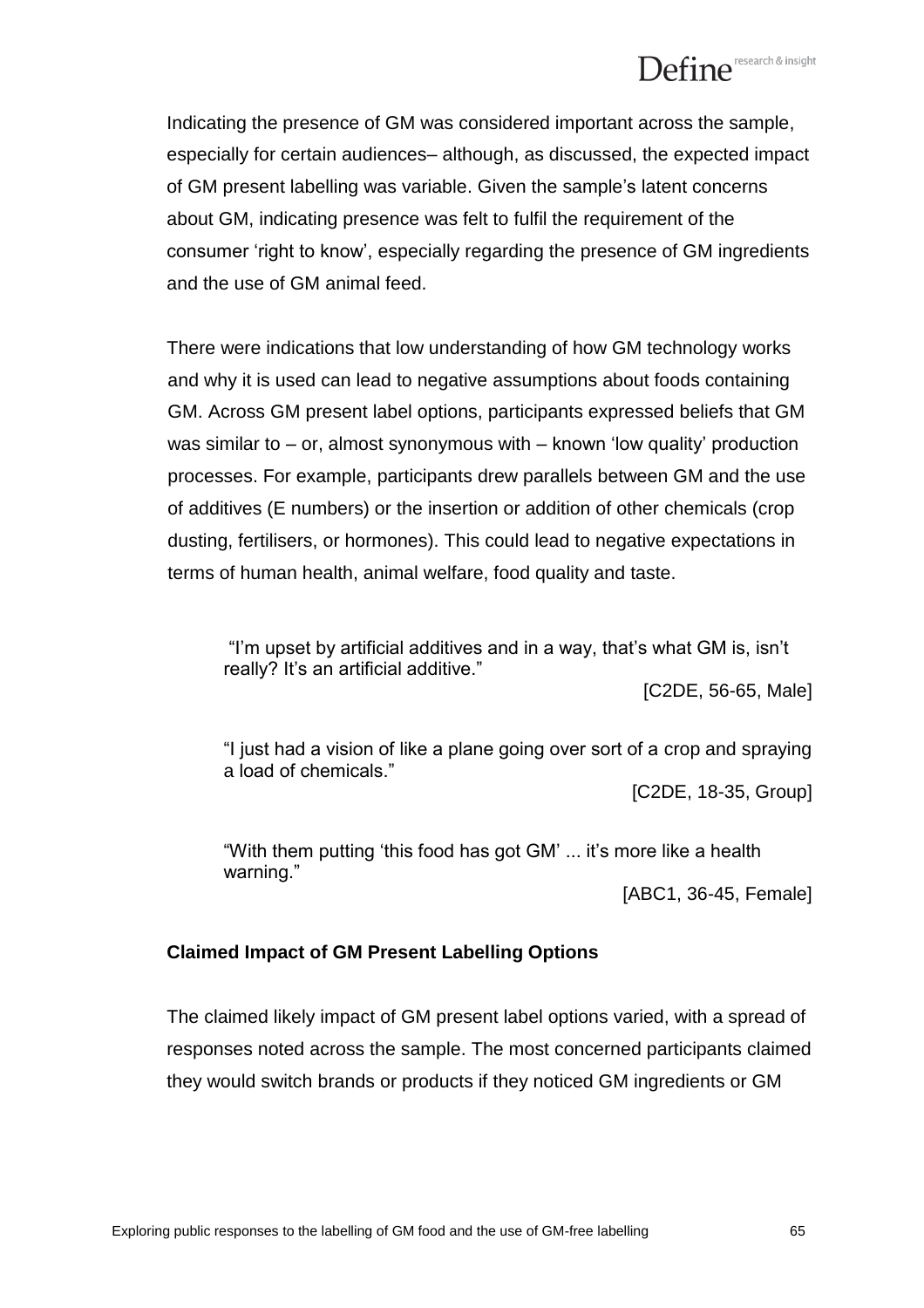feed labelling<sup>64</sup>, in order to avoid perceived 'low quality' products and any expected health or safety risk. It was also raised in discussion that they could be willing to pay a price premium, depending on budget, to avoid products using GM ingredients or GM feed.

However, the expected impact of GM labelling on food purchases was felt to be lower for those not currently prioritising food quality issues; these participants felt that labelling would not alter their purchasing priorities or become more important to them than factors such as price, taste or favourite brands. Those not currently using labels also expected that they might not notice GM feed or ingredients labelling and therefore claimed that the impact would be low.

It was also raised in discussion that GM present labelling may result in negative perceptions on brands or on food regulators – particularly with reference to GM feed labelling.

# 3.1.5 Response to Tested GM Present Label Options

Participants explored three options for labelling GM presence. Responses to each individual label are discussed below:

# **(a) Contains GM ingredients, e.g. 'Contains genetically modified soya'**

# *Understanding and implications*

 $\overline{a}$ 

Participants typically understood this label option to indicate that *at least some of the product's ingredients* had been genetically modified. It was questioned on occasion, however, what the balance of products might be, for example, "how much GM" was in the product as a whole.

 $64$ Although 'GM feed labelling' is used for the sake of brevity throughout this report, this is intended to mean "labelling to show the use of GM feed".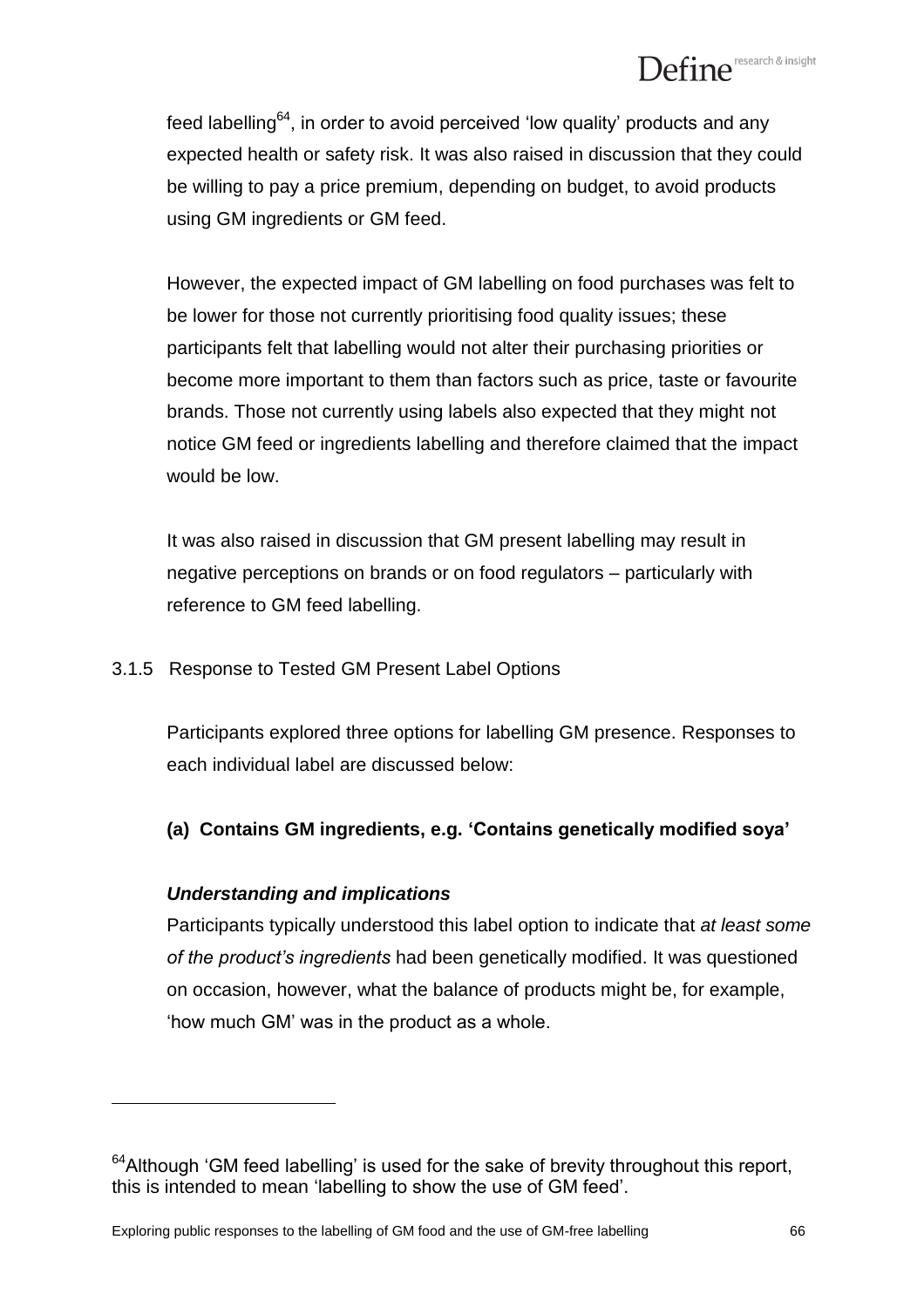# Define<sup>research & insight</sup>

However, participants reported that the *implications* of this label were not always clear to them, with a range of positive or negative assumptions made as indicated above. Whilst it was raised in discussion by more informed or "Positive/open" individuals that the presence of GM ingredients was perceived to have no real impact on food, others made more negative assumptions.

*Health and safety concerns* were also sometimes raised – for example, the potential for long-term complex illnesses (such as cancer) or more immediate health issues (such as food poisoning, physical illness or allergic reactions).

"You've got this kind of scientific Frankenstein thing that: what is it going to do to us in the long term? We don"t know ..." [C2DE, 56-65, Male]

Although on the whole participants expected that foods with GM ingredients would taste the same as those with non-GM ingredients, there was an occasional expectation that these may taste "different" in some way. At times, participants assumed that GM "additives" might have been introduced to improve the food"s taste, whereas others thought that as a "lower quality" product it might have a poorer taste.

"They have got stuff added to them to make them tasty..." [ABC1, 36-45, Female]

# *Perceived need for GM ingredients label option*

Overall, participants considered that GM ingredients *should* be labelled on foods available in the UK market. This was based on a general perception that the consumer should have a "right to know" regarding GM presence in food products or, for more concerned consumers, linked to a wish to be able to avoid GM foods. However, as discussed previously, the impact of this label on purchasing decisions may be low overall, with the exception of those consumers already prioritising quality issues.

There were, however, participants – typically lower SEG or budget shoppers with low existing label usage, or those who were more undecided about GM –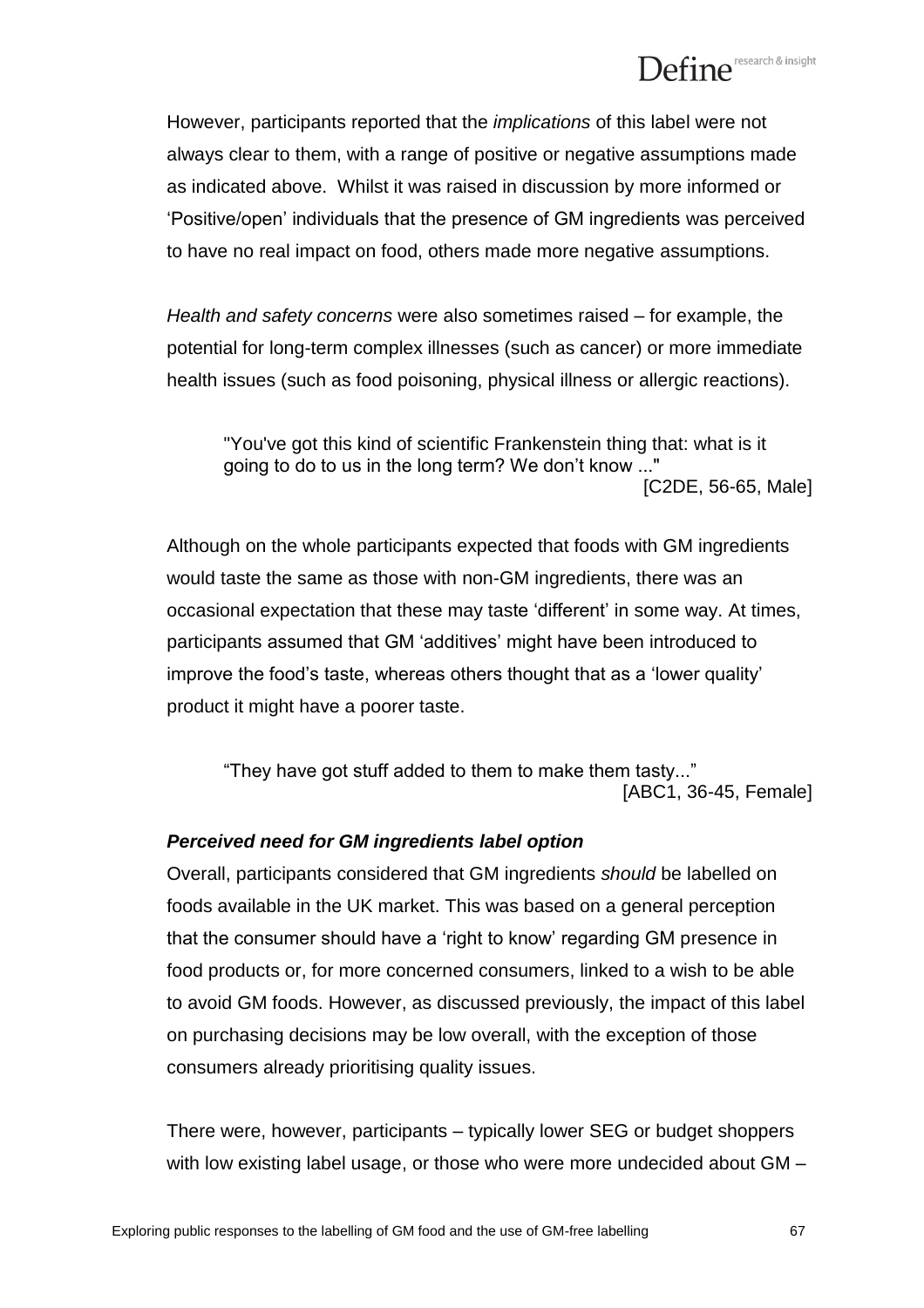who raised in discussion that GM ingredients should not be a priority issue for labelling.

The reasons for this stance varied, including: a desire to avoid exacerbating any current "information overload" of food labels; the belief that any potential GM harms are unlikely or too "unknown" to cause concern; or the sense that this is lower priority than other issues (for example, established health harms such as trans-saturated fats).

"I"m not sure if it should be labelled – I"m a bit on the fence really... you can"t expect everything to be labelled...."

[ABC1, 18-35, Group]

# **Response from Follow Ups**

Participants views on consumers' 'right to know' regarding the use of GM ingredients were largely maintained upon follow up questioning.

# *Format preferences*

Between the two options of this label that were tested – that is, footnoted or within an ingredients list $^{65}$  – the footnoted placement of GM ingredients information was preferred overall. Participants felt this placement made the information easier to scan for and locate, and they considered it would be more helpful to have an accessible "summary" of GM ingredients.

"I"d prefer the asterisk because it cuts down on the repetition and enables you to get a better picture of what is [in the food], rather than being confused by a lot of brackets."

[ABC1, 56-65, Male]

# **(b) From animals fed GM feed, e.g. 'From chickens fed GM feed'**

#### *Understanding and implications*

 $\overline{a}$ 

The language of this label option was considered clear by participants – although, again, the *implications* of GM feed labelling were felt to be less

<sup>&</sup>lt;sup>65</sup> Both formats are acceptable under current legislation.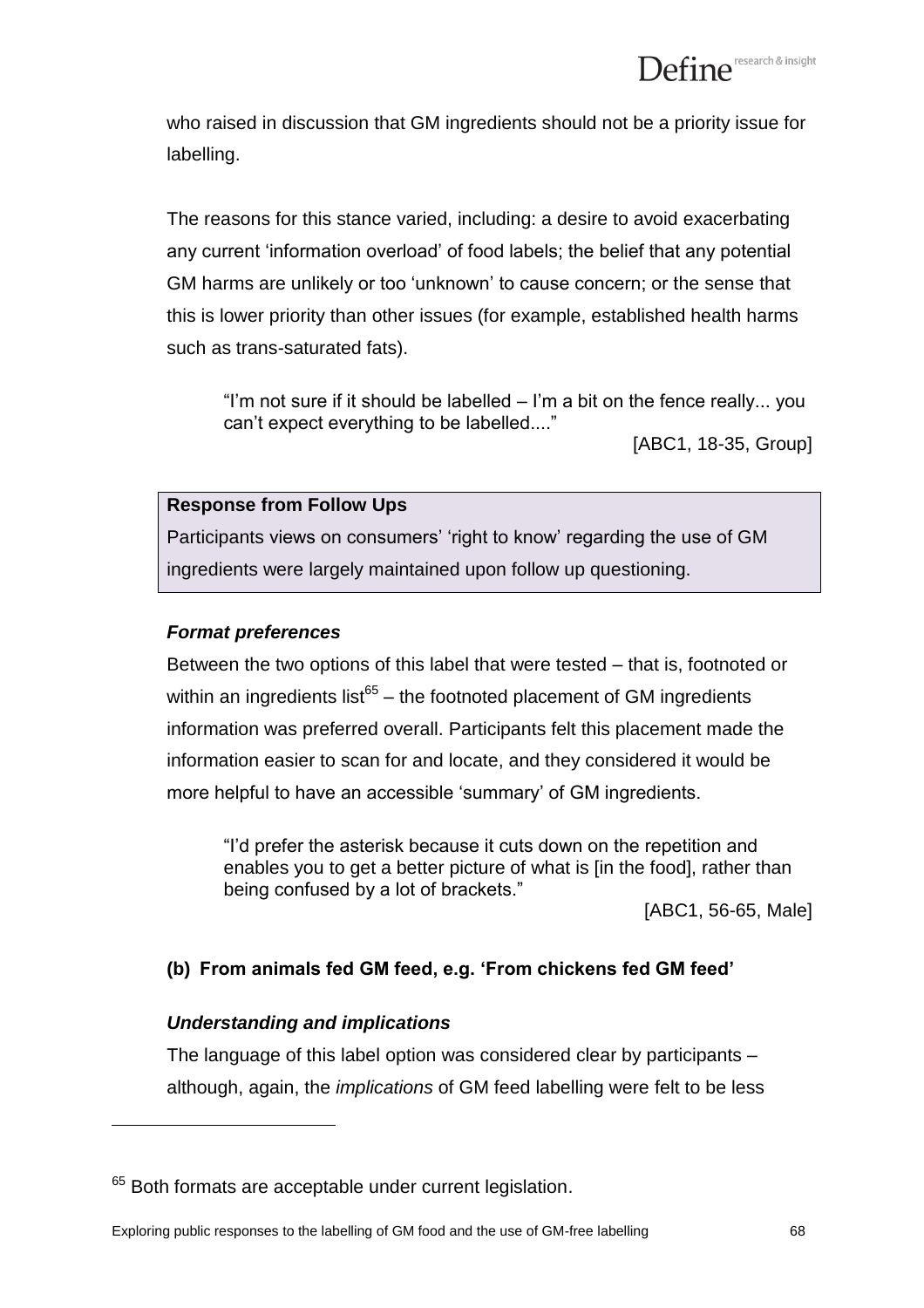straightforward as participants tended to know little or nothing about the use of GM feed.

In the absence of further information, participants raised a number of assumptions, for example, that GM feed may be used to "bulk up" and fatten animals, or to "unnaturally" speed their growth. This raised concerns that GM feed lowered animal welfare or food quality, or that foods containing animal products fed GM feed could somehow negatively impact on human health.

"It means they"ve been fed something to change the process – and to me I would automatically think – that"s not natural and not healthy... It was fed a certain type of food to make them perhaps more fat or produce more meat or something, so they could then make more money off that particular thing."

[C2DE, 46-55, Group]

As a result of the above, it was also assumed that animal products using GM feed would be "lower quality" in terms of taste or nutritional content. For example, participants at times drew parallels with the difference in taste between eggs from caged hens versus organic or free-range hens. This could lead to expectations that GM-fed animal products would be cheaper, due to assumptions that GM feed would be less expensive for producers to use, or that it allowed producers to raise animals more quickly. This also raised negatives within discussion about producers that might use this, for example, assumptions that they would be less concerned about animal welfare.

"It"s basically food done on the cheap... it just reinforces that they"re cutting corners basically and the quality might not be there." [ABC1, 36-45, Group]

"Possibly I"d feel a bit negative about the company – for ethical and environmental reasons I"d wonder if it was necessary that they were doing that.... because if you don"t need to and it"s just about making more money – maybe I'd feel a bit funny about it.' [ABC1, 18-25, Female]

There were also indications that if GM-feed labelling was to be introduced in the future, it may generate a negative response towards food regulators due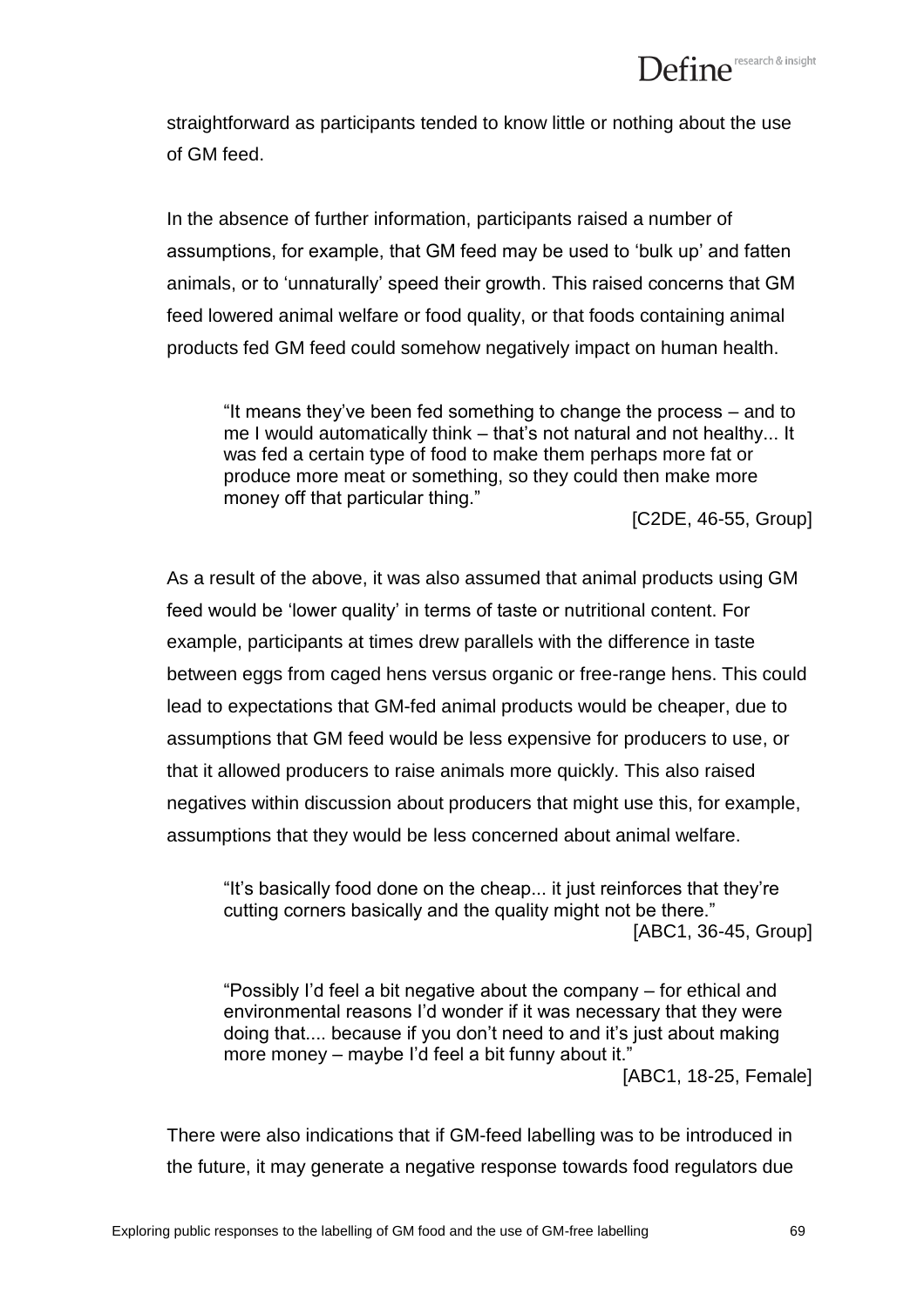to a perceived "right to know" and frustrations that they had not been told previously.

However, those less negative towards GM technology also raised positive expectations. For example, participants at times reported beliefs that GM feed might be used to improve the nutritional content or taste of animal products.

"Maybe it's we've put vitamin A in here and it will boost your metabolism."

[C2DE, 36-45, Female]

# *Response to additional information*

After exploring responses to GM feed labelling, participants were provided with additional information about GM feed (as required) and reasons for its use (see supplementary appendix).

Provision of additional information about GM feed did help to reassure (although not always). For example, explaining that GM feed does not differ from non-GM alternatives and is not used to "modify" or "alter" the animal itself helped to reduce concerns about its effects on animal health. The idea that GM feed is used in part due to a shortage of non-GM feed available also provided a "reason for use" that was largely accepted by the sample.

"It actually makes me more relaxed about it... if I see something with GM I won't automatically put it down... if it's necessary, if there's not enough of certain things [like non-GM feed] and it has to be done to get food out there..."

[C2DE, 18-25, Female]

However, for other participants (including the core of most concerned participants) a sense of risk persisted despite the provision of explanatory information. In the context of high-concern foods such as animal products, these participants wanted "strong proof" that no animal or human health issues are indicated. Participants at times also raised concerns regarding the motivations of food producers or a general distrust of scientists, although concerns tended to be more linked to a sense of "unknown" danger than a belief that consumers would be intentionally deceived.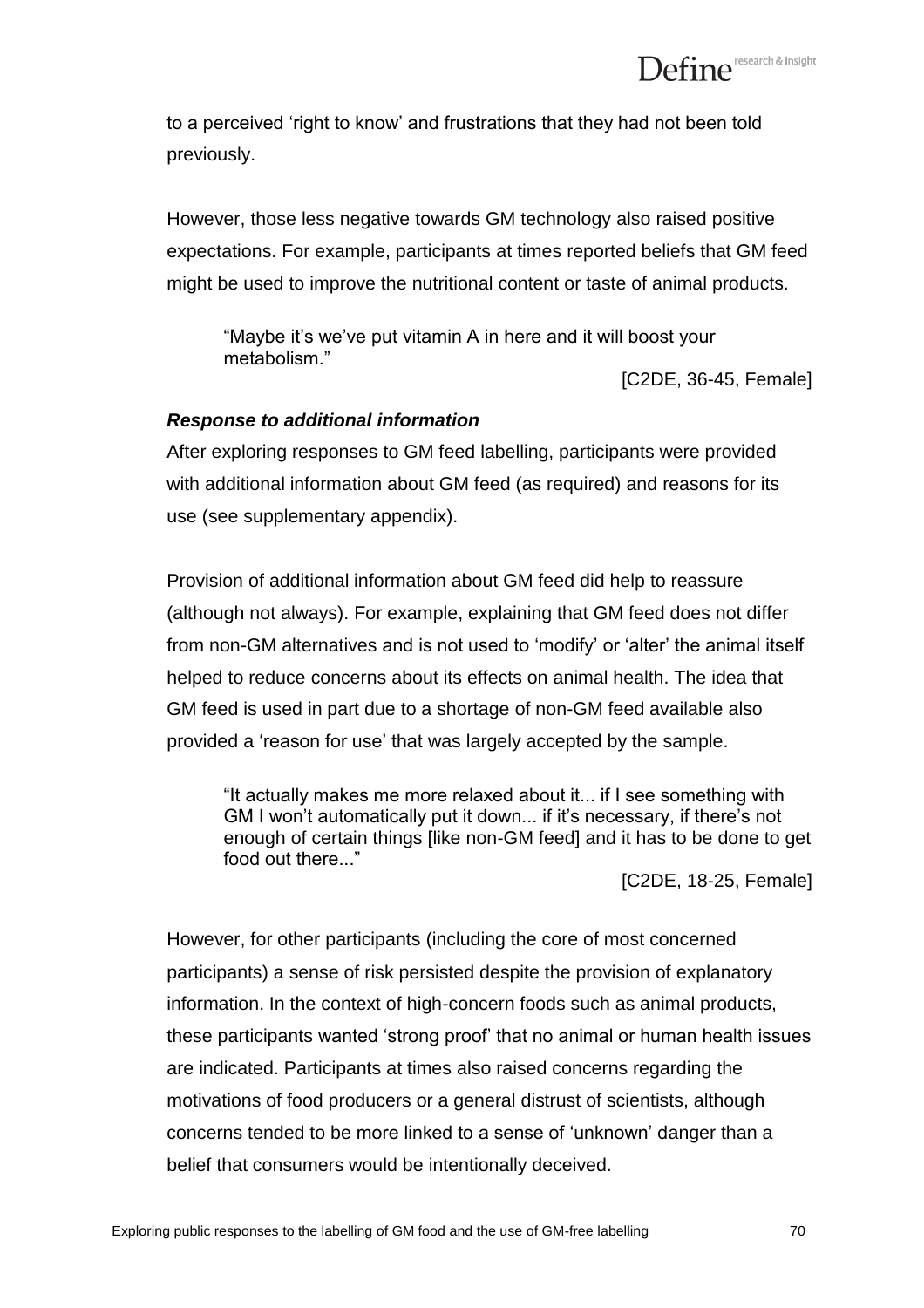

"It"s something we don"t really know about; we don"t know the health implications, we don't know what the long term effects are and how it's affecting nature and that sort of thing, do we? None of us do."

[C2DE, 36+, Group]

"I"m typical of the average person in Wales and, you know, we don"t trust scientists, ok?"

[C2DE, 46+, Male]

### *Perceived need for GM feed label option*

Due to the negative perceptions regarding health, safety and quality, there was a strong feeling across the sample that consumers have a "right to know" if GM feed is used in any animal food products. This was typically true across participants in the sample, even for those participants who did not feel they would alter their shopping behaviour based on GM feed labelling at present.

Although consumers could theoretically purchase organic-only products if wishing to avoid GM feed, when explored with part of the sample, this tended to be rejected as a "proxy" alternative to GM feed labelling. Participants typically felt that regulators would be failing to meet their duty to consumers if they did not label this directly.

"No – I think the term organic has been widely abused, and it doesn"t automatically imply or not imply a connection with genetic modification."

[ABC1, 56-65, Male]

Although participants generally felt that it should be labelled, there were participants who were less concerned overall with labelling the use of GM feed. These included either those who were less likely to be reading labels or were more open or indifferent to GM.

It may be useful to note that participants' GM labelling requirements may alter if GM feed labelling was to become commonplace, appearing across the majority of animal products or range of brands. Whilst there was a degree of recognition of this, participants did not always understand that this could be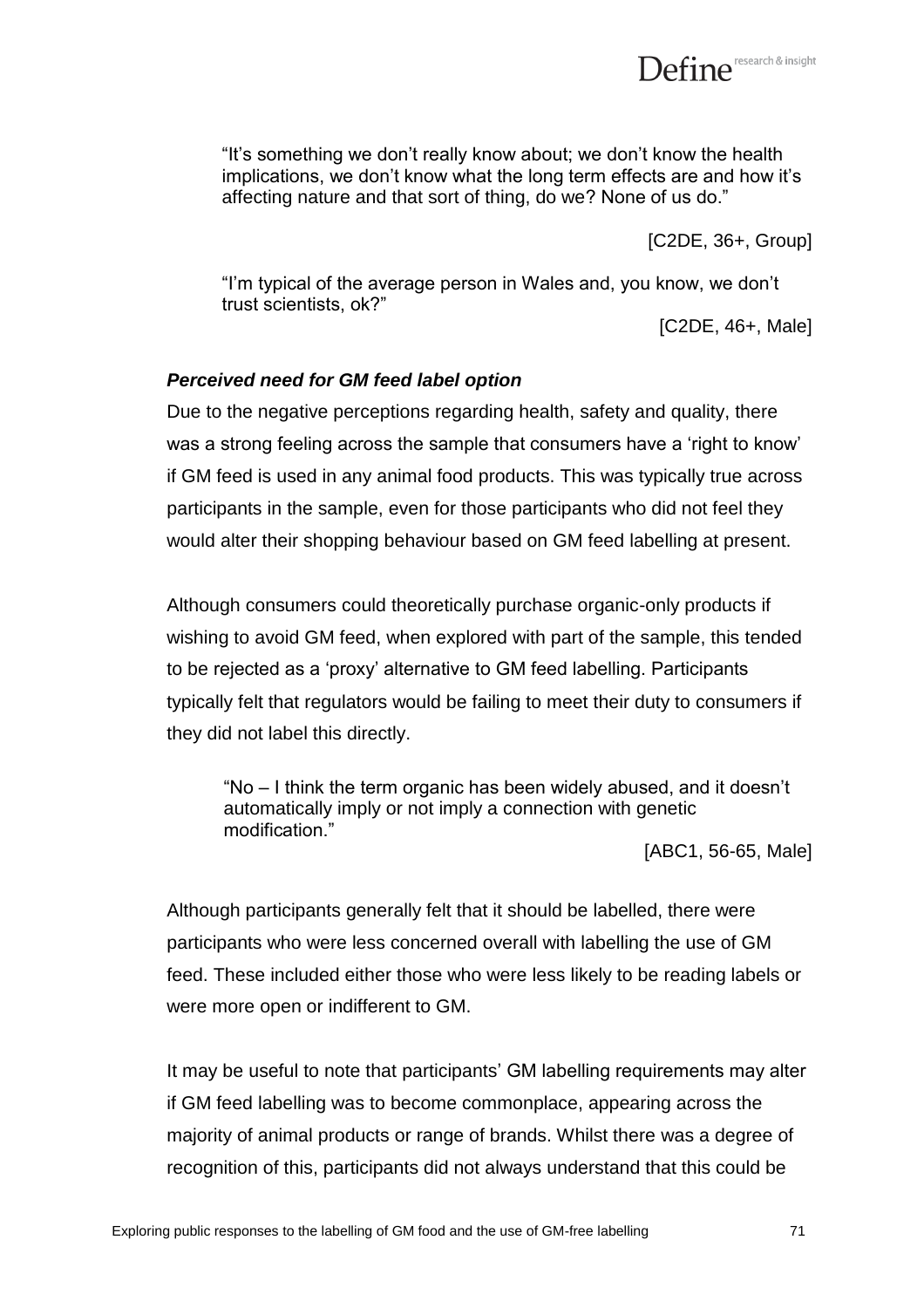

the result if labelling was mandatory, given the high usage rates of GM feed for animal products in the UK market. Those that did consider the issue of high prevalence raised in discussion that it might be simpler to label *non-GM feed*, obviating the need to label foods in which GM feed *had* been used.

"If we all had access to this information and realised it"s everywhere, then it makes more sense to be able to allow labels to say GM-free if they can prove they are... otherwise, it"s going to be across the board in everything, which is very disappointing."

[ABC1, 36+, Group]

# **Response from Follow-Ups**

Those expressing the view that GM feed should be labelled on the whole maintained this view in follow-up discussions, although participants did sometimes reconsider upon later reflection and felt that it was not as essential as they originally claimed. The latter were typically lower-frequency label users and/or those without strong negative opinions about GM whom felt that expected impact of GM feed labelling would be minimal for them personally – and thus of lower priority overall. Participants who felt that GM feed should not be labelled maintained this view at follow up.

# **(c) GM used in food production: 'Produced using rennet from genetically modified organisms'**

# *Understanding and implications*

At first glance, this label option tended to confuse participants, with indications that further information might be needed to help understand it. This was for a number of reasons. The language, especially the use of the word 'organisms,' was perceived as fairly 'scientific' and difficult to understand. Understanding of "rennet" was also limited, including how it was used to make cheese.

"I think you"d have to go away and look it up, because it doesn"t explain what it actually is."

[ABC1, 18-35, Group]

"I don"t understand actually. A genetically modified organism – what is that? Is it something grown in a Petri dish?"

[ABC1, 46-55, Female]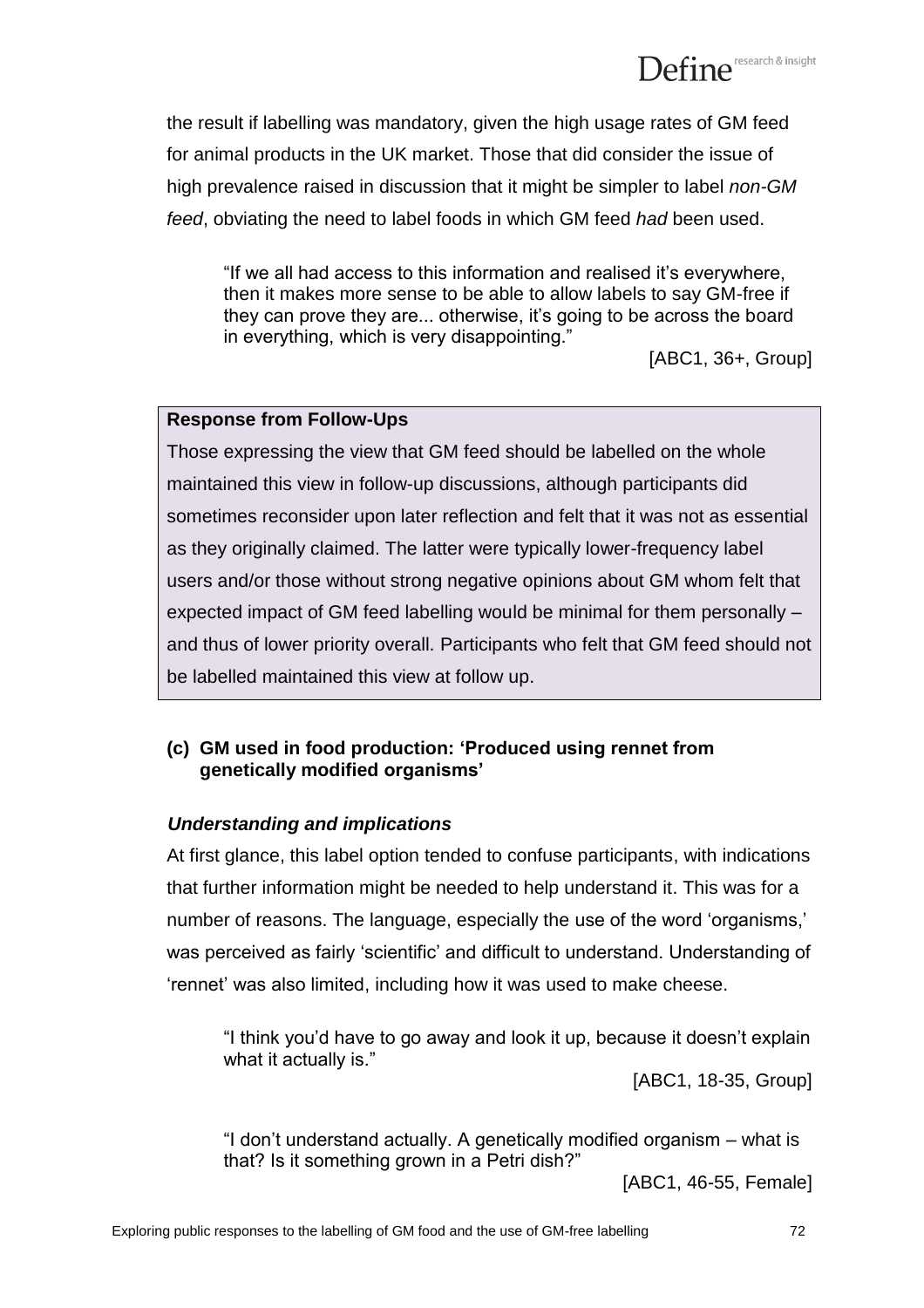Due to participant confusion around GM production, and the language used on this label, participants raised on occasion the fact that they found it difficult to understand whether the final product actually contained GM, and if so, what percentage of the product was GM.

The word "organisms" also on occasion raised an expectation that something had been "added" to the food and was still detectable in some way – similar to the use of living "organisms" or cultures in yogurt.

"This says organisms... so is it living? I might want to know a little more about that."

[ABC1, 36-45, Male]

Although this label option did raise health and safety doubts for a core of the most concerned participants, there were typically fewer negative assumptions about products labelled in this way than for the other GM labels. This seemed to be due both to a sense that the label was too complex to understand – and thus too complex to worry about – and a general expectation that any negative effect of GM may be "diluted" or absent if used in production only. However, it was raised at times that GM production may have some negative impact on product quality or taste.

#### *Response to additional information*

The confusion above was initially noted in the pilot phase of research; for the main stage research, additional information was developed to share with participants (see supplementary appendix). The additional information helped increase understanding about how GM is used in this way but there was still a degree of confusion and lack of understanding.

From the additional information, conclusions were sometimes drawn that products labelled in this way might signify some animal welfare benefit – that is, that producers had used GM rennet to avoid harming calves. Others expected that cheese using GM rennet might present a vegetarian alternative.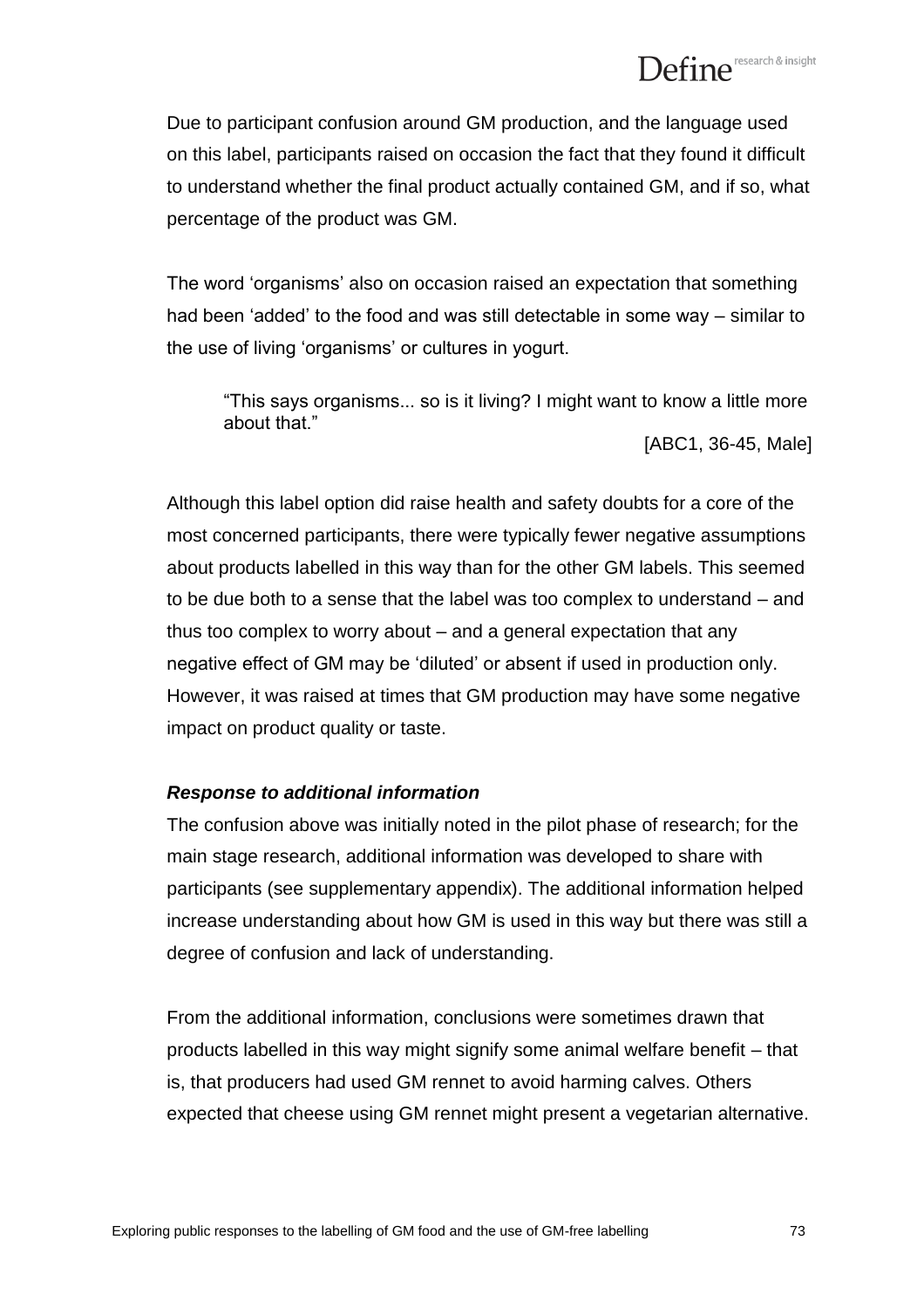"That actually sounds a lot better – especially for vegetarians, and obviously for the animal itself."

[ABC1, 36-45, Female]

#### *Perceived need for a GM in production label option*

There was relatively low interest in this label option. Lack of understanding tended to reduce interest in the labelling of foods that used GM production. Once additional information was provided, this tended to alleviate any concerns – or, as above, produce some expectations of positive benefit.

Furthermore, a proportion of the sample actively preferred that GM production remain un-labelled. Typically low label users who already felt on-pack information to be overwhelming or too time-consuming to consult, these participants felt GM production labelling to be unnecessary. This response was compounded by the language used for the example tested; it was raised that this presented "scientific detail" rather than useful consumer information.

"I don"t think they need to do that – it would be a waste of money for them."

[C2DE, 36-45, Female]

However, as elsewhere in this research, a core of most concerned participants did express interest in GM production labelling – again, contending that consumers had a right to know regarding any use of GM in food. In addition, there were those that were 'unsure' if GM was still present in the product, and who reported would want to see it labelled.

"It's the stuff of nightmares  $-1$  wouldn't buy it."

[C2DE, 36+, Group]

"There"s got to be a difference, ok? And some people are quite delicate in their little insides and surely it must affect them, and they [should] have the choice then.

[C2DE, 36-45, Female]

#### **Response from Follow - Ups**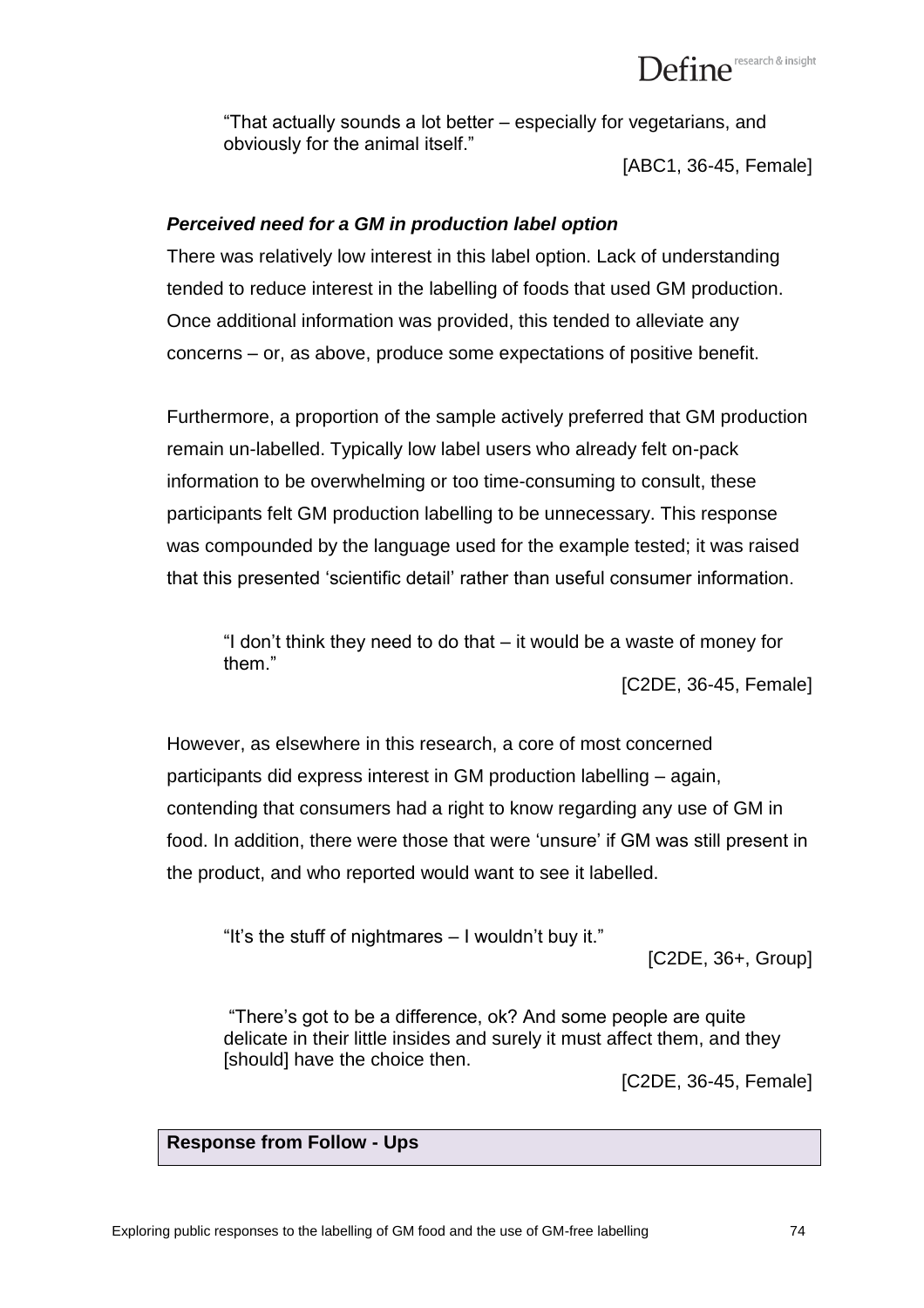Production was rarely raised without prompting in follow-up interviewing, suggesting this is lower priority overall for consumers. Responses expressed during initial research sessions were maintained during follow up interviewing.

#### 3.1.6 Overall Response to GM Absent Labelling Options

#### *Understanding and implications*

Most of the GM absent label options tested with the sample were understood as offering similar (or identical) information – although participants felt that they differed in terms of tone and clarity.

There was an assumption across the sample that GM absent labelling signalled the *complete* absence of GM – including GM ingredients, animal products derived from GM feed or (in some cases) the use of GM processing. However, as participants were generally unaware of GM feed and GM processing, they tended not to make assumptions about these until provided with information about them.

"They can"t say it"s [GM free, if it has used GM feed] – that would be false advertising."

[C2DE, 18-25, Female]

Participants were also asked if they felt this label could be used in cases of *historical use* of GM feed – e.g., if the animal had been fed GM feed when younger, but this had stopped for some specified time prior to slaughter or prior to collection of milk or eggs. Participants tended to feel that this label would *not* be appropriate in such cases, and should only be used when animals had been fed no GM feed at any point in the life cycle. However, less concerned and more positive participants suggested that this could potentially be appropriate; for example, if the animal had been fed non-GM feed for the majority of its life.

"No – it would need to be fool-proof. It would need to be all or nothing."

[C2DE, 18-35, Group]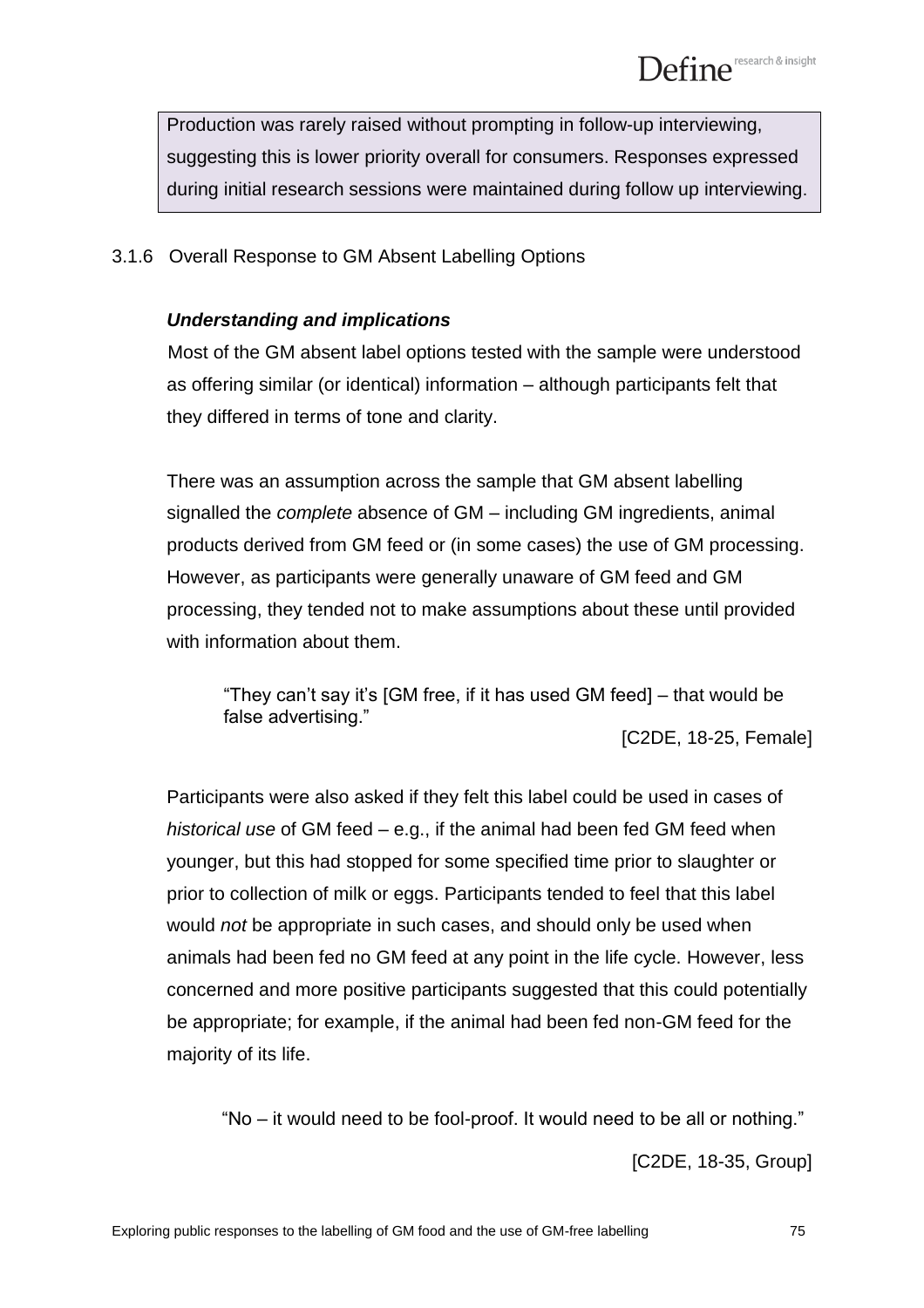

"Whatever its natural life span is, as long as the majority of it"s been free, it is free really isn't it?"

[ABC1, 26-35, Male]

There were also indications that GM absent labels, when noticed by participants, may raise other assumptions about the food. For example, within discussion, GM absent labels created an assumption that these foods would not only be free of GM but would also be more "natural" or of higher than standard quality – with participants drawing parallels with organic or other "quality" labelling (for example, free range labels). These labels were viewed as reflecting positively on a brand and the producer"s priorities, for example signalling that producers valued animal welfare and food quality.

"If I saw "non-GM" I would think it was more natural – natural and organic were the first things I thought of."

[ABC1, 18-25, Female]

#### *Need for labelling GM absent labelling*

Overall, participants saw less of a need for these types of labels, and considered GM absent labelling to be a "selling point" rather than providing important product information.

"I think that would be more of a selling point from the maker of the product... could put it on there in order to sell more."

[ABC1, 46-55, Male]

That said, those in the sample more interested in GM content welcomed the idea of "absent" labelling to help avoid the purchase of foods containing GM, especially if many products were to be labelled GM and it might become more difficult to find those that are not.

#### *Claimed impact of GM absent labelling options*

The claimed impact of this label option varied according to existing consumer priorities. As expected, those in the most concerned sample segment indicated that they may use GM absent labels to avoid GM in food products, depending on price differences. However, others with a more general interest in food quality also indicated that they may be drawn to foods with GM absent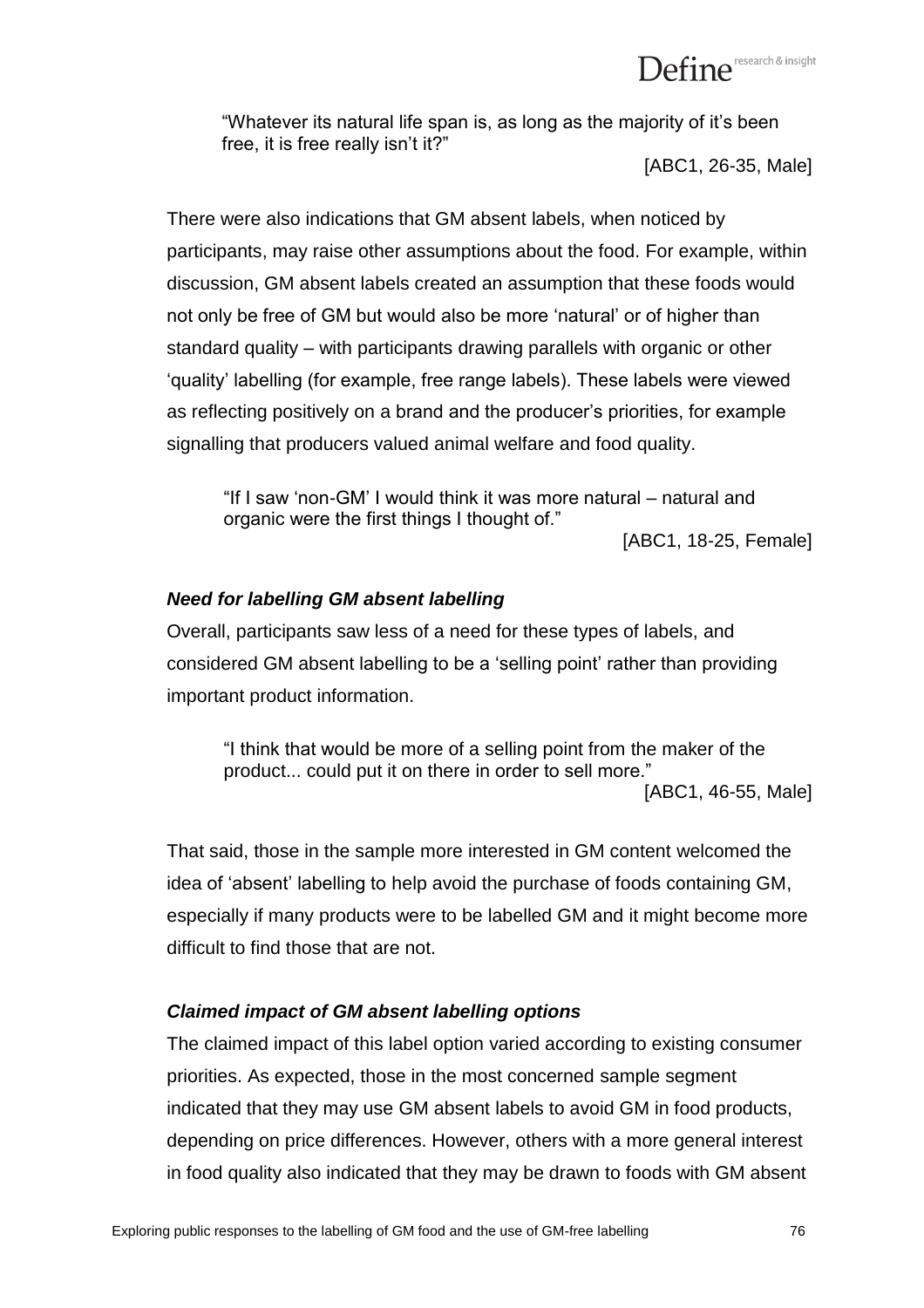# Define<sup>research & insight</sup>

labelling. For example, they may potentially choose these over similar alternatives, or pay extra for "GM free"-type products if their budgets allowed. Those participants not currently prioritising food quality over other food factors expected that GM absent labels would have little impact.

There were also indications from the sample that GM absent labelling may imply that foods not labelled in this way would contain GM, $66$  for example, if a certain vegetable oil was labelled "GM Free" then there would be an assumption that those not labelled would contain GM.

"If it"s not saying that it"s GM free – therefore you would assume that there is GM products in it." [C2DE, 26-35, Female]

GM absent labelling could then cause confusion given participants" low understanding of current regulations, as shoppers might look for "GM free" type labels on products which are not legally eligible for them. For instance, participants noted that if "GM-free"-type labelling became more common, they might look for these labels on high-concern foods such as animal products. However, animal products are currently not eligible for "GM free" labelling given this could incorrectly imply the availability of genetically modified meat in the UK food market. Given low consumer understanding of current regulations, unlabelled meat products might be misunderstood as containing GM.

"If I saw [GM absent labelling], I would think, "Oh, so something or other must be GM." Is there a way to flag that up, that maybe some products just aren"t genetically modified? If they were to put that on chickens: "No chickens are genetically modified.""

[ABC1, 18-25, Male]

3.1.7 Response to Tested GM Absent Labels

 $66$  As noted in Sheldon et al. 2009.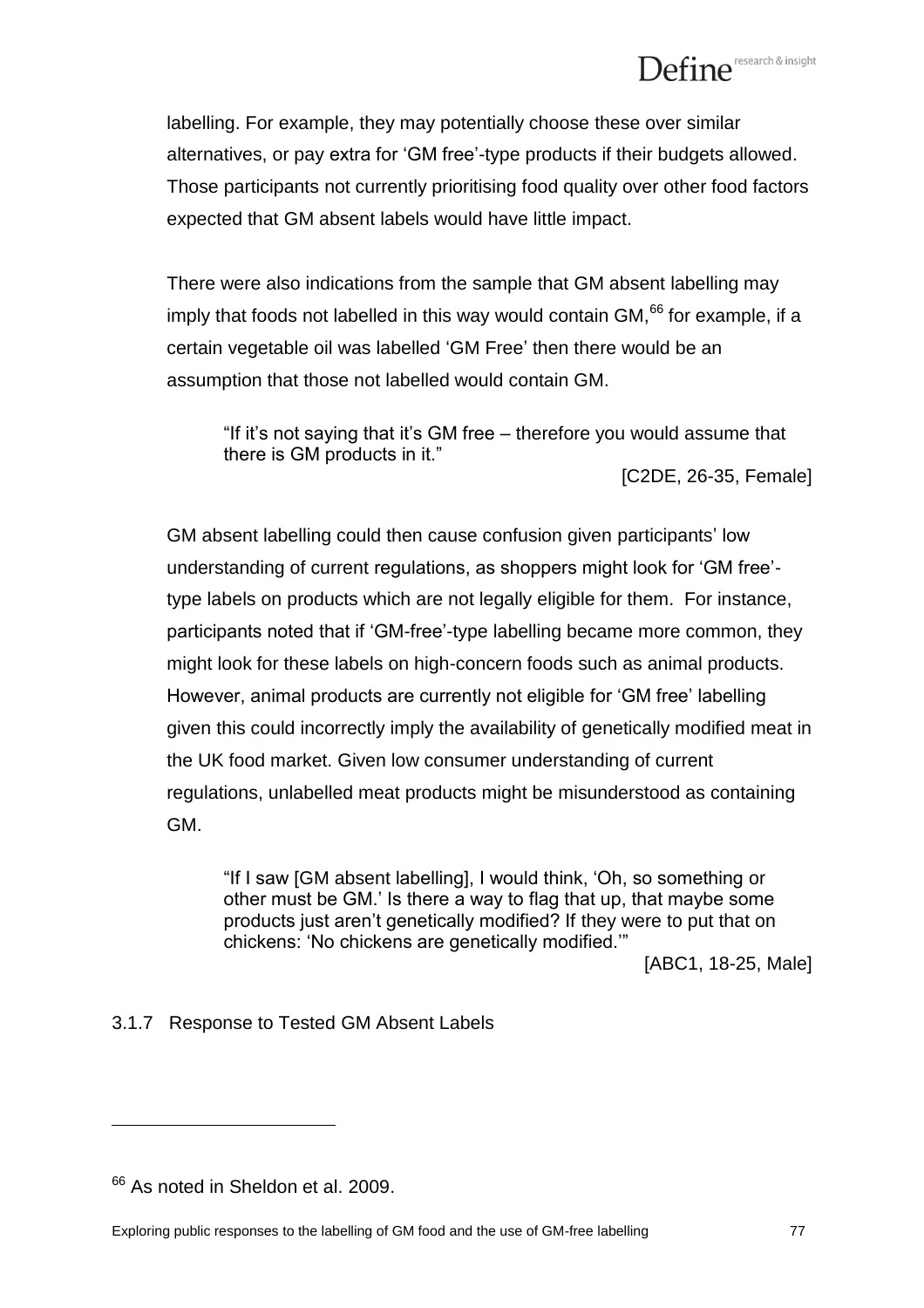Participants discussed five options for labelling absence of GM. More detail on responses to each individual label is discussed below:

#### **(a) 'GM Free'**

#### *Understanding and implications*

As well as being clearly understood, the short, straightforward nature of this label option was seen as a positive by participants – although concerns were raised that as it is a relatively short phrase it may be difficult to see on-pack if not highlighted via a standout logo.

Of all GM absent label options, "GM Free" most strongly suggested 100% without GM.

"This means 100% everything, including feed... I would assume that this would be a nice, just a very simple guarantee that, 'Right, that's it, there is nothing in here that's GM.'

[ABC1, 36+, Group]

Participants also reported that the use of the word "free" in this label resonated with a range of 'healthy' label options – for example, 'free from,' 'fat free' and so on. It was also raised in discussion that products labelled in this way could be better for you (more nutritious or higher quality), tastier, more natural and/or fresher than other products on the market. Similar to organic labelling, there were expectations that "GM free" products were somehow "more natural".

"The term free just sounds nicer – and it makes you feel happier... you think of all them hippies running through a field, free and happy." [ABC1, 18-35, Group]

"I think by saying GM-free... I mean I"m going back two years, when we had some colourant-free or things like that: it was perceived to be something better than not, so my perception would be it would be a plus point rather than a negative."

[ABC1, 36+, Group]

"Well, the word 'free is'... I pay attention to things like free from additives and free range and stuff like that."

[C2DE, 18-35, Group]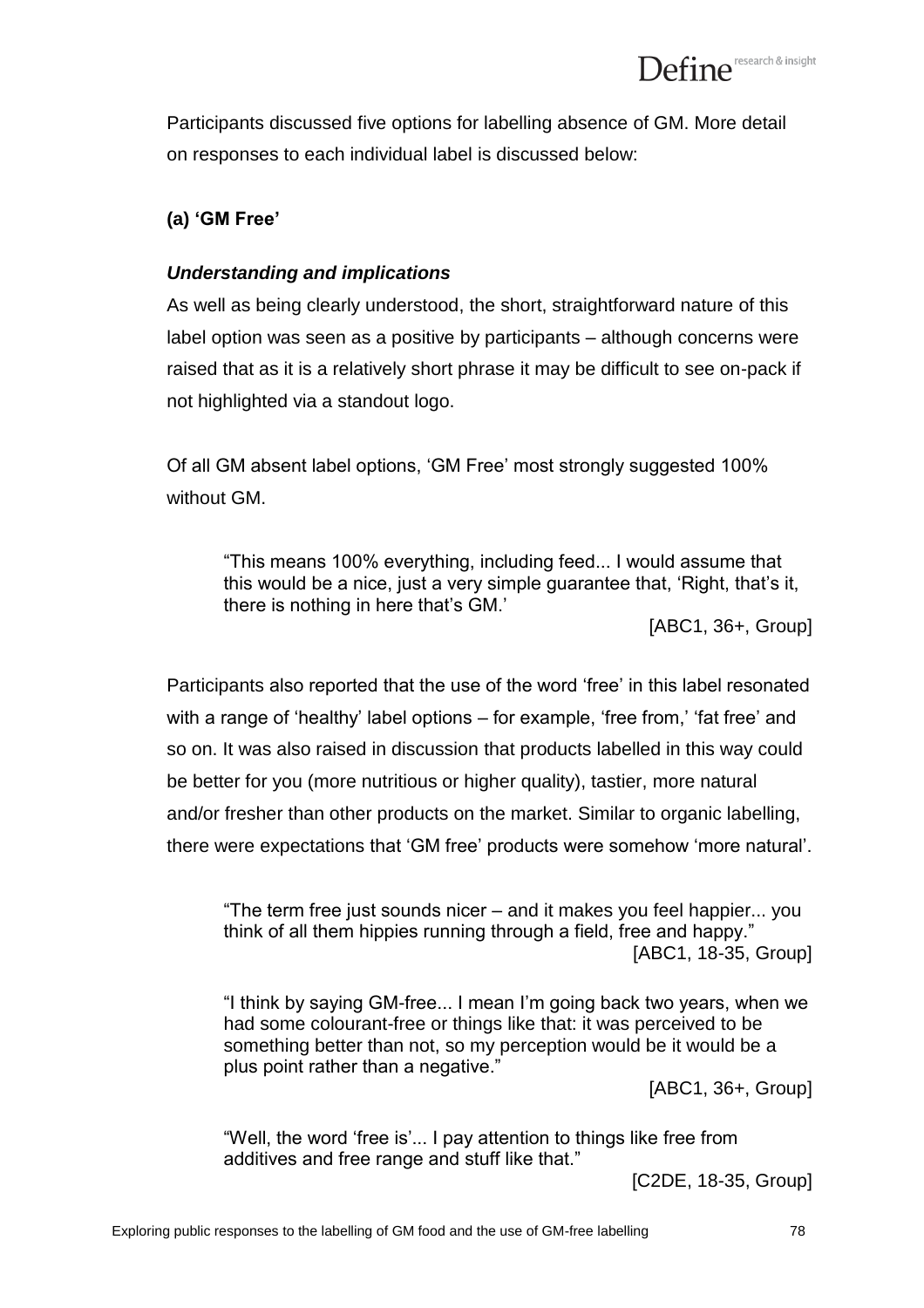"It"s 100% natural – not been tampered with – No additives, better for you, fresher, natural."

[ABC1, 18-25, Group]

However, there were also other responses from more informed participants, who expected that products labelled in this way would be similar to standard quality.

# *Perceived need for 'GM Free' label*

Of the GM absent labelling options tested, it was considered that this label would provide an easy short cut for those wishing to avoid foods with GM in them- either via GM ingredients, processing or feed.

### **(b) 'All ingredients are non-GM'**

### *Understanding and implications*

This label option was largely considered by the sample to be clear and straightforward. Although longer in length, reference to "ingredients" in this option was typically considered to offer specific and understandable information, which was somewhat appreciated by participants. It was also typically perceived as a more "factual" statement rather than a "brand selling point."

"It"s because it"s got the word "ingredients in it"... it looks more formal than what the other did."

[C2DE, 18-35, Group]

"Some of the other labels give you that clouded... smoke screen, whereas here... all the cards are on the table."

[ABC1, 18-25, Group]

Participant's understanding of the implications of this label option were somewhat mixed regarding the inclusion of GM feed or GM processing. Without prior knowledge of GM feed or production, it was understood that this label signified that no GM had been used at all. Once GM feed was known about, then it was questioned whether this was included or not under this label.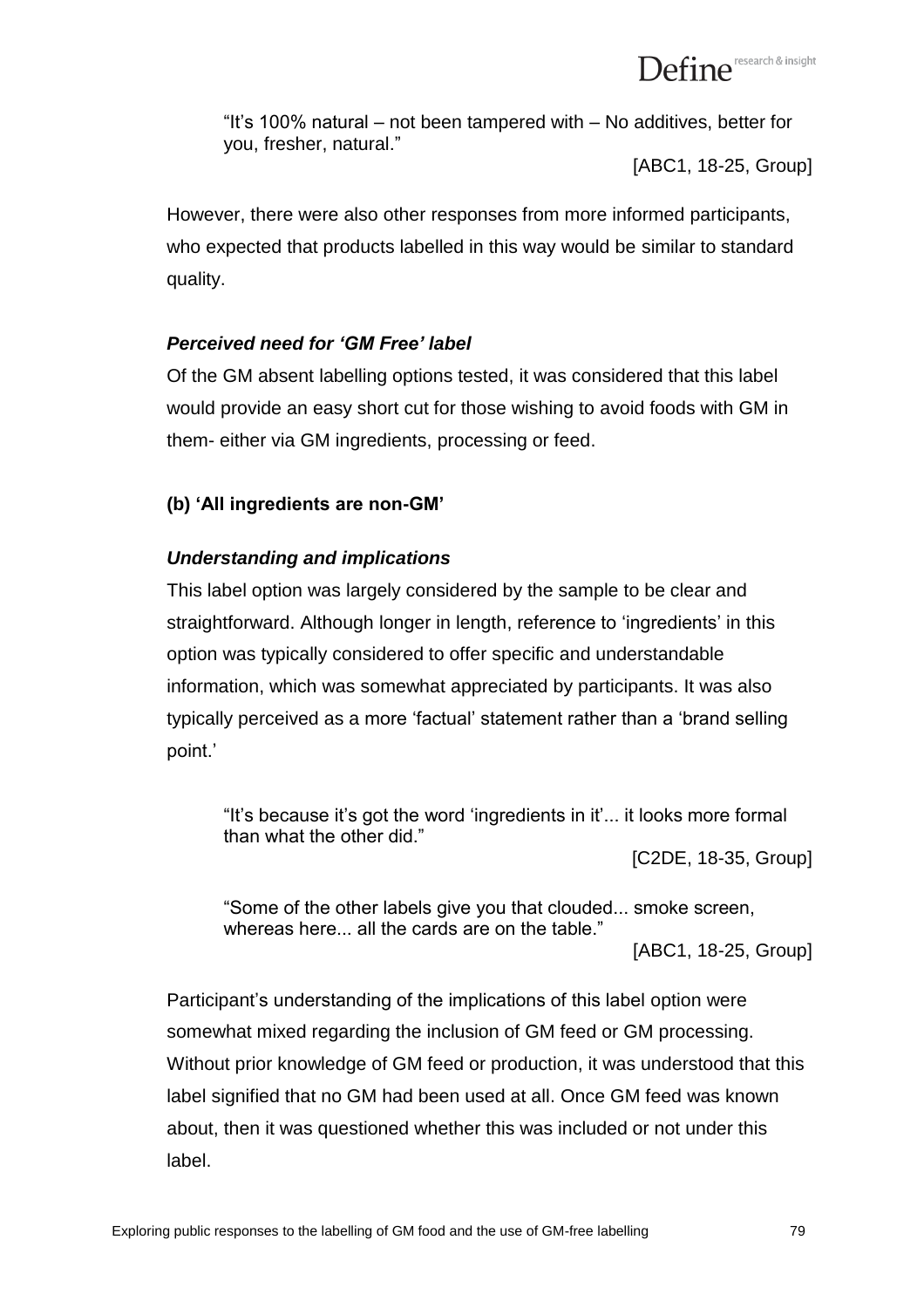

"There's no way of you slipping anything in if it says that." [C2DE, 36+, Group]

"I would assume from that that I could not assume that the cow has not been fed GM. That doesn't convince me as much." [ABC1, 46-55, Female]

In comparison with "GM Free", the more formal tone of this option tended to result in lower expectations overall regarding higher than standard quality or positive health benefits.

#### *Perceived need for 'All ingredients are non-GM' label*

For those seeking an easy way to determine GM content in food – and particularly for those seeking to avoid purchasing foods containing GM –this label was considered potentially helpful as per "GM Free".

#### **(c) 'Non-GM'**

#### *Understanding and implications*

Overall, participants understood this label option to mean the same as "GM-Free'; that is, that there is no GM present in the product.

However, "Non-GM" as a standalone phrase felt less intuitive overall and was on occasion harder for participants to work out in contrast to "GM-Free". In addition, the lack of the term 'free' meant it had less stand out and meaning for participants.

"It doesn"t make sense... non-genetically-modified... it should be NOT GM shouldn"t it? It sounds more like an abbreviation..." [ABC1, 36+, Group]

Although, as per other absent labels, it was raised that foods labelled in this way would be "healthier", participants also reported negative connotations for this label option.

"There's no positive, is there... with GM-free ...it's a positive statement, where non-GM, it's a bit of a negative before you've even begun."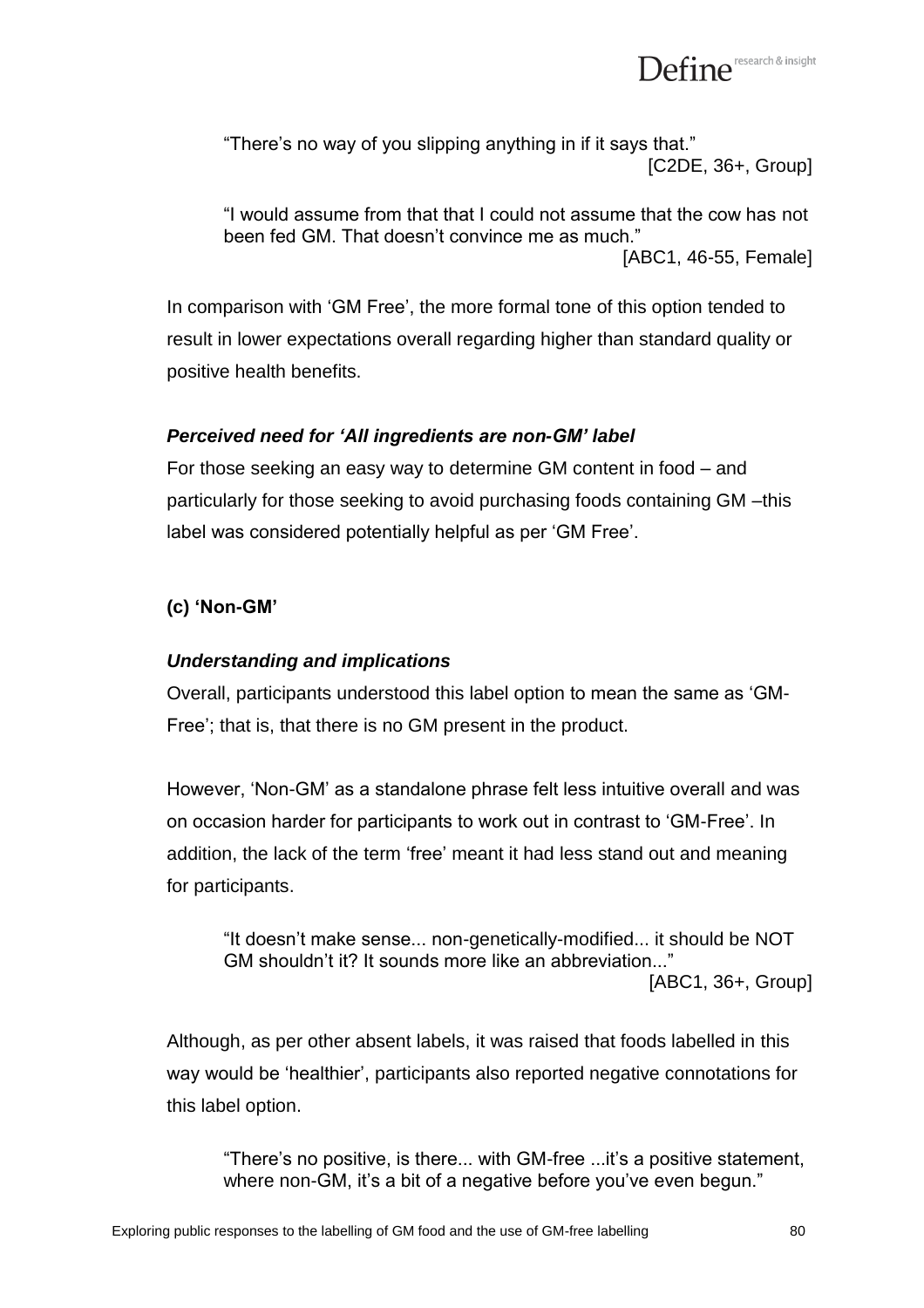

[ABC1, 36-46, Female]

For example, resonance with labels such as "non fat" led to queries whether foods labelled "Non-GM" may have less or poorer taste overall. Others felt that the label implied that something useful had potentially been taken out of the food, such as an additive, leading to concerns that the product would have a poorer shelf life.

#### *Perceived need for 'Non-GM' label*

Interest in this labelling option was low; 'GM Free' and 'All ingredients are non-GM" were considered more effective in conveying GM absence.

# **(d) 'Produced with non-GM ingredients'**

### *Understanding and implications*

Although participants typically understood this label option as offering similar information as other GM absent options, it was raised that this was less clear than other labels. The word "produced" coupled with "Non-GM" meant that participants were not always clear whether foods displaying this label option may still contain GM in some way. This was at times interpreted as indicating that GM could still be present – for example, that no GM production methods had been used but that the food itself could still contain GM ingredients. Alternatively, other participants suggested that perhaps the food contained *only some* non-GM ingredients.

"I don"t know if that"s the case, but I would think that if it"s produced with non-GM ingredients, they couldn't have fed the animals with GM feed."

[ABC1, 46-55, Male]

"It can be a bit long-winded – couldn"t it just say GM-free?" [ABC1, 18-35, Group]

"It"s trying to tell you that there"s none in there – but in your head you"re thinking there might be."

[ABC1, 18-25, Group]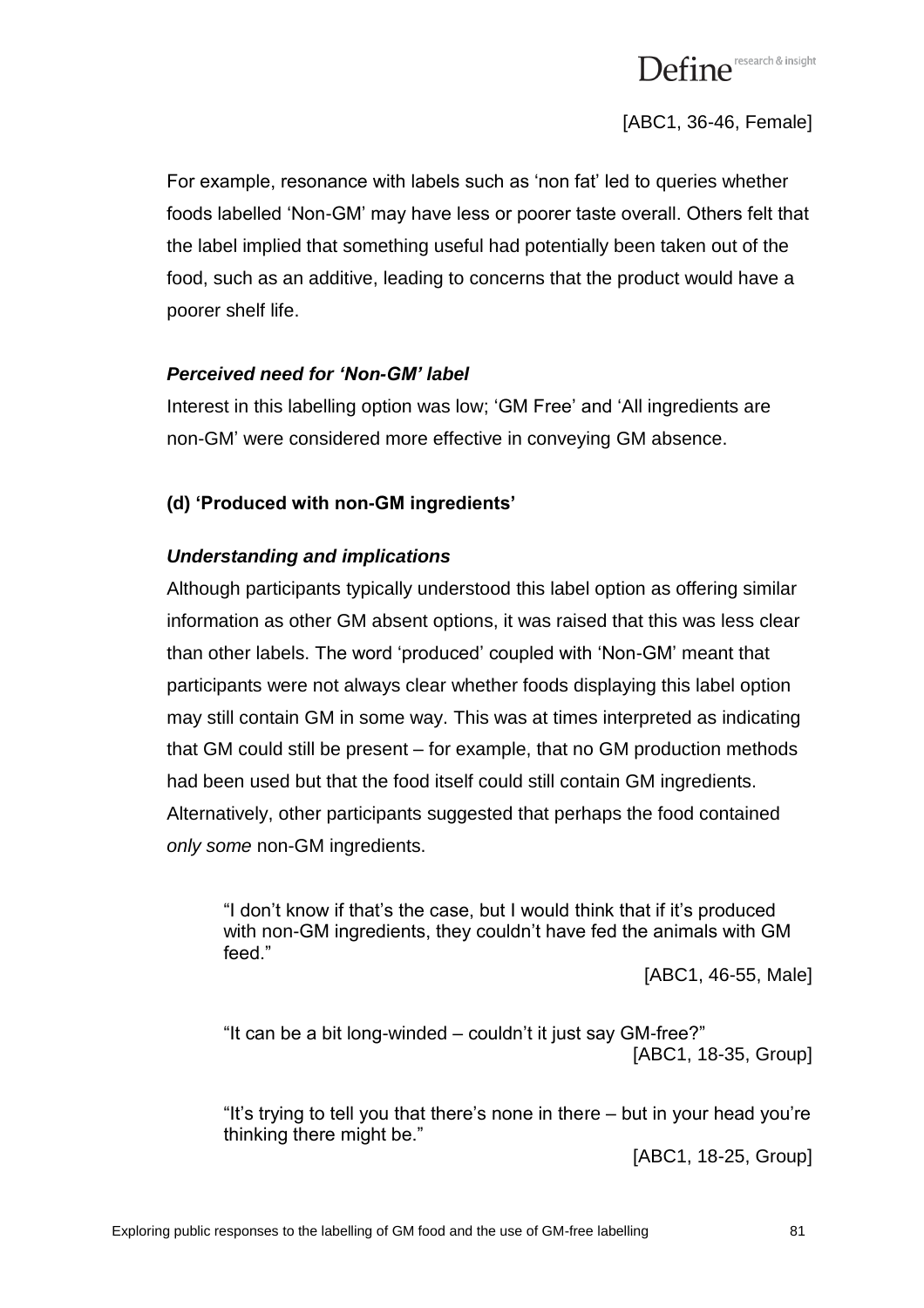

"It could be two ingredients out of ten that are non-GM and you could still say it was produced with non-GM ingredients."

[C2DE, 46-55, Group]

This label raised little participant expectation of benefit and fewer assumptions overall regarding product quality or taste.

#### *Perceived need for 'Produced with non-GM ingredients' label*

Due to lack of clarity compared to other labelling options, participants tended to express lower interest in this labelling option.

#### **(e) 'From animals fed non-GM feed'**

#### *Understanding and implications*

As per the "From animals fed GM feed" label, this labelling option typically presented a new issue for participant consideration when seen for the first time. However, given that this suggests that GM feed is not present, this label raised fewer questions and concerns overall.

Consistent with responses to other GM absent labelling, participants tended to assume that this label indicated the product was in some way "higher quality", or more "natural." This perception was typically raised in the context of animal feed issues – potentially due to higher concerns about quality with regard to animal products, as previously discussed (Section 1.1.2). There was evidence of some alignment of products labelled in this way with "organic" or other "healthier" products, with participants at times assuming that animals had been "grass fed" or better treated.

"It would mean that the pig has been fed – I don"t know – lovely dinners and had lovely grass and has been well looked after and had a very natural habitat... going back to organic... he was nurtured, he was looked after, he was fed lovely food and it's all natural." [ABC1, 36-45, Female]

An expectation of a difference in taste was also raised on occasion, as participants drew parallels with experienced taste differences between eggs from caged or free-range hens.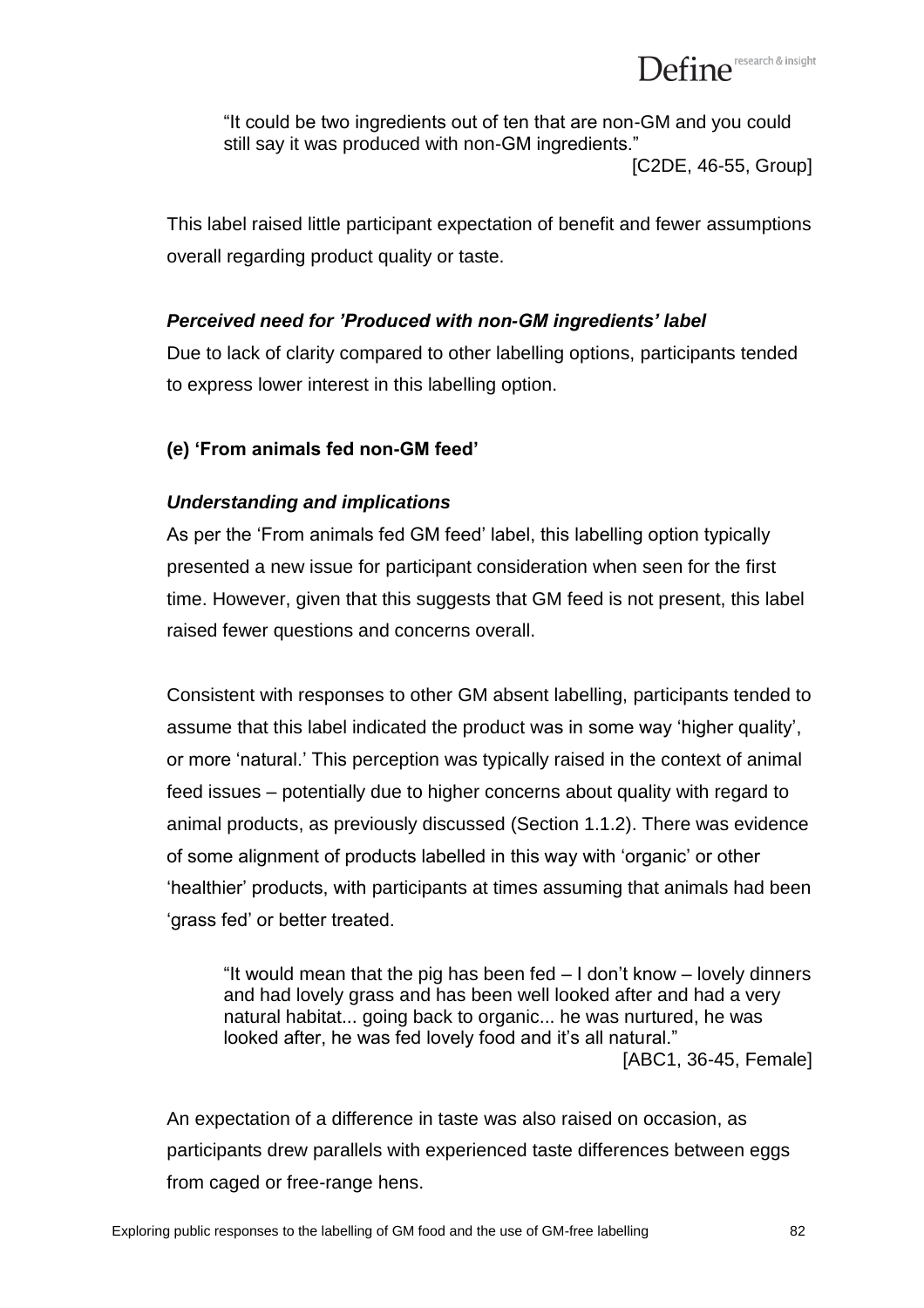

"It means that the animals you"re eating haven"t been fed on anything harmful – and I think that's the same when you buy organic meat – because you don"t want all those chemicals to be thrown in their feed, like steroids and all that."

[C2DE, 26+, Group]

Likewise, participants typically reported that they might make positive assumptions about brands and food producers if viewing this type of label – assuming that they prioritised animal welfare issues and could be "higher quality" producers.

"I would almost think it"s the better of the products – "Oh, that"s an added bonus."

[ABC1, 18-25, Male]

However, other participants understood that it indicated only that the product did not contain any products from animals fed with GM feed, rather than providing any additional information about animal welfare, feed or meat quality.

"It wouldn"t make a difference because there"s so many other horrible practices with the raising of meat and chickens and vegetables that I would, you know; I don"t think that eating a GM-fed thing, it might be healthier for me so I'm not going to just discount GM-fed food." [ABC1, 46-55, Male]

#### *Perceived need for label*

Although participants indicated no pre-existing need for this label at present, once informed of the GM feed issue there was a perception that this could be a helpful label option, for those wishing to avoid it.

However, there were indications within the sample for information about GM feed to be communicated via a more inclusive "GM Free"-type label rather than specified separately. This was expected to make it easier for concerned participants to identify preferred products, rather than searching for ingredient and feed information separately.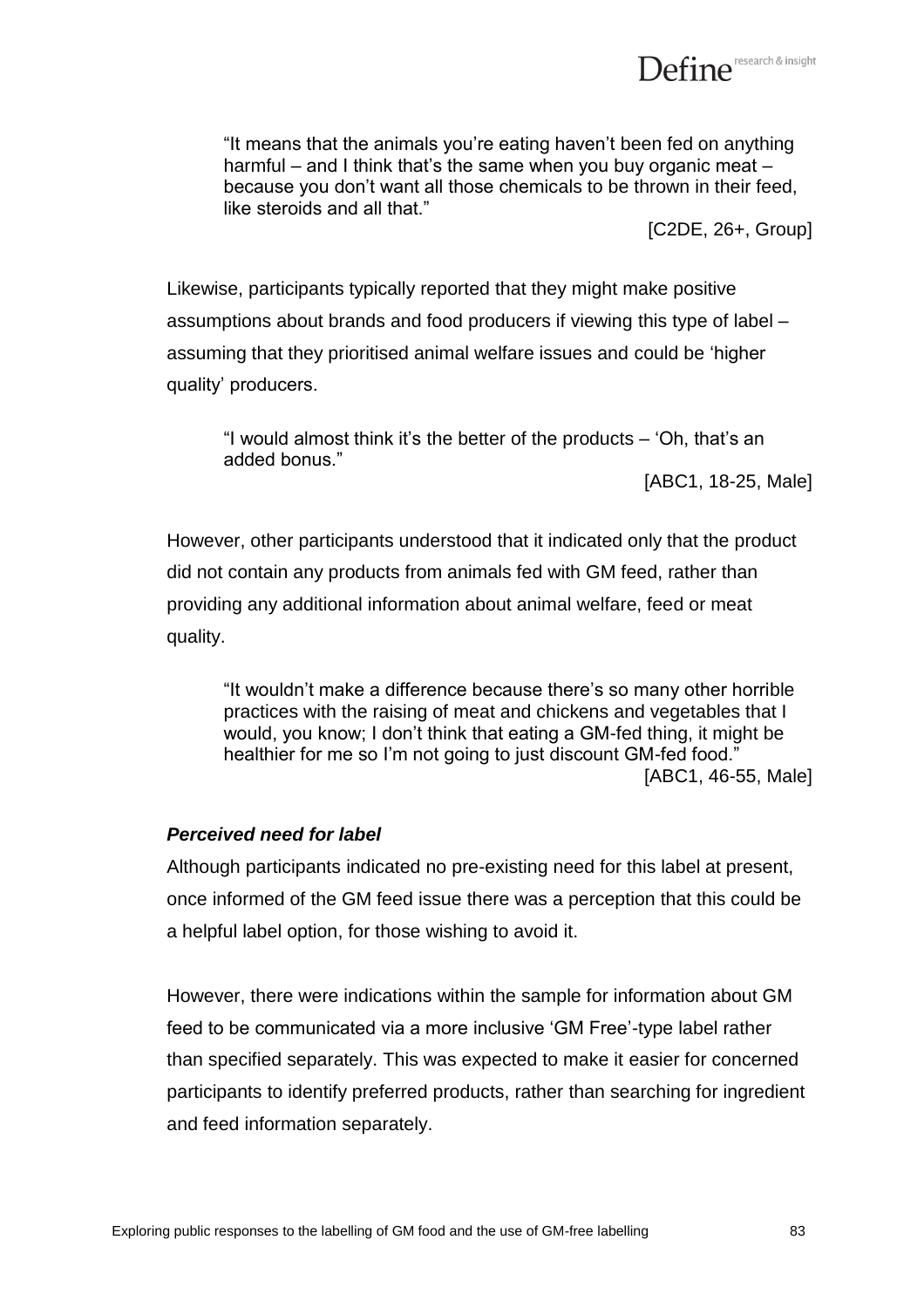#### **Response from Follow –Ups**

The "GM Free" labelling option was mentioned without prompting amongst the follow ups, as was "All ingredients are Non-GM" – with participants expressing positivity towards both options, although "GM-Free" seemed to have the most standout and recall overall. It was also reiterated that "Non GM" was less straightforward and that 'Produced with non-GM ingredients' was more confusing overall.

# 4. Claimed Impact of Costs on Consumer Requirements<sup>67</sup>

After the participants had discussed labelling options, the sample were provided with information outlining the cost implications of GM labelling to industry and manufacturing (see supplementary appendix) in order to understand if this information had any reported impact in terms of what they considered important to label.

Despite the information being provided and the moderator explaining what this information meant as required, participants typically found it difficult to understand the cost implications for manufacturers in introducing a new labelling system. Rather, they typically considered changing labels would not be *that* costly to achieve, or suggested that government could simply restructure its spending priorities as necessary. Overall, providing the sample with cost information had fairly low impact on what was considered important to label and it was generally considered that costs to regulators or manufacturers should not be used as a reason to not label. Further it was generally suggested that although labelling should be provided, any costs of labelling should not be passed on to the consumer.

 $67$  It should be noted that the research aimed to provide a balance of information that was useful but not overwhelming within the research. Whilst increased food costs were discussed in relation to this information, this research did not for example, provide participants with examples of how much a product may go up in cost if it was to be labelled with GM information. There are therefore some limitations as to what this research can indicate in terms of response to costs and need for labelling.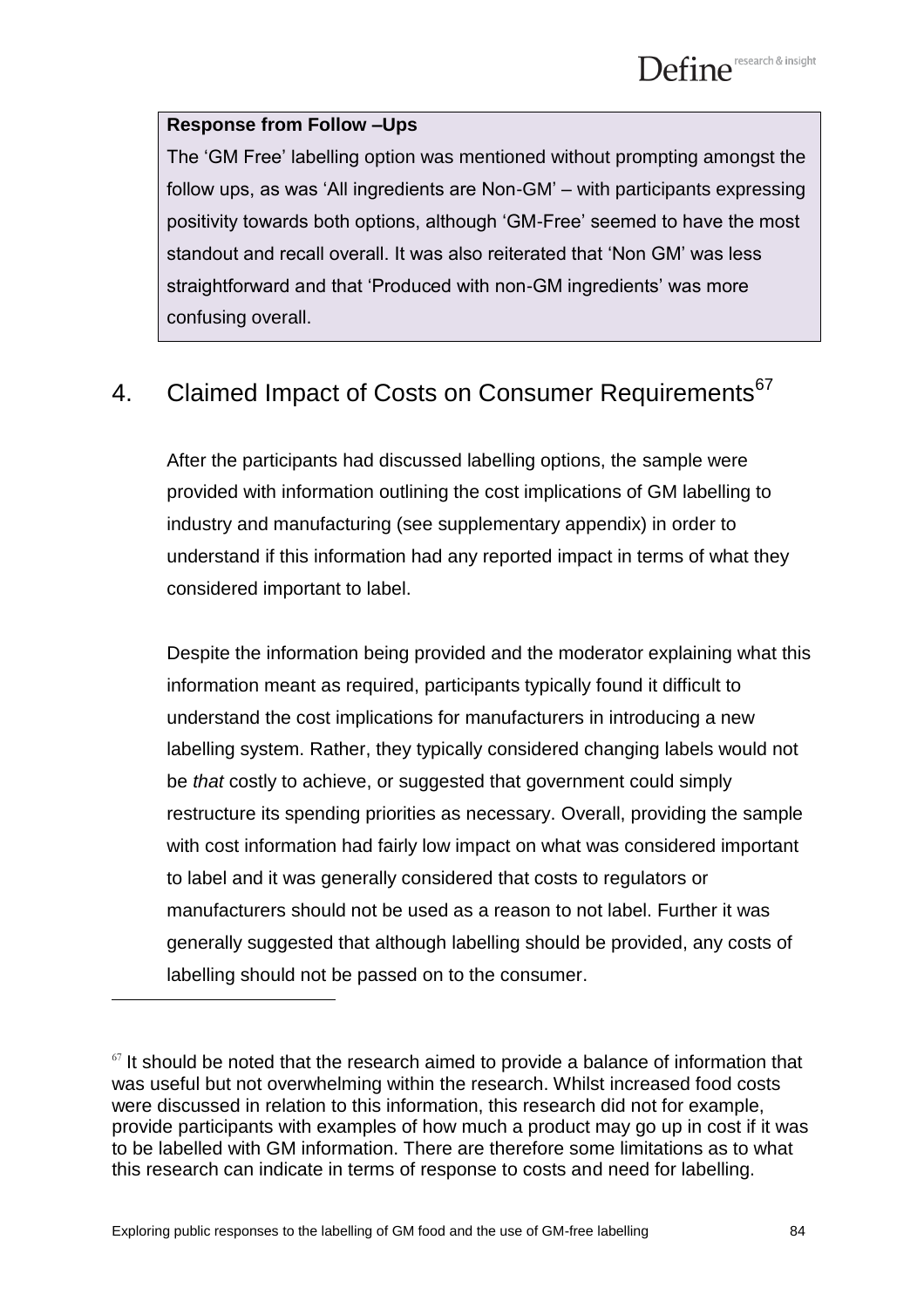

"If the City Council stopped digging up roads and putting in unnecessary street furniture, they could pay for all of this for the whole of the UK. [Costs] positively should not be part of it." [ABC1, 56-65, Male]

The cost information provided also raised negativity and frustration at times. Firstly around raised product prices – for example, that they should have to pay more to get "GM-free" products which they thought they were already buying. Secondly, due to a perception that "costs" were being used as a rationale to not introduce labelling or to circumvent consumer "right to know".

"It"s well established isn"t it... it"s been for about 15 years now [that GM feed has been used]... I think it's unfair to put the cost on the consumer."

[C2DE, 36+, Group]

For those that understood that product costs may increase, there was a split in opinion in terms of how this impacted on the decision to label. There were claims from certain participants – typically those most concerned about GM – that it was still important to label the products and that they would pay more to avoid GM content in foods.

"They're going to have to introduce it, but we've happily said that we  $$ that for those concerned – we"d pay more anyway." [ABC1, 18-35, Group]

However, some other participants who understood the likely product cost implications of labelling thought that labelling was not worth increased consumer costs.. This was in particular for labels related to GMO used in production, and also regarding GM feed. This was more likely to be true for participants whom did not hold strongly negative views on GM and were not prioritising food quality issues currently, or for participants prioritising price over other purchasing factors. This tended to be, but was not limited to, lower SEG research participants.

"If it was going to drive up prices I definitely wouldn"t be in favour of it."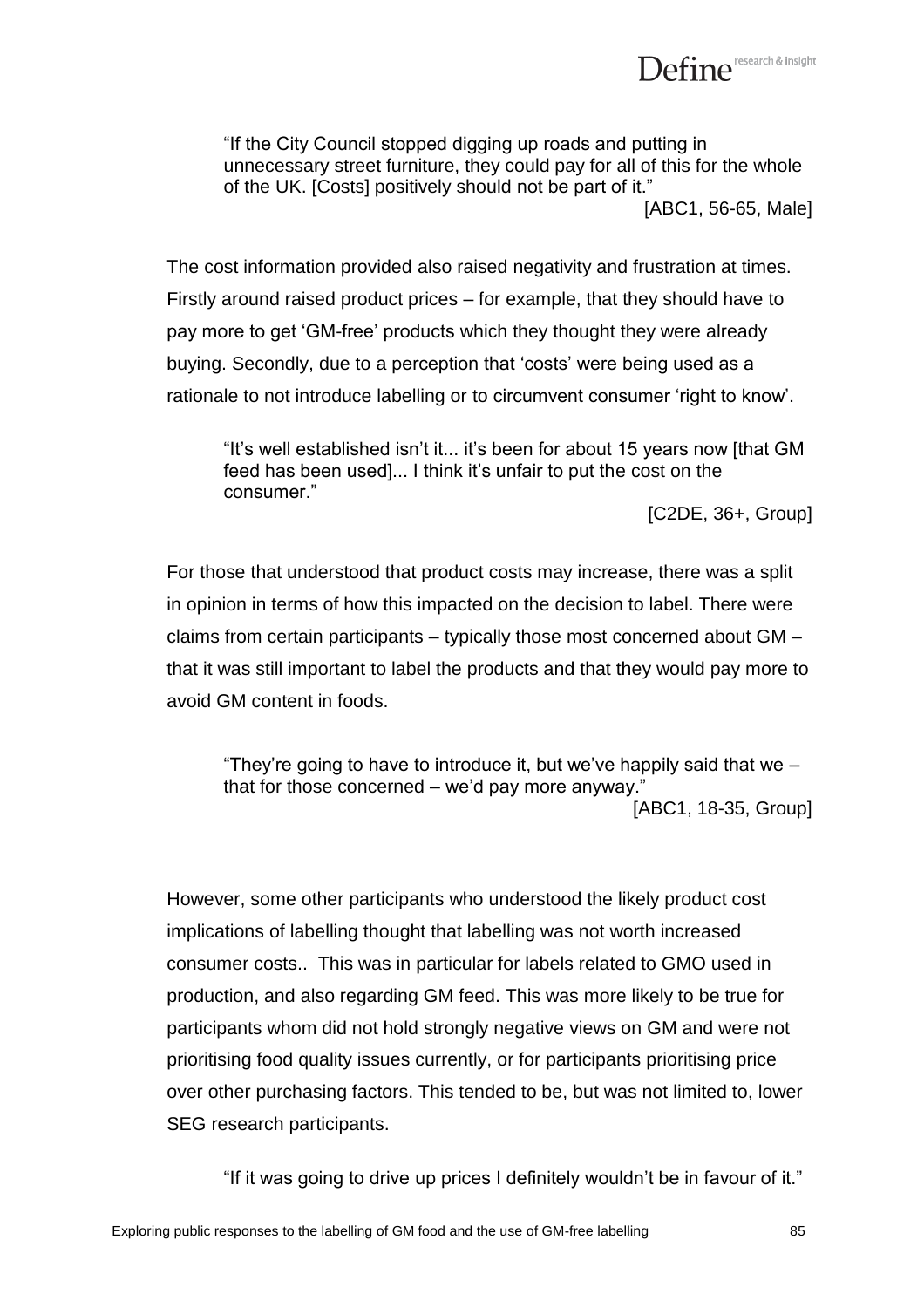

[ABC1, 26-35, Female]

"You think – is it really worth spending all that? Because it will cost, you know, millions of pounds surely to get all the packaging restructured..." [ABC1, 18-35, Group]

# 5. Information Needs

# 5.1 Perceived Information Needs

Information about GM foods was requested by participants and also welcomed when provided during research, particularly when the labels options were viewed and discussed. Once prompted to consider GM, participants were largely easy to engage on the issue and found the topic of GM food to be of interest. $68$ 

There was a common perception – except among those that had taken a specialist interest in GM and technology issues – that there was limited information about GM technology being "pushed" in the public domain (for example, in popular television and print media). It was raised that if new labels were introduced, then further information should be available to help them make informed decisions about food choice. This research indicates that this could help to reduce any concerns that they may have.

"I know I came in here thinking that there was an association that GM was like a lower grade of product, but now I wouldn"t make that assumption anymore; I wouldn"t think, "Oh, that"s probably a cheap product,' or whatever."

[ABC1, 18-25, Male]

However, the degree of interest in additional information within the sample was largely dependent on the level of concern about GM foods and participants' existing engagement with food labelling. Those most concerned about health issues were more likely to search for information and advice on

<sup>&</sup>lt;sup>68</sup> As found in Sciencewise 2011.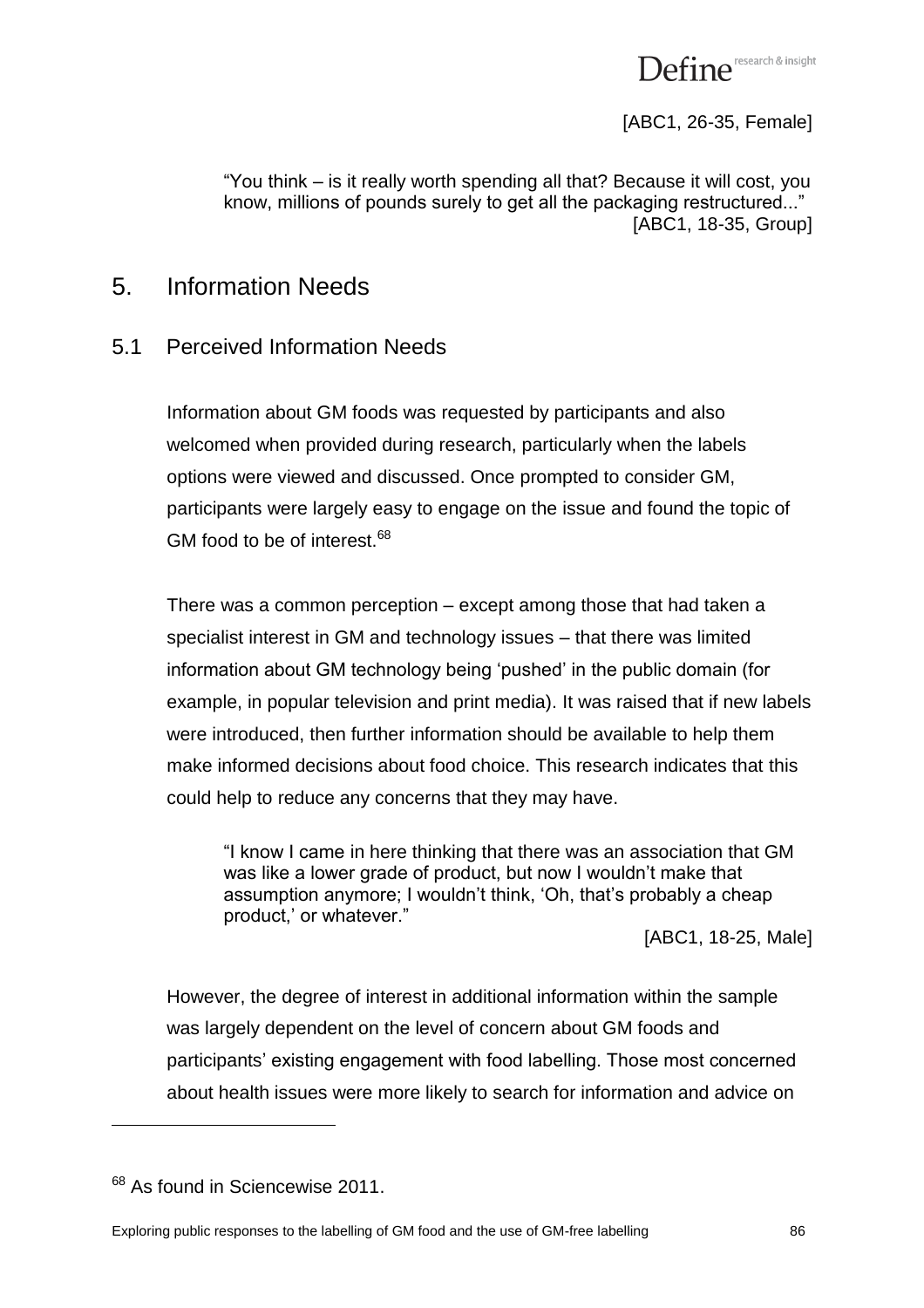the topic independently compared to those less concerned, who are unlikely to be proactive in searching for information on this subject. Overall, only a few participants took away the additional information made available during the research process.

"No, I don"t think that people need more information. If they go into too much detail, I don't think we'd eat anything!"

[C2DE, 36-45, Female]

#### **Response from Follow –Ups**

Despite indicating interest in research sessions, only limited numbers of participants reported having sought further information about GM.

# 5.2 Information Content Requirements

A number of different areas of content were raised as being helpful to know more about. These included: a simple definition explaining what GM foods are; details of how and why GM is used in food; information about health risks; and potential benefits and drawbacks of the technology.

Primarily, a simple explanation of what GM foods are was considered important to help participants define and understand the technology. Ideally, this would include facts to dispel and address commonly held misunderstandings amongst consumers about GM content in food, such as the idea that GM feed is used to alter animals, or that GM represents a chemical additive to foods.

"Information to get people to know what it actually does... rather than anything else people understand that it is. Before I came here, I thought it was chemicals going over food and stuff and now I realise it isn"t."

[C2DE, 46-55,Group]

Participants also indicated interest in additional information describing how and why GM is currently used. This contextual detail may help to legitimise the use of GM in some cases and alleviate concerns for participants. For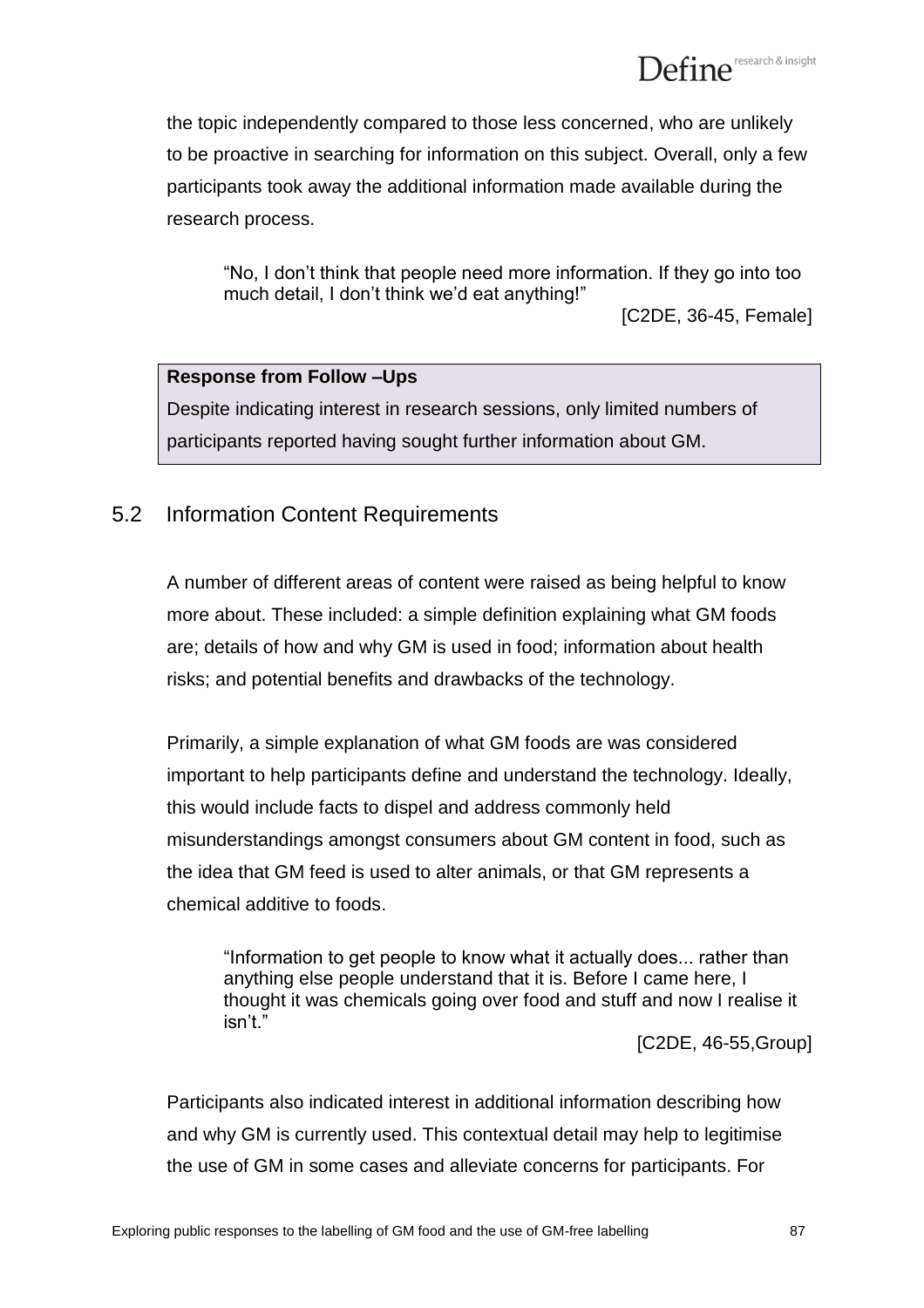example, the issue of GM feed was typically new to participants and therefore they had many questions as to reasons why this would be used and the potential impact this might have. As discussed,<sup>69</sup>explaining that GM feed does not differ from non-GM equivalents and providing a "reason for use" could alleviate any initial negativity.

The sample was also interested in information about potential health risks, to both humans and animals, and any evidence regarding known impact. Typically, reassurance that no significant impact on human health had been discovered was not considered sufficient; participants indicated that they wanted more detailed description of current evidence and research in the area.

"Well I don"t know if there are any health implications and what they are, so at the moment it just seems that there probably is and they"re covering their backs."

[ABC1, 36-45, Female]

"Information about what research they"ve done into effects." [ABC1, 36+, Group]

Finally, a list of benefits and drawbacks of GM foods was also suggested as helpful by the sample. As noted previously, the information provided in this research included a balanced summary of potential benefits and drawbacks of GM (see supplementary appendix), and was received positively by participants. Participants perceived this list as fairly neutral, allowing them to weigh the evidence and form their own opinions.

"If [information] was like unbiased...you can"t just have them saying which is better; you need to make that decision for yourself." [C2DE, 18-35, Group]

<sup>&</sup>lt;sup>69</sup>See supplementary appendix for more information.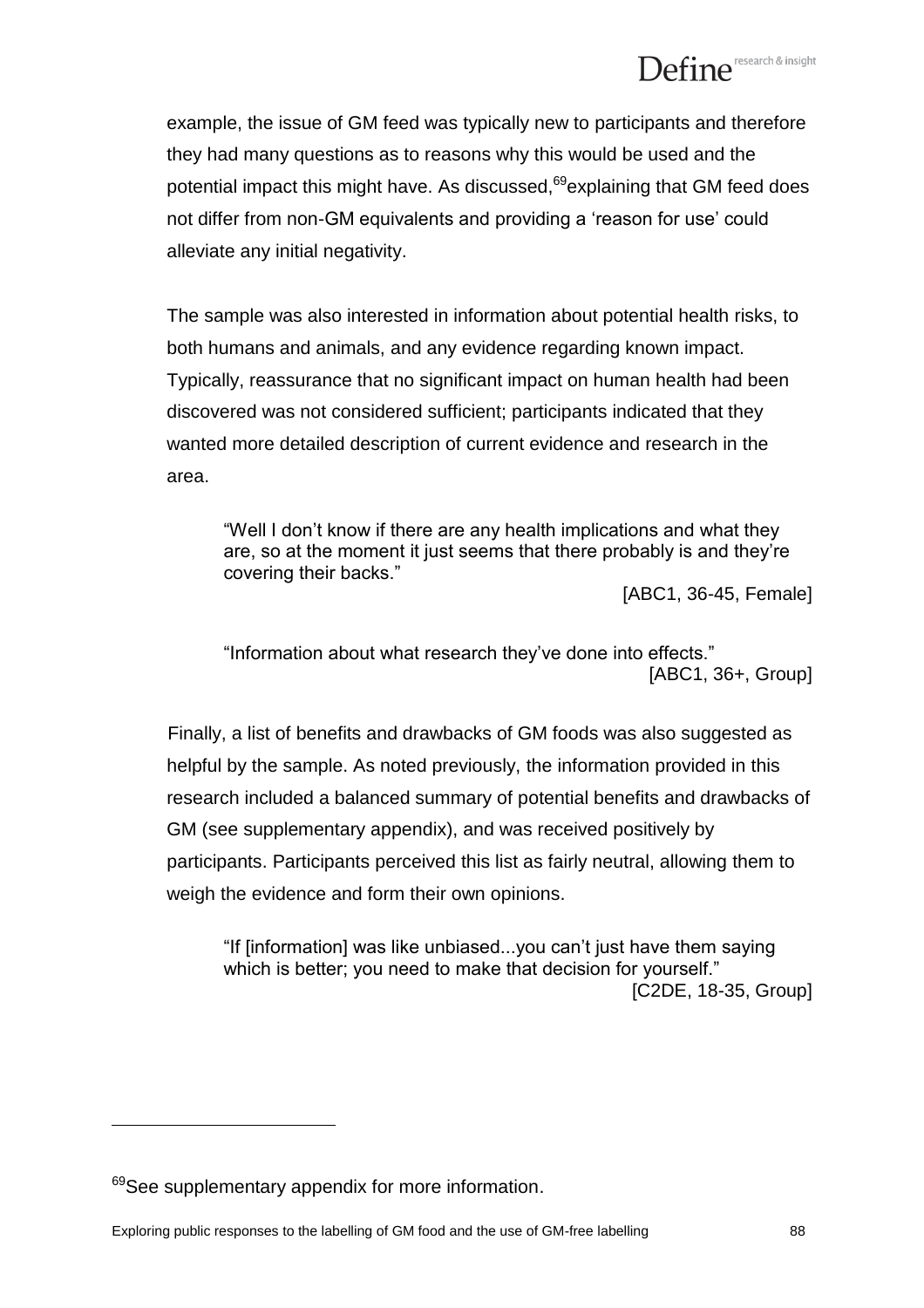# 5.3 Information Channels and Sources

#### **Channels**

Participants suggested a range of channels and welcomed opportunities to access further information about GM.

For proactive participants, searching on-line was likely to be the main approach. For example, participants would simply search for 'GM,' 'GM foods' or "GM health and safety".

"I think if I looked or I heard something about it, my reaction would be to Google it."

[C2DE, 18-35, Group]

There was also a degree of interest in information being made available in supermarkets. Expectations in terms of how this would work were around leaflets or posters being made available that would highlight key information of interest (as discussed in Section 5.2).

"Well how about leaflets in stores? You know, just have a leaflet stand for GM foods there."

[C2DE, 36+, Group]

#### **Source**

Previous research suggests that consumers find it difficult to identify appropriate providers of trusted, neutral information about GM foods.<sup>70</sup>Although not tested extensively in this research, there were indications that the FSA were welcomed as a potential source of additional information.

 $70$ e.g. Sheldon et al. 2009.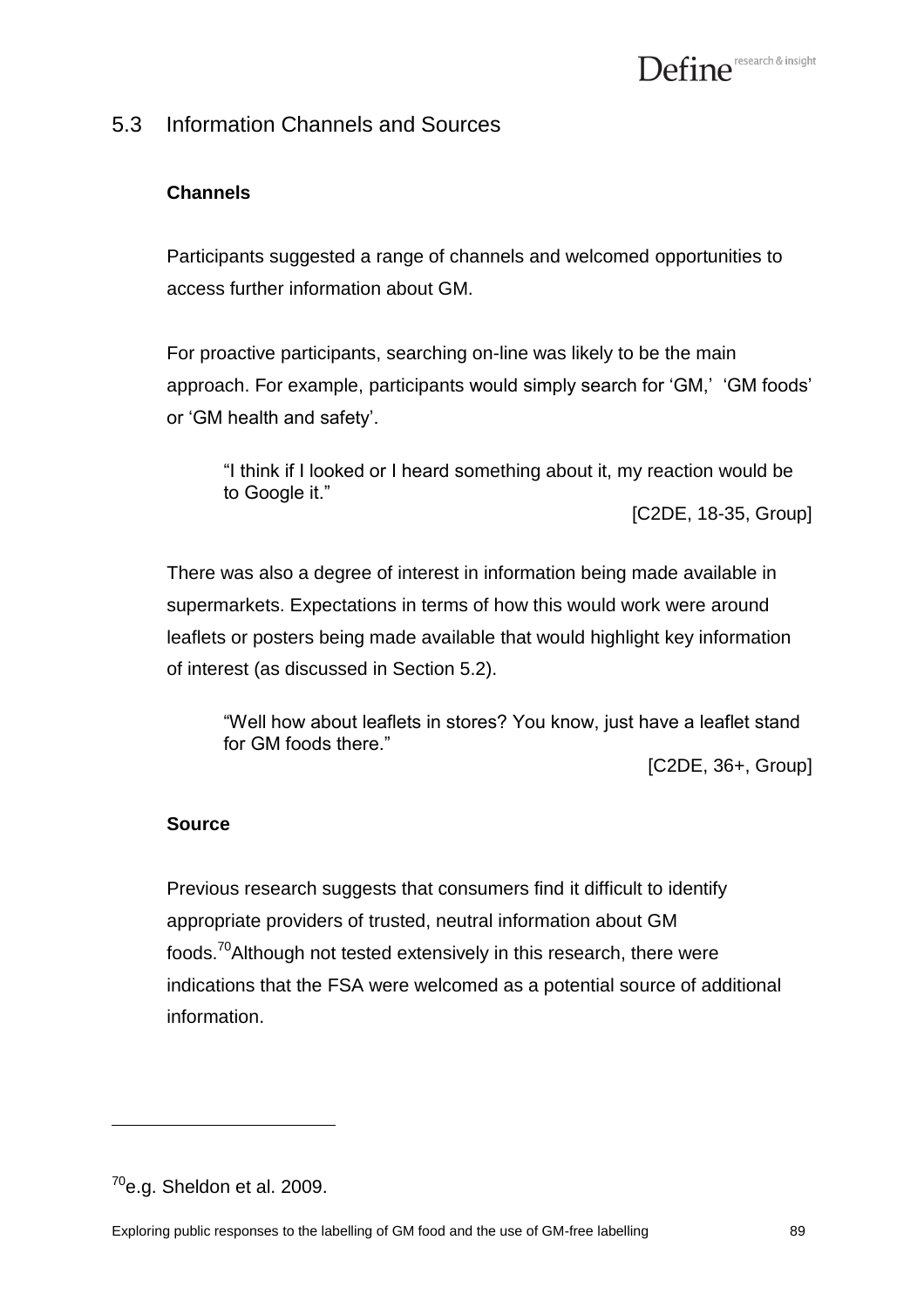# Define<sup>research & insight</sup>

Mention of the FSA was fairly low and at present this was not a top of mind source for participants; however, once prompted participants expected the FSA to be independent, offering objective and factual information. This compared to perceptions of large food manufacturers and brands, which participants typically expected may be more biased about the type of information they gave to consumers.

"The FSA look after peoples" welfare so they"d have good and bad information... none of that bias, you know, like the manufacturer or retailer."

[ABC1, 18-35, Group]

There were expectations that FSA may provide information via their website (which would potentially require signposting to prompt visit) or as a provider of information to be distributed via other sources, for example websites.

Supermarkets themselves were also raised as a channel to impart this type of information – typically representing a more trusted body than food producers themselves. Participants also felt that they may take more notice of information provided in the shopping environment.

However, participants expected that ideally information would be provided via an independent body and then distributed via this channel, rather than having information created by supermarkets themselves.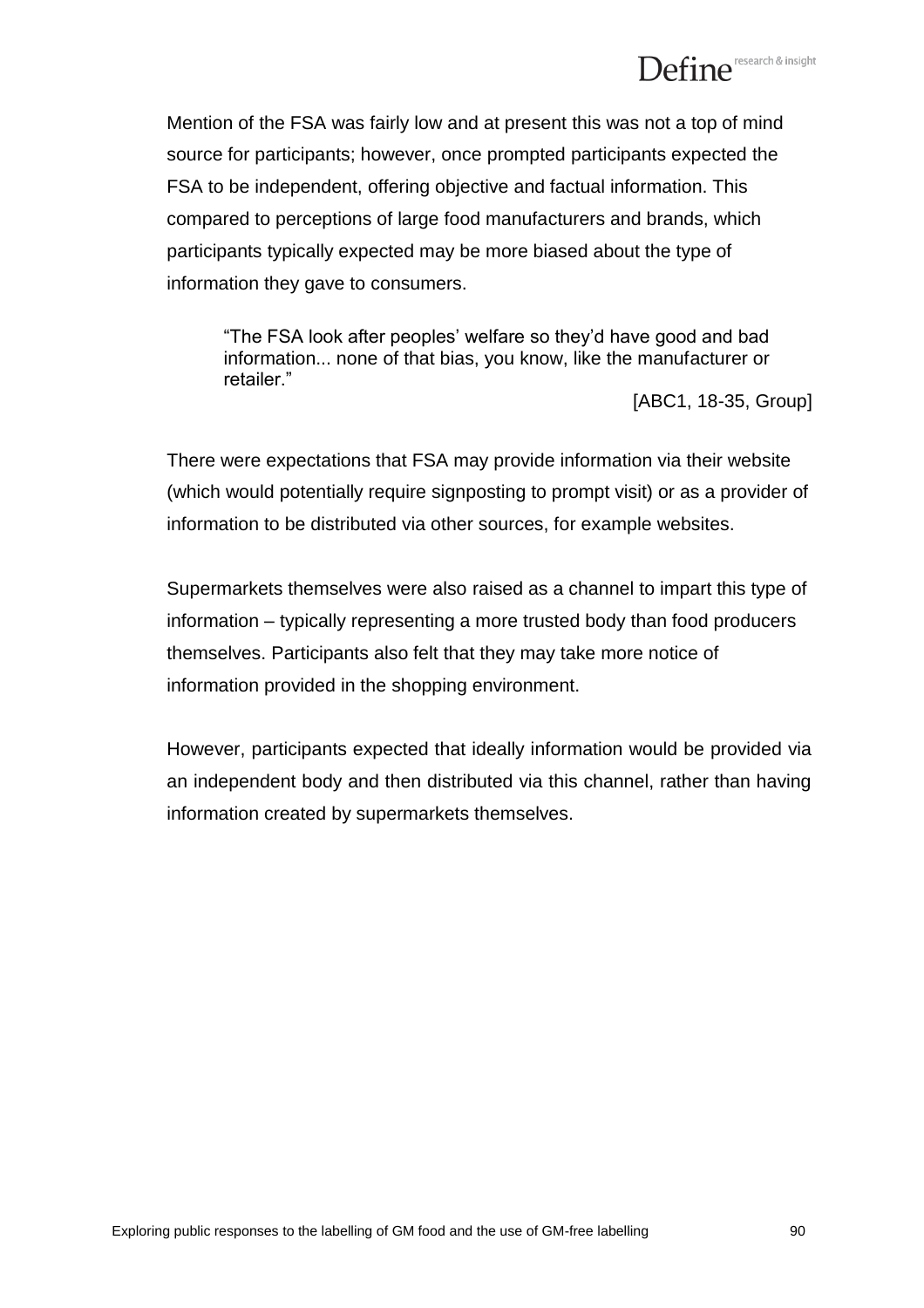# VI Detailed Quantitative Findings

Detailed below are the key findings from the omnibus study. The findings are discussed and tables are used to show the relevant data<sup>71 72</sup>. For more information on the methodology used please see "method and sample".

# 1. Awareness and Knowledge of GM

# 1.1 Awareness of GM

 $\overline{a}$ 

Respondents were asked if they had ever heard of the use of genetic modification (or GM) in food or food production. Nearly three-quarters (74%) of respondents claimed they had heard of the use of genetic modification in food or food production before the research interview.

When examining results by demographic groups, GM awareness by age and social class showed some differences:

16-24 year olds were significantly less likely to have heard of the use of genetic modification (or GM) in food or food production compared to their older counterparts (aged 25 years or older).

<sup>71</sup>Within the tables net figures are shown. A net figure is calculated by adding the percentage results together for two findings. This tool is used to help summarise research findings for example by grouping all positive findings together or all negative findings together. Netting of survey results is also used to group information types together, for example 'net mentions of nutritional information'. Where net results are used these have been noted.

 $72$ The age of respondents are grouped into ten year age bands in the data tables, i.e. 16-24;25-34;35-44;45-54;55-64;65+. In this report, however, there are also instances where there is grouped reporting of ages, e.g. 45-64 years. These are net figures and were done when significantly different figures were typically not seen for 10 year age bands separately or significant differences were seen for larger groups of ages. Similarly the Social Economic Grade (SEG) findings are also reported in two ways; either by single SEGs, i.e. AB; C1;C2;DE or by groupings, i.e. ABC1; C2DE. Where the SEG findings have been grouped these are net figures, as significantly different figures were typically not seen for single SEGs separately or were seen across larger groups of SEG.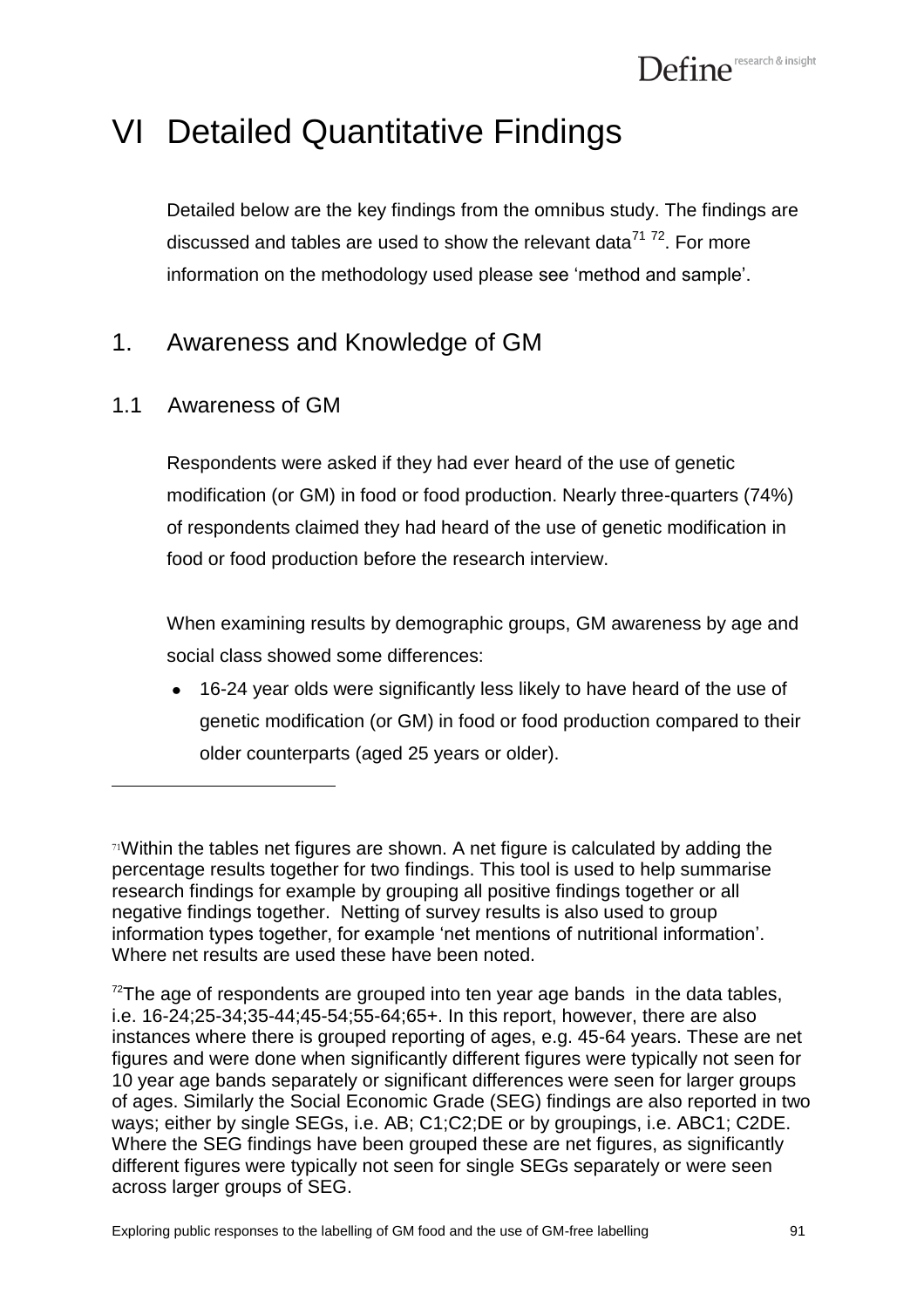- Those aged 45-64 years<sup>73</sup> were significantly more likely than some other age groups to be have heard of the use of GM in food or food production.
- $\bullet$  SEG<sup>74</sup> ABC1 were significantly more likely to have heard of the use of GM compared to C2DE. Specifically, SEG DE were least likely to have heard of the use of GM.

Table 1 below shows the level of GM awareness amongst different age groups and social classes. There were no significant differences in GM awareness between those who had children and those without children and male respondents versus female respondents, therefore these results are not shown.

 $73$  Some of the significant differences discussed in the report have been calculated separately in addition to those shown in the data tables.

<sup>74</sup>SEG refers to Social Economic Grade as used in the qualitative sample. SEG is a way of classifying the general population in terms of occupational status. See supplementary appendix for further details of how SEG was worked out for this project as well as reasons for use.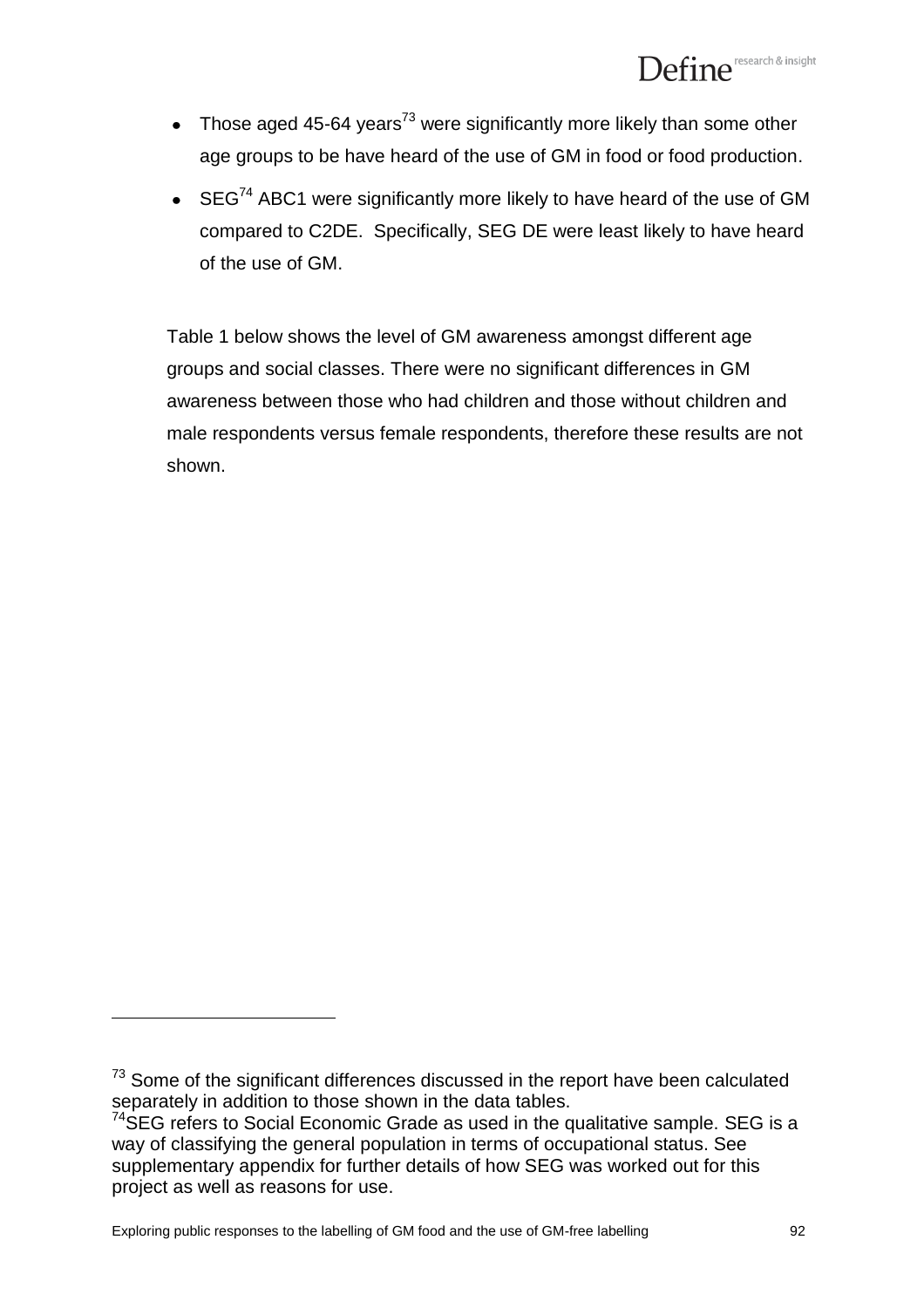#### **Table 1**

**Proportion who have ever heard of the use of genetic modification in food or food production**

| Age                               |              |           |                |                |           |                  |                   |
|-----------------------------------|--------------|-----------|----------------|----------------|-----------|------------------|-------------------|
|                                   | Total        | 16-24     | 25-34          | 35-44          | 45-54     | 55-64            | $65+$             |
| $Un-$<br>weighted<br>base         | 1467         | 191       | 247            | 248            | 213       | 193              | 375               |
| Weighted<br>base                  | 1467         | 215       | 261            | 260            | 250       | 205              | 276               |
| <b>Proportion</b><br>Aware        | 74%          | 57%*      | 72%            | 78%            | 83%**     | 89%***           | 68%               |
|                                   |              |           |                |                |           |                  |                   |
|                                   |              |           | <b>SEG</b>     |                |           |                  |                   |
|                                   | <b>Total</b> | <b>AB</b> | C <sub>1</sub> | C <sub>2</sub> | <b>DE</b> | ABC <sub>1</sub> | C <sub>2</sub> DE |
| $Un-$<br>weighted<br>base         | 1467         | 221       | 340            | 313            | 593       | 561              | 906               |
| Weighted<br>base                  | 1467         | 286       | 461            | 302            | 418       | 746              | 721               |
| <b>Proportion</b><br><b>Aware</b> | 74%          | 90%*      | 84%*           | 67%**          | 59%       | 86%*             | 62%               |

*Base: All adults. N=1467(weighted and unweighted base)*

#### *Age*

*\*denotes a statistically significant lower result than all other ages*

*\*\* denotes a statistically significant higher result than 16-24, 25-34, 65+*

*\*\*\*denotes a statistically significant higher result than 16-24, 25-34, 35-54, 65+*

#### *SEG*

*\*denotes a statistically higher result than C2 and DE \*\* denotes a statistically higher result than DE*

There was also some country and regional variation in GM awareness, as shown in Table 2 below.

Specifically:

Awareness in England and Wales was significantly higher than in Northern Ireland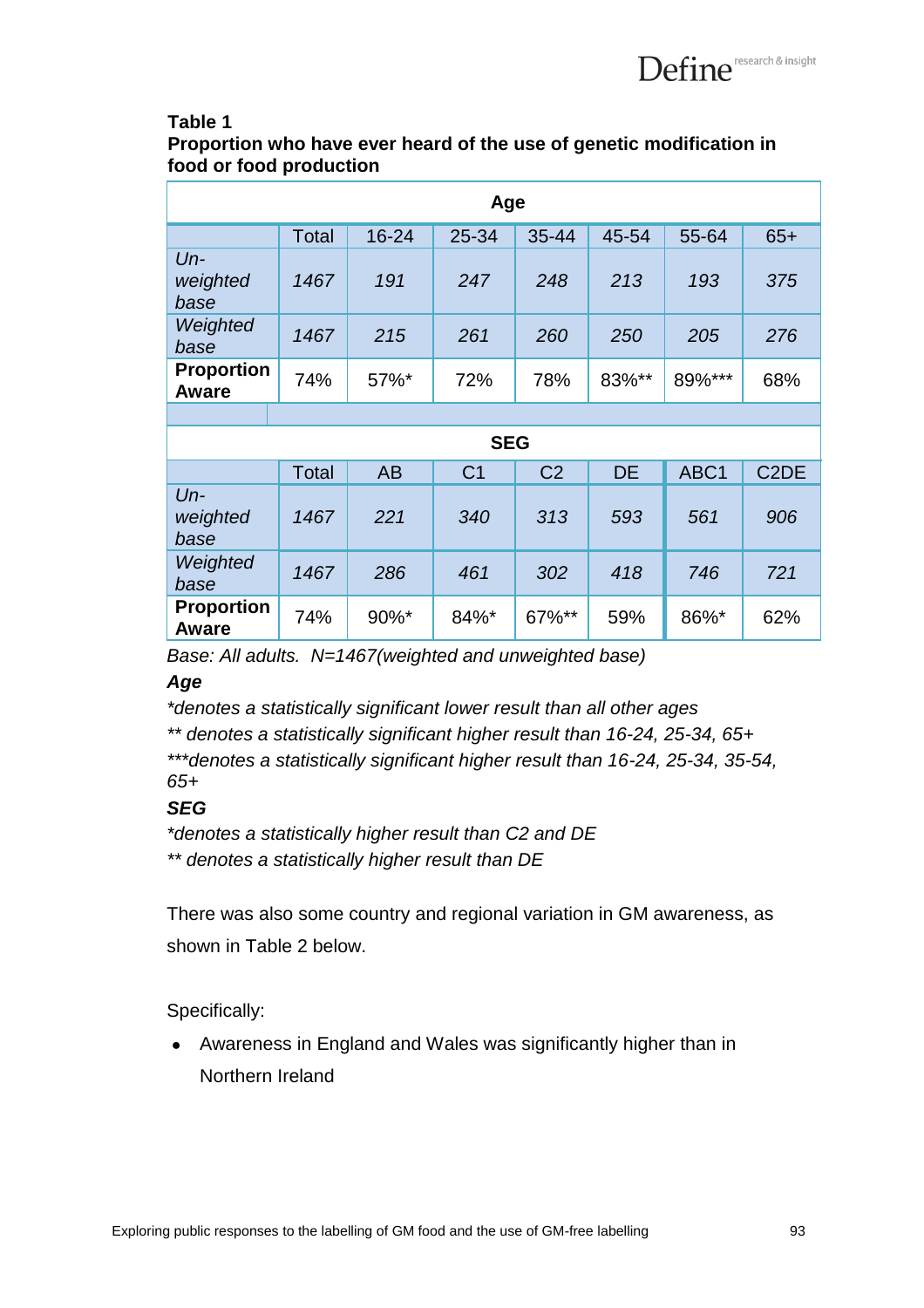• Awareness in the North West and the South West<sup>75</sup> (83% for each), were significantly higher than the national awareness figure of 74%.

#### **Table 2**

 $\overline{a}$ 

#### **Proportion who have ever heard of the use of genetic modification in food or food production by country**

|                            |       | <b>Country</b> |          |              |                            |
|----------------------------|-------|----------------|----------|--------------|----------------------------|
|                            | Total | England        | Scotland | <b>Wales</b> | <b>Northern</b><br>Ireland |
| Un-weighted<br>base        | 1467  | 870            | 200      | 221          | 176                        |
| Weighted<br>base           | 1467  | 1218           | 132      | 73           | 44                         |
| <b>Proportion</b><br>Aware | 74%   | 75%            | 70%      | 76%          | 65%*                       |

*Base: All adults. N=1467(weighted and unweighted base) \*denotes a statistically significant lower result than England and Wales*

# 1.2 Knowledge of Use of GM in Food and Food Production

Respondents, who have ever heard of the use of GM in food or food production or don't know<sup>76</sup>were asked how knowledgeable they felt about the use of genetic modification in food or food production. Claimed knowledge was measured via a range of responses, i.e. a good knowledge, a reasonable basic knowledge, a little but patchy knowledge or know very little or nothing.

As found in the qualitative phase, "good" knowledge levels were relatively low for this sample, with just under one-tenth (8%) claiming "good knowledge". A further 31% claimed they were reasonably knowledgeable about the use of GM in food or food production. 60% said that they knew 'a little' or 'very little or nothing" about GM in food or food production. This is shown in Table 3.

<sup>75</sup>Numbers here are at 112 (North West) and 84 respondents (South West). 76This group of respondents are referenced throughout the subsequent sections. This base refers to those that claimed they had heard of the use of genetic modification (or GM) in food or food production or that they didn"t know. This is also referred to as those "who had heard of the use of GM".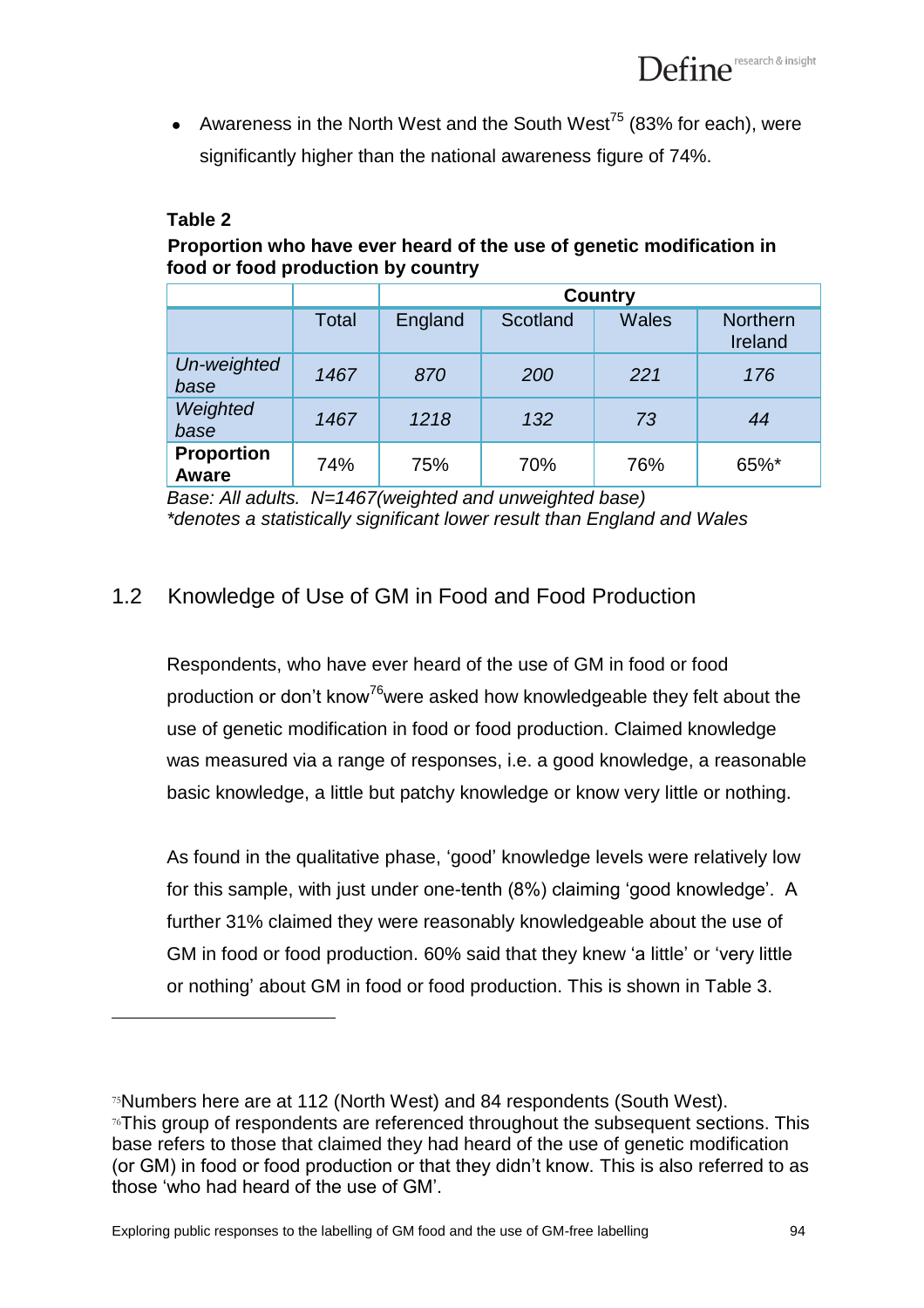## **Table 3**

**Proportion by level of knowledge about the use of genetic modification (GM) in food or food production**

| <b>Level of knowledge</b>                                | <b>Proportion</b> |
|----------------------------------------------------------|-------------------|
| I know very little or nothing                            | 28%               |
| I know a little about it but my knowledge is very patchy | 32%               |
| Little knowledge (net) $77$                              | 60%               |
|                                                          |                   |
| I have a reasonable, basic knowledge                     | 31%               |
| I have a good knowledge                                  | 8%                |
| Good/ reasonable knowledge (net) <sup>78</sup>           | 38%               |
| Don't know                                               | 2%                |

*Base: All who have ever heard of the use of genetic modification in food or food production or don't know. N=1111 (weighted base)*

Some differences between demographic groups were found amongst those who had heard of the use of GM where the following groups had the least knowledge, demonstrated by lower levels of good or reasonable knowledge:

- Of those aged over 64 years, 31% claimed they had a "good" or "reasonable, basic" knowledge. This was significantly below those aged 45-64 years (42% for 45-54 years and 48% for 55-64 years).
- 28% of those from social classes DE, claimed to have a 'good' or "reasonable, basic" knowledge. This was significantly below all other social class groups (AB: 42%, C1:39% and C2:45%).
- 32% of those with children<sup>79</sup> claimed they had a 'good' or 'reasonable, basic" knowledge compared with those without children (41%).
- 19% of respondents from Scotland reported having a "good" or  $\bullet$ "reasonable, basic" knowledge. This was significantly below those in England (41%) and Wales (35%).

 $77$  The figure for 'Little knowledge' (net) is the total of the 'I know very little or nothing' and 'I know a little but my knowledge is patchy' answers.

<sup>&</sup>lt;sup>78</sup>The figure for 'Good/reasonable knowledge' (net) is the total of the 'I have reasonable, basic knowledge" and "I have good knowledge" answers.

 $79$  This is a net figure of those with all ages of children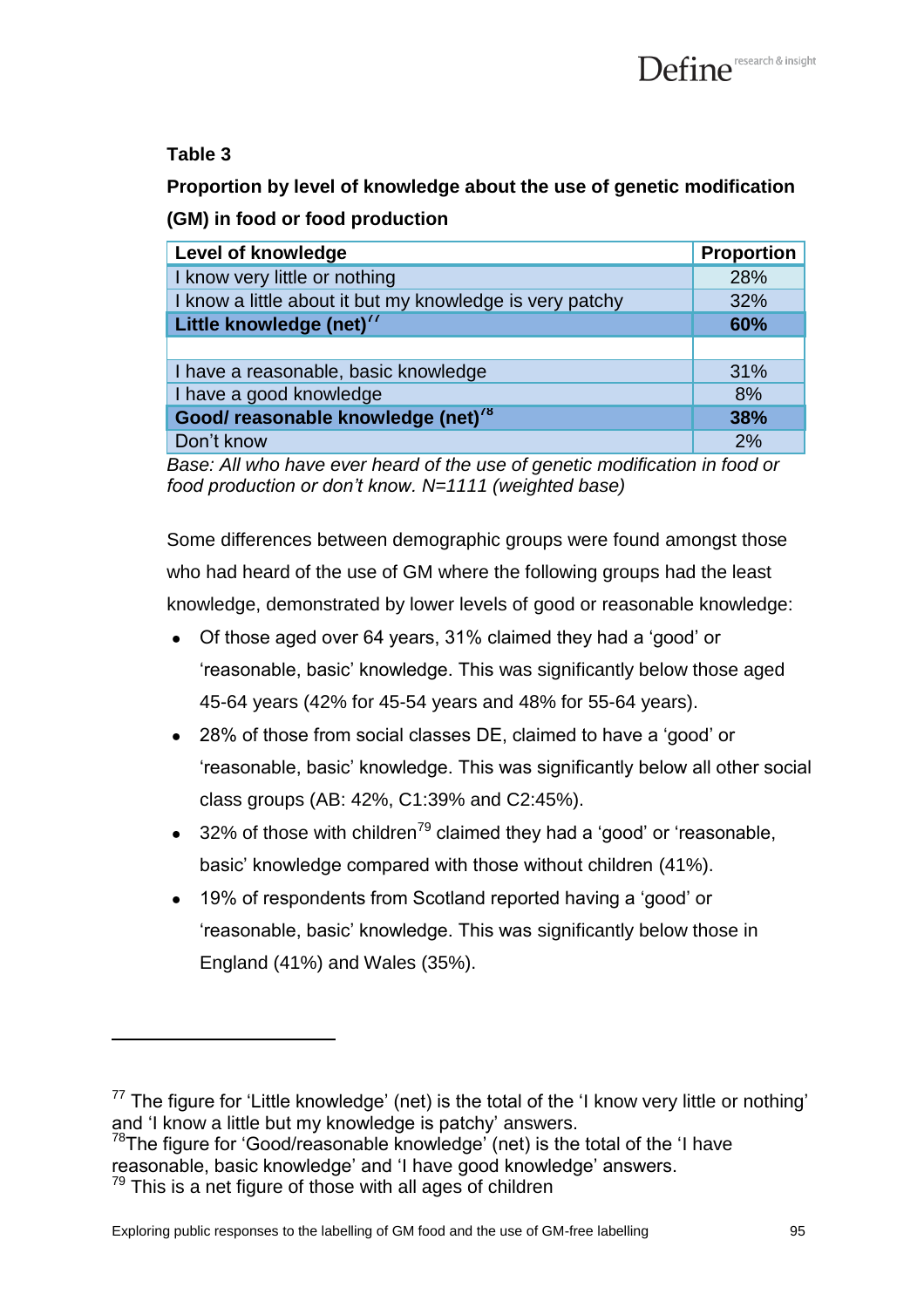

#### 1.3 Involvement with GM

Respondents who have ever heard of the use of GM in food or food production or don"t know were asked if they had talked to anyone about the use of GM in food or food production. They were also asked if they had searched for information about GM in food and food production and how frequently they did so. Levels of frequency were measured using the following scale: Frequently, occasionally, only once or twice or never.

Around a third (35%) reported to have talked about GM with others 'at all'<sup>80</sup> and just under a quarter (23%) claimed to have searched for information about it "at all". Only a minority of these actions were reported to be regular however, where 5% claimed they frequently talked about GM and 4% claiming they frequently searched for GM information.

This is shown in Table 4 below:

<sup>&</sup>lt;sup>80</sup> 'At all' refers to those that have either talked about GM or searched for information (as indicated) frequently, occasionally or only once or twice.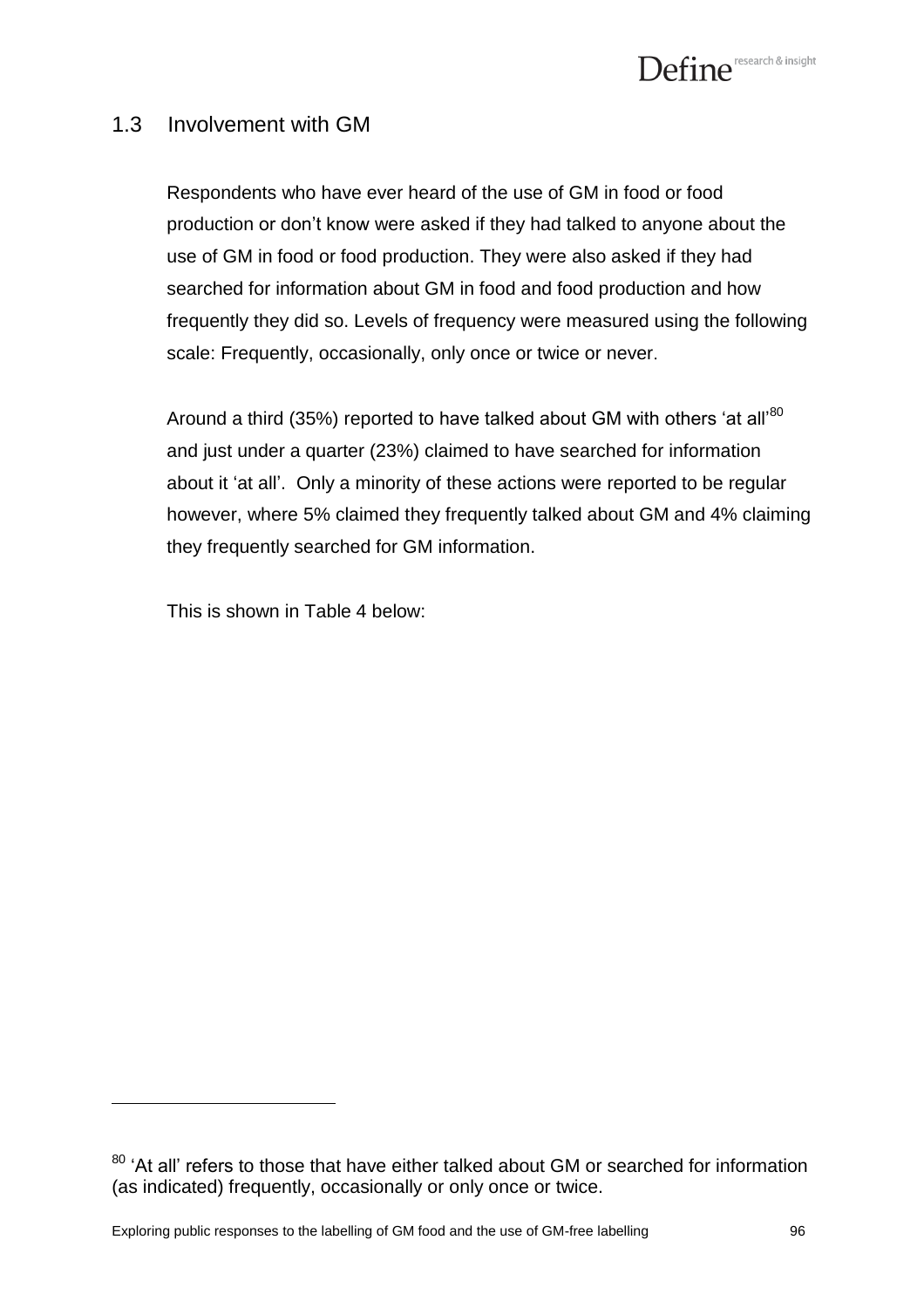

#### **Table 4**

l

**Proportion showing involvement in GM in food or food production** 

|                                                        | <b>Talked with anyone</b><br>about the use of<br>genetic modification<br>or GM, in food or<br>food production | <b>Searched for</b><br>information about<br>genetic modification, or<br>GM, in food or food<br>production<br>(all GM aware) |
|--------------------------------------------------------|---------------------------------------------------------------------------------------------------------------|-----------------------------------------------------------------------------------------------------------------------------|
| Yes - frequently                                       | 5%                                                                                                            | 4%                                                                                                                          |
| Yes - occasionally                                     | 17%                                                                                                           | 11%                                                                                                                         |
| Yes - only once or twice                               | 14%                                                                                                           | 8%                                                                                                                          |
| No, never                                              | 63%                                                                                                           | 76%                                                                                                                         |
| Don't know                                             | 1%                                                                                                            | $1\%$                                                                                                                       |
|                                                        |                                                                                                               |                                                                                                                             |
| Yes $(net)^{81}$                                       | 35%                                                                                                           | 23%                                                                                                                         |
| <b>Frequently/</b><br>occasionally (net) <sup>82</sup> | 21%                                                                                                           | 15%                                                                                                                         |
| Infrequent/ never (net) <sup>83</sup>                  | <b>77%</b>                                                                                                    | 84%                                                                                                                         |

*Base: All who have ever heard of the use of genetic modification in food or food production or don't know. N=1111 (weighted base)*

Amongst those who had heard of the use of GM, men were significantly more likely than women to claim to have discussed GM "at all" (39% versus 31%), as were social grades ABC1 (41%) compared to C2DE (27%).

The youngest age group (16-24 years) were the most likely to search for information "at all" (37%) compared to other age groups, although this was only significantly higher than 35-44 year olds (22%), 55-64 year olds (23%) and 65+ year olds (10%).

Additionally those who reported to know more about the use of  $GM<sup>84</sup>$  were significantly more likely to have talked to anyone about GM or searched for

Exploring public responses to the labelling of GM food and the use of GM-free labelling 97

 $81$ The figure for 'Yes (net)' is the total of 'Yes- frequently', 'Yes – occasionally' and 'Yes- only once or twice' answers.

<sup>&</sup>lt;sup>82</sup> The figure for 'Frequently/occasionally' (net) is a combination of 'Yes-frequently' and "Yes – occasionally" answers.

<sup>83</sup> The figure for 'Infrequent/Never' net is a total of 'Yes – only once or twice' and 'No, never" answers.

<sup>&</sup>lt;sup>84</sup> Those who knew more about GM are respondents who had heard of use of GM in food or food production and also have a good or reasonable, basic knowledge of it.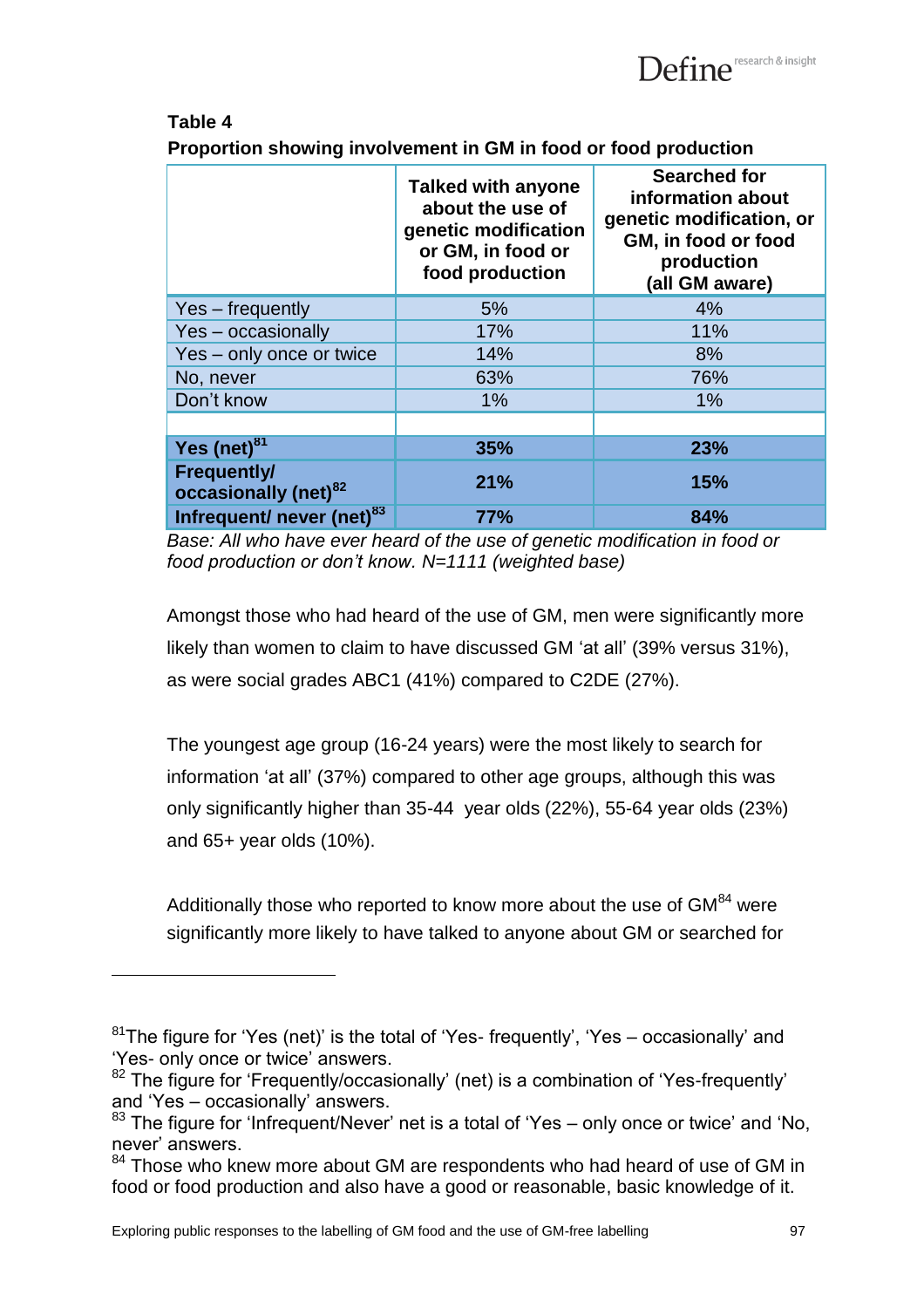information about GM than those who had little or no knowledge<sup>85</sup> within this sample:

- 54% of question respondents that have "good" or "reasonable, basic" knowledge reported that they had talked with anyone "at all" about the use of GM. While 24% of those who had "little" or "no knowledge" had talked to anyone about GM "at all".
- 40% of question respondents that reported 'good' or 'reasonable, basic' knowledge claimed that they had searched for information about GM "at all". While 12% of those who had "little" or "no knowledge" had searched for information about GM "at all".

# 2. Current Labelling Behaviour (including use of GM labelling)

All respondents (regardless of whether have ever heard of the use of GM or don"t know) were asked about the types of information they usually look for when purchasing food for the first time. Spontaneous answers are provided below in Table 5.

The quantitative findings show that in terms of the information that these respondents usually look for, information about GM content was only spontaneously mentioned by 2% of the sample.

Besides the most looked for information of price (37%), the most popular information looked for was nutritional information (a net of 37%) with fat and sugar being the most mentioned.

<sup>85</sup> Those that know little or nothing about GM were those respondents who had heard of use of GM in food or food production and also "know very little or nothing" or "know a little about it but their knowledge is patchy". It excludes those that stated "don"t know".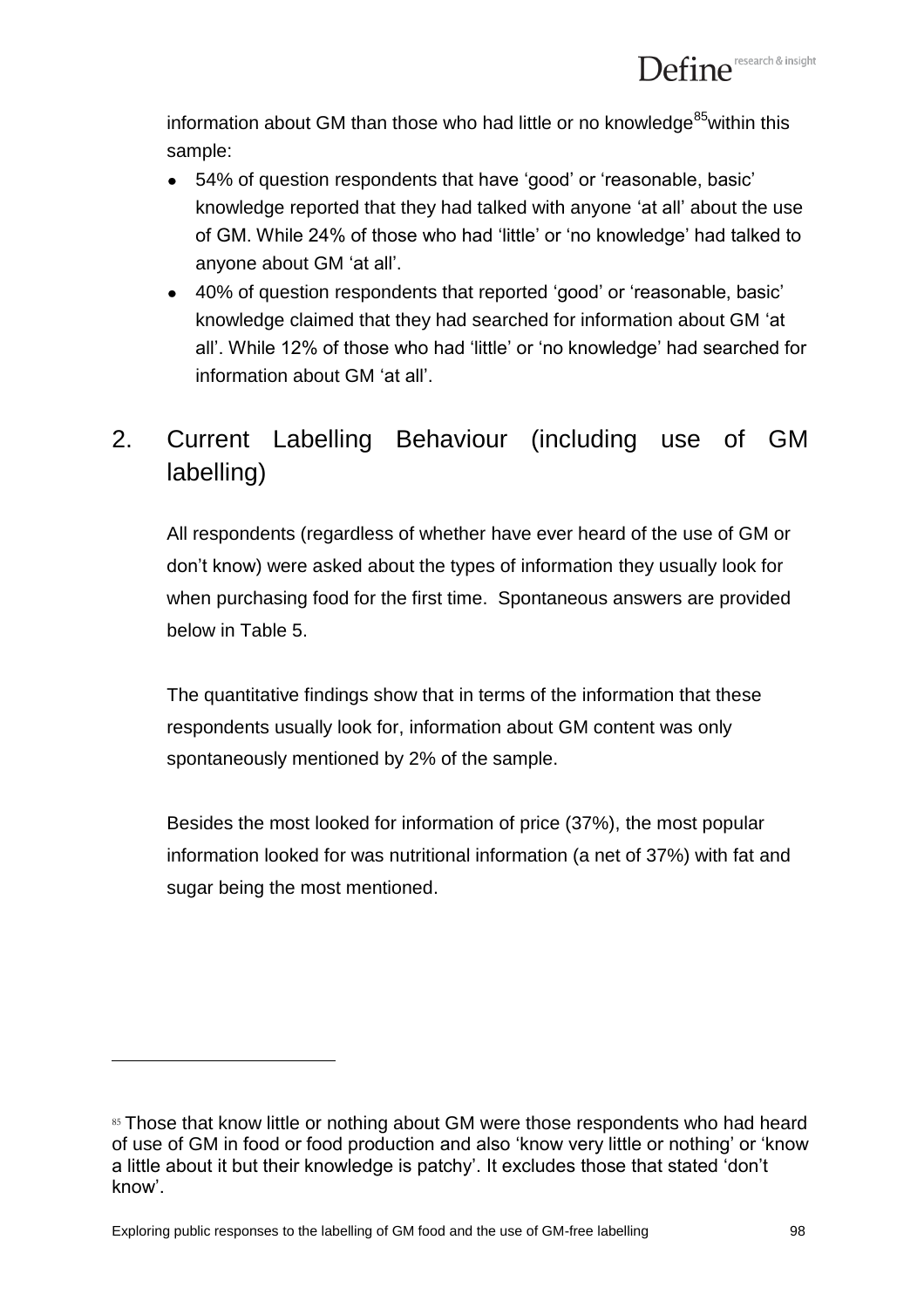#### **Table 5**

**Proportion spontaneously mentioning specific information looked for when purchasing food for the first time**

| <b>Type of Information</b>            | Proportion |
|---------------------------------------|------------|
| <b>Nutritional information</b>        |            |
| The amount of fat                     | 25%        |
| The amount of sugar                   | 19%        |
| The amount of salt                    | 17%        |
| Calories                              | 12%        |
| The amount of saturated fat           | 10%        |
| The amount of carbohydrates           | 6%         |
| The amount of protein                 | 5%         |
| <b>Nutritional information (net)</b>  | 37%        |
|                                       |            |
| <b>Information about ingredients</b>  |            |
| List of ingredients                   | 12%        |
| <b>Additives</b>                      | 8%         |
| Allergy information                   | 3%         |
| Suitable for vegetarian/ vegan diet   | 2%         |
| Information about GM content          | 2%         |
| Organic labelling                     | 2%         |
| Information about ingredients (net)   | 22%        |
| <b>Nutrition or ingredients (net)</b> | 49%        |
|                                       |            |
| <b>General information</b>            |            |
| Price                                 | 37%        |
| Best before/ use by date              | 19%        |
| Country of origin                     | 7%         |
| Animal welfare/ free range            | 6%         |
| Name of food/ brand                   | 6%         |
| Cooking/ storage instructions         | 5%         |
| <b>Health claims</b>                  | 4%         |
| Fair trade                            | 3%         |
| <b>General information (net)</b>      | 52%        |
|                                       |            |
| Any information (net)                 | 76%        |
| <b>Nothing</b>                        | 1%         |
| Don't know                            | 23%        |

*Base: All adults. N=1467(weighted and unweighted base) All other answers 1% or less not shown*

Given the low number of respondents spontaneously reporting to look for information about GM content when purchasing food for the first time  $(N= 27)$ ,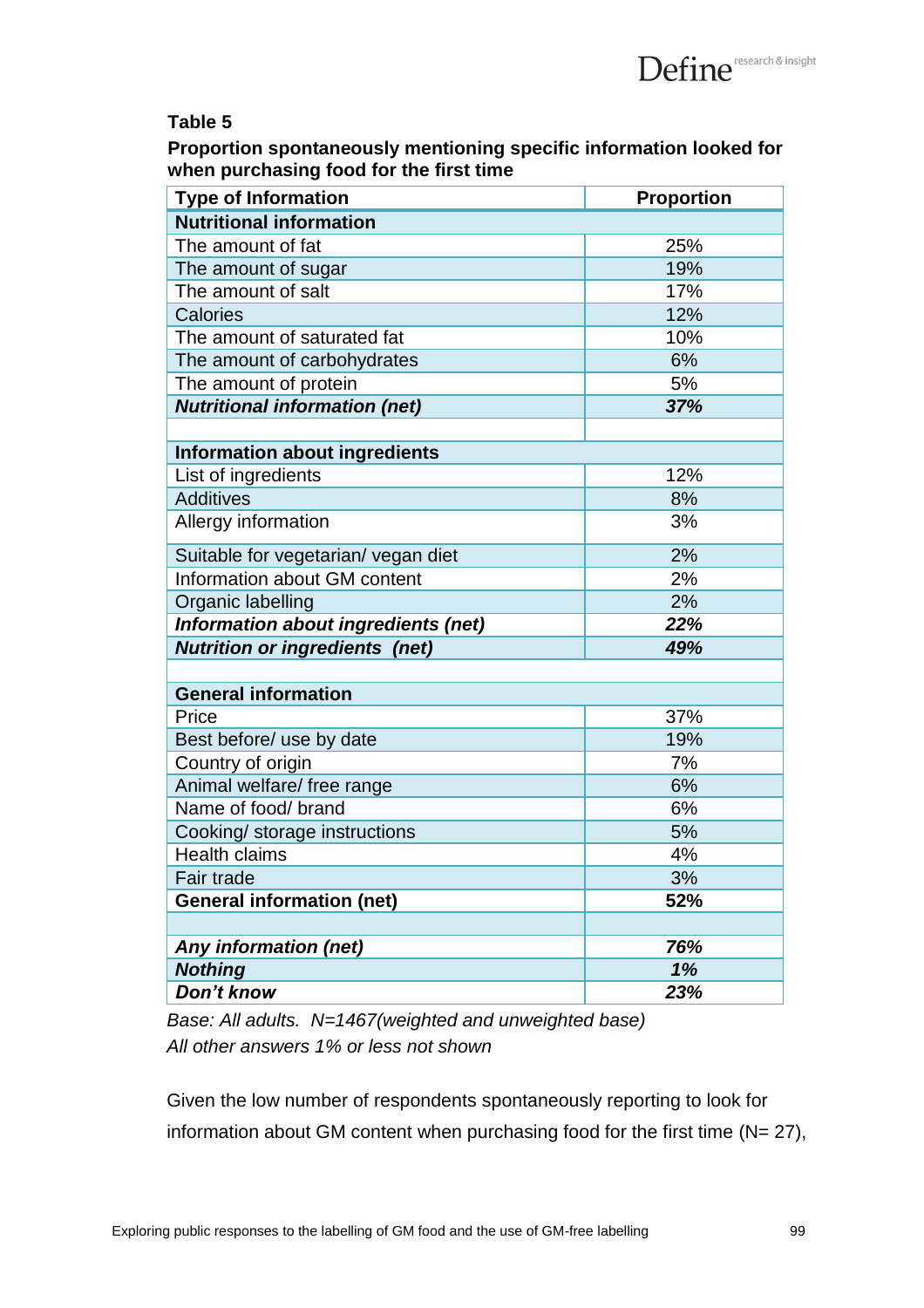it is not possible to robustly comment on which demographic groups were most likely to look at this information.

In addition to asking respondents about the information they looked for spontaneously, they were also provided with a list of example information found on food labels and asked which were most important to them. Respondents could choose up to three pieces of information that they considered important. The first, second (including first mentions) and all mentions are shown in Table 6 below.

When examining results by 'all mentions' (that is, mentioned either first, second or third) very clearly, price (60%) best before/use by dates (51%) and nutritional information (30%) were the most important to respondents.

Differences by social class for important information mentioned were:

- Nutritional information was mentioned most by ABC1 respondents at 35% significantly higher than 24% of C2DE respondents.
- Calorie information was mentioned most by ABC1 respondents at 23% significantly higher than 14% of C2DE.

Information about GM content was amongst the lowest priority with 4% choosing it as a top three important piece of information. Again, given the low number of respondents (N=57), for whom information about GM was important, demographic differences are difficult to detect.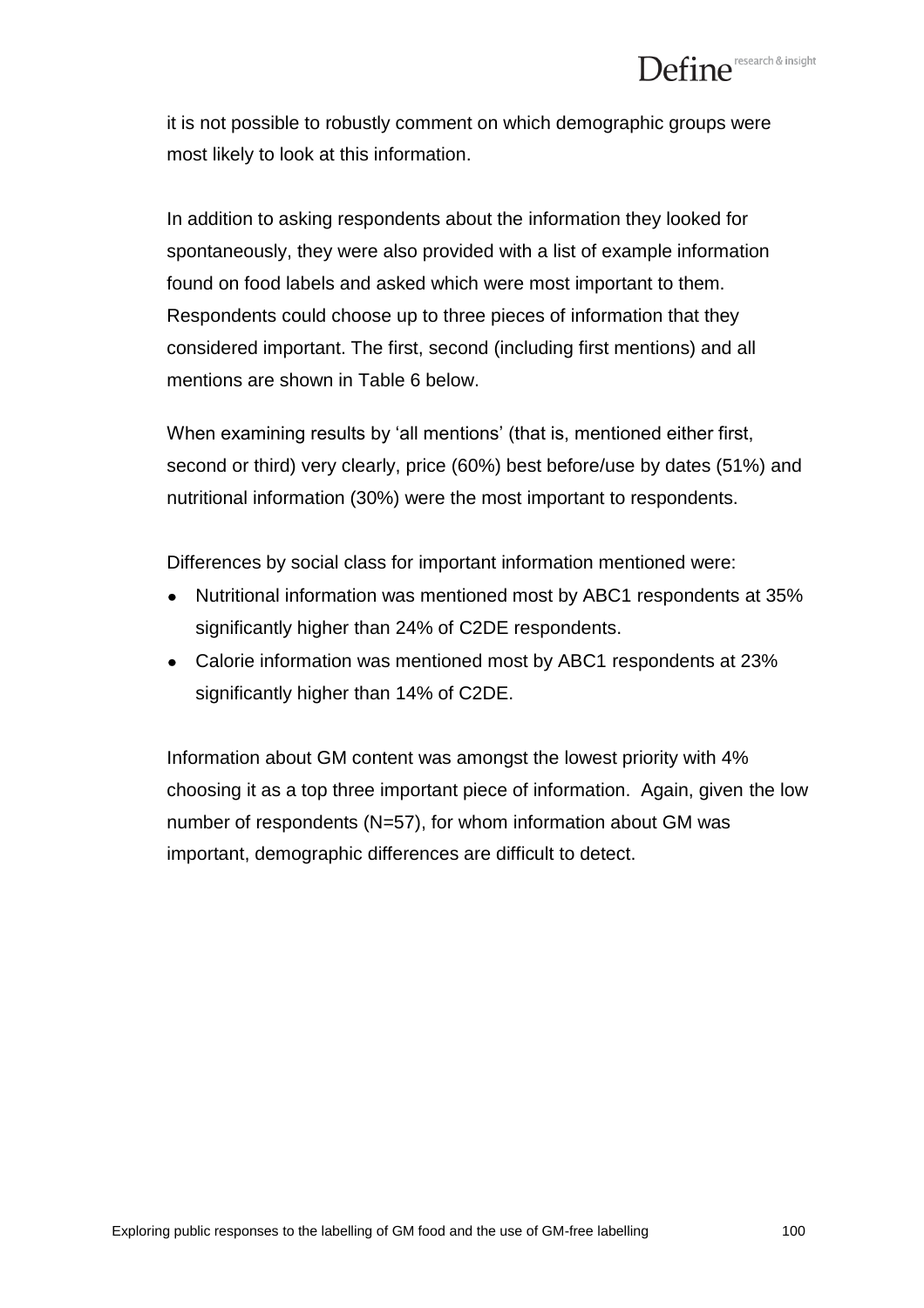#### **Table 6**

**Proportion selecting specific information found on food labels 1st, 1st/2nd and all mentions**

| <b>Information found on food labels</b> | 1 <sup>st</sup> | 1 <sup>st</sup> /2 <sup>nd</sup> | <b>All</b> |
|-----------------------------------------|-----------------|----------------------------------|------------|
|                                         | mentions        | mentions                         | mentions   |
|                                         |                 |                                  |            |
| <b>Price</b>                            | 35%             | 52%                              | 60%        |
| Best before/ use by date                | 17%             | 35%                              | 51%        |
| <b>Nutritional information</b>          | 19%             | 25%                              | 30%        |
| <b>List of ingredients</b>              | 6%              | 13%                              | 21%        |
| <b>Calories</b>                         | 5%              | 14%                              | 19%        |
| <b>Cooking/ storage instructions</b>    | 4%              | 9%                               | 14%        |
| <b>Country of origin</b>                | 2%              | 7%                               | 11%        |
| Name of food/ brand                     | 2%              | 5%                               | 11%        |
| Animal welfare/ free range              | 2%              | 5%                               | 10%        |
| Information about genetic               | 1%              | 2%                               | 4%         |
| modification                            |                 |                                  |            |
| <b>Organic labelling</b>                | 1%              | 3%                               | 4%         |
| <b>Something else</b>                   | 1%              | 1%                               | 1%         |
| Don't know                              | 7%              | 7%                               | 7%         |

*Base: All adults. N=1467(weighted and unweighted base)*

# 3. Understanding of GM

 $\overline{a}$ 

Respondents who had ever heard of the use of GM or don"t know were shown a range of statements about availability of GM foods and were asked to what extent they thought each were true or false. As in the qualitative research, there were mixed views about what was available or not.

There was some belief that, in the UK, GM foods are widely on sale  $(54\%)^{86}$ , currently being grown (66%) and used for animal feed (54%). However, as found in the qualitative phase, for all these statements there was also a large degree of uncertainty, with those unable to express an opinion ranging from 28% to 40% across the statements tested. As this data is based around those who claim to have heard of the use of GM, the degree of uncertainty

<sup>&</sup>lt;sup>86</sup>Figures in this section related to 'true' are net figures i.e. the total of definitely true and probably true answers.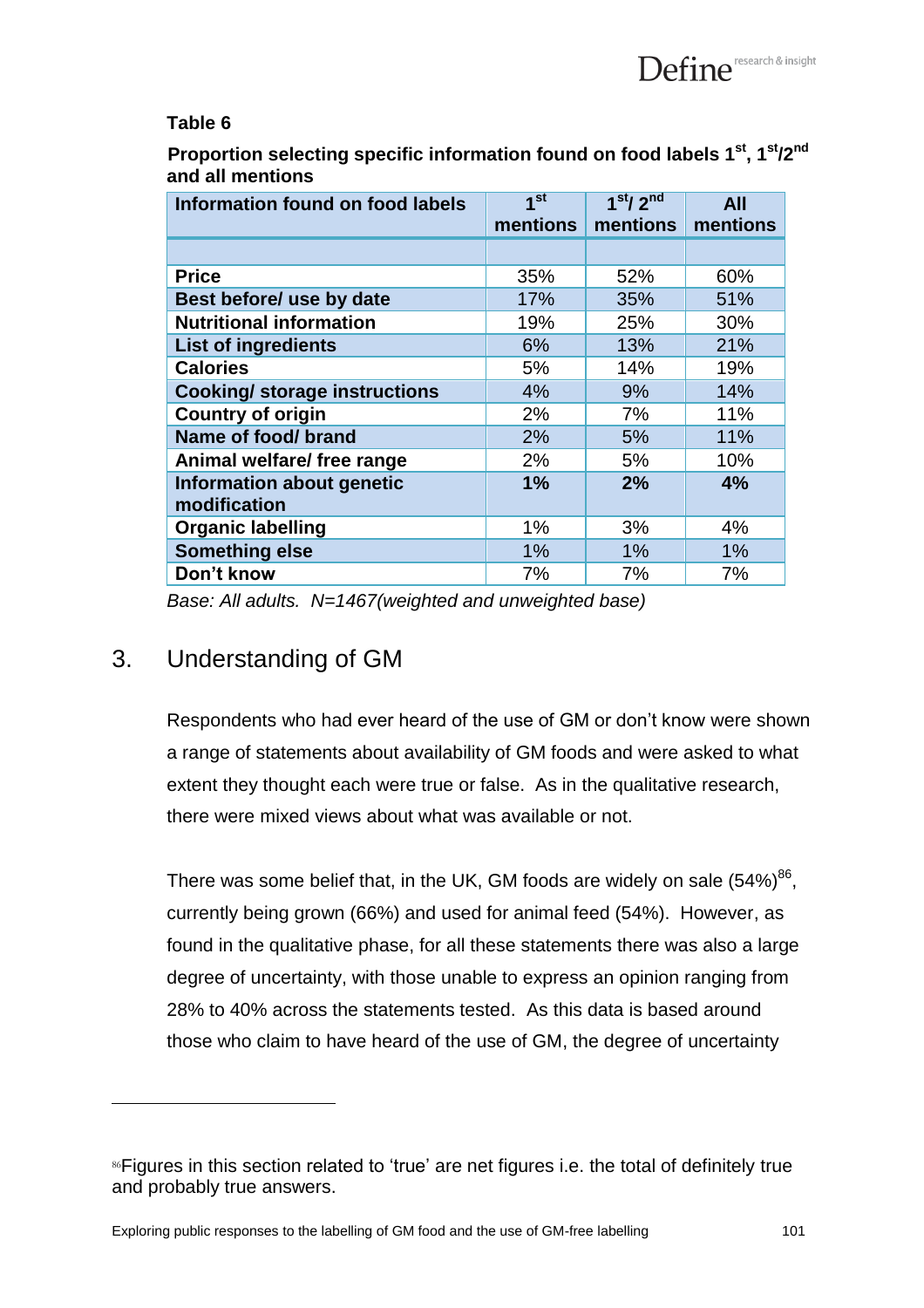amongst the general population maybe even higher. Details of the numbers are shown in Table 7 below.

## **Table 7**

 $\overline{a}$ 

**Proportion of respondents thinking a statement about GM is true or false**

|                           | <b>GM</b> foods are<br>widely on sale<br>in the UK | <b>GM</b> crops are<br>currently being<br>grown by<br>farmers in the<br><b>UK</b> | <b>Farmers in the</b><br>UK use animal<br>feed that<br>contains<br>ingredients<br>from GM plants |
|---------------------------|----------------------------------------------------|-----------------------------------------------------------------------------------|--------------------------------------------------------------------------------------------------|
| Definitely true           | 17%                                                | 26%                                                                               | 13%                                                                                              |
| Probably true             | 38%                                                | 41%                                                                               | 41%                                                                                              |
| True (net) $87$           | 54%                                                | 66%                                                                               | 54%                                                                                              |
|                           |                                                    |                                                                                   |                                                                                                  |
| Not sure                  | 31%                                                | 28%                                                                               | 40%                                                                                              |
|                           |                                                    |                                                                                   |                                                                                                  |
| <b>Probably false</b>     | 11%                                                | 5%                                                                                | 5%                                                                                               |
| Definitely false          | 4%                                                 | 1%                                                                                | 1%                                                                                               |
| False (net) <sup>88</sup> | 15%                                                | 6%                                                                                | 6%                                                                                               |

*Base: All who have ever heard of the use of genetic modification in food or food production or don't know. N=1111 (weighted base)*

There was a significant difference by gender where 71% of males who had heard of the use of GM believed it true that GM crops are currently being grown by farmers in the UK compared with 62% of females who believe this is true.

There were some significant differences by age and social class in levels of belief for these statements for this sample:

65% of 16-34 year olds believed that the statement "GM foods are widely on sale in the UK" is true. This is compared to 54% of 35-64 year olds.

 $87$ The figure for 'True' (net) is the total of the definitely true and probably true answers.

 $88$  The figure for 'False' (net) is the total of the probably false and definitely false answers.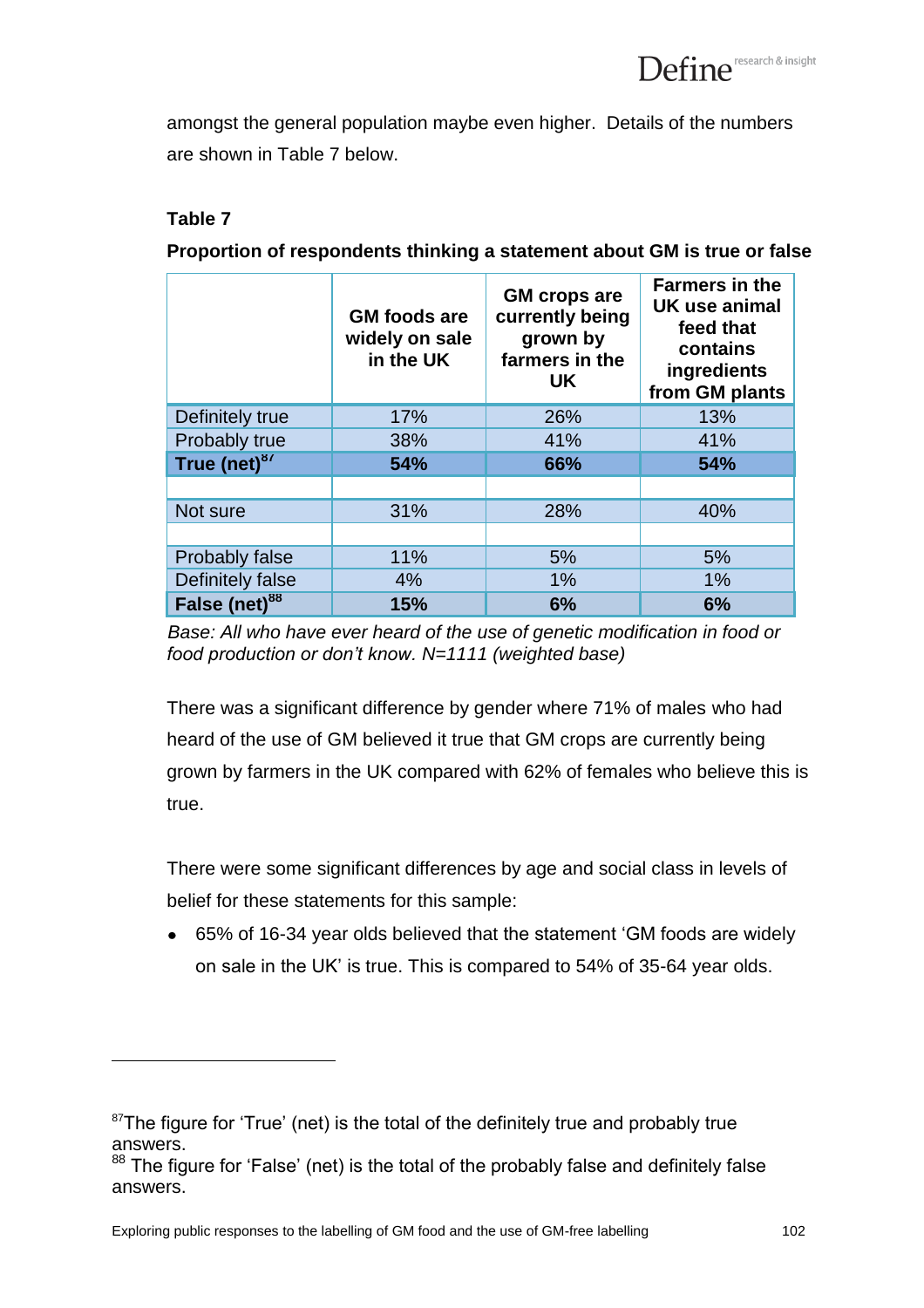- In contrast 59% of 16-34 year olds thought that the statement "GM crops are currently being grown by farmers in the UK" is true. This is compared to 69% of 35-64 year olds who thought this.
- 69% of those from social grades ABC1 were also more likely to think the statement 'GM crops are currently being grown by farmers in the UK' is true. This is compared to 61% of those from social grades DE.

# 4. GM Labelling

# 4.1 Importance of Specific GM Present and Absent Labels

In order to understand what types of GM present information or labelling were considered important, respondents who had heard of the use of GM were asked how important it was that it was written on the label if a) "The food itself is from a genetically modified plant', b) 'One or more ingredients in the food are from a genetically modified plant" and c) "The food product is from animals that have been fed genetically modified plants".

Around two in three of those who had heard of the use of GM agreed that they thought it important (very or quite) that each scenario was written on the label:

- 68% thought it was important (very or quite) that it is written on the label if "The food itself is from a genetically modified plant"
- 67% thought it was important (very or quite) that it is written on the label if "One or more ingredients in the food are from a genetically modified plant"
- 67% thought it was important (very or quite) that it is written on the label if "The food product (e.g. meat, milk, eggs) is from animals that have been fed genetically modified plants'

For all statements above, 12% thought it was not important.

It is interesting to note that where the genetically modified product enters the food chain makes no difference in the level of importance. Whether the produce being directly consumed is genetically modified, if it forms part of the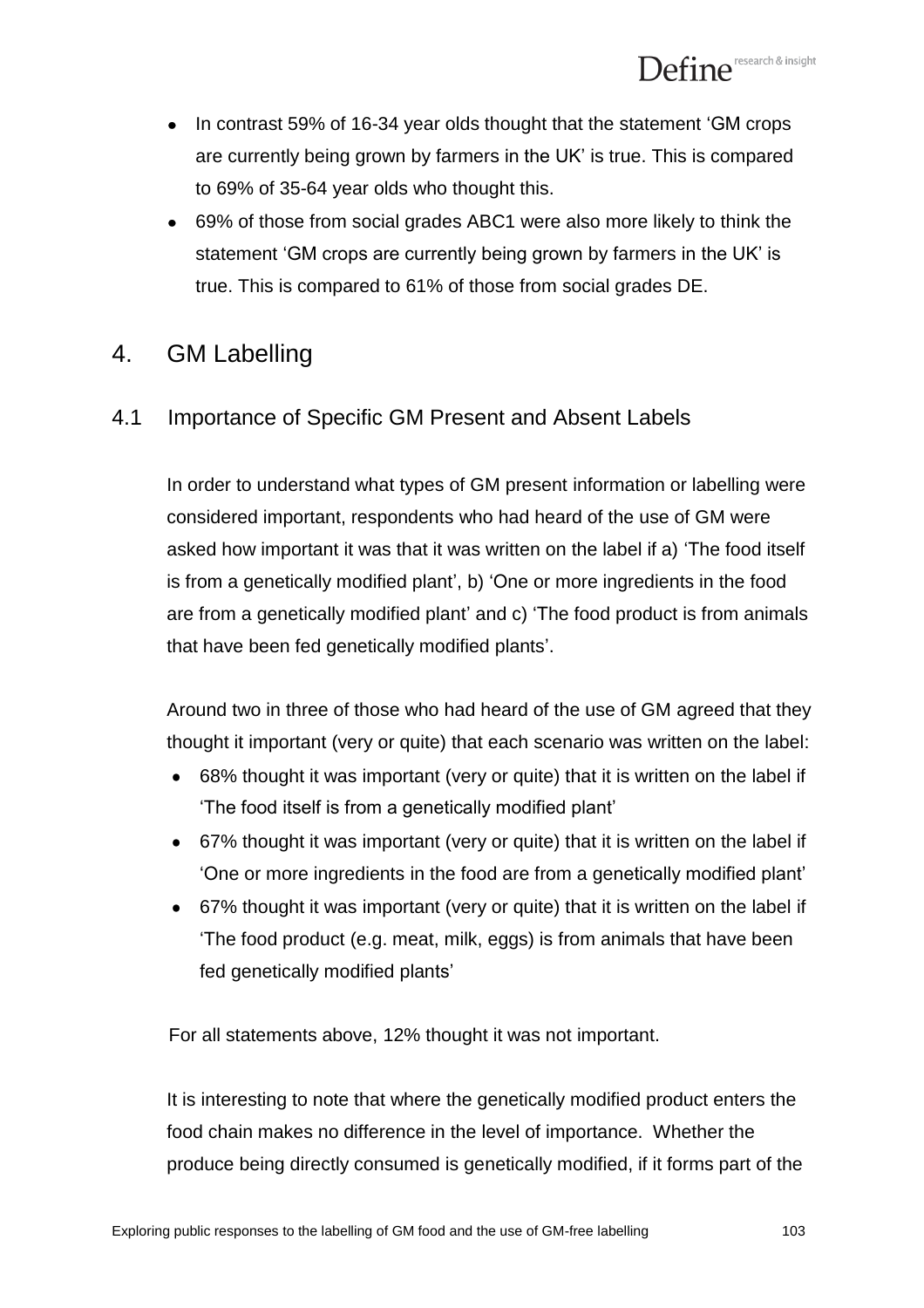ingredients or whether the food product is from animals that have been fed genetically modified plants is no different in the eyes of consumers surveyed aware of GM in food or food production. Table 8 below shows the spread of responses.

#### **Table 8**

 $\overline{a}$ 

| Proportion by level of importance of each type of information being |  |
|---------------------------------------------------------------------|--|
| written on a label                                                  |  |

|                                                           | The food<br>itself is from<br>a genetically<br>modified<br>plant | One or more<br>ingredients in<br>the food are<br>from a<br>genetically<br>modified plant | The food product,<br>e.g. meat, milk,<br>eggs, is from<br>animals that have<br>been fed genetically<br>modified plants |
|-----------------------------------------------------------|------------------------------------------------------------------|------------------------------------------------------------------------------------------|------------------------------------------------------------------------------------------------------------------------|
| Very important                                            | 41%                                                              | 39%                                                                                      | 40%                                                                                                                    |
| Quite important                                           | 27%                                                              | 28%                                                                                      | 27%                                                                                                                    |
| <b>Important (very/</b><br>quite) – $(net)^{89}$          | 68%                                                              | 67%                                                                                      | 67%                                                                                                                    |
|                                                           |                                                                  |                                                                                          |                                                                                                                        |
| I have no feelings<br>either way                          | 20%                                                              | 21%                                                                                      | 21%                                                                                                                    |
|                                                           |                                                                  |                                                                                          |                                                                                                                        |
| Not very important                                        | 8%                                                               | 8%                                                                                       | 8%                                                                                                                     |
| Not at all important                                      | 4%                                                               | 4%                                                                                       | 4%                                                                                                                     |
| Not important (not<br>very/ not at all) -<br>$(net)^{90}$ | 12%                                                              | 12%                                                                                      | 12%                                                                                                                    |

*Base: All who have ever heard of the use of genetic modification in food or food production, or don't know. N=1111 (weighted base)*

Although the qualitative research noted that knowledge was not always an indication of interest in different types of GM labelling, within the quantitative research, knowledge of GM appeared to be a potential contributing factor for this sample:

77% of those who claimed "good" or "reasonable, basic" knowledge of GM  $\bullet$ thought it was important (very or quite) that it is written on the label if "The

<sup>&</sup>lt;sup>89</sup> The figure for 'important' (net) is the total of very and quite important answers.  $90$  The figure for 'not important' (net) is the total of not very and not at all important answers.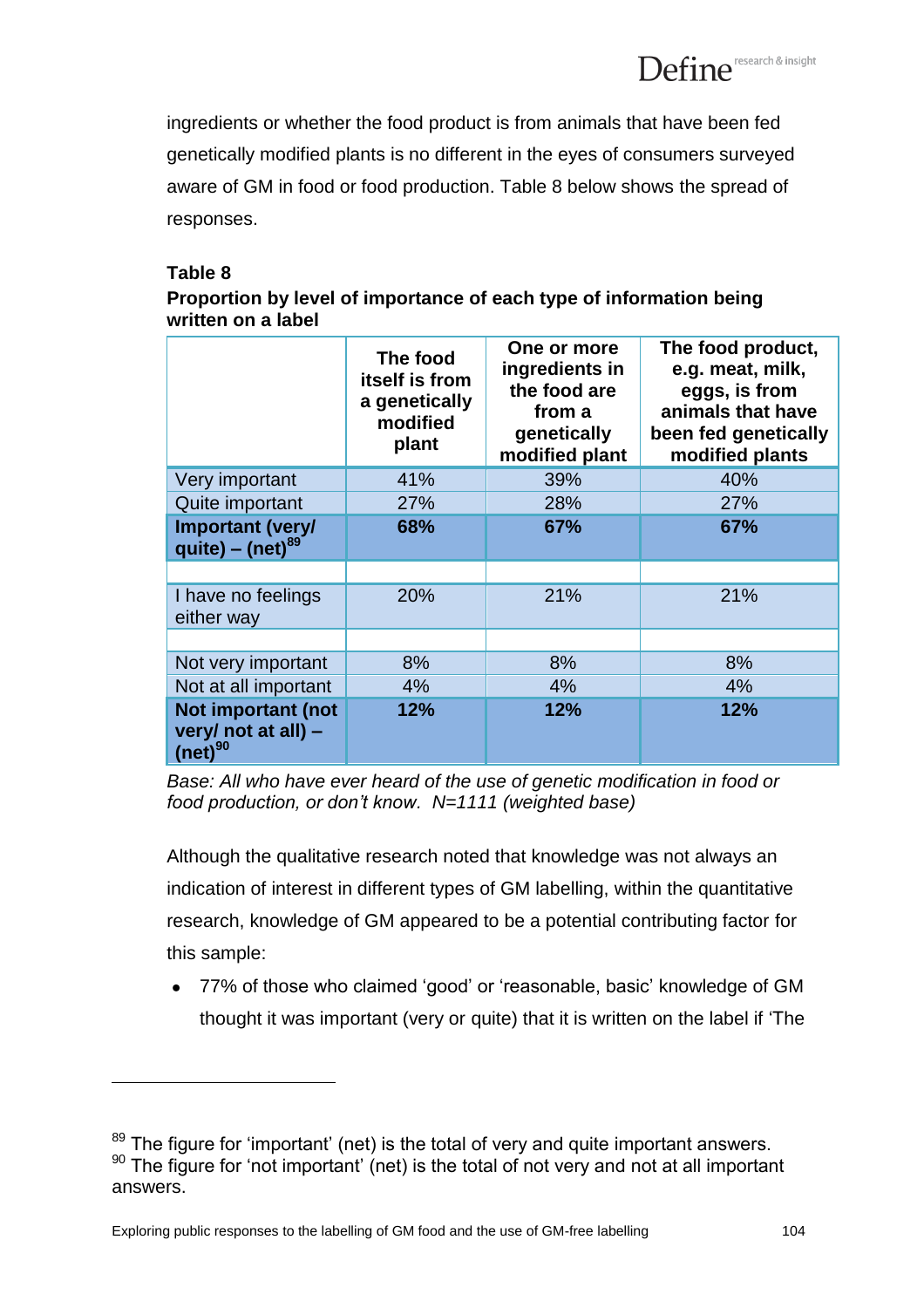food itself is from a genetically modified plant' (significantly higher than 64% of those who had little or no knowledge and thought it important)

- 76% of those who claimed "good" or "reasonable, basic" knowledge of GM thought it was important (very or quite) that it is written on the label if "One or more ingredients in the food are from a genetically modified plant" (significantly higher than 63% of those who had little or no knowledge and thought it important)
- 76% of those who claimed "good or reasonable, basic" knowledge of GM thought it was important (very or quite) that it is written on the label if "The food product, e.g. meat, milk, eggs, is from animals that have been fed genetically modified plants" (significantly higher than 63% of those who had little or no knowledge and thought it important).

There were also some differences in terms of whether each scenario was important (very or quite) to be written on the label by demographic groups and country amongst those who had heard of the use of GM:

70% of those aged 35-64 considered it important that it is written on the label if "One or more ingredients are from a genetically modified plant". This was significantly higher than 62% of 16-34 year olds who considered it important. This is shown in Table 9 below.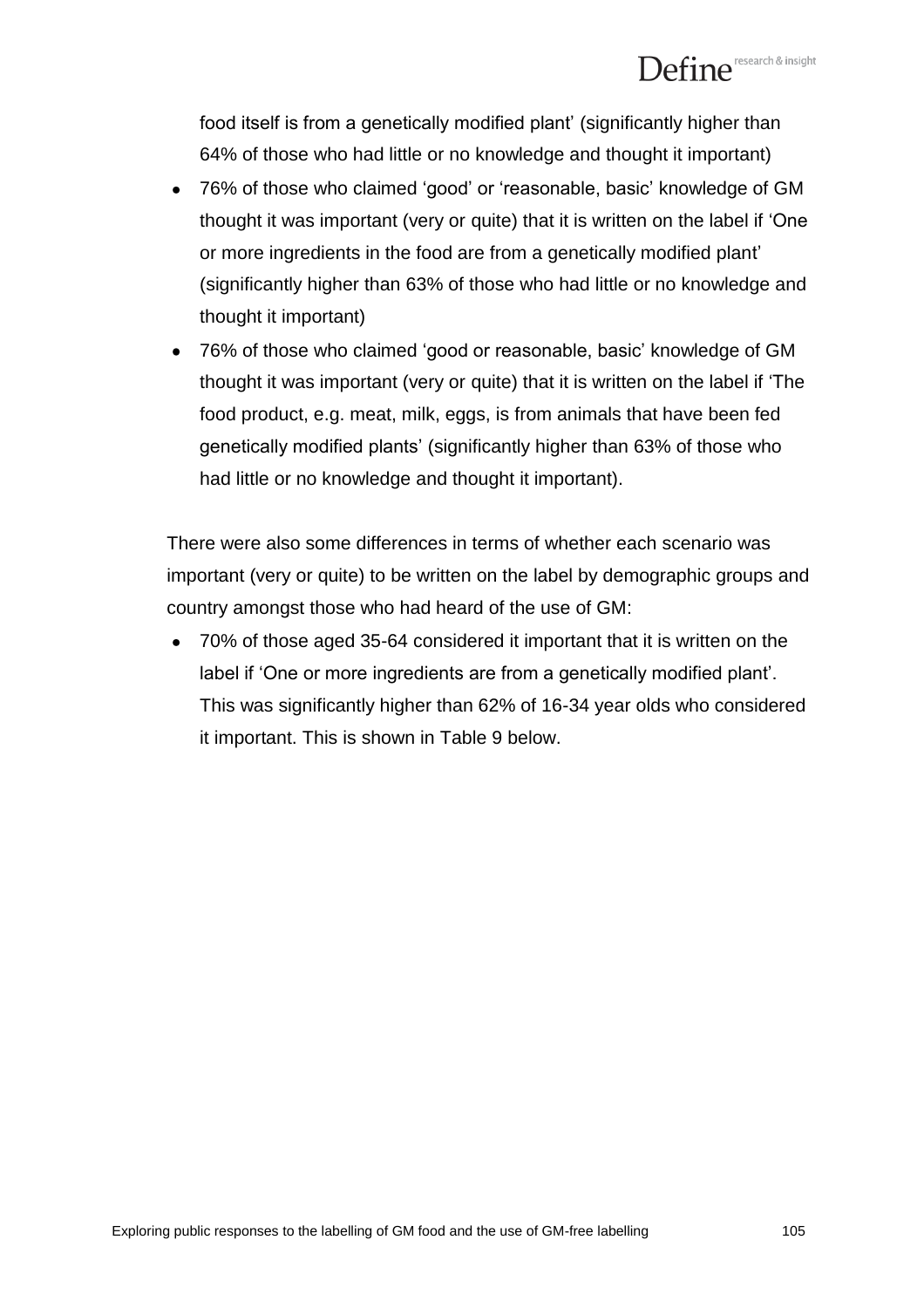#### **Table 9**

**Proportion of those that consider it important (very or quite) of each type of information being written on a label by age**

|                                                                                                                  | All heard of use of<br><b>GM or don't know</b> | 16-34<br>years | 35-64<br>years |
|------------------------------------------------------------------------------------------------------------------|------------------------------------------------|----------------|----------------|
| Un-weighted base                                                                                                 | 1050                                           | 274            | 528            |
| Weighted base                                                                                                    | 1111                                           | 318            | 596            |
| The food itself is from a<br>genetically modified plant                                                          | 68%                                            | 65%            | 70%            |
| One or more ingredients in the<br>food are from a genetically<br>modified plant                                  | 67%                                            | 62%            | 70%*           |
| The food product, e.g. meat,<br>milk, eggs, is from animals that<br>have been fed genetically<br>modified plants | 67%                                            | 65%            | 70%            |

*Base: All who have ever heard of the use of genetic modification in food or food production, or don't know. N=1111 (weighted base) \*denotes a significantly higher result than corresponding 16-34 years*

In terms of differences by country, respondents from Northern Ireland  $\bullet$ considered it important to be written on the label to a greater extent compared to other countries with 81% claiming it was important (very or quite) to label if the food itself was "From a genetically modified plant". 69% of respondents in England also claimed it was important. Respondents in Northern Ireland and England were significantly more likely to say it was important than the 55% of respondents in Scotland. This is shown in Table 10 below.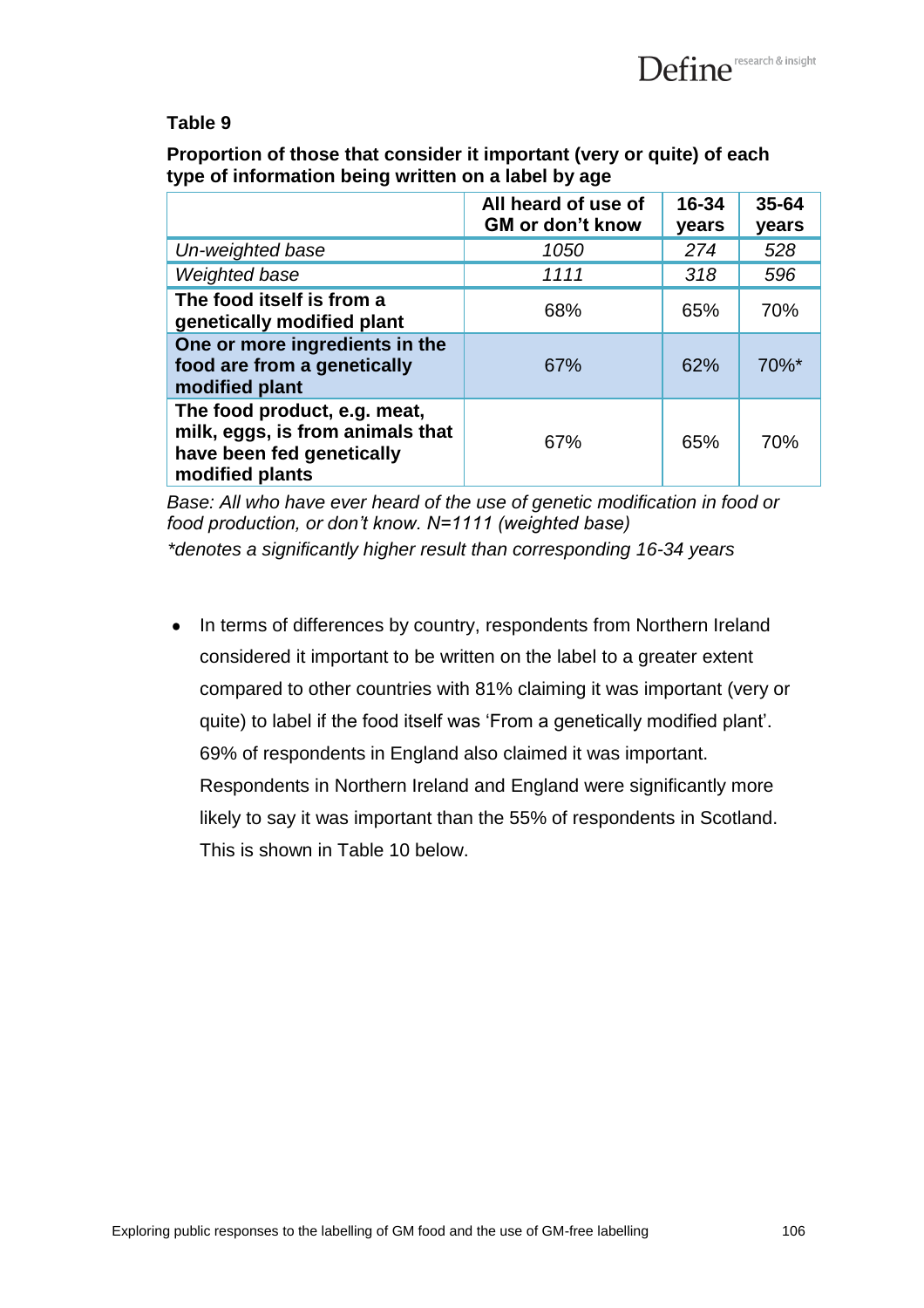

#### **Table 10**

**Proportion of those that consider it important (very or quite) of each type of information being written on a label by country**

|                                                                                                                              | All heard of<br>use of GM<br>or don't<br>know | <b>England</b> | <b>Scotland</b> | <b>Wales</b> | <b>Northern</b><br><b>Ireland</b> |
|------------------------------------------------------------------------------------------------------------------------------|-----------------------------------------------|----------------|-----------------|--------------|-----------------------------------|
| Un-weighted<br>base                                                                                                          | 1050                                          | 644            | 131             | 167          | 108                               |
| <b>Weighted base</b>                                                                                                         | 1111                                          | 931            | 93              | 58           | 29                                |
| The food itself<br>is from a<br>genetically<br>modified plant                                                                | 68%                                           | 69%*           | 55%             | 65%          | 81%**                             |
| One or more<br>ingredients in<br>the food are<br>from a<br>genetically<br>modified plant                                     | 67%                                           | 68%*           | 57%             | 66%          | 76%*                              |
| The food<br>product, e.g.<br>meat, milk,<br>eggs, is from<br>animals that<br>have been fed<br>genetically<br>modified plants | 67%                                           | 68%*           | 54%             | 64%          | 76%***                            |

*Base: All who have ever heard of the use of genetic modification in food or food production, or don't know. N=1111 (weighted base)*

- *\* Denotes significantly higher result than Scotland*
- *\*\* Denotes significantly higher result than all other countries*

*\*\*\* Denotes significantly higher result than Scotland and Wales*

There were no significant differences in opinion by SEG when looking at net importance.

# 4.2 GM Absent Expectations

Respondents who had ever heard of the use of GM in food or food production or don"t know were asked to consider how important certain criteria were if a food was described as 'GM Free' or 'Free from GM'. Around two in three perceived the following criteria as very or quite important: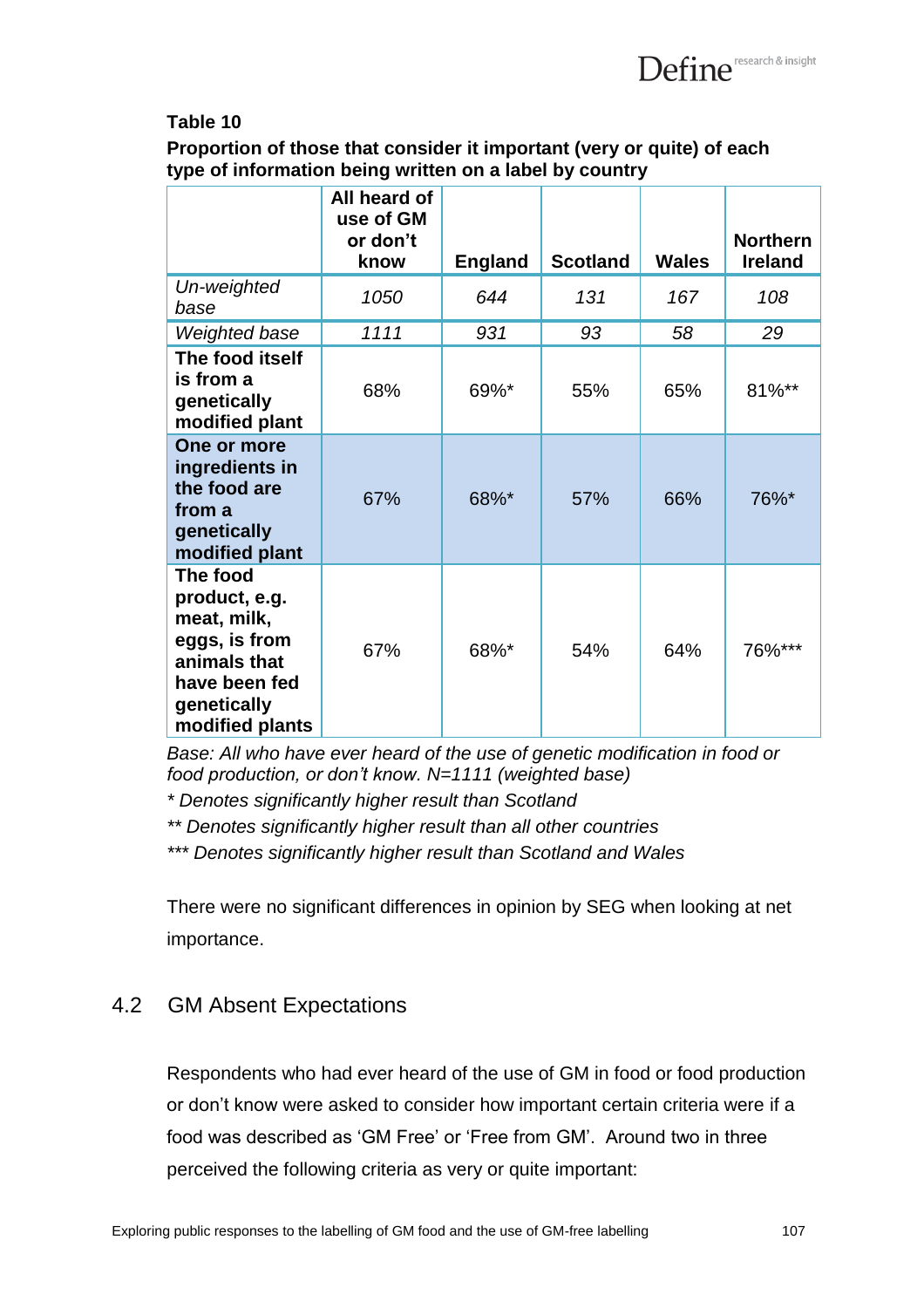- 68% claimed it very or quite important that "The food contains no traces of GM ingredients, even at very low levels"
- 69% claimed it very or quite important that "It contains no ingredients from GM plants"
- 69% claimed it very or quite important that "For items like meat, milk, or eggs, the food is from animals that have not been fed GM plants"

For all statements above, 12% thought it was not important.

The spread of responses are shown in Table 11 below.

#### **Table 11**

 $\overline{a}$ 

**Level of importance of each criterion** *if product labelled 'GM Free' or 'Free from GM'*

|                                                          | The food<br>contains no<br>traces of GM<br>ingredients<br>even at very<br>low levels | The food<br>contains no<br>ingredients<br>from GM<br>plants | For items like meat,<br>milk or eggs, the<br>food is from<br>animals that have<br>not been fed GM<br>plants |
|----------------------------------------------------------|--------------------------------------------------------------------------------------|-------------------------------------------------------------|-------------------------------------------------------------------------------------------------------------|
| Very important                                           | 45%                                                                                  | 49%                                                         | 47%                                                                                                         |
| Quite important                                          | 23%                                                                                  | 20%                                                         | 23%                                                                                                         |
| <b>Important (very/</b><br>quite)-(net) <sup>91</sup>    | 68%                                                                                  | 69%                                                         | 69%                                                                                                         |
|                                                          |                                                                                      |                                                             |                                                                                                             |
| I have no feelings<br>either way                         | 20%                                                                                  | 19%                                                         | 19%                                                                                                         |
|                                                          |                                                                                      |                                                             |                                                                                                             |
| Not very important                                       | 7%                                                                                   | 8%                                                          | 8%                                                                                                          |
| Not at all important                                     | 4%                                                                                   | 4%                                                          | 4%                                                                                                          |
| Not important (not<br>very/ not at all)-<br>$(net)^{92}$ | 12%                                                                                  | 12%                                                         | 12%                                                                                                         |

*Base: All who have ever heard of the use of genetic modification in food or food production, or don't know. N=1111 (weighted base)*

 $91$  The figure for 'important' (net) is the total of very important and quite important answers.

 $92$  The figure for 'not important' (net) is the total of not very important and not at all important answers.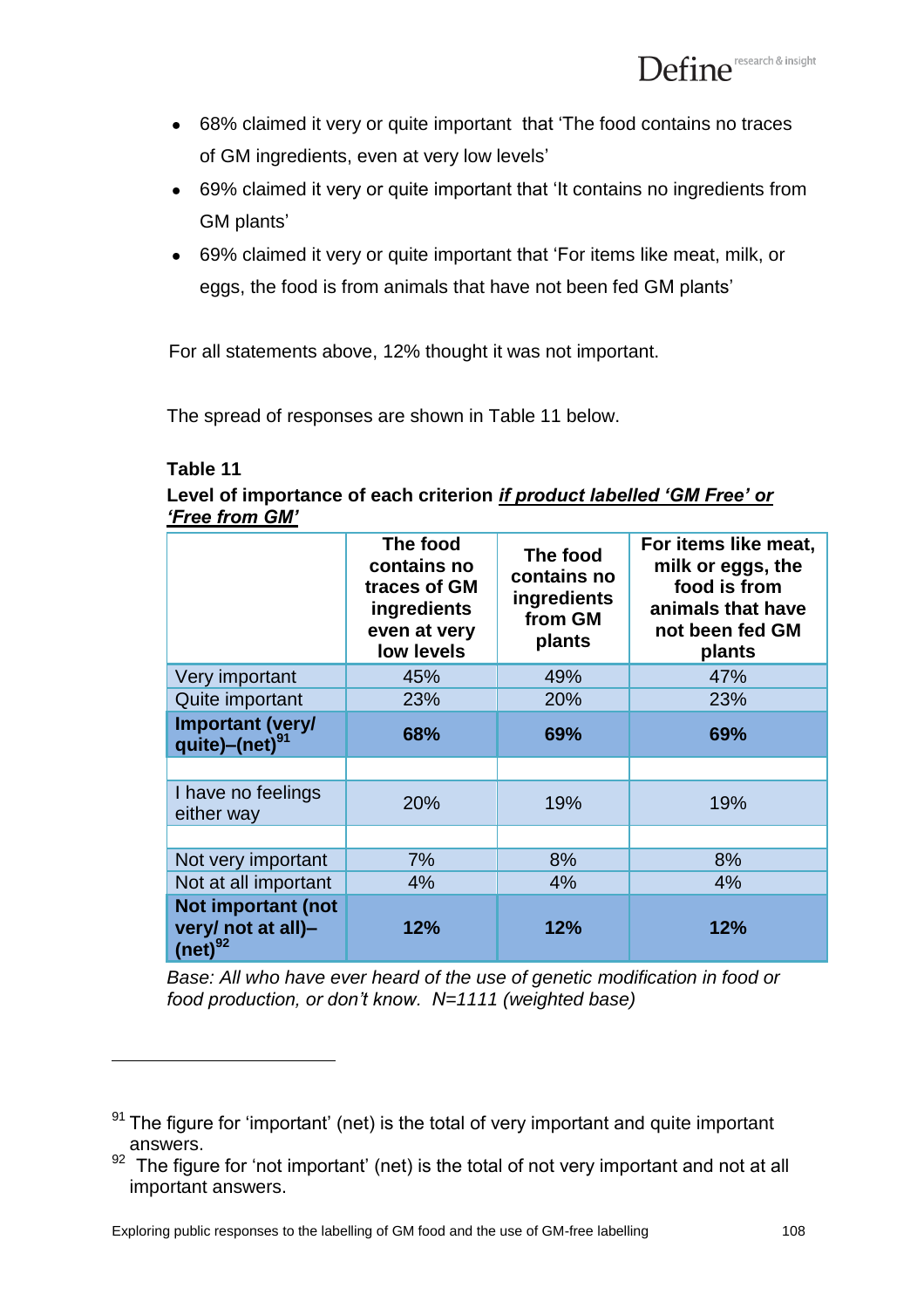

Of this sample, levels of net importance were also heightened for those who knew more about  $GM<sup>93</sup>$  than those who did not. The proportions saying each were important are constant across the three criterion, therefore responses are highly correlated where a respondent has often given the same level of importance to each of the three criterion.

- 74% of those who knew more about GM felt it very or quite important that "The food contains no traces of GM ingredients, even at very low levels" compared to 66% of those who had little or no knowledge of GM
- 77% of those who knew more about GM felt it very or quite important that "It contains no ingredients from GM plants" compared to 66% of those who had little or no knowledge of GM
- 77% of those who knew more about GM felt "It very or quite important that for items like meat, milk, or eggs, the food is from animals that have not been fed GM plants" compared to 66% of those who had little or no knowledge of GM.

 $\overline{a}$ 

<sup>&</sup>lt;sup>93</sup> Respondents that have 'good' or 'reasonable, basic' knowledge levels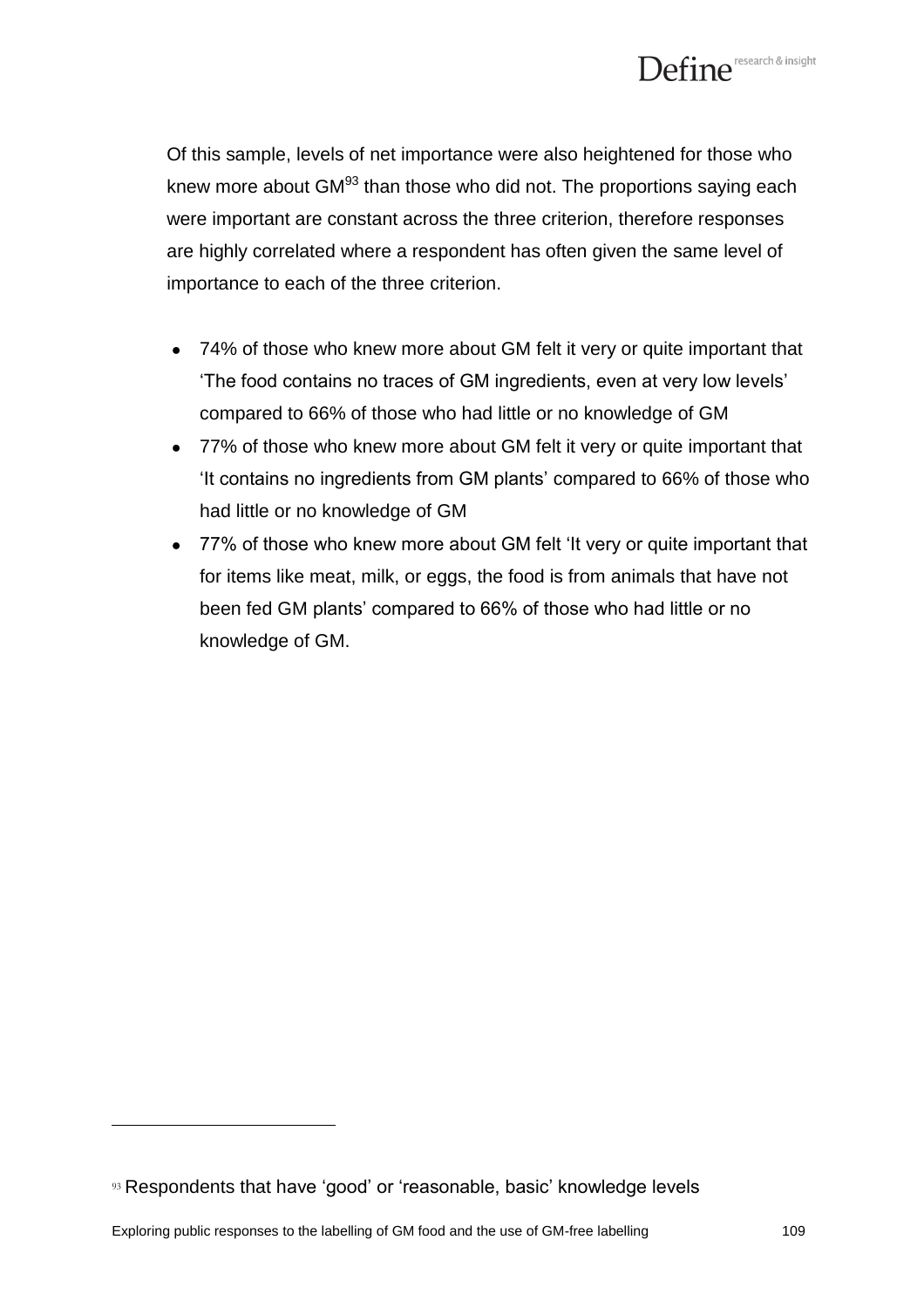**Level of importance of each criterion** *if product labelled 'GM Free' or 'Free from GM'* **by those with good or reasonable knowledge levels of GM and those with little or no knowledge of GM**

|                                                                                                                       | All heard of<br>use of GM or<br>don't know | Good/<br>reasonable<br>knowledge<br>levels of GM | Little or no<br>knowledge of GM |
|-----------------------------------------------------------------------------------------------------------------------|--------------------------------------------|--------------------------------------------------|---------------------------------|
| Un-weighted<br>base                                                                                                   | 1050                                       | 342                                              | 688                             |
| Weighted base                                                                                                         | 1111                                       | 426                                              | 664                             |
| The food<br>contains no<br>traces of GM<br>ingredients<br>even at very low<br>levels                                  | 68%                                        | 74%*                                             | 66%                             |
| The food<br>contains no<br>ingredients<br>from GM plants                                                              | 69%                                        | $77\%$ <sup>*</sup>                              | 66%                             |
| <b>For items like</b><br>meat, milk or<br>eggs, the food<br>is from animals<br>that have not<br>been fed GM<br>plants | 69%                                        | $77\%$ <sup>*</sup>                              | 66%                             |

*Base: all who have ever heard of the use of genetic modification in food or food production, or don't know. N=1111 (weighted base) \*denotes significantly higher than 'know little or no knowledge' of GM*

Although the majority of respondents who had heard of the use of GM thought that if a product is labelled as "GM Free" or "Free from GM" that each criteria was important (very or quite) those aged 16-34 years were less likely to find these criteria as important compared to 35-64 year olds, as shown in Table 13.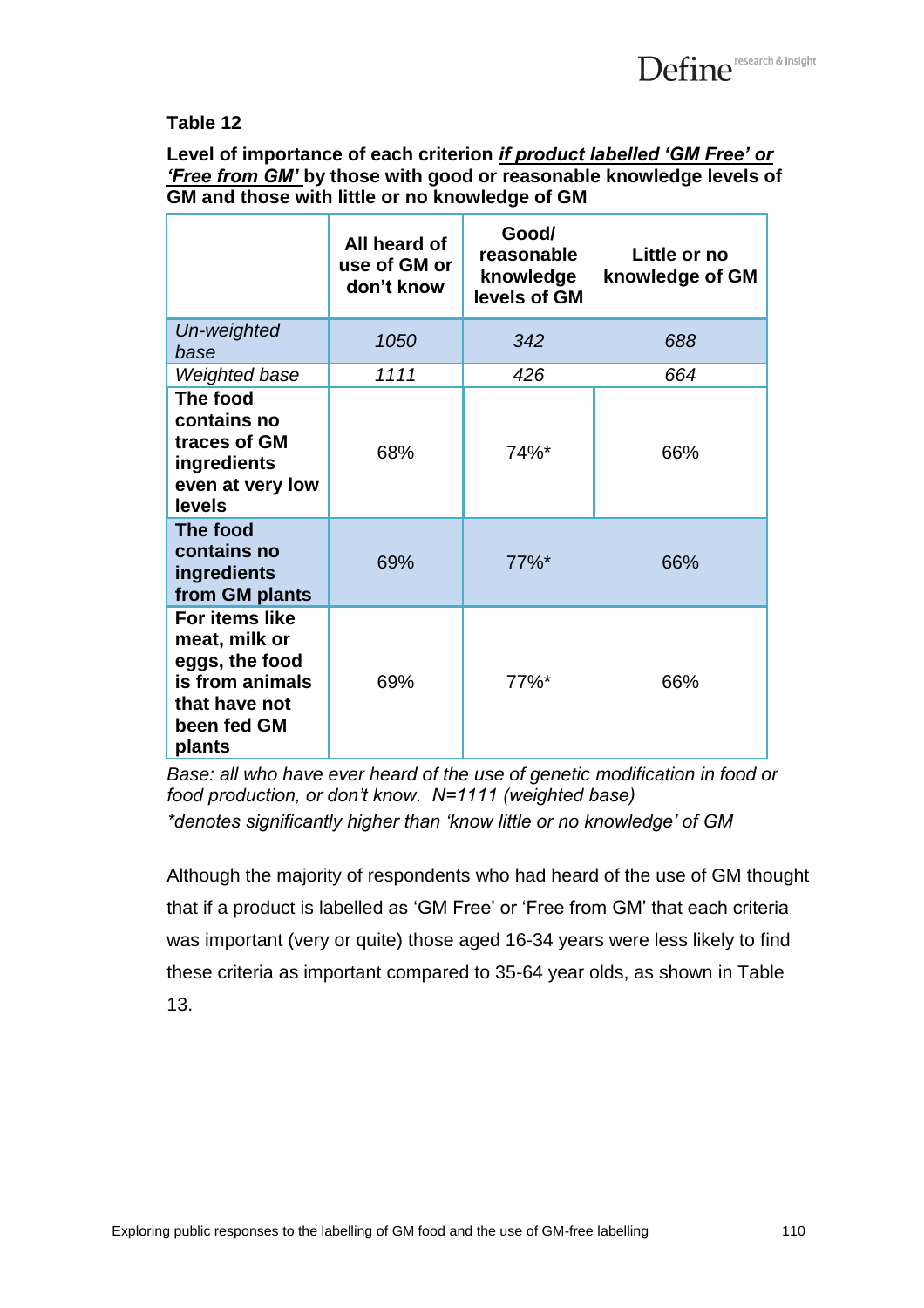

**Level of net importance of each criterion** *if product labelled 'GM Free' or 'Free from GM'*

|                                                     | <b>Unweighted</b><br>base | Weighted<br>base | The food<br>contains<br>no traces<br>of GM<br>ingredients<br>even at<br>very low<br>levels | The food<br>contains<br>no<br>ingredient<br>s from GM<br>plants | For items<br>like meat,<br>milk or eggs,<br>the food is<br>from<br>animals that<br>have not<br>been fed GM<br>plants |
|-----------------------------------------------------|---------------------------|------------------|--------------------------------------------------------------------------------------------|-----------------------------------------------------------------|----------------------------------------------------------------------------------------------------------------------|
| 16-34<br>(very or<br>quite<br><i>important)</i>     | 274                       | 318              | 63%                                                                                        | 65%                                                             | 65%                                                                                                                  |
| $35 - 64$<br>(very or<br>quite<br><i>important)</i> | 528                       | 596              | 72%*                                                                                       | 74%*                                                            | 73%*                                                                                                                 |

*Base: All who have ever heard of the use of genetic modification in food or food production, or don't know*

*\* Denotes significantly higher result than 16-34 year olds*

#### 4.3 "GM Free" Scenarios

In the survey, respondents who had heard of the use of GM were given three different scenarios and asked whether in each case it was appropriate for a food like milk or eggs to be labelled as 'GM free'. These scenarios included; "The farmer gave GM feed to his animals when they were younger but not in the last few months before the milk or eggs were collected", "A farmer has not fed his animals GM feed but does not know whether they were fed GM feed by a previous owner" and finally "The animals have not eaten GM feed but they have been treated with a vaccine or a medicine that was produced using genetic modification".

For all three scenarios a higher proportion of these respondents reported that the food should not be labelled as "GM free" in these instances.

60% of respondents reported that a food could not be labelled as "GM free"  $\bullet$ if "The farmer gave feed to his animals when they were younger but not in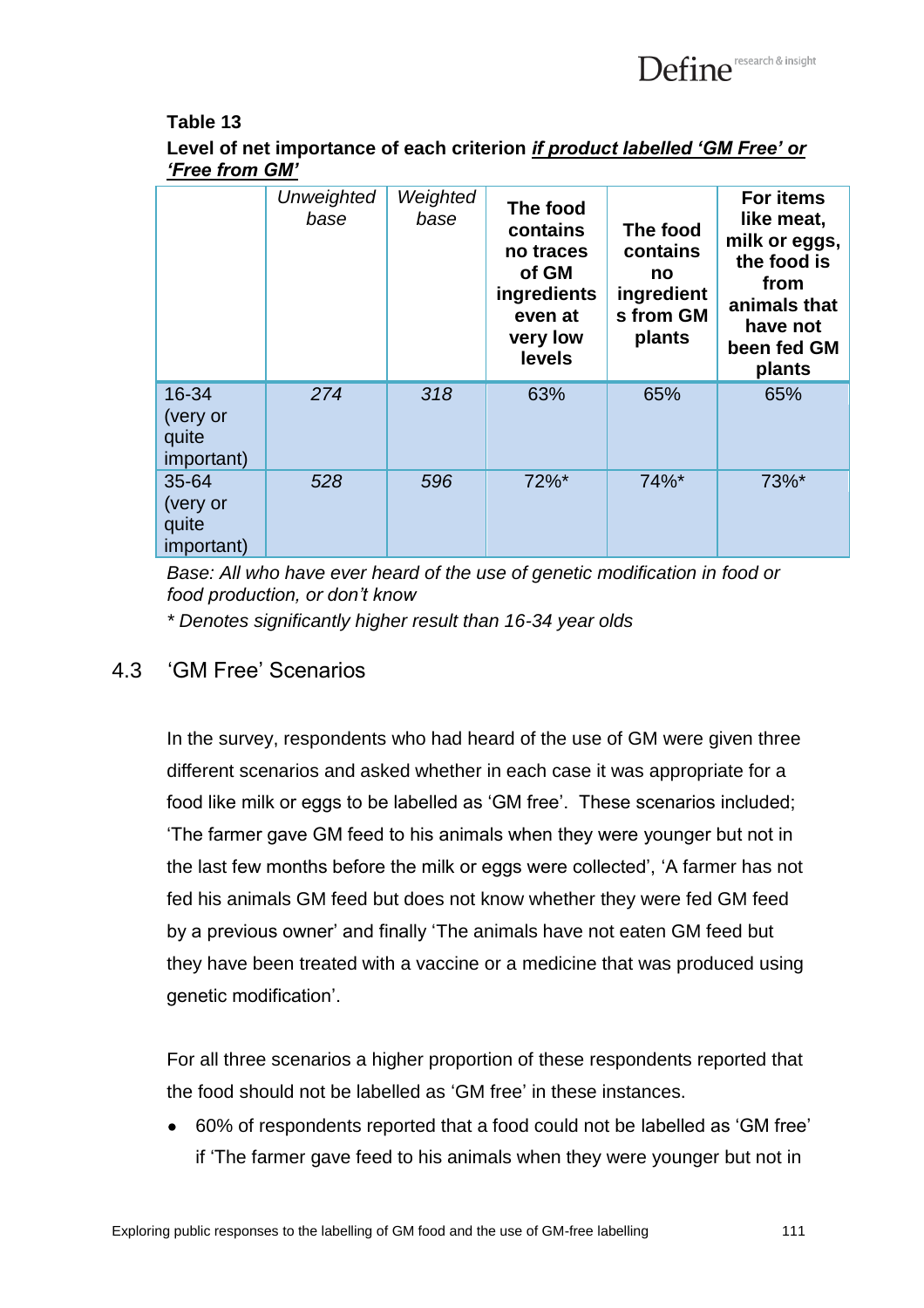the last few months before the milk or eggs were collected'. This compared to 24% of respondents agreeing that in this scenario the food could be labelled as GM free.

- 55% thought that a food could not be labelled as GM free if "A farmer has  $\bullet$ not fed his animals GM feed, but does not know whether they were fed GM by a previous owner". This compared to 29% of respondents agreeing that in this scenario the food could be labelled as GM free.
- 53% thought that a food could not be labelled as GM free if "The animals have not eaten GM feed, but they have been treated with a vaccine or medicine that was produced using genetic modification". This compared to 30% of respondents agreeing that in this scenario the food could be labelled as GM free.

Results are detailed in Table 14 below.

|                                                         | The farmer gave<br>GM feed to his<br>animals when<br>they were<br>younger but not<br>in the last few<br>months before<br>the milk or eggs<br>were collected | A farmer has<br>not fed his<br>animals GM<br>feed but does<br>not know<br>whether they<br>were fed GM<br>feed by a<br>previous<br>owner | The animals have<br>not eaten GM<br>feed but they<br>have been treated<br>with a vaccine or<br>medicine that<br>was produced<br>using genetic<br>modification |
|---------------------------------------------------------|-------------------------------------------------------------------------------------------------------------------------------------------------------------|-----------------------------------------------------------------------------------------------------------------------------------------|---------------------------------------------------------------------------------------------------------------------------------------------------------------|
| Yes, that could be<br>labelled as GM<br>free            | 24%                                                                                                                                                         | 29%                                                                                                                                     | 30%                                                                                                                                                           |
| No, that should<br>not be labelled as<br><b>GM</b> free | 60%                                                                                                                                                         | 55%                                                                                                                                     | 53%                                                                                                                                                           |
| I am not sure                                           | 16%                                                                                                                                                         | 16%                                                                                                                                     | 17%                                                                                                                                                           |

#### **Table 14**

**Proportion for each response to scenarios about GM free labelling**

*Base: all who have ever heard of the use of genetic modification in food or food production, or don't know. N=1111 (weighted base)*

Differences were found for those who knew more about GM ("good" or "reasonable, basic" knowledge) and those who did not for this sample, where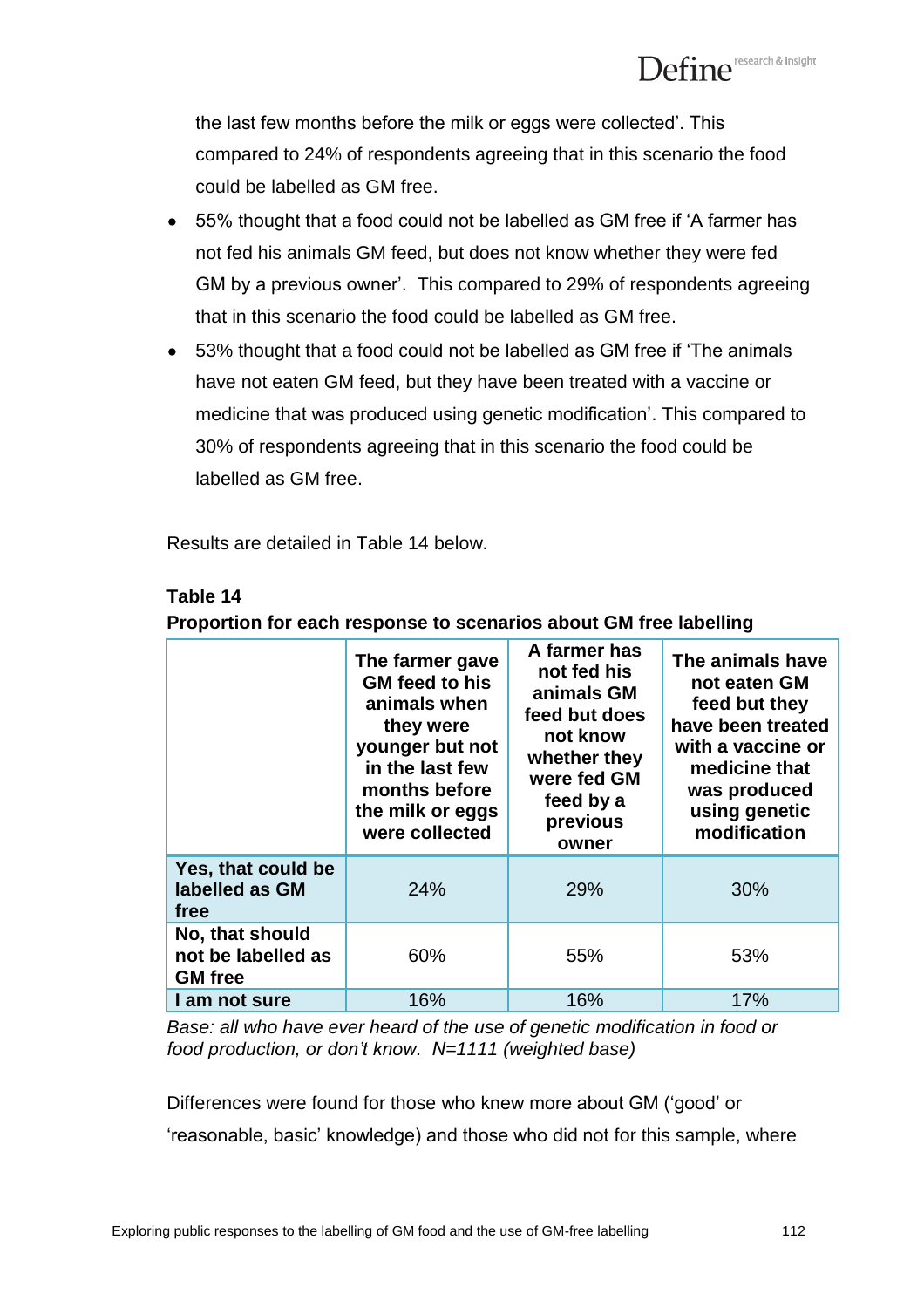there was greater level of disagreement for each scenario amongst those with knowledge of GM:

- The GM Feed switch: 68% of those who knew more about GM did not think it should be labelled GM free versus 56% of those who know little or nothing
- Lack of clarity from previous owners: 64% of those knew more about GM  $\bullet$ thought it should not be labelled as GM free versus 51% of those who know little or nothing
- Use of vaccine: 61% of those who knew more about GM thought it should not be labelled as GM free versus 49% of those who know little or nothing

There were no significant differences by gender or SEG for the proportions saying each could be labelled as GM free. However more 16-34 year olds that had heard of the use of GM than those aged over 34 felt that a food could be labelled as "GM free" for the vaccine scenario (37% compared to 28%). This was the only significant difference by these broad age bands.

Although no significant differences were detected amongst respondents by SEG for the proportions who thought each one could be labelled as GM free, there were significant differences by SEG for the proportions who thought that it should not be labelled as GM free. A significantly greater proportion of ABs thought that should not be labelled as GM free for two of the options:

- GM Feed switch: 69% of ABs did not think it should be labelled GM free compared to 56% of C2s and 55% of DEs
- Lack of clarity from previous owners: 63% of ABs did not think it should be labelled GM free compared to 50% of DEs

## 5. Claimed Impact on Purchase

As in the qualitative phase, the quantitative research also asked respondents about the potential affect on the decision to buy product if it had either a "GM Free" or "Contained GM" label. Quantitative research can only provide an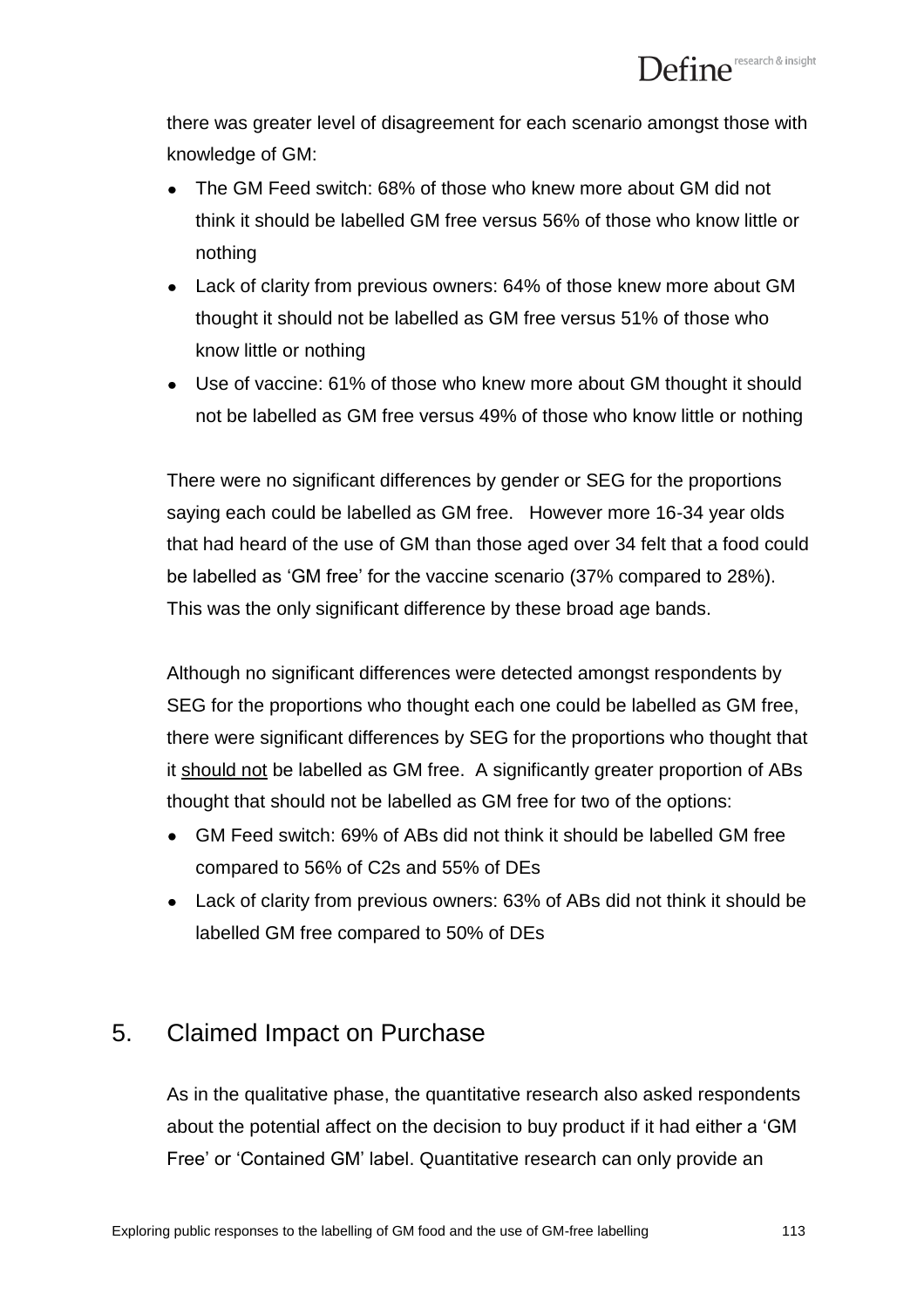# $\mathbf{Define}^{\scriptscriptstyle \sf ressearch\, \&\, insight}$

indication of claimed impact, that is, what people *say* they might do if they saw a label. It cannot, however, provide measurement of actual impact of a label.

Those who had heard of the use of GM were asked what the affect would be on their decision to buy a product for the first time (all other factors being equal) if the label said it "contained GM". A similar question was also asked about affect on purchasing behaviour if the label described the product as "GM free". Results are described in the Table 15 on the following page.

In summary, and further supporting the findings from the qualitative phase, a proportion of these respondents claimed that a label stating "contained GM" may have some impact on purchase, with 49% of respondents claiming they would be (much or a little) less likely to buy a product if it were labelled in this way.

The quantitative findings also indicate that a product with a "GM free" label may encourage purchase, with 41% of question respondents claiming that they would be (much or a little) more likely to buy a product if it were labelled in this way.

The proportion of respondents claiming that a label would have no real impact varied between the two types of label. 45% of respondents that have heard of the use of GM claimed that they would be just as likely to buy a product with a "GM free" label. This was compared to 37% who claimed they would be just as likely to buy a product with a "contained GM" label.

There was some divergence between males and females within this sample, although the overall pattern of decisions was fairly similar. 32% of females that had heard of the use of GM claimed they would be "just as likely to buy a product" that had a "contained GM" label. This was lower than males, where 42% claimed they would be just as likely to buy a product labelled in this way. Females that had heard of the use of GM also claimed they were (much or a little) 'less likely to purchase' a product with a 'contained GM' label than males (54% versus 44%). In line with this, females claimed to be "much more likely"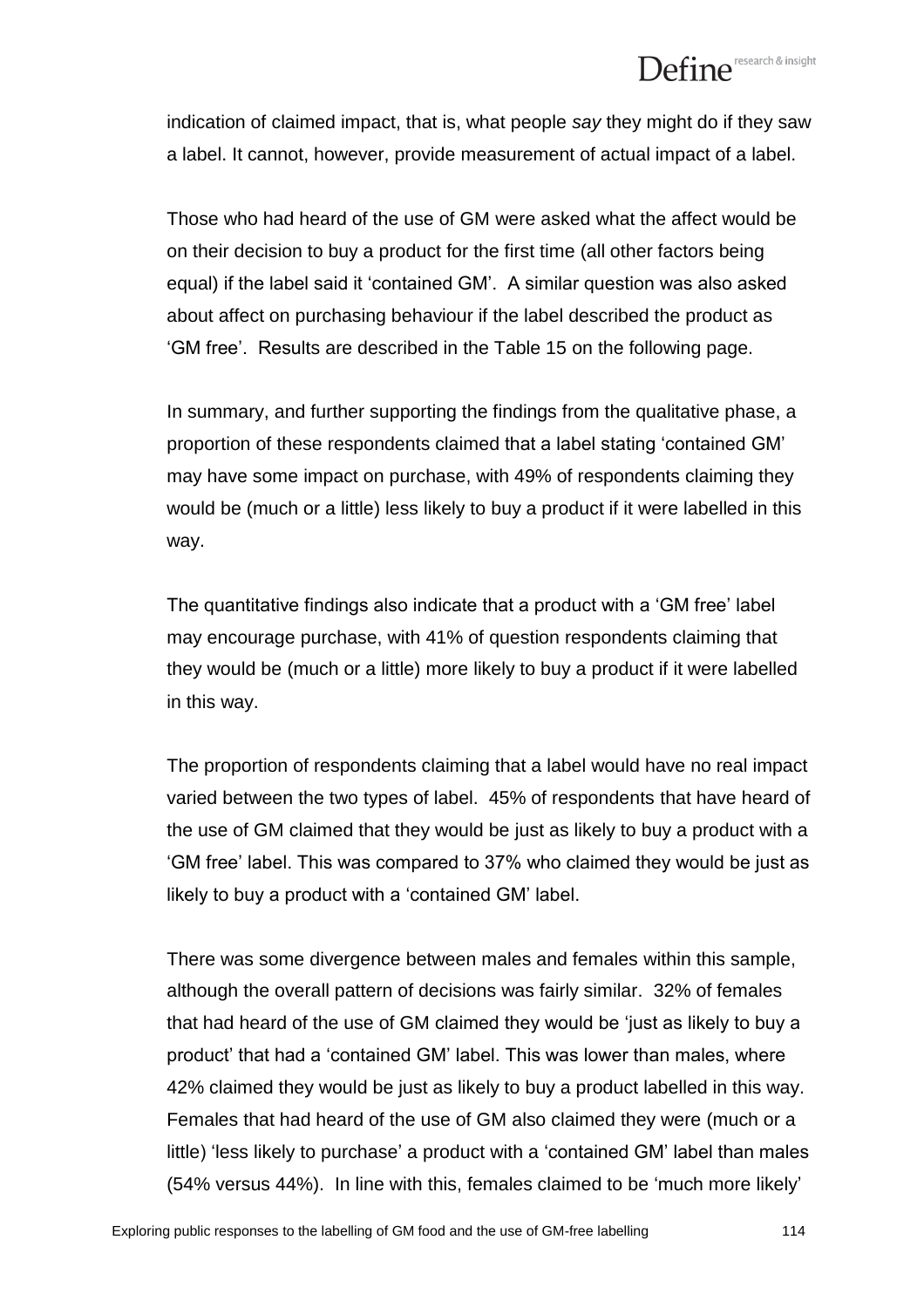to purchase a product with "GM free" labelling compared to males in this sample (23% much more likely versus 17%) and were less likely to respond with 'just as likely to purchase a product' (41%) than males (50%) as shown in Table 16 below.

### **Table 15**

 $\overline{a}$ 

**Proportion of responses of the affect on the decision to purchase product (1st time purchase) with 'contained GM'/ 'GM free' label**

|                                           | Label<br>'contained<br>GM' | <b>Label said</b><br>'GM free' |
|-------------------------------------------|----------------------------|--------------------------------|
| I would be much more likely to buy it     | 2%                         | 20%                            |
| I would be a little more likely to buy it | 4%                         | 21%                            |
| More likely(net) <sup>94</sup>            | 7%                         | 41%                            |
|                                           |                            |                                |
| I would be just as likely to buy it       | 37%                        | 45%                            |
|                                           |                            |                                |
| I would be a little less likely to buy it | 25%                        | 4%                             |
| I would be much less likely to buy it     | 24%                        | 3%                             |
| Less likely (net) <sup>95</sup>           | 49%                        | 7%                             |
|                                           |                            |                                |
| Don't know                                | 7%                         | 7%                             |

*Base: all who have ever heard of the use of genetic modification in food or food production, or don't know. N=1111 (weighted base)*

<sup>&</sup>lt;sup>94</sup> The figure 'more likely' (net) is the total of I would be much more likely to buy it and I would be a little more likely to buy it answers.

<sup>95</sup> The figure 'less likely' (net) is the total of I would be a little less likely to buy it and I would be much less likely to buy it answers.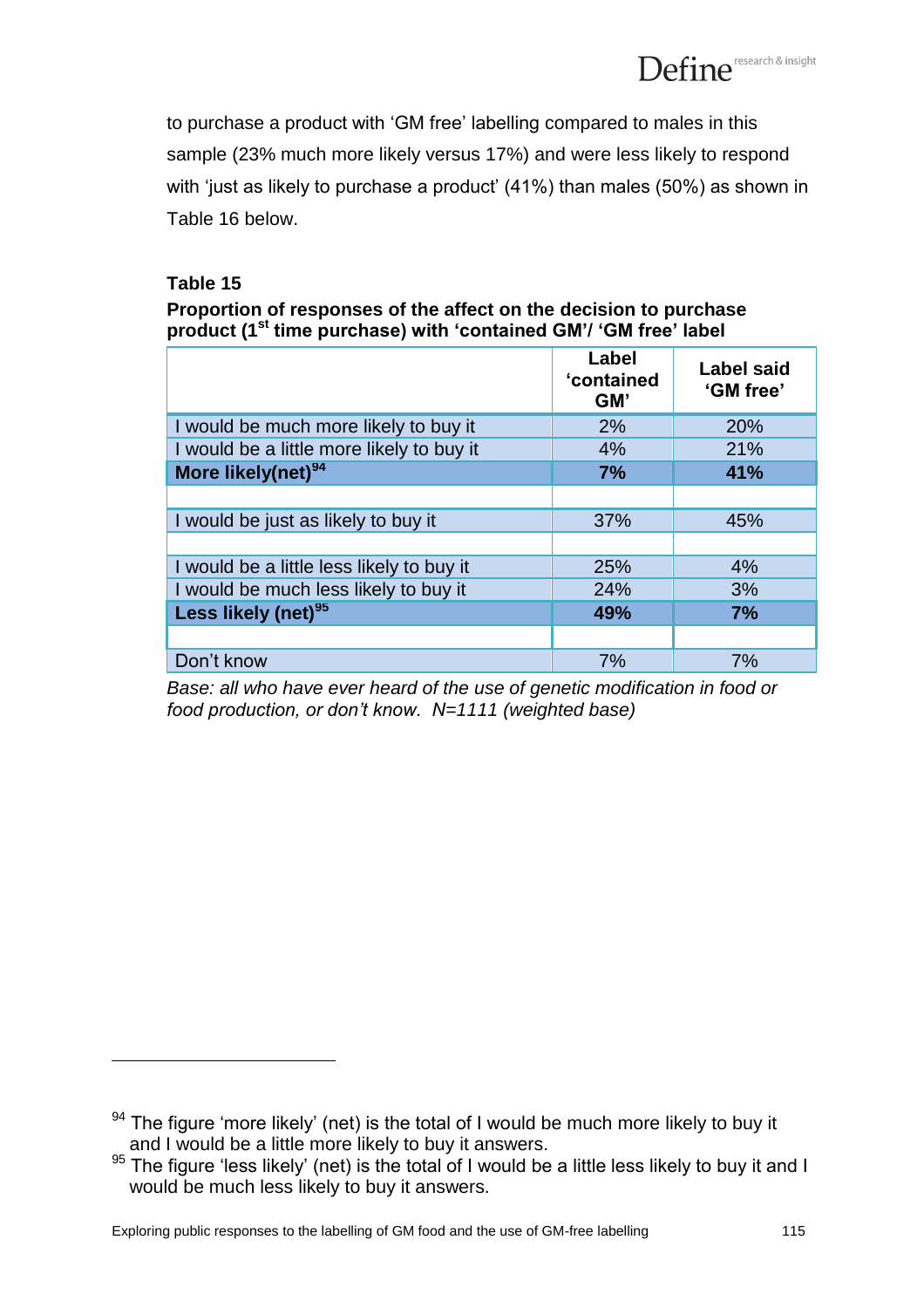**Proportion of responses of the affect on decision to purchase product (1st time purchase) with 'contained GM'/ 'GM free' label by gender**

|                      | Label<br>'contained<br>GM'<br><b>Male</b> | Label<br>'contained<br>GM'<br><b>Female</b> | <b>Label said</b><br>'GM free'<br><b>Male</b> | <b>Label said</b><br>'GM free'<br><b>Female</b> |
|----------------------|-------------------------------------------|---------------------------------------------|-----------------------------------------------|-------------------------------------------------|
| Un-weighted base     | 480                                       | 570                                         | 480                                           | 570                                             |
| Weighted base        | 544                                       | 567                                         | 544                                           | 567                                             |
| Much more likely     | 3%                                        | 2%                                          | 17%                                           | 23%*                                            |
| A little more likely | 5%                                        | 4%                                          | 22%                                           | 21%                                             |
| More likely (net)    | 7%                                        | 6%                                          | 39%                                           | 44%                                             |
|                      |                                           |                                             |                                               |                                                 |
| Just as likely       | 42%**                                     | 32%                                         | 50%**                                         | 41%                                             |
|                      |                                           |                                             |                                               |                                                 |
| A little less likely | 23%                                       | 27%                                         | 2%                                            | 6%                                              |
| A lot less likely    | 21%                                       | 28%                                         | 3%                                            | 3%                                              |
| Less likely (net)    | 44%                                       | 54%*                                        | 5%                                            | $9%$ *                                          |
|                      |                                           |                                             |                                               |                                                 |
| Don't know           | 7%                                        | 7%                                          | 7%                                            | 6%                                              |

*Base: All who have ever heard of the use of genetic modification in food or food production, or don't know. N=1111 (weighted base)*

*\* Denotes a significantly higher result for females*

*\*\* Denotes a significantly higher result for males*

Likelihood to purchase a product with "GM free" labelling was also higher amongst those who knew more about GM ("good" or "reasonable, basic" knowledge) (51%) for all who had heard of the use of GM. Likelihood to purchase a product with a "contained GM" label was higher for this group – 57% of those who knew more about GM were less likely to purchase with a "contained GM" label.

More English and Northern Irish respondents conveyed they would be (much or a little) less likely to purchase a product with a "contained GM" label and (much or a little) more likely to purchase a product with a "GM-free" label, compared to question respondents in Scotland. Results are detailed in the following table.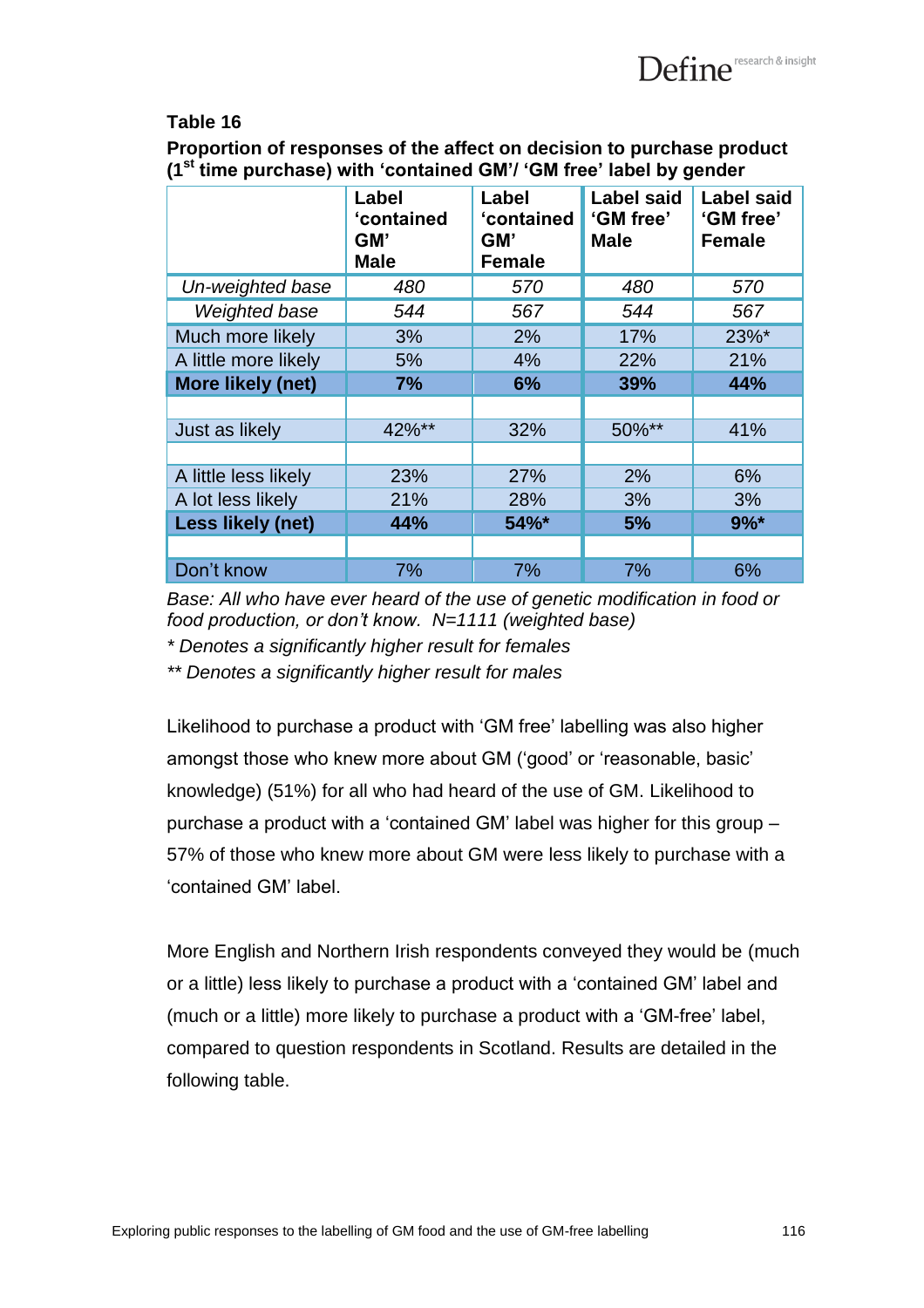**Proportion of responses of affect on decision to purchase product (1st time purchase) with 'contained GM'/ 'GM free' label by country**

|                                 | All<br>heard<br>of use<br>of GM<br>or don't<br>know | <b>England</b>                      | <b>Scotland</b> | <b>Wales</b> | <b>Northern</b><br><b>Ireland</b> |
|---------------------------------|-----------------------------------------------------|-------------------------------------|-----------------|--------------|-----------------------------------|
| Un-weighted<br>base             | 1050                                                | 644                                 | 131             | 167          | 108                               |
| Weighted base                   | 1111                                                | 931                                 | 93              | 58           | 29                                |
|                                 |                                                     | Impact on purchase if 'contains GM' |                 |              |                                   |
| <b>More likely</b><br>(net)     | 7%                                                  | 7%                                  | $3%^*$          | $1\%**$      | 9%                                |
| Just as likely                  | 37%                                                 | 35%                                 | 55%***          | 45%****      | 39%                               |
| <b>Less likely</b><br>(net)     | 49%                                                 | 50%                                 | $37\%**$        | 44%          | 51%                               |
| Don't know                      | 7%                                                  | 7%                                  | 6%              | 9%           | 1%                                |
| Impact on purchase if 'GM Free' |                                                     |                                     |                 |              |                                   |
| <b>More likely</b><br>(net)     | 41%                                                 | 43%                                 | 24%**           | 35%          | 44%                               |
| Just as likely                  | 45%                                                 | 43%                                 | 62%****         | 52%****      | 51%                               |
| <b>Less likely</b><br>(net)     | 7%                                                  | 7%                                  | 8%              | 4%           | 4%                                |
| Don't know                      | 7%                                                  | 7%                                  | 6%              | 9%           | 1%                                |

*Base: All who have ever heard of the use of genetic modification in food or food production, or don't know. N=1111 (weighted base)*

\*Denotes significantly lower result than Northern Ireland

\*\* Denotes significantly lower result than Northern Ireland and England

\*\*\* Denotes significantly higher result than Northern Ireland and England

\*\*\*\* Denotes significantly higher result than England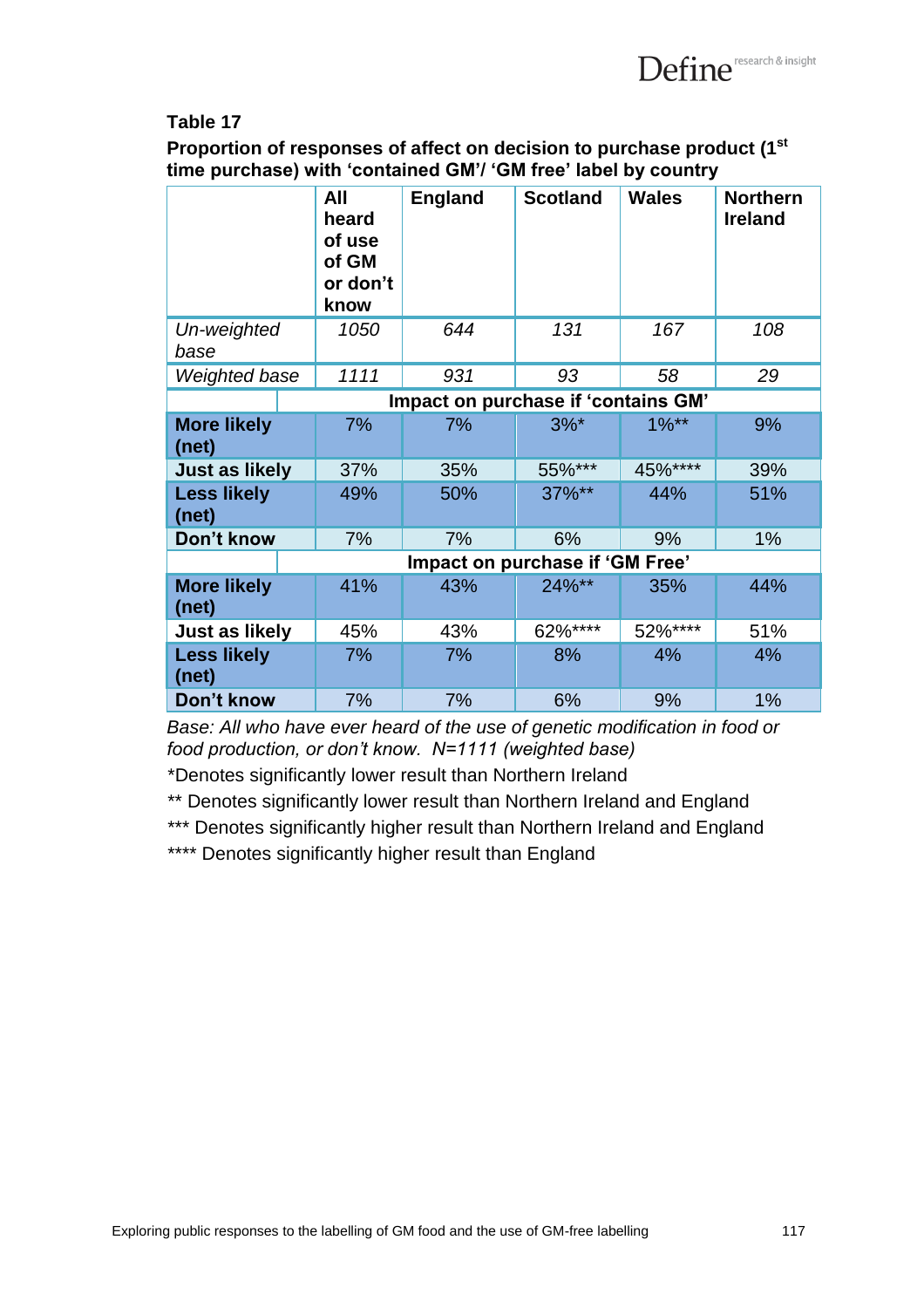# VII Conclusions

These conclusions are drawn from both the qualitative and quantitative research findings. The conclusions largely draw from the qualitative research which formed the main part of the research, but also show where the quantitative findings support these findings or otherwise.

#### **Current Awareness and Knowledge of Genetic Modification**

- 1. Overall the research showed that there were fairly high levels of awareness of genetic modification in food or food production. The qualitative research showed that participants tended to be aware of genetic modification, largely from past media coverage. The quantitative findings also supported this level of awareness showing that 74% of the sample claimed to have heard of the use of genetic modification in food or food production.
- 2. However, there are indications from the research that *knowledge* of GM technology is limited. The qualitative research found although there were participants who were fairly knowledgeable, in the main participants' understanding of GM technology was fairly basic, with limited knowledge around what it is, what is currently available, where it is used (including animal feed) and the implications for use in food. Although the quantitative research did not seek to understand the details of claimed knowledge, it appears to support this low level of understanding. Only 8% of those who had heard of the use of GM or don"t know claimed to have good knowledge of the use of genetic modification in food or food production.
- 3. The qualitative research also showed that assumptions could be made about GM in the absence of further information. These assumptions tended to be based on attitudes towards modern food technologies and practices and tended to tip towards negativity in relation to impact on food quality and safety.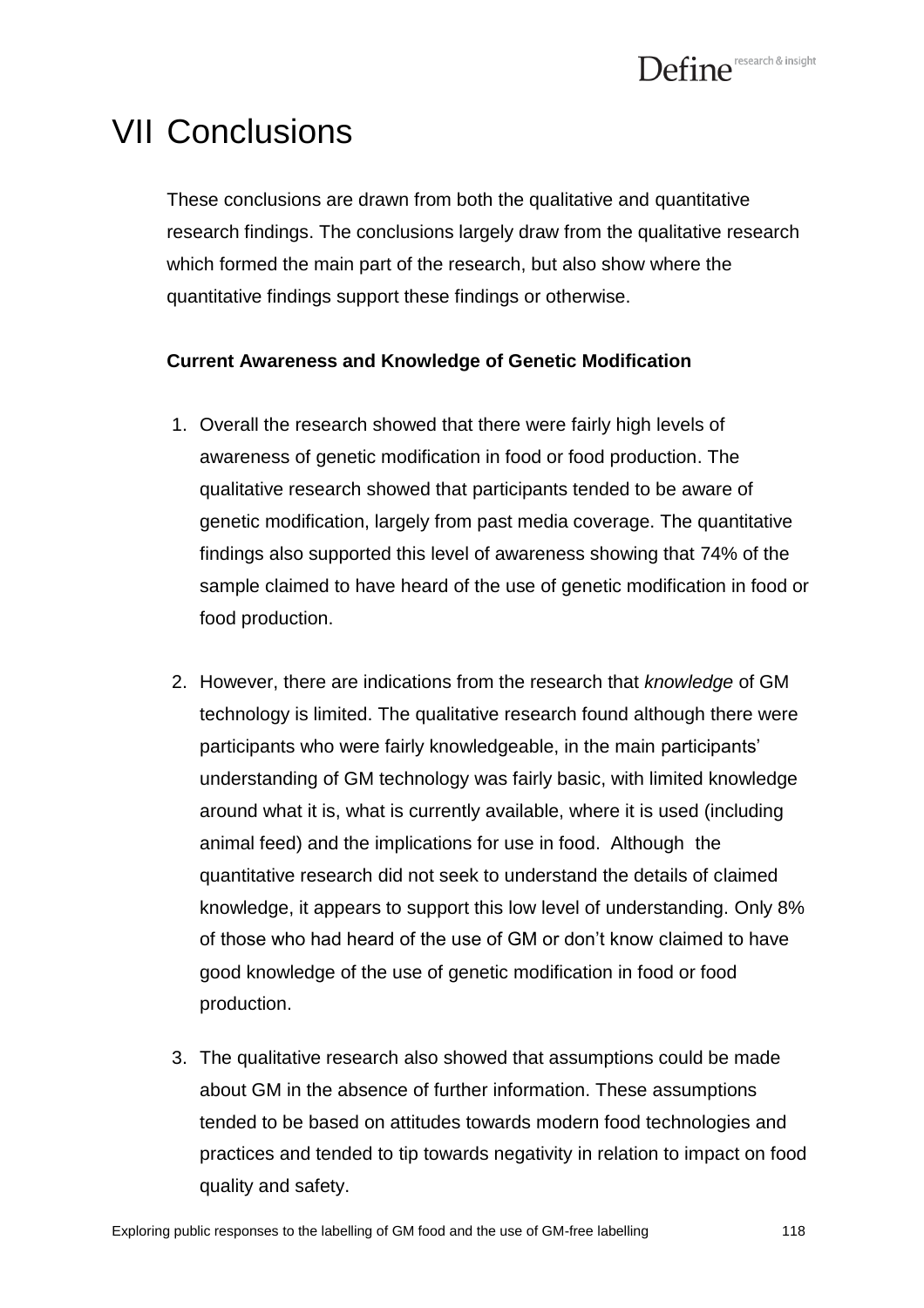#### **Current Use of Labels Including GM**

- 4. Both qualitative and quantitative research findings indicated that the sample were, to a greater or lesser extent, using a range of labels and information when shopping for food. This included nutritional and ingredients information. However, they do not appear to be currently seeking pack information in relation to GM food. Specifically, the qualitative research found that participants were not typically seeking GM information, for example on labels, when shopping for food. This was reflected in the quantitative findings which found that only 2% of the total sample spontaneously mentioned they looked for information about GM content when purchasing food for the first time. When respondents were prompted with a range of different types of information that are found on food labels and asked what was important to them, only 4% mentioned GM information as one of their 3 important pieces of information. In light of this, labelling of GM food appears to be currently *not a top of mind topic* for the respondents in this research sample; which may indicate that, at present, many consumers have low spontaneous needs with regards to GM labelling.
- 5. That said the qualitative research found that there was currently a general expectation that any GM-containing products would be labelled for consumer information. Further, drawing attention to the presence of GM within food production and the suggestion of a potential role for GM labelling appears to prompt an expectation that GM foods would be labelled in some way for a proportion of the sample.

#### **Response to Current Labelling Requirements**

6. Findings from the qualitative research indicated that participants were somewhat surprised that GM feed was not currently required to be labelled when used. However, the lack of requirement to label GM use in production was less concerning overall. The current tolerance level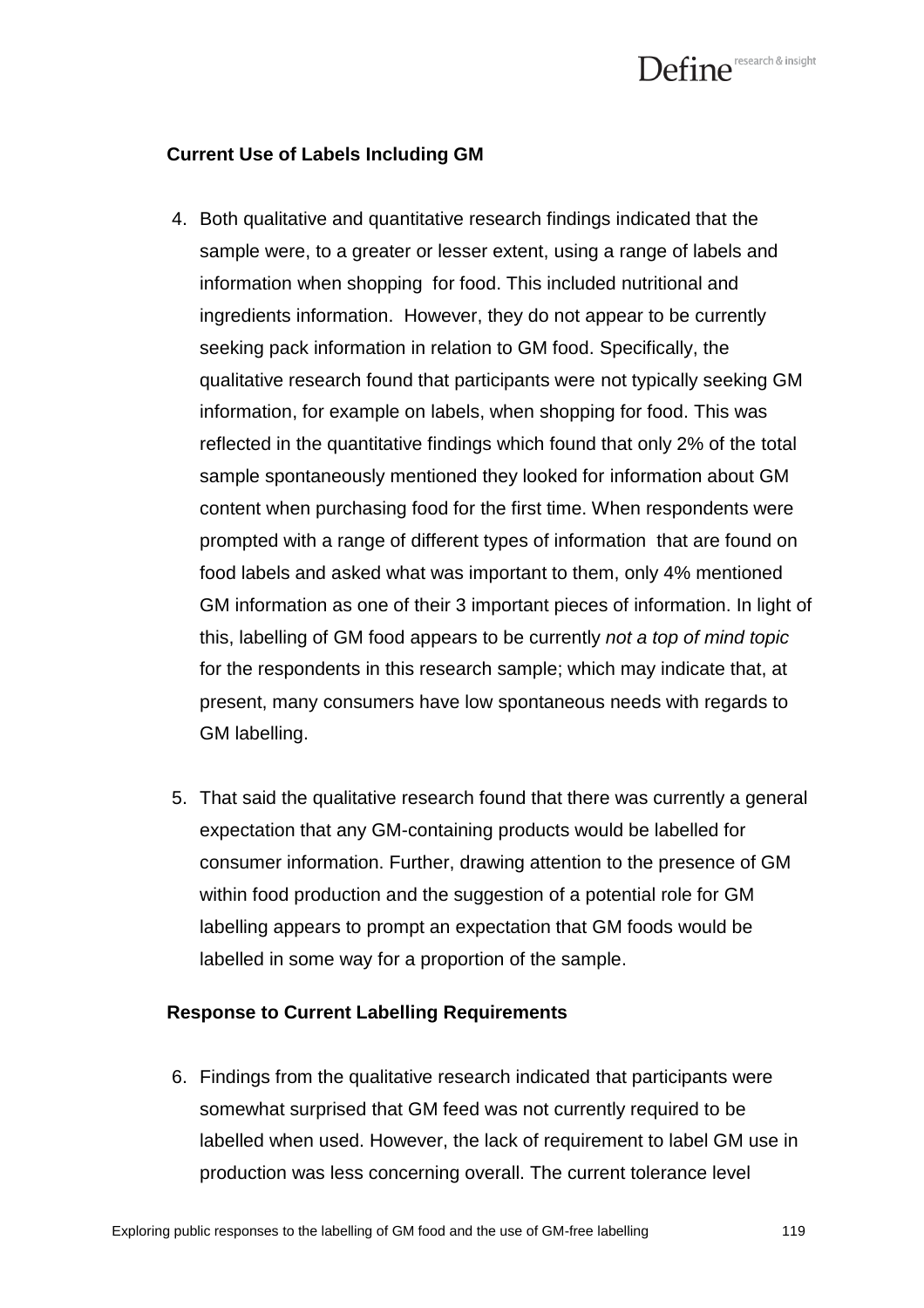generated a mixed response with participants broadly suggesting it was acceptable, although it was also considered too high by others.

#### **Consumers' Ideal Labelling Solution**

- 7. Across the qualitative sample, participants were divided between those who felt the ideal labelling solution should be to highlight GM presence or GM absence. However, information regarding GM presence was generally considered more important in the first instance – meeting participants" perceived "right to know" that GM components exist in foods being purchased. This expectation appears to be generated in part by familiarity with other labelling systems for 'concerning' ingredients, for example additives labelling.
- 8. GM absent labelling, however, was also considered useful for certain types of shoppers. From the qualitative research, this was seen as an easier way to determine GM content and/or avoid GM foods rather than looking separately for presence of GM ingredients or the use of GM feed or processing.
- 9. Within the qualitative research, it was also raised that a single labelling system that combined both GM presence and GM absence, for example via a "traffic light" approach, could be useful. It was discussed that this may be more straightforward to use rather than determining GM content via a range of individual GM present and GM absent labelling options.
- 10.Discussion of the "cost" of labelling within the qualitative research, either in manufacture or to the consumer, was more difficult for participants to understand but generally it prompted participants to claim that GM should be labelled and that they should not have to bear any cost involved. When understood that it could increase prices, for those less interested in GM and/or GM labelling, it did reduce demands for labelling; these respondents felt that it was not necessarily worth bearing additional costs. Others, however, claimed they might pay a price premium to avoid GM.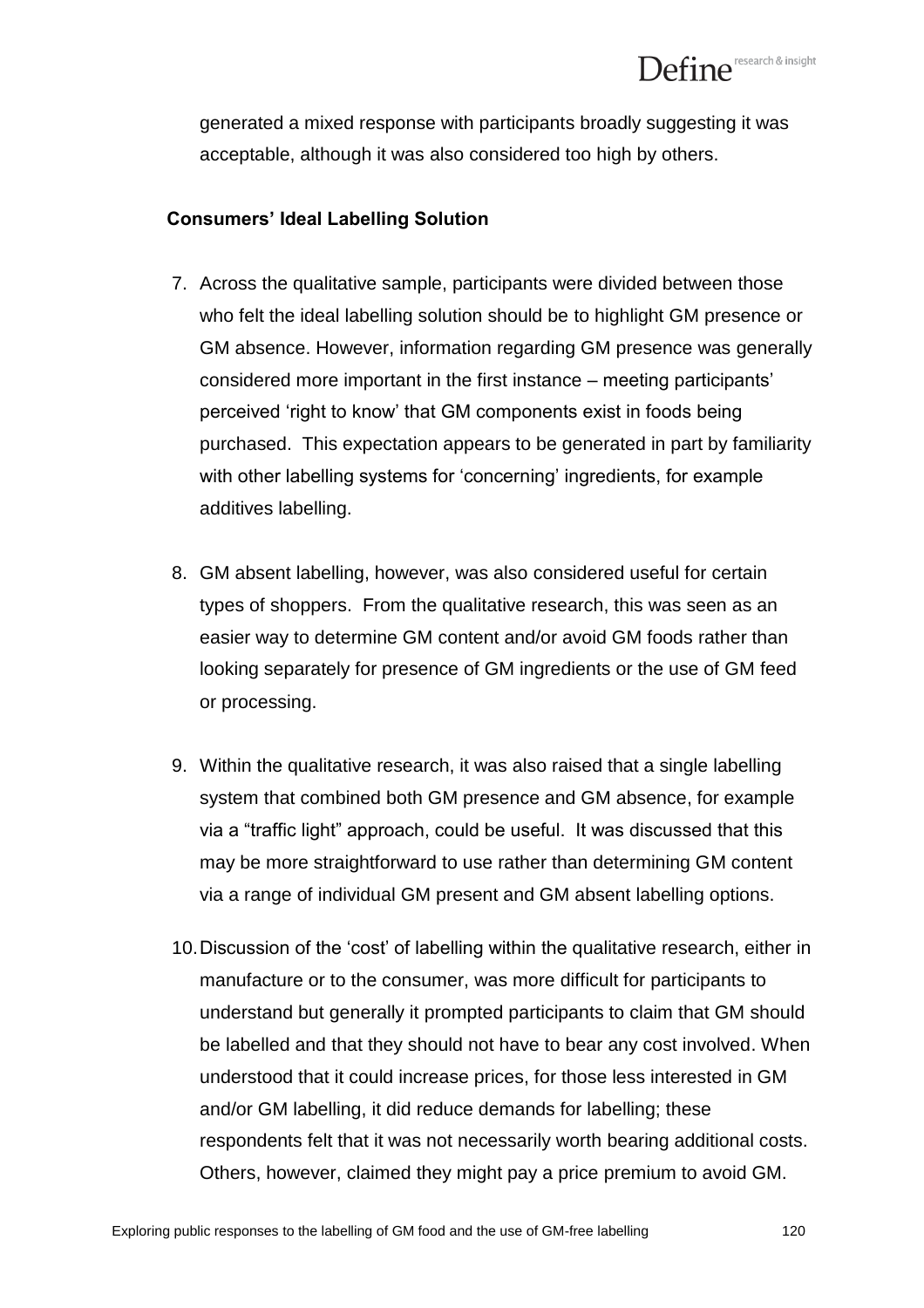#### **GM Present Label Options**

- 11.Although there were participants that were less interested, it was generally considered, in the qualitative research, that *GM ingredients*  should be labelled either to help decision making or more broadly as providing information that a consumer had a "right to know". The qualitative research indicated that there was an overall preference for this information to be footnoted within the ingredients list. Concerns were raised, however, as to the implications of GM ingredients on the food, for example on the quality and safety of the food. The quantitative research also found that approximately two thirds of those who had heard of the use of GM $96$  (67%) considered that it was either very or quite important to write on the label if "One or more ingredients in the food are from a genetically modified plant".
- 12.The qualitative research found that although the *GM feed label* option was understood, a lack of knowledge about GM feed meant that a number of assumptions, mainly negative, were raised in relation to the potential impact on the animal being fed GM feed. Although again there were participants who were less interested, it was largely considered in the qualitative research that GM feed should be labelled – again to guide purchases or as providing information that consumers had a "right to know". The quantitative findings also showed that approximately two thirds of those who had heard of the use of GM (67%) considered it very or quite important to write on the label if "The food product (e.g. meat, milk or eggs) is from animals that have been fed genetically modified plants".

 $\overline{a}$ 

<sup>&</sup>lt;sup>96</sup> The sample here refers to those in the sample who have ever heard of the use of genetic modification in food or food production or don't know,  $N = 1111$  (weighted base). This is also the case for other references to the sample in the subsequent points.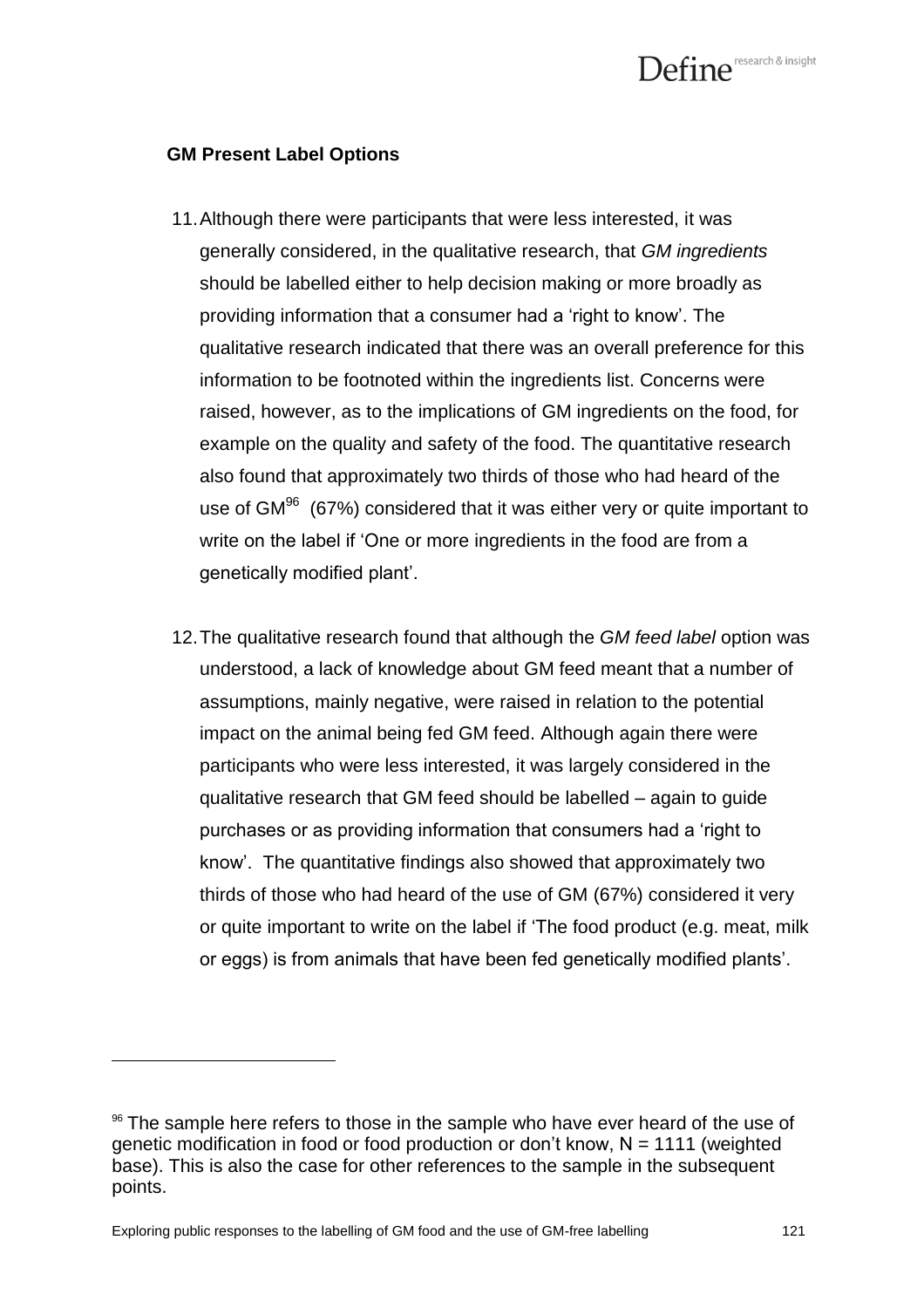13.*GM used in food production* type labelling was explored in the qualitative phase only. The label option tested, that is, "Produced using rennet from genetically modified organisms" was typically confusing for participants. The qualitative research findings also showed that GM used in food production was considered less important to label, as either it was considered overwhelming information or that GM used in food production was likely to have less impact overall on the food. That said there were frequent label users and/or those with strong GM concerns who did consider this should be labelled.

#### **GM Absent Label Options**

- 14.As mentioned the qualitative findings suggested that GM absent labelling might be useful information for those interested to avoid GM. Provision of an easy to read logo was suggested to help more readily identify products with no GM.
- 15.Of the GM absent label options researched within the qualitative phase, "GM Free" and "All ingredients are non-GM" were considered most clear and straightforward to identify products which did not have GM.
- 16.Other label options researched to signify an absence of GM were considered either less straightforward or unnecessary.
- 17.There are, however also indications from the qualitative findings, which are largely reinforced from the quantitative research, that GM absent labelling, for example, 'GM Free', may result in a range of consumer expectations, that are worth consideration:
	- I. In the qualitative research, there were assumptions that a product labelled as "GM Free" would not allow for *any* tolerance threshold (such as the 0.9% tolerance level that was generally accepted for mandatory GM labelling). The quantitative research supported this assumption showing that just over two thirds of the those who had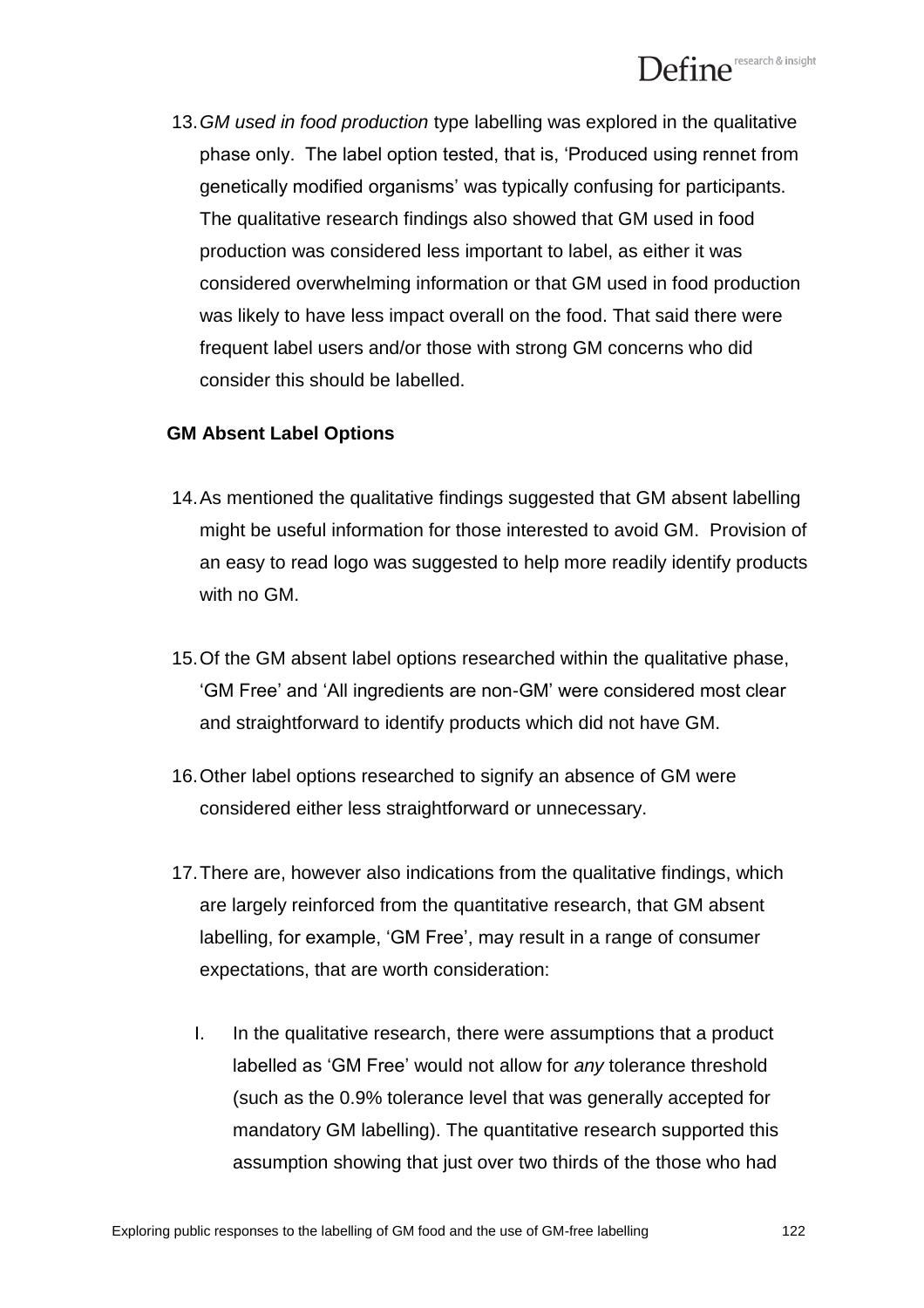heard of the use of GM (68%) considered that it was very or quite important that a food labelled as 'GM Free' or 'Free from GM' contained no traces of GM ingredients, even at very low levels.

- II. The qualitative research also found that there were expectations that a "GM Free" label would indicate that the animal had never been fed GM feed. The quantitative research again supported this, showing that around two thirds of those who had heard of the use of GM (69%) considered it to be very or quite important for a product labelled "GM Free' or 'Free from GM' that 'For items like meat, milk or eggs, the food is from animals that have not been fed GM plants'. Just under two thirds of GM aware respondents (60%) also claimed that it should not be labelled as "GM Free" if "The farmer gave GM feed to the animals when they were younger but not in the last few months before the milk or eggs were collected".
- III. The quantitative research also looked at two scenarios; one where the farmer did not know whether the animal had been previously fed GM feed by a previous owner and the other where the animal had been treated with a vaccine or a medicine that was produced using genetic modification. In both these circumstances, just over half of the quantitative sample considered that it should not be labelled "GM free" (55% and 53% respectively).
- 18.Findings from the qualitative research also suggest that, depending on the wording used, "absent" labels, for example "GM Free" may raise positive connotations in relation to product quality.
- 19.In addition from the qualitative research, there are indications that consumers may assume that any products not labelled with a GM absent label may in some way contain GM.

#### **Claimed Impact of Labelling**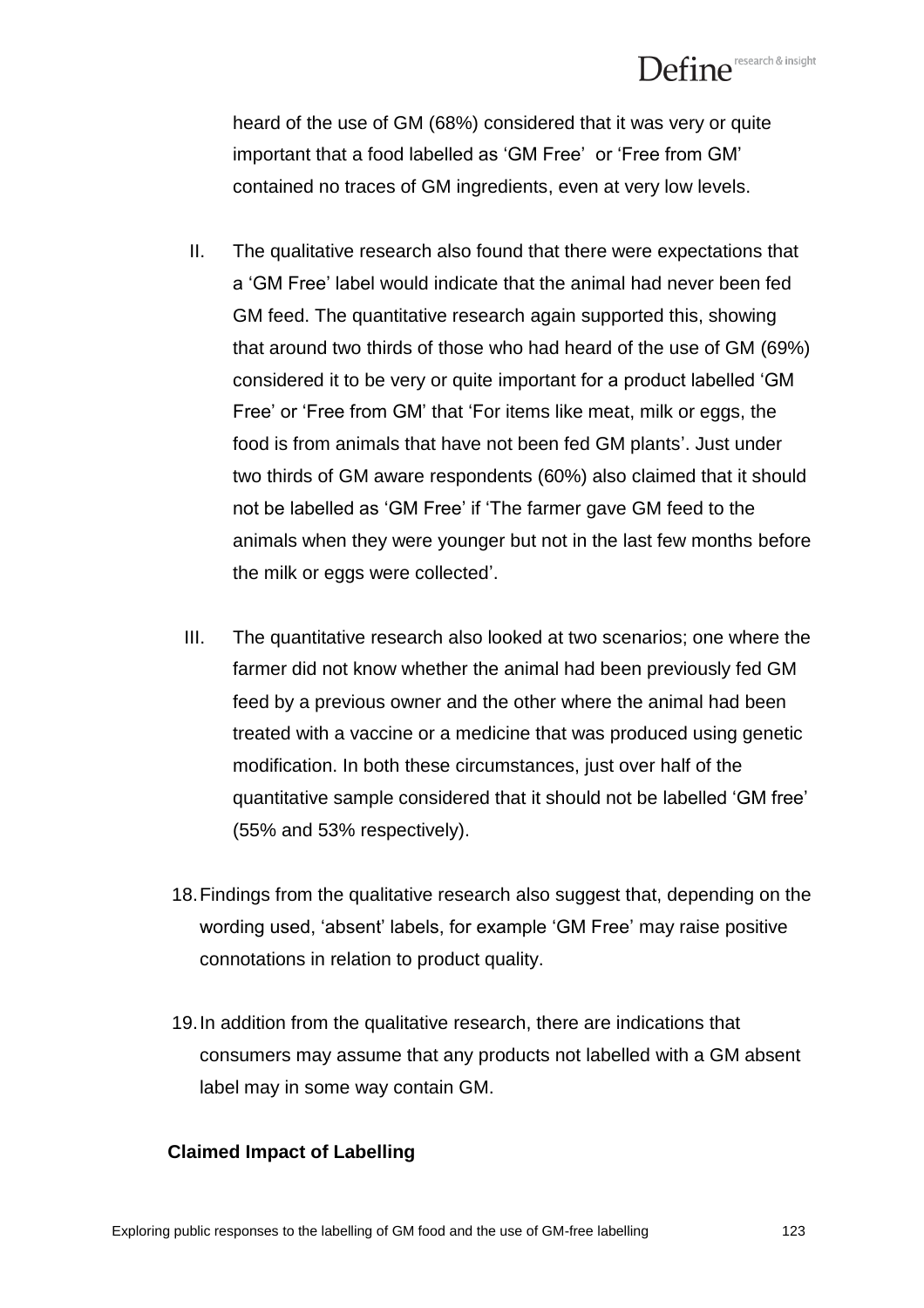- 20.Labelling can be understood as a means of providing information for people who wish to make informed shopping choices. Labelling may be seen as necessary – for example, on the basis of a health issue that may be relevant to any given number of consumers – or beneficial – for example, when product quality is of importance, as in the case of organic products. There are indications from the qualitative research that the act of labelling GM can implicitly suggest that GM is potentially negative (and has therefore labelling has become necessary). It appears that this assumption could be further exacerbated by lower levels of knowledge of GM, suggesting that the introduction of any new labelling information may raise concern, at least in the first instance.
- 21.The findings suggest that labelling GM on foods may impact on shopping behaviour for a section of the public, who claim that this information might impact on their food choices. This is the case for labelling regarding both ingredients and the use of GM feed, and in some cases processing (qualitative findings only).
- 22.The qualitative research findings suggest that those more likely to take an interest in GM labelling are those who already claim to use labels (due to quality or health concerns) and/or who have greater concerns about GM foods.
- 23.There was a common expectation that GM presence labelling would be provided across all food products. However, there are suggestions, from the qualitative findings , that the impact of such labelling is likely to be more pronounced for some food categories, particularly animal products as well as some staple foods, where concerns about food quality and any potential negative effects of GM tended to be more prevalent. There are also indications from the qualitative findings that other factors, however, may also impact on final choices. For example, price or brand preference may take priority or other decision making factors might come into play depending on the individual circumstance.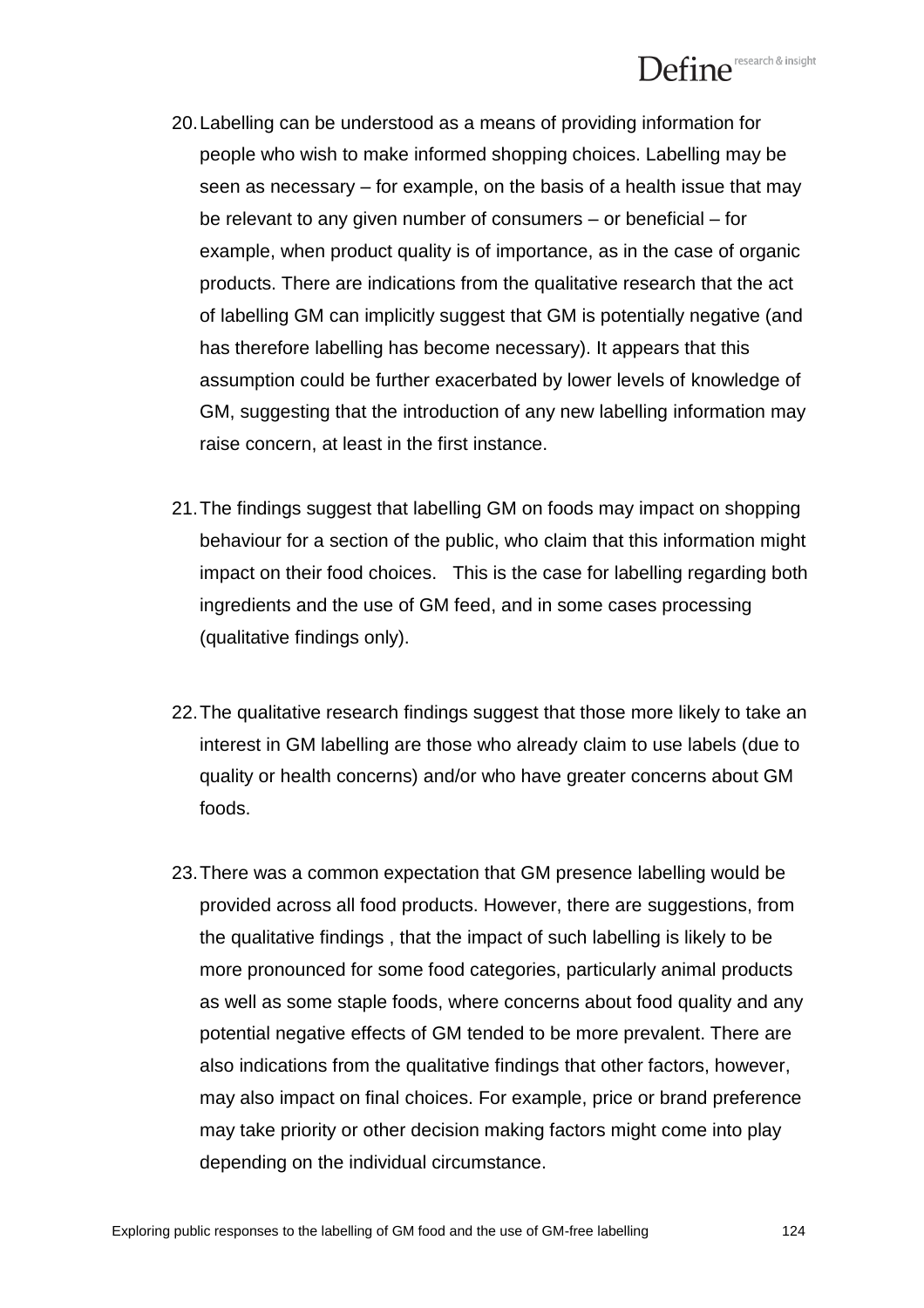

- 24. Although this research cannot measure actual impact of labelling, looking at the claimed responses in the research suggests that *GM present*  labelling could potentially reduce likelihood of purchase from those that notice it and are interested. The qualitative research found that those most concerned, as identified above, claimed if noticed it might impact on their shopping choices, for example reducing their propensity to purchase. The quantitative sample also showed it potentially having impact, with around half of respondents who had heard of the use of GM claiming they would be a little or much less likely to buy a product with a label that said 'contained GM' (49%).
- 25.The research suggests also that *GM absent* labelling could potentially increase propensity to purchase, again from those most interested in quality and that notice it. Qualitative findings suggest that this is also likely to be for people interested in avoiding GM content. This was reflected in the quantitative findings where 41% of the sample claimed a "GM Free" label would make them a little or more likely to buy a product, although around the same proportion claimed they would be just as likely to buy it (45%).

#### **Information Needs**

- 26.Information needs were only explored within the qualitative phase directly, although there are indications from the quantitative phase about previous access to information.
- 27.The quantitative findings showed that only a proportion of the sample (those who had heard of use of GM or don"t know) had previously searched for information with regard to GM (23%) across a range of frequency. This potentially indicates that currently levels of interest in GM are fairly low amongst the general public.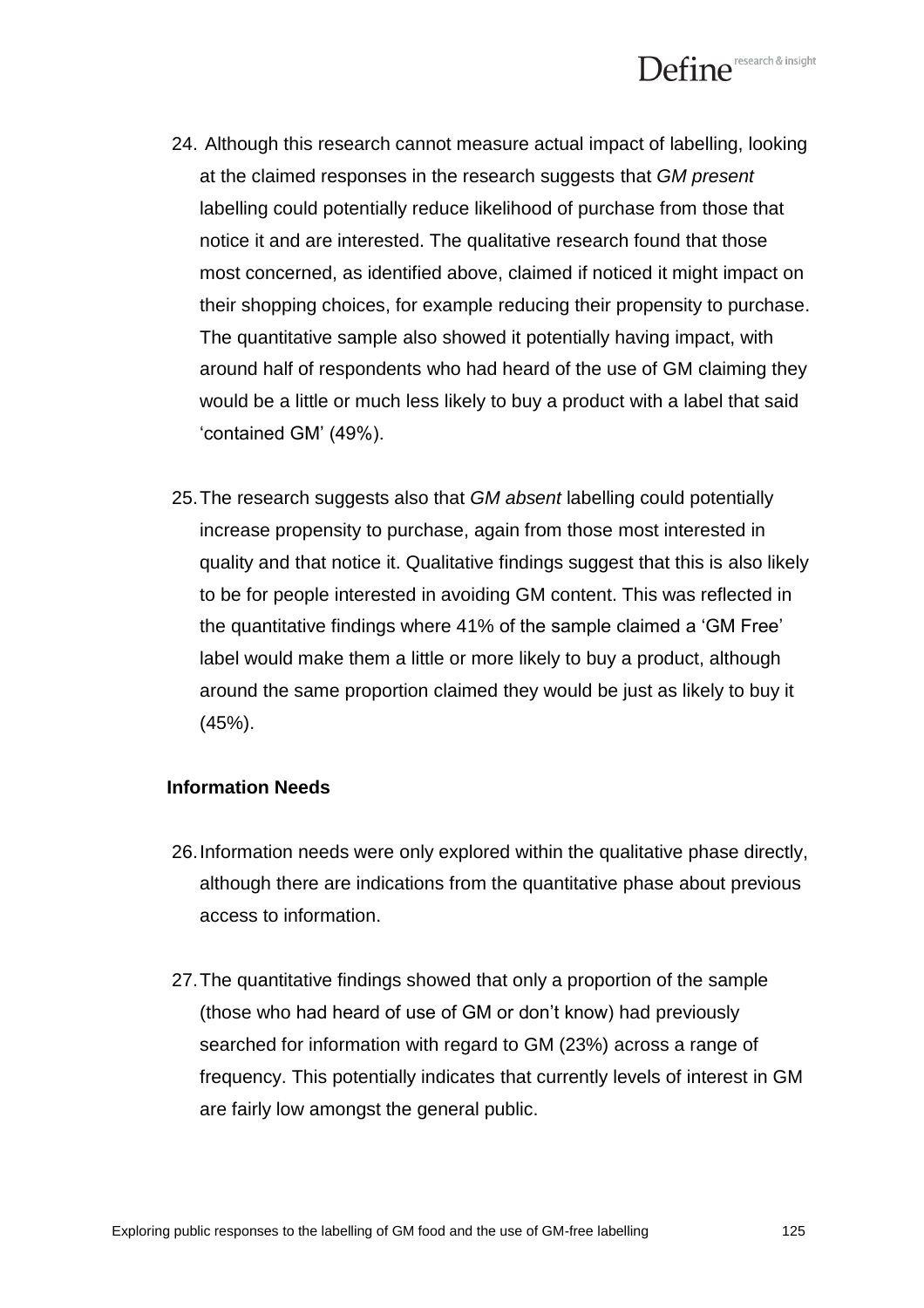- 28.Within the qualitative sample, there was limited interest in further information, indicating the *current* need for additional information to complement existing labelling practices as fairly low.
- 29.However, research indicates that additional information may be required if new labelling is introduced – particularly regarding any introduction of GM animal feed labelling, which was an area of higher concern and frequent misunderstanding.
- 30.Indications are that consumer information needs to include additional details regarding:
	- a) What GM is;
	- b) Why and how it is used (including GM feed);
	- c) Potential health and safety implications (or proof of safety) for both human and animal health;
	- d) Potential benefits and drawbacks of use of GM and GM feed.
- 31.Supporting information may also help mitigate or address assumptions that arise from GM labelling, such as beliefs that:
	- a) Foods with GM ingredients are poorer quality for example, made of cheaper ingredients, signifying lower interest in animal welfare or nonstandard feed practices, and so on;
	- b) GM foods have had extra chemicals 'added' or 'injected' in some way – for example, the use of chemical additives or hormones;
	- c) GM animal feed intentionally or unintentionally alters animals in some ways – for example, accelerated growth patterns, fattening, or deformity;
	- d) Foods making claims about absence of GM are of higher than standard quality with associated health, nutrition and/or taste benefits.

\*\*\*\*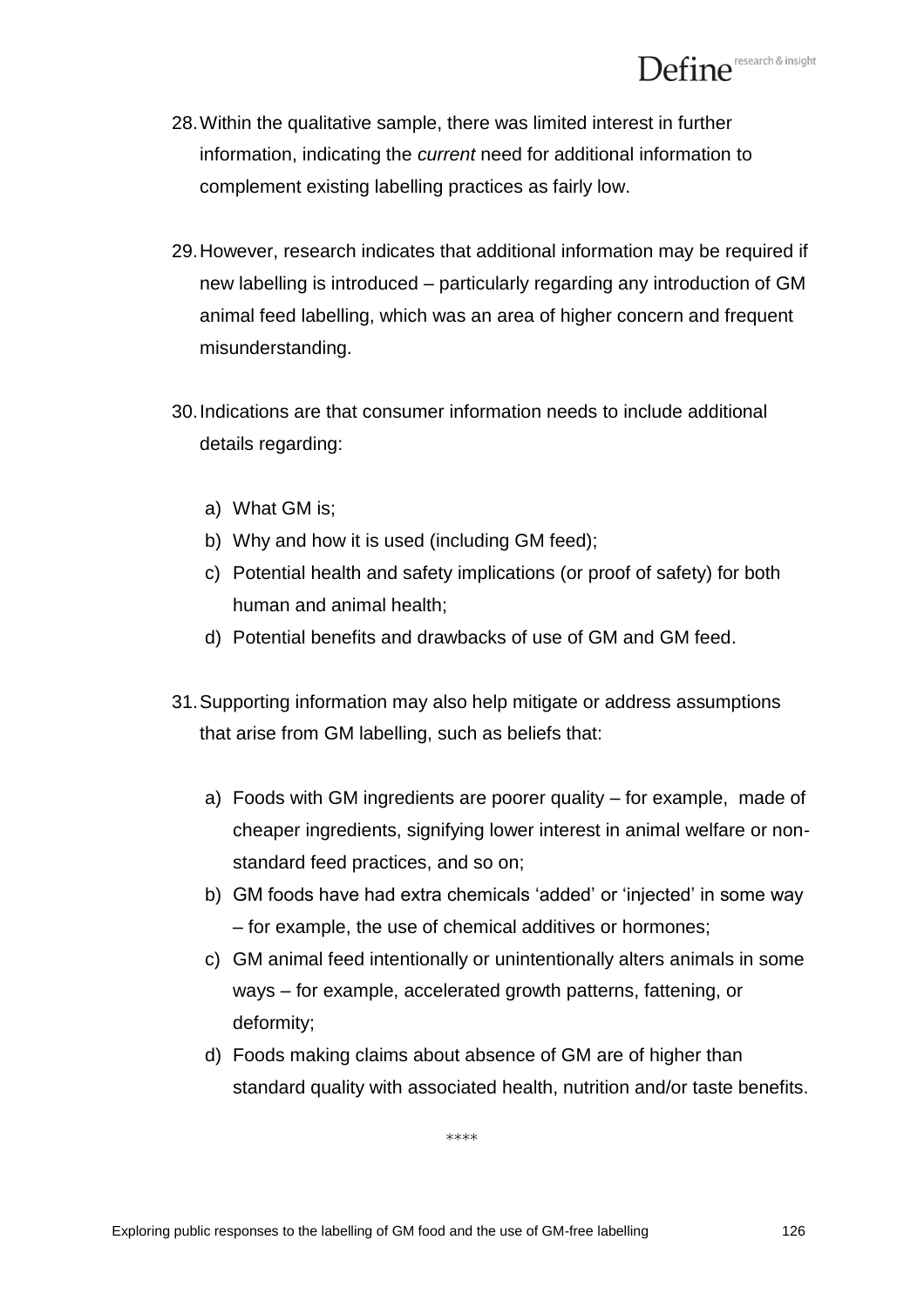## **Appendix: Bibliography**

### **Works Cited and Additional Works Consulted**

Asch, S. E. 1956. Studies of independence and conformity: A minority of one against a unanimous majority. *Psychological Monographs,* 70.

BMRB 2008.Comprehension and use of UK nutrition signpost labelling schemes.Prepared for the Food Standards Agency[.http://www.food.gov.uk/multimedia/pdfs/quantannexa.pdf](http://www.food.gov.uk/multimedia/pdfs/quantannexa.pdf)

Brendahl, L., Grunert, K.G. and Frewer, L.J. 1998. Consumer attitudes and decisionmaking with regard to genetically engineered food products. A review of the literature and a presentation of models for future research.*Journal of Consumer Policy,* 21: 251-277.

[http://www.tesisenred.net/bitstream/handle/10803/7059/01jfmh01de01.pdf?sequence](http://www.tesisenred.net/bitstream/handle/10803/7059/01jfmh01de01.pdf?sequence=1)  $=1$ 

Brook Lyndhurst. 2009. Public attitudes to emerging food technologies. On behalf of FSA[.http://www.food.gov.uk/science/socsci/ssres/crosscutss/emerge](http://www.food.gov.uk/science/socsci/ssres/crosscutss/emerge)

Clery, E. & Bailey. R. 2010. Food technologies findings from the 2008 British Social Attitudes Survey.On behalf of the

FSA[.http://www.food.gov.uk/multimedia/pdfs/bsa08foodtechnologies.pdf](http://www.food.gov.uk/multimedia/pdfs/bsa08foodtechnologies.pdf)

Costa- Font et al. 2008.Consumer acceptance, valuation of and attitudes towards genetically modified food. Review and implications for food policy.*Food Policy* 33[.http://www.lacbiosafety.org/wp-content/uploads/2011/09/consumer-acceptance](http://www.lacbiosafety.org/wp-content/uploads/2011/09/consumer-acceptance-valuation-of-and-attitudes-towards-genetically-modified-food-review-and-implications-for-food-policy1.pdf)[valuation-of-and-attitudes-towards-genetically-modified-food-review-and-implications](http://www.lacbiosafety.org/wp-content/uploads/2011/09/consumer-acceptance-valuation-of-and-attitudes-towards-genetically-modified-food-review-and-implications-for-food-policy1.pdf)[for-food-policy1.pdf](http://www.lacbiosafety.org/wp-content/uploads/2011/09/consumer-acceptance-valuation-of-and-attitudes-towards-genetically-modified-food-review-and-implications-for-food-policy1.pdf)

Davies, P., Froud, E. & MacPherson, K. 2010. Evidence Review of Public Attitudes Towards, and Use of, General Food Labelling. On behalf of the FSA[.http://www.food.gov.uk/multimedia/pdfs/labelevidressummary.pdf](http://www.food.gov.uk/multimedia/pdfs/labelevidressummary.pdf)

EdComs, 2007. Review and analysis of current literature on consumer understanding of nutrition and health claims made on food[.http://www.food.gov.uk/multimedia/pdfs/healthclaims.pdf.](http://www.food.gov.uk/multimedia/pdfs/healthclaims.pdf)

Enright G, Good H and Williams N. 2010.Qualitative research to explore peoples' use of food labelling information.On behalf of the FSA[.http://tna.europarchive.org/20100929190231/http://www.food.gov.uk/science/so](http://tna.europarchive.org/20100929190231/http:/www.food.gov.uk/science/socsci/ssres/labelss/labelbehavres) [csci/ssres/labelss/labelbehavres](http://tna.europarchive.org/20100929190231/http:/www.food.gov.uk/science/socsci/ssres/labelss/labelbehavres)

European Commission. 2010. Evaluation of the EU legislative framework in the field of GM food and feed. Submitted by Food Chain Evaluation Consortium.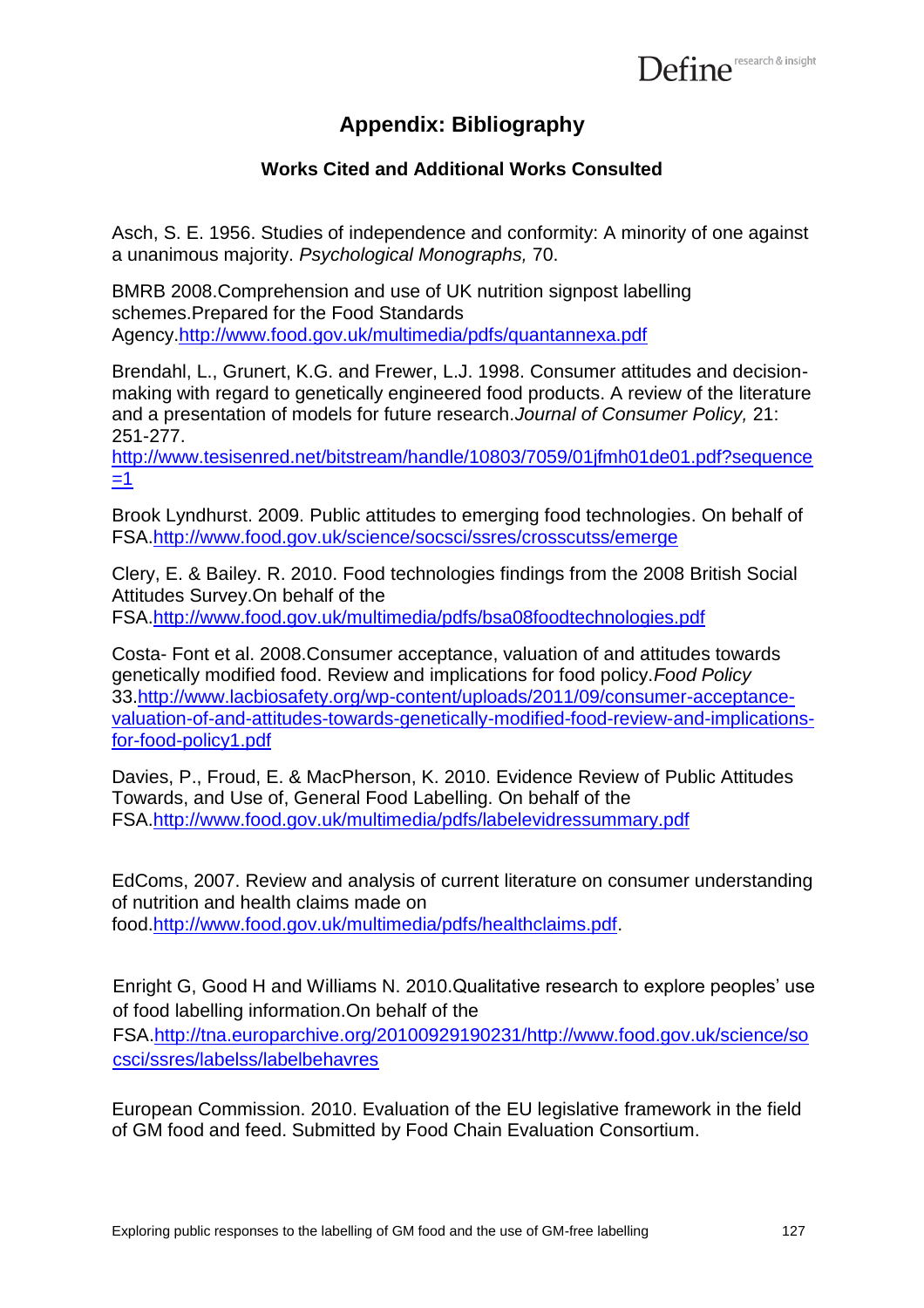Frewer, A. 2012.Presentation at *21st Century Food Chain*, International Life Sciences Institute Europe, Brussels.

FSA.Summary of guidelines for "GMO-free production" in Austria, France and Germany.Personal communication, April 2012.

Gaskell et al. 1999. Worlds apart?The reception of Genetically Modified Foods in Europe and the US.Science, vol 235[.http://enviro.lclark.edu/resources/scotland/Food/WorldsApart.pdf](http://enviro.lclark.edu/resources/scotland/Food/WorldsApart.pdf)

Gaskell et al. October 2010. Europeans and biotechnology in 2010: Winds of change? A report to the European Commission"s Directorate-General for Research. Publications Office of the European Union.

[http://ec.europa.eu/research/science-society/document\\_library/pdf\\_06/europeans](http://ec.europa.eu/research/science-society/document_library/pdf_06/europeans-biotechnology-in-2010_en.pdf)[biotechnology-in-2010\\_en.pdf](http://ec.europa.eu/research/science-society/document_library/pdf_06/europeans-biotechnology-in-2010_en.pdf)

Gaskell et al. 2011. The 2010 Eurobarometer on the life sciences.*Nature Biotechnology*, vol 29

<http://www.nature.com/nbt/journal/v29/n2/full/nbt.1771.html>

GfK NOP. 2010. Opinion survey on GM food labels. On behalf of GM Freeze and Friends of the Earth England, Wales and Northern Ireland. <http://www.gmfreeze.org/why-freeze/unwanted/>

GM Freeze. UK retailers promoting "GM free" products. <http://www.gmfreeze.org/why-freeze/unwanted/where-buy-non-gm-fed/>

Grunert et al. 2010.Nutrition knowledge, and use and understanding of nutrition on food labels among consumers in the UK.*Appetite*, 55(2)[.http://www.sciencedirect.com/science/article/pii/S0195666310003661](http://www.sciencedirect.com/science/article/pii/S0195666310003661)

Heiman, A., Agmon, O., Fleisher, R. &Zilberman, D. 2011.Attitude and purchasing decisions regarding genetically modified foods based on gender and education.*International Journal of Biotechnology,* 11(1/2)[.http://www.inderscience.com/search/index.php?action=record&rec\\_id=42681](http://www.inderscience.com/search/index.php?action=record&rec_id=42681)

Hoassain&Unyango. 2004. Product attributes and consumer acceptance of nutritionally enhanced genetically modified foods.*International Journal of Consumer Studies, 28(3).*

<http://onlinelibrary.wiley.com/doi/10.1111/j.1470-6431.2004.00352.x/abstract>

Huffman, W.E., Rousu, M., Shogren, J.F. &Tegene. A. 2007. The effects of prior beliefs and learning on consumers" acceptance of genetically modified foods.*Journal of Economic Behaviour and Organisation,*

63[.http://www.susqu.edu/facstaff/r/rousu/research/gmpriors-11-3-04.pdf](http://www.susqu.edu/facstaff/r/rousu/research/gmpriors-11-3-04.pdf)

Lusk et al. 2005.A Meta-Analysis of Genetically Modified Food Valuation Studies.*Journal of Agricultural and Resource Economics* 30(1)[.http://ideas.repec.org/a/ags/jlaare/30782.html](http://ideas.repec.org/a/ags/jlaare/30782.html)